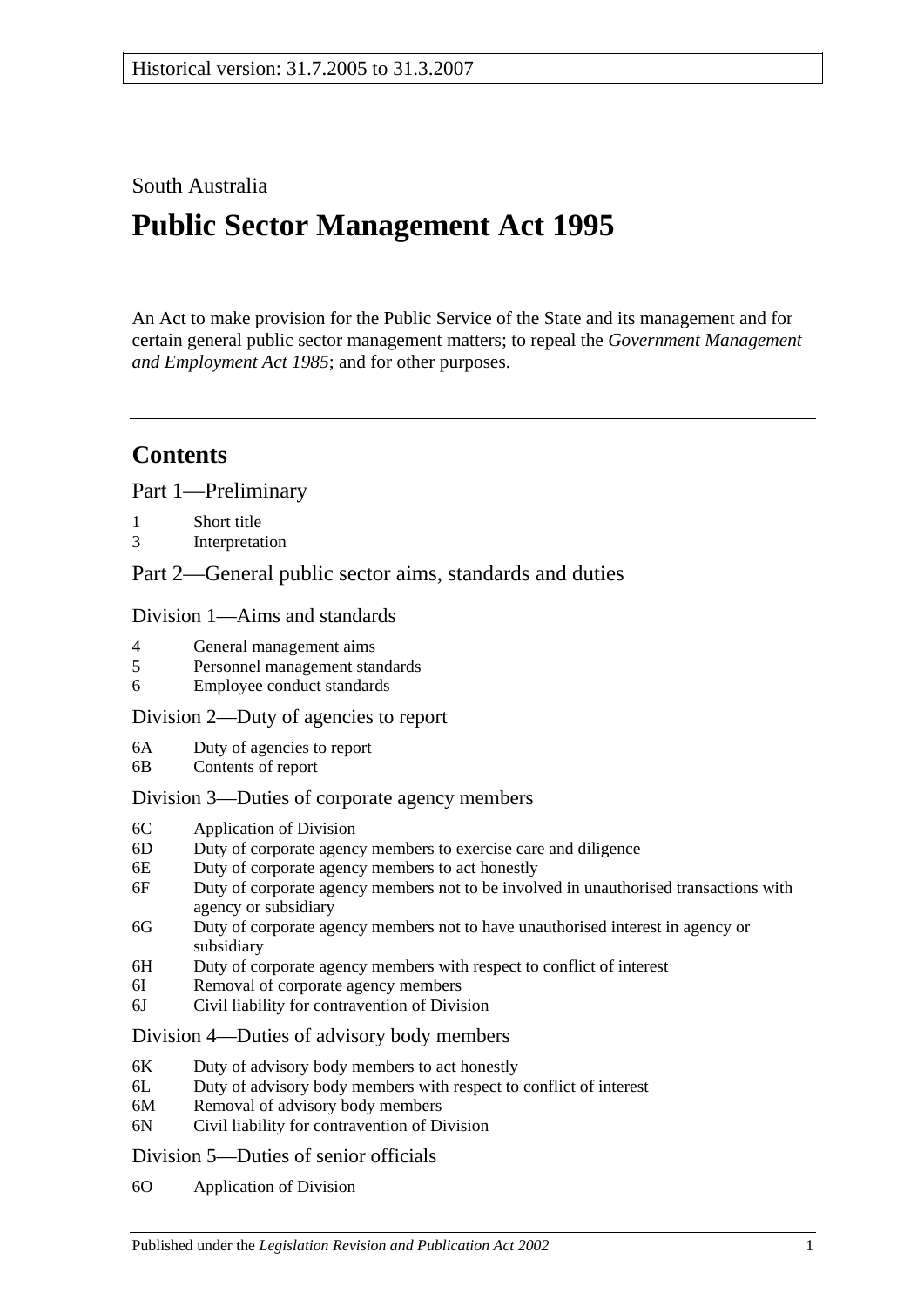- 6P [Duty of senior officials to act honestly](#page-16-3)
- 6Q [Duty of senior officials with respect to conflict of interest](#page-16-4)
- 6R [Civil liability for contravention of Division](#page-17-0)

#### [Division 6—Duties of corporate agency executives](#page-18-0)

- 6S [Application of Division](#page-18-1)
- 6T [Duty of corporate agency executives to act honestly](#page-18-2)
- 6U [Duty of corporate agency executives not to be involved in unauthorised transactions with](#page-18-3)  [agency or subsidiary](#page-18-3)
- 6V [Duty of corporate agency executives not to have unauthorised interest in agency or](#page-19-0)  [subsidiary](#page-19-0)
- 6W [Duty of corporate agency executives with respect to conflict of interest](#page-19-1)
- 6X [Civil liability for contravention of Division](#page-20-0)

#### [Division 7—Duties of employees](#page-20-1)

- 6Y [Application of Division](#page-20-2)
- 6Z [Duty of employees to act honestly](#page-20-3)
- 6ZA [Duty of employees with respect to conflict of interest](#page-21-0)
- 6ZB [Civil liability for contravention of Division](#page-21-1)

#### [Division 8—Duties of persons performing contract work](#page-22-0)

- 6ZC [Duty of persons performing contract work to act honestly](#page-22-1)
- 6ZD [Duty of persons performing contract work with respect to conflict of interest](#page-22-2)
- 6ZE [Civil liability for contravention of Division](#page-23-0)

#### [Division 9—Exemptions](#page-23-1)

6ZF [Exemptions](#page-23-2)

#### [Part 3—Public Service structure](#page-23-3)

- 7 [Public Service structure](#page-23-4)
- 8 [Crown employees to be employed in Public Service](#page-24-0)

#### [Part 4—Chief Executives](#page-24-1)

- 9 [Administrative units to have Chief Executives](#page-24-2)
- 10 [Conditions of Chief Executive's appointment](#page-25-0)
- 11 [Contract overrides other provisions](#page-25-1)
- 12 [Termination of Chief Executive's appointment](#page-25-2)
- 13 [Provision for statutory office holder to have powers etc of Chief Executive](#page-26-0)
- 14 [Chief Executive's general responsibilities](#page-27-0)
- 15 [Extent to which Chief Executive is subject to Ministerial direction](#page-27-1)
- 16 [Right of employee representatives and recognised organisations to make representations](#page-27-2)
- 17 [Delegation](#page-28-0)

## [Part 5—Commissioner for Public Employment](#page-28-1)

- 19 [Commissioner for Public Employment](#page-28-2)
- 20 [Conditions of Commissioner's appointment](#page-28-3)
- 21 [Termination of Commissioner's appointment](#page-28-4)
- 22 Functions [of Commissioner](#page-29-0)
- 23 [Extent to which Commissioner is subject to Ministerial direction](#page-30-0)<br>24 Recognised organisations and right of employee representatives a
- 24 [Recognised organisations and right of employee representatives and organisations to make](#page-30-1)  [representations](#page-30-1)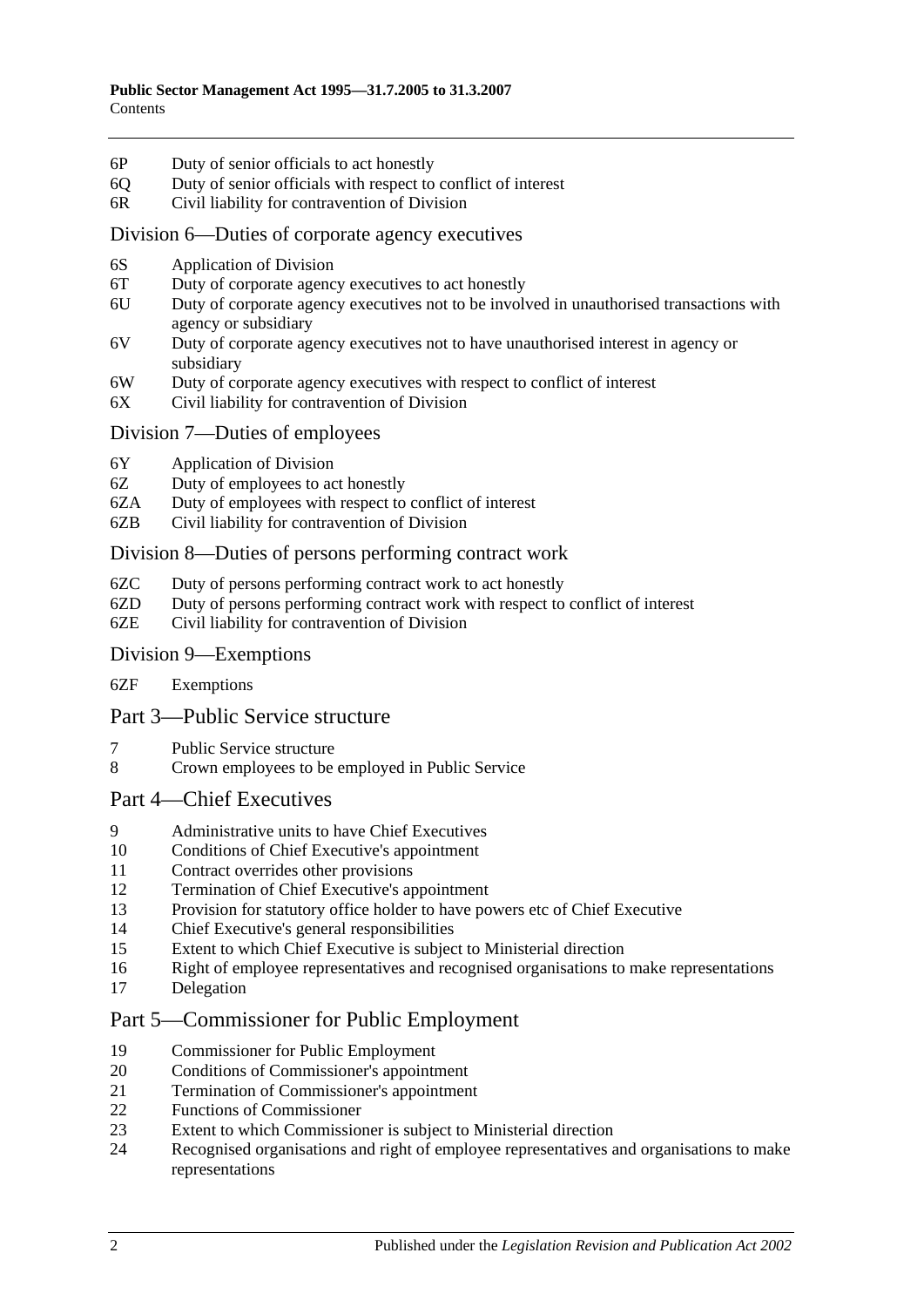- [Investigative powers of Commissioner](#page-31-0)
- [Delegation by Commissioner](#page-31-1)
- [Annual report](#page-32-0)
- [Special reports](#page-32-1)

## [Part 6—General employment determinations and positions](#page-33-0)

- [General employment determinations](#page-33-1)
- [Positions](#page-33-2)
- [Review of remuneration level of position](#page-34-0)

#### [Part 7—Public Service appointments \(apart from Chief Executives\)](#page-35-0)

#### [Division 1—Executive positions](#page-35-1)

- [Appointment of executives](#page-35-2)
- [Conditions of executive's employment](#page-35-3)
- [Contract overrides other provisions](#page-36-0)
- [Termination of executive's employment by notice](#page-37-0)
- [Executive's general responsibilities](#page-38-0)

#### [Division 2—Other positions](#page-38-1)

- [Division applies to positions other than executive positions](#page-38-2)
- [Appointment](#page-38-3)
- [Conditions of employment](#page-38-4)
- [Probation](#page-39-0)

## [Division 3—Appointment procedures and promotion appeals](#page-39-1)

- [Appointment procedures](#page-39-2)
- [Promotion appeals](#page-40-0)

## [Part 8—General Public Service employment provisions](#page-41-0)

#### [Division 1—Assignment between positions](#page-41-1)

[Assignment](#page-41-2)

#### [Division 2—Remuneration](#page-42-0)

- [Remuneration](#page-42-1)
- [Additional duties allowance](#page-42-2)
- [Reduction in salary arising from refusal or failure to carry out duties](#page-42-3)
- [Payment of remuneration on death](#page-42-4)

#### [Division 3—Hours of duty and leave](#page-43-0)

[Hours of duty and leave](#page-43-1)

#### [Division 4—Excess employees](#page-43-2)

[Excess employees](#page-43-3)

#### [Division 5—Mental or physical incapacity](#page-44-0)

[Mental or physical incapacity](#page-44-1)

#### [Division 6—Unsatisfactory performance](#page-45-0)

[Unsatisfactory performance](#page-45-1)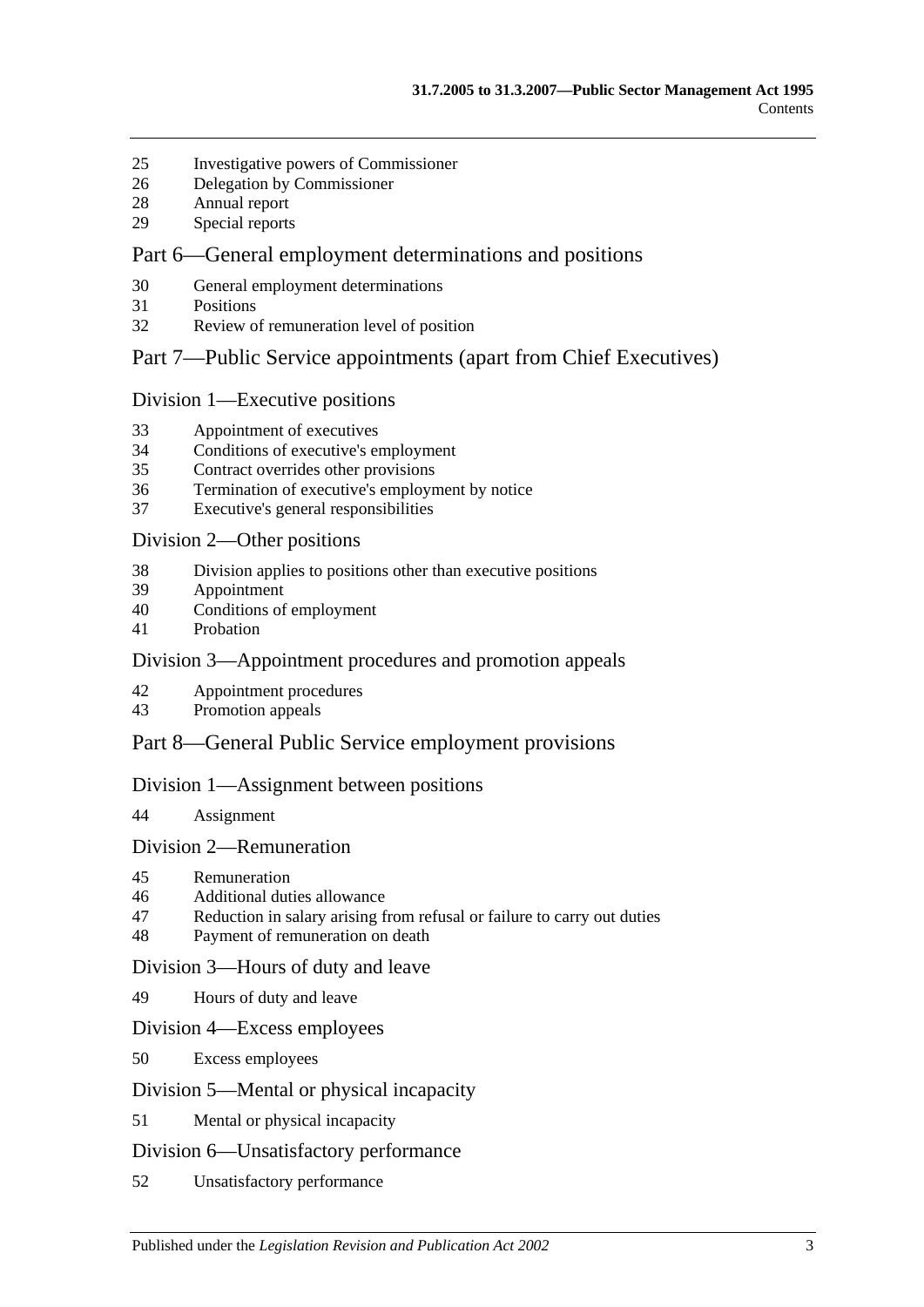#### [Division 7—Resignation and retirement](#page-46-0)

- [Resignation](#page-46-1)
- [Reappointment of employee who resigns to contest election](#page-47-0)
- [Retirement](#page-47-1)

#### [Division 8—Conduct and discipline](#page-47-2)

- [General rules of conduct](#page-47-3)
- [Inquiries and disciplinary action](#page-48-0)
- [Suspension or transfer where disciplinary inquiry or offence punishable by imprisonment](#page-49-0)  [charged](#page-49-0)
- [Disciplinary action on conviction of an offence punishable by imprisonment](#page-50-0)
- [Disciplinary appeals](#page-51-0)
- [Payments where employee has liability to Crown](#page-51-1)

#### [Division 9—Appeal against administrative decisions](#page-51-2)

- [Chief Executive's responsibility to conciliate grievances](#page-51-3)
- [Grievance appeals](#page-51-4)

#### [Part 9—Miscellaneous](#page-52-0)

- [Preservation of powers of Governor to appoint, transfer and dismiss](#page-52-1)
- [Equal employment opportunity programs](#page-52-2)
- [Transfers of employees within public sector](#page-53-0)
- [Appointment of Ministerial staff](#page-53-1)
- [Commissioner may approve arrangements for multiple appointments etc](#page-54-0)
- 70A [Incompatible public offices](#page-54-1)
- [Extension of operation of certain provisions of Act](#page-54-2)
- [Operation of Industrial and Employee Relations Act](#page-55-0)
- [Freedom of association for employees](#page-55-1)
- [Immunity of public sector employees, office holders and advisory body members](#page-55-2)
- [Temporary exercise of statutory powers](#page-55-3)
- [Obsolete references](#page-56-0)
- [Evidentiary provision](#page-56-1)
- [War Service \(Preference in Employment\) Act](#page-56-2)
- [Service of notices](#page-57-0)
- 79A [Proceedings for offences](#page-57-1)
- [Regulations](#page-57-2)

[Schedule 1—Persons excluded from Public Service](#page-57-3)

[Schedule 2—Hours of attendance, holidays and leave of absence](#page-58-0)

## Part 1—Hours of attendance

- [Hours of attendance](#page-58-1)
- [Directions relating to part-time employment](#page-58-2)

## Part 2—Holidays and closure of offices

- [Public Service holidays](#page-59-0)
- [Closure of offices etc](#page-59-1)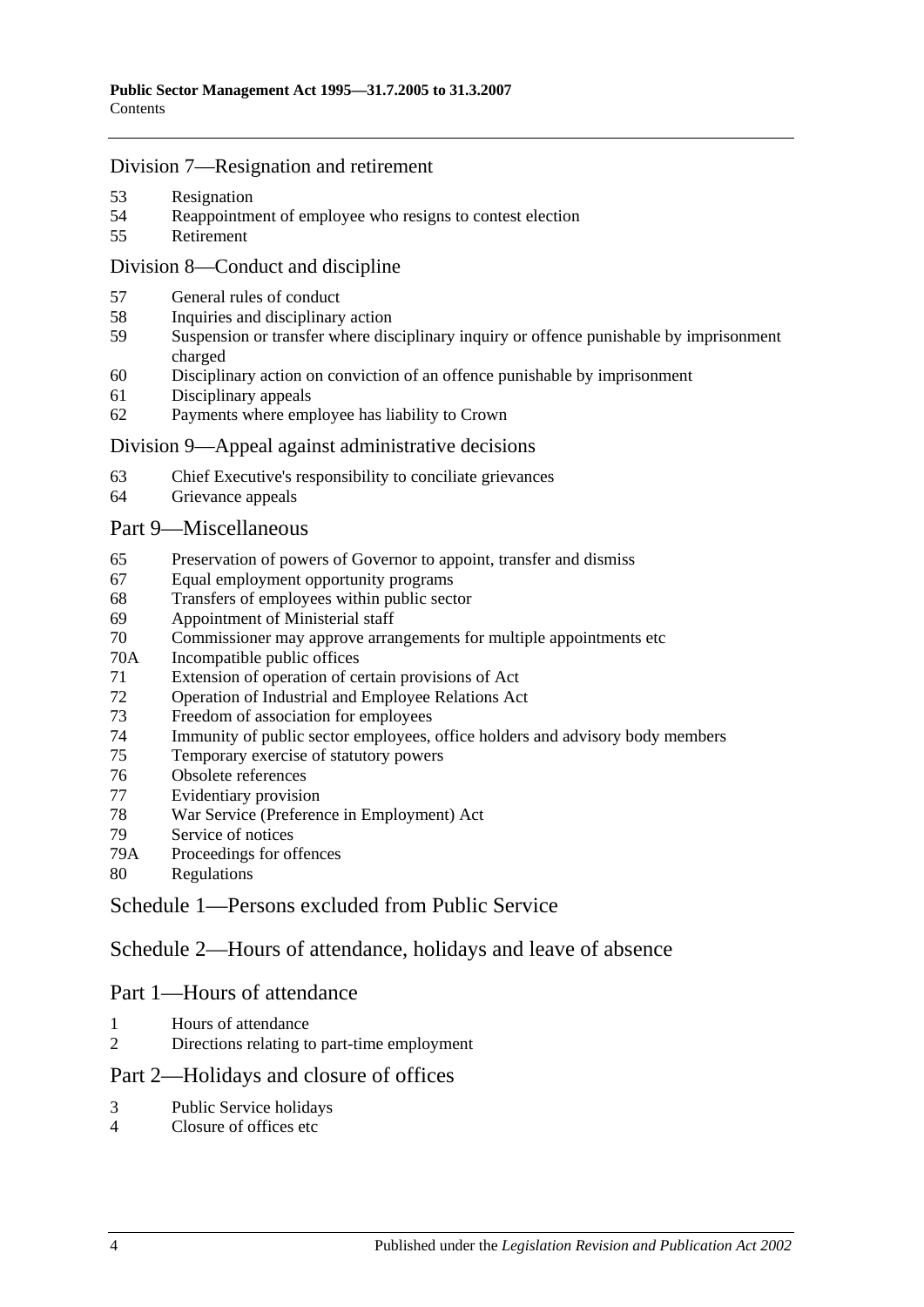#### Part 3—Recreation leave

#### Part 4—Sick leave

[Sick leave etc](#page-60-0)

#### Part 5—Special leave

[Special leave](#page-61-0)

## Part 6—Long service leave

- [Long service leave](#page-61-1)
- [Time and manner in which long service leave is to be taken](#page-62-0)
- [Long service leave to be on full pay](#page-62-1)
- [Payment in lieu of long service leave](#page-62-2)

#### Part 7—Adjustment to leave rights based on prior service

[Adjustment to leave rights based on prior service](#page-63-0)

#### Part 8—Payments on death

[Payment in respect of leave on death](#page-63-1)

## [Schedule 3—Promotion and Grievance Appeals Tribunal and Disciplinary](#page-64-0)  [Appeals Tribunal](#page-64-0)

- [Promotion and Grievance Appeals Tribunal and Disciplinary Appeals Tribunal](#page-64-1)<br>2 Appointment of Presiding Officer and Deputy Presiding Officer
- [Appointment of Presiding Officer and Deputy Presiding Officer](#page-64-2)
- [Panels of nominees](#page-65-0)
- [Constitution of Tribunal and divisions of Tribunal](#page-66-0)
- [Procedure at meetings of Tribunal](#page-66-1)
- [Employee not subject to direction](#page-66-2)
- [Secretary to Tribunal](#page-66-3)
- [Principles on which Promotion and Grievance Appeals Tribunal is to](#page-67-0) act
- [Notice of proceedings etc](#page-67-1)
- [Representation](#page-67-2)
- [Powers of Tribunal](#page-67-3)
- [Witness fees](#page-68-0)
- [Reasons for decision](#page-68-1)
- [Report on proceedings of Tribunal](#page-68-2)

#### [Schedule 4—Repeal and transitional provisions](#page-68-3)

- [Repeal](#page-68-4)
- [Commissioner](#page-68-5)
- [Administrative units continued](#page-69-0)
- [Positions continued](#page-69-1)
- [Employees continued in positions](#page-69-2)
- [Basis of employment](#page-69-3)
- **[Executives](#page-70-0)**
- [Chief Executives](#page-70-1)
- [Temporary promotional reassignments](#page-71-0)
- [Classification and remuneration levels of positions](#page-71-1)
- [Tribunals continued](#page-72-0)
- [Leave rights](#page-72-1)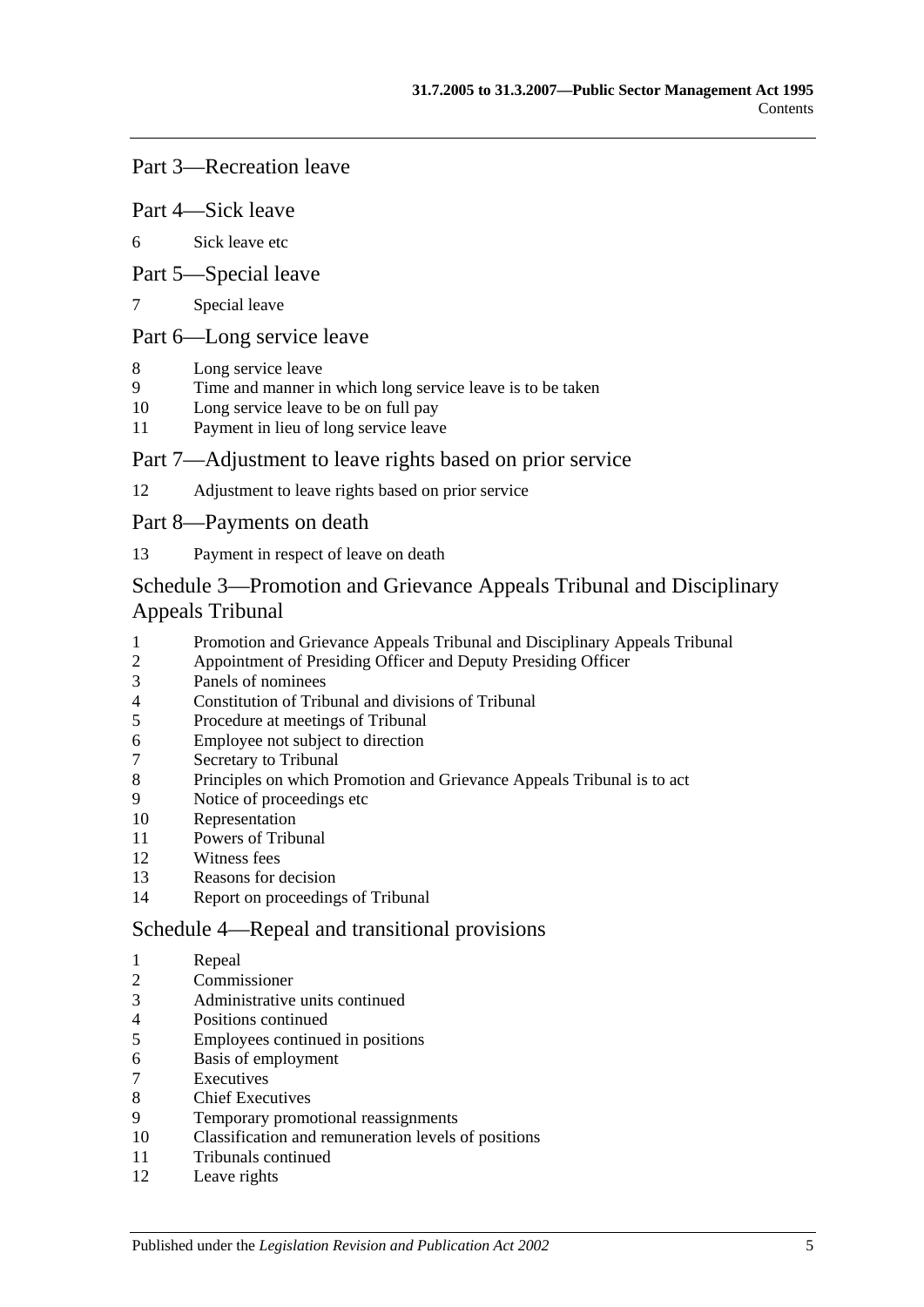- 13 [Directions etc continued](#page-72-2)
- 14 [Acts Interpretation Act applies](#page-72-3)
- 15 [Interaction with Superannuation legislation](#page-72-4)

#### [Legislative history](#page-73-0)

[Appendix—Divisional penalties and expiation fees](#page-76-0)

## <span id="page-5-0"></span>**The Parliament of South Australia enacts as follows:**

## **Part 1—Preliminary**

#### <span id="page-5-1"></span>**1—Short title**

This Act may be cited as the *Public Sector Management Act 1995*.

#### <span id="page-5-2"></span>**3—Interpretation**

(1) In this Act, unless the contrary intention appears—

#### *administrative decision* means—

- (a) a decision; or
- (b) failure or refusal to make a decision,

in the exercise or purported exercise of administrative authority, but does not include a decision or failure or refusal on the part of—

- (c) the Governor; or
- (d) a Minister; or
- (e) the Commissioner when acting under [Part 5](#page-28-1) or [6;](#page-33-0) or
- (f) the Disciplinary Appeals Tribunal or the Promotion and Grievance Appeals Tribunal; or
- (g) the Director of Public Prosecutions when acting under [section](#page-57-1) 79A;

*administrative unit* means an administrative structure in which persons are or are to be employed, established under this Act as an administrative unit;

*advisory body* means an unincorporated body comprised of members appointed by the Governor or a Minister (whether or not under an Act) with a function of providing advice to a public sector agency;

**beneficiary** includes a person who is an object of a discretionary trust;

*casual position* means a position with duties required to be performed—

- (a) for a period not exceeding four weeks; or
- (b) for hours that are not regular or do not exceed 15 hours in a week;

*Chief Executive* means a person holding, or acting in, the position of Chief Executive of an administrative unit;

*the Commissioner* means the person holding, or acting in, the position of Commissioner for Public Employment;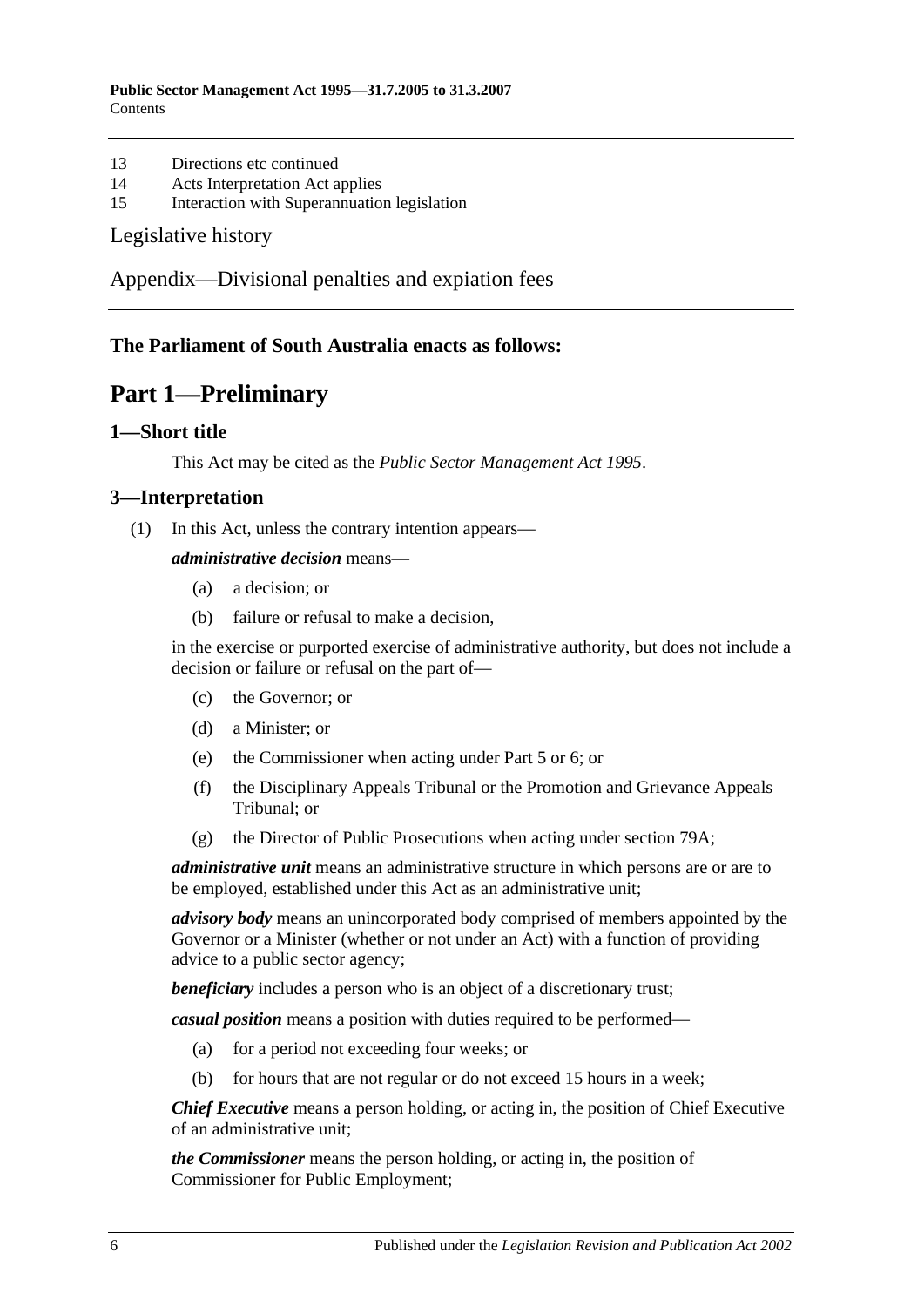*contractor* does not include a public sector agency:

*contract work* means work performed by a person as a contractor or as an employee of a contractor or otherwise directly or indirectly on behalf of a contractor, but does not include work performed as a member of an unincorporated body with a function of advising a public sector agency;

*corporate agency executive* means a person who is employed by a public sector agency that is a body corporate and is concerned or takes part in the management of the agency;

*corporate agency member* means—

- (a) a member of a public sector agency that is a body corporate; or
- (b) a member of the governing body of a public sector agency that is a body corporate;

*debenture* has the same meaning as in the *Corporations Act 2001* of the Commonwealth;

*the Disciplinary Appeals Tribunal* means the Tribunal of that name established under [Schedule 3;](#page-64-0)

*effective service* of an employee means the period of the employee's continuous service in the Public Service subject to any adjustment required to be made to that period under this Act;

*employee* means—

- (a) in relation to [Part 2—](#page-9-0)a public sector employee; or
- (b) in relation to the remainder of this Act—a Chief Executive or executive of an administrative unit or any other person appointed to the Public Service;

*executive* means an employee occupying a position determined by the Commissioner under [Part 6](#page-33-0) to be an executive position;

*managed investment scheme* has the same meaning as in the *Corporations Act 2001* of the Commonwealth;

*merit*, in relation to selection processes, means—

- (a) the extent to which each of the applicants has abilities, aptitude, skills, qualifications, knowledge, experience (including community experience) and personal qualities relevant to the carrying out of the duties in question; and
- (b) if relevant—
	- (i) the manner in which each of the applicants carried out any previous employment or occupational duties or functions; and
	- (ii) the extent to which each of the applicants has potential for development;

*the Minister* means the Minister to whom the administration of this Act is for the time being committed;

*the Promotion and Grievance Appeals Tribunal* means the Tribunal of that name established under [Schedule 3;](#page-64-0)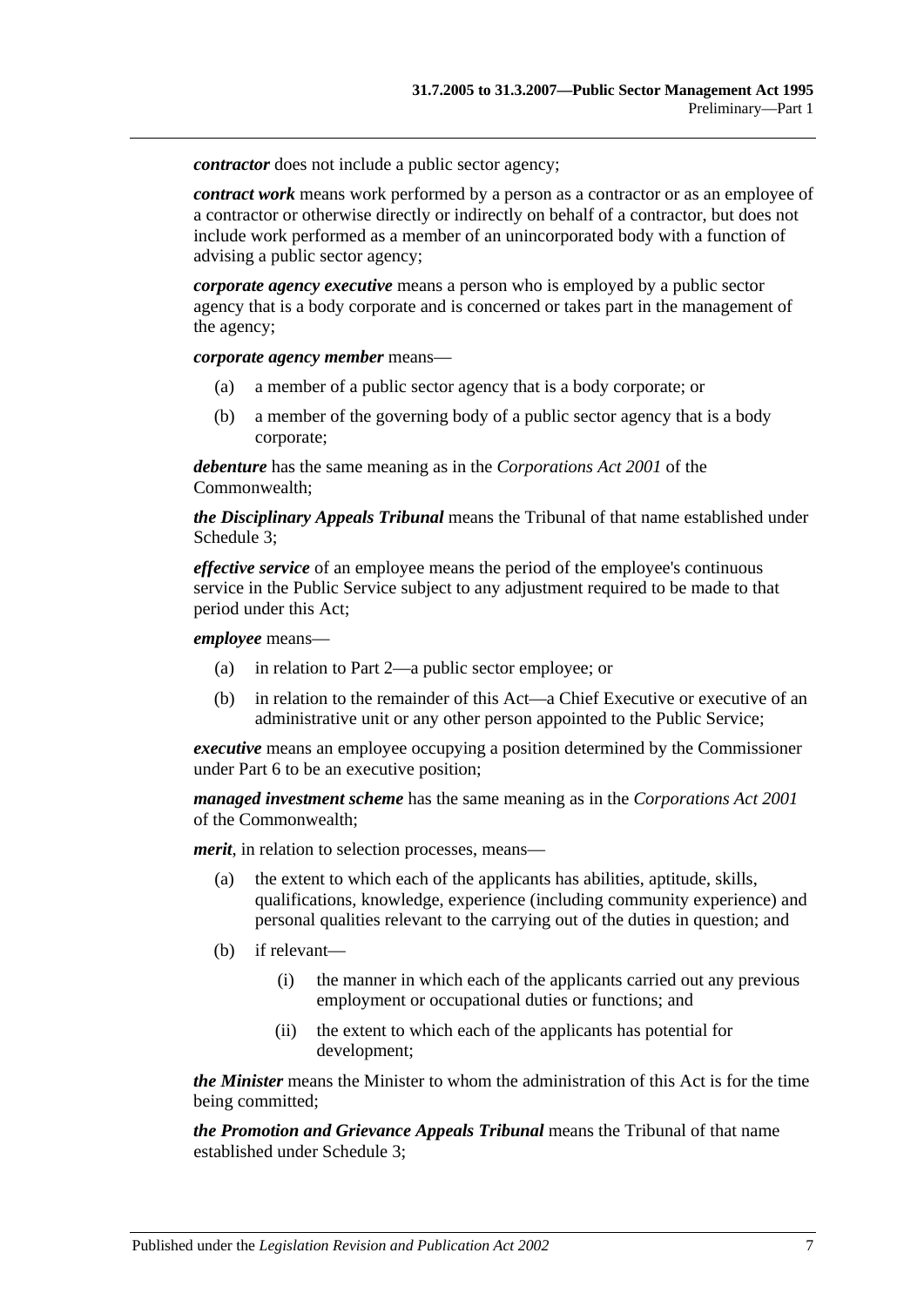*the public sector* means all public sector agencies and public sector employees and the operations and activities carried on by the agencies and employees;

<span id="page-7-0"></span>*public sector agency* means—

- (a) an administrative unit; or
- (b) an agency or instrumentality of the Crown (including a Minister); or
- <span id="page-7-1"></span>(c) a body corporate—
	- (i) comprised of persons, or with a governing body comprised of persons, a majority of whom are appointed by the Governor, a Minister or an agency or instrumentality of the Crown; or
	- (ii) subject to control or direction by a Minister; or
	- (iii) declared under [subsection](#page-9-3) (2) to be a public sector agency; or
- (d) a subsidiary of a person or body referred to in [paragraph](#page-7-0) (b) or [\(c\),](#page-7-1)

but does not include a person or body declared under [subsection](#page-9-3) (2) not to be a public sector agency;

*public sector employee* means a person appointed to the Public Service or employed by the Crown or a public sector agency;

*recognised organisation* means an association declared to be a recognised organisation by the Commissioner under [Part 5;](#page-28-1)

*relative*, in relation to a person, means the spouse, parent or remoter linear ancestor, son, daughter or remoter issue or brother or sister of the person;

*relevant interest* has the same meaning as in the *Corporations Act 2001* of the Commonwealth;

*relevant Minister* means—

- (a) in relation to a public sector agency—
	- (i) in the case of an agency that is a Minister—that Minister; or
	- (ii) in the case of an agency (other than an incorporated Minister) established under an Act other than this Act—the Minister responsible for the administration of the Act; or
	- (iii) in any other case—the Minister responsible for the agency; or
- (b) in relation to a corporate agency member or corporate agency executive—the relevant Minister in relation to the agency; or
- (c) in relation to an advisory body member—the relevant Minister in relation to a public sector agency to which the body provides advice; or
- (d) in relation to a senior official or employee—
	- (i) in the case of the Commissioner or the Deputy Commissioner for Public Employment—the Minister responsible for the administration of this Act; or
	- (ii) in the case of a senior official or employee appointed under an Act other than this Act—the Minister responsible for the administration of the Act; or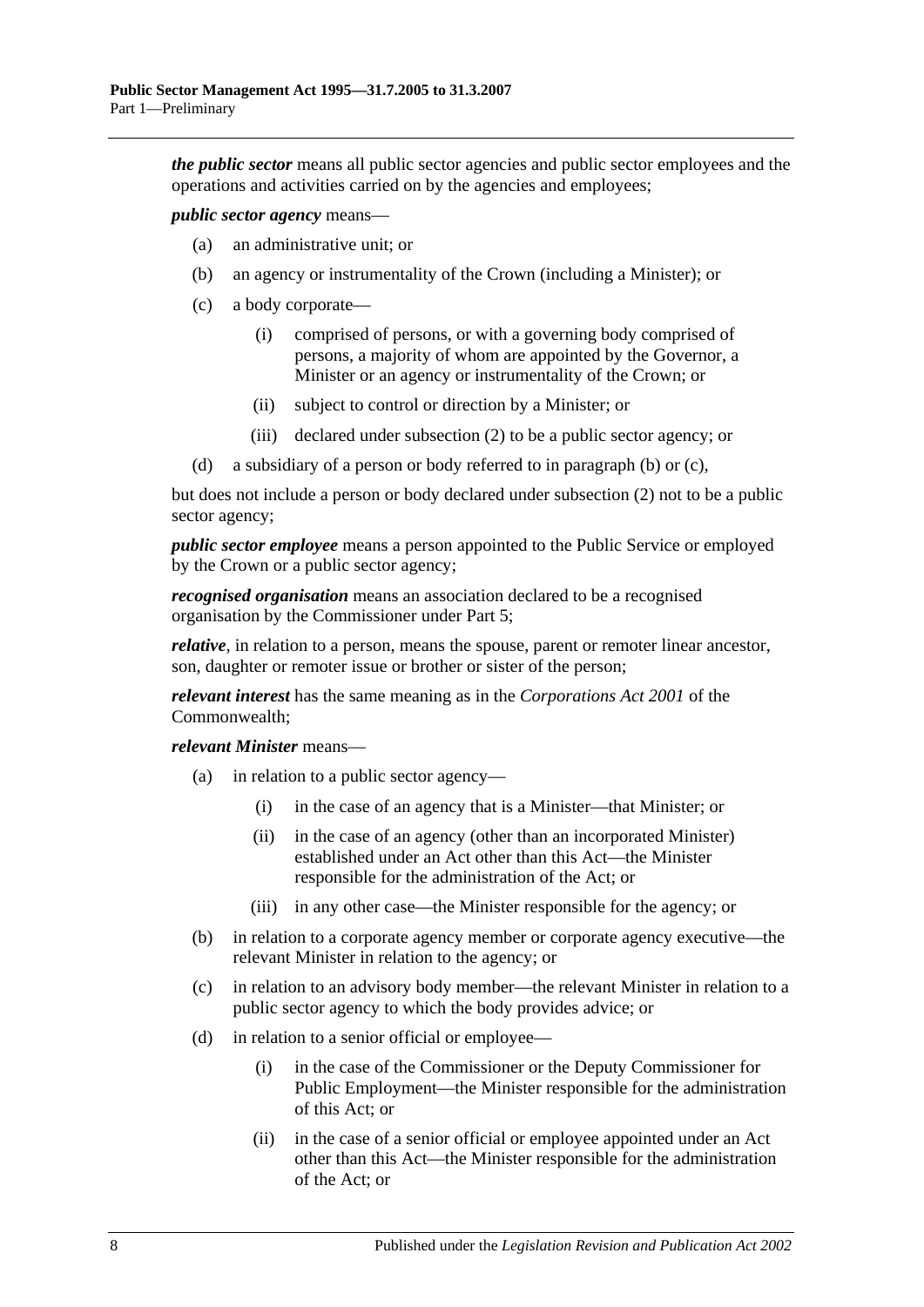- (iii) in any other case—the relevant Minister in relation to the agency by or in which the senior official or employee is employed; or
- (e) in relation to a person performing contract work—
	- (i) for a public sector agency—the relevant Minister in relation to the agency; or
	- (ii) for the Crown—the Minister responsible for the administration of this Act;

*remuneration* means salary, allowances and other monetary benefits payable to an employee;

*remuneration level* of a position in the Public Service means the level fixed for the position in a structure of remuneration levels in accordance with the appropriate determination of the Commissioner under [Part 6;](#page-33-0)

*selection processes* means the processes by which applications are sought and applicants selected for the purpose of employment in the public sector;

*senior official* means—

- (a) the Commissioner for Public Employment; or
- (b) the Deputy Commissioner for Public Employment; or
- (c) the Chief Executive of an administrative unit; or
- (d) a statutory office holder with the powers and functions of a Chief Executive of an administrative unit; or
- (e) a chief executive (or acting chief executive) of a public sector agency other than an administrative unit; or
- (f) a person declared by another Act or under [subsection](#page-9-3) (2) to be a senior official;

*spouse* includes a putative spouse (whether or not a declaration of the relationship has been made under the *[Family Relationships Act](http://www.legislation.sa.gov.au/index.aspx?action=legref&type=act&legtitle=Family%20Relationships%20Act%201975) 1975*);

*subsidiary* has the same meaning as in the *Corporations Act 2001* of the Commonwealth;

*temporary position* means a position—

- (a) with duties that—
	- (i) are of a temporary nature; or
	- (ii) are required to be performed urgently without the delay involved in conducting selection processes; and
- (b) with a term of employment not exceeding 12 months;

*total remuneration package value* of a position under a contract means the sum that results from aggregating—

- (a) the remuneration specified in the contract; and
- (b) the sums specified in the contract as representing the values of the benefits (other than remuneration) to which the employee is entitled under the contract;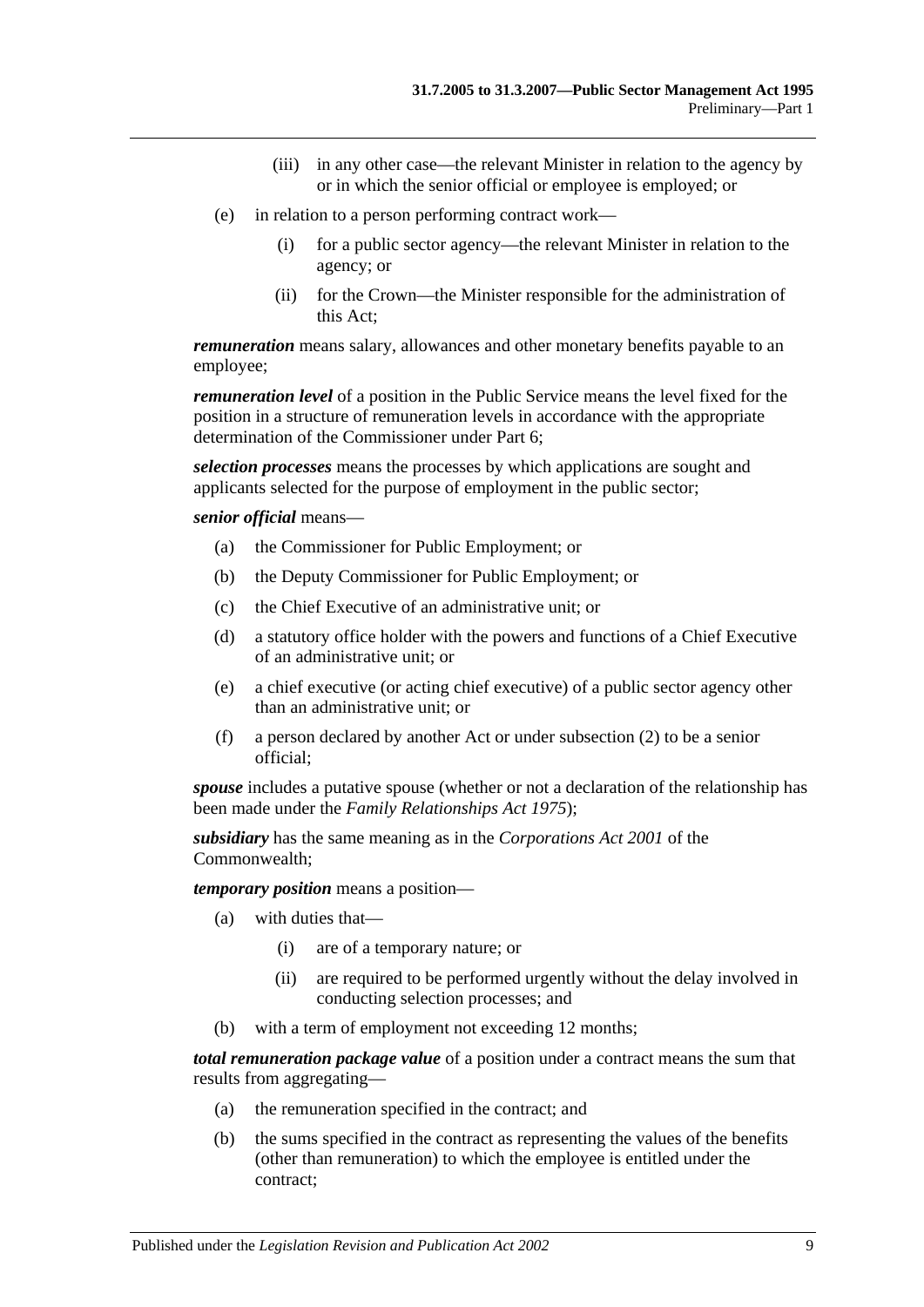*whole-of-Government objectives* means objectives for Government that are approved in Cabinet from time to time and relate to the functions or operations of all or various public sector agencies.

- <span id="page-9-4"></span>(1a) For the purposes of this Act—
	- (a) a person is an *associate* of another person if—
		- (i) the other person is a relative of the person or of the person's spouse; or
		- (ii) the other person—
			- (A) is a body corporate; and
			- (B) the person or a relative of the person or of the person's spouse has, or two or more such persons together have, a relevant interest or relevant interests in shares in the body corporate the nominal value of which is not less than 10 per cent of the nominal value of the issued share capital of the body corporate; or
		- (iii) the other person is a trustee of a trust of which the person, a relative of the person or of the person's spouse or a body corporate referred to in [subparagraph](#page-9-4) (ii) is a beneficiary; or
		- (iv) the person is declared by the regulations to be an associate of the other person;
	- (b) in determining whether a company is a *subsidiary* of a public sector agency, any shares held, or powers exercisable by, the agency or any other body are not to be taken to be held or exercisable in a fiduciary capacity by reason of the fact that the agency is an instrumentality of the Crown or holds its property on behalf of the Crown.
- <span id="page-9-3"></span>(2) The Minister may, by notice published in the Gazette—
	- (a) declare that a specified person or body is or is not a public sector agency for the purposes of this Act; or
	- (ab) declare that a person holding or acting in a specified position (being a position established by an Act or an executive position) is a senior official; or
	- (b) vary or revoke a notice under this subsection.

**Note—**

For definition of divisional penalties (and divisional expiation fees) see Appendix.

## <span id="page-9-0"></span>**Part 2—General public sector aims, standards and duties**

## <span id="page-9-1"></span>**Division 1—Aims and standards**

#### <span id="page-9-2"></span>**4—General management aims**

- (1) Public sector agencies will aim to—
	- (a) provide responsive, effective and efficient services to the community and the Government; and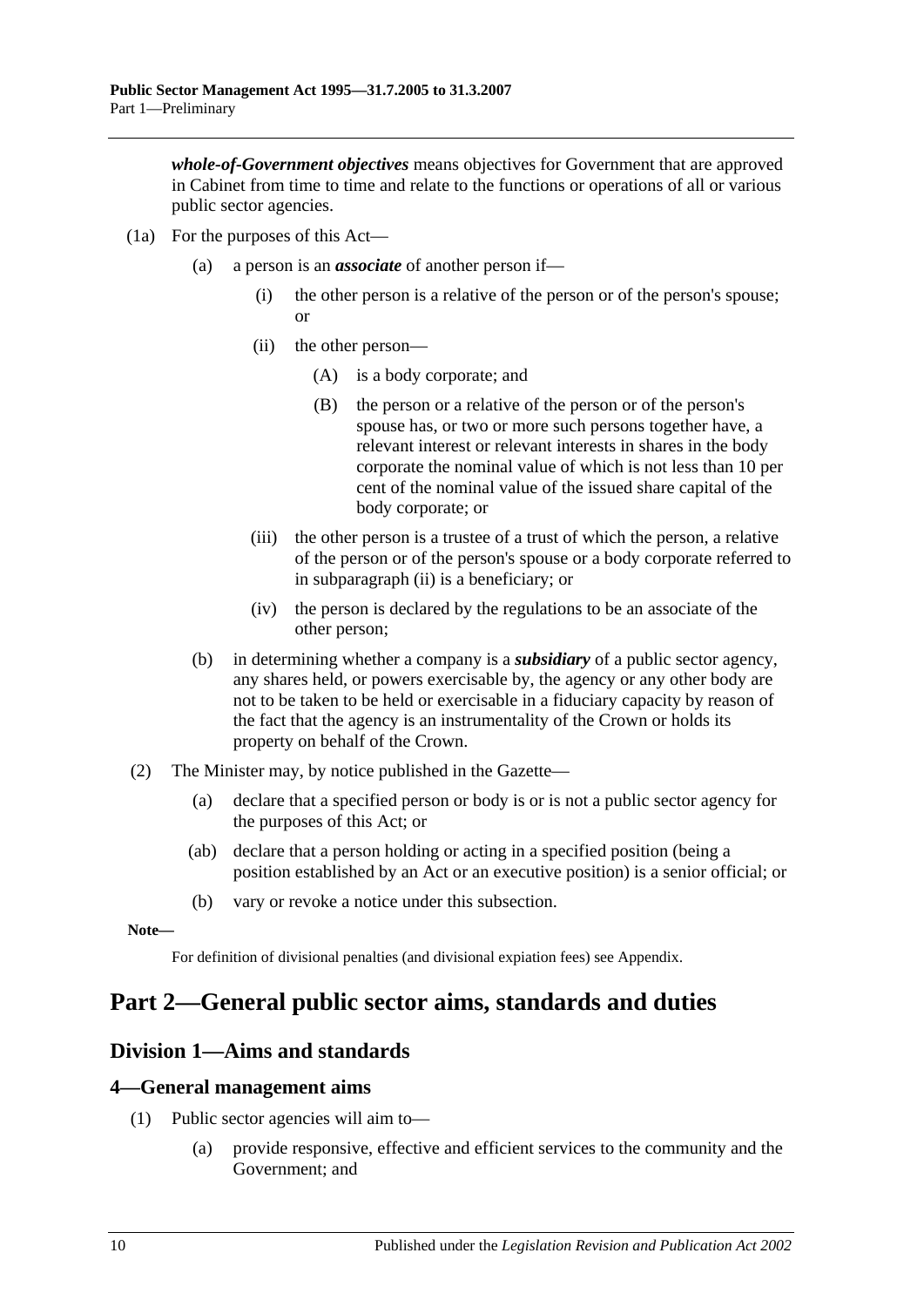- (b) maintain structures, systems and processes that work without excessive formality and that can adapt quickly to changing demands; and
- (c) recognise the importance of their people through training, ongoing development and appropriate remuneration; and
- (d) manage all resources effectively, prudently and in a fully accountable manner; and
- (e) continuously improve their performance in delivering services.
- (2) Public sector agencies must implement all legislative requirements relevant to the agencies.

## <span id="page-10-0"></span>**5—Personnel management standards**

In personnel management, public sector agencies will—

- (a) base all selection decisions on a proper assessment of merit; and
- (b) treat employees fairly and consistently and not subject employees to arbitrary or capricious administrative decisions; and
- (c) prevent unlawful discrimination against employees or persons seeking employment in the public sector on the ground of sex, sexuality, marital status, pregnancy, race, physical impairment or any other ground and ensure that no form of unjustifiable discrimination is exercised against employees or persons seeking employment in the public sector; and
- (d) use diversity in their workforces to advantage and afford employees equal opportunities to secure promotion and advancement in their employment; and
- (e) afford employees reasonable avenues of redress against improper or unreasonable administrative decisions; and
- (f) provide safe and healthy working conditions; and
- (g) prevent nepotism and patronage.

#### <span id="page-10-1"></span>**6—Employee conduct standards**

Public sector employees are expected to—

- (a) treat the public and other employees with respect and courtesy; and
- (b) utilise resources at their disposal in an efficient, responsible and accountable manner; and
- (c) deal with information of which they have knowledge as a result of their work only in accordance with the requirements of their agencies; and
- (d) endeavour to give their best to meet performance standards and other organisational requirements; and
- (e) conduct themselves in public in a manner that will not reflect adversely on the public sector, their agencies and other employees; and
- (ea) observe the requirements of any code of conduct for employees issued from time to time by the Commissioner and published in the Gazette; and
- (f) observe all relevant legislative requirements.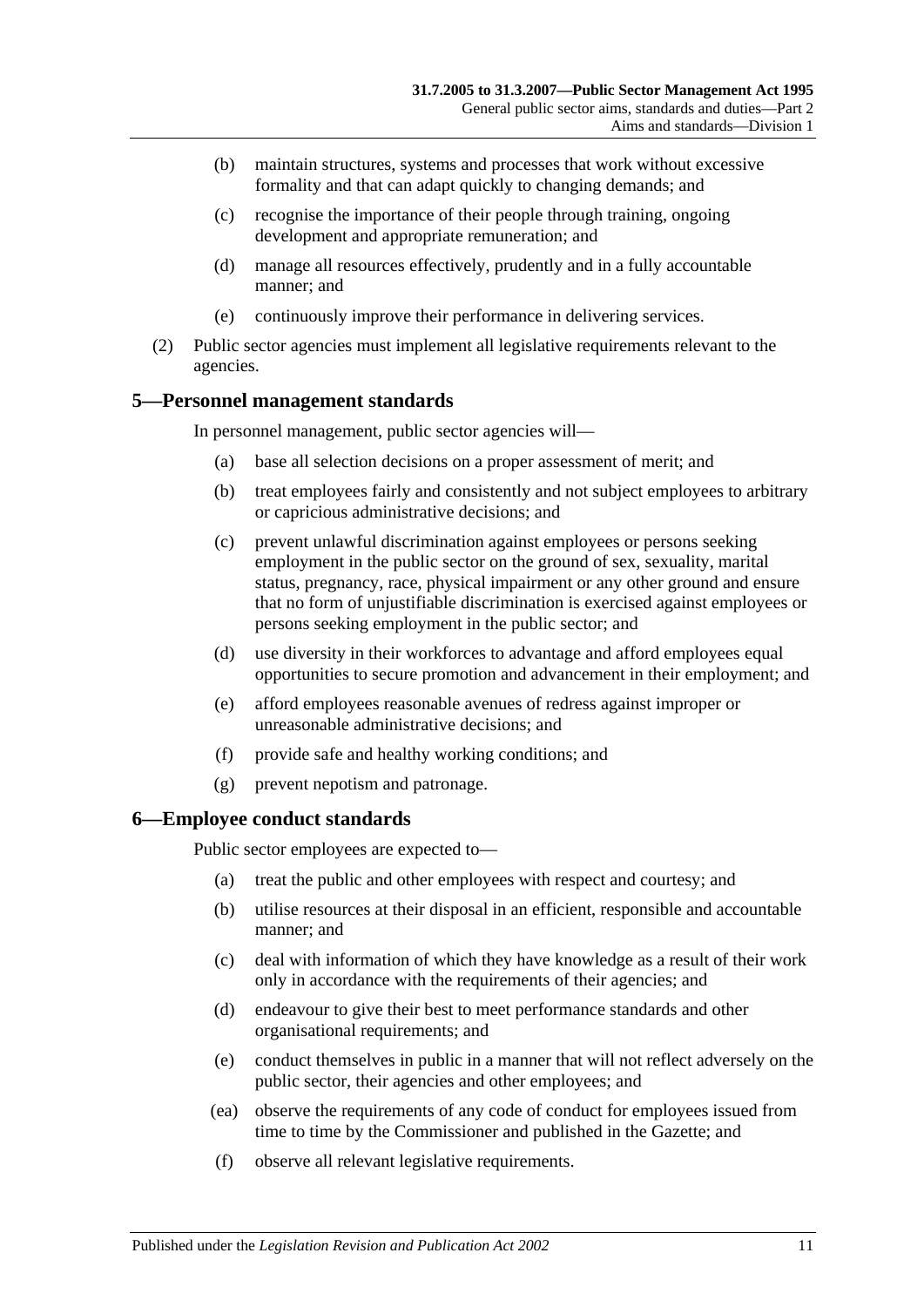## <span id="page-11-0"></span>**Division 2—Duty of agencies to report**

## <span id="page-11-1"></span>**6A—Duty of agencies to report**

- (1) Each public sector agency must, once in each year, present a report on the agency's operations to the relevant Minister in accordance with this Division.
- (2) Subject to this section, the report must be related to a financial year and must be presented within three months after the end of the financial year to which it relates.
- (3) If a public sector agency is under some other statutory obligation to make an annual report to the relevant Minister—
	- (a) the report required by this section may be incorporated with that other report; and
	- (b) the period to which the report relates must be the same as for that other report; and
	- (c) the report must be presented within three months after the end of the reporting period referred to above.
- (4) A Minister must, within 12 sitting days after receipt of a report under this section, cause copies of the report to be laid before each House of Parliament.
- (5) The copy of the report to be laid before Parliament must set out in a prominent position the date on which it was presented to the relevant Minister and if a report is presented to the relevant Minister after the end of the period allowed under this section, the report must be accompanied by a written statement of the reasons for the delay and the statement must be laid before each House of Parliament together with the report.

## <span id="page-11-2"></span>**6B—Contents of report**

- (1) The public sector agency must ensure that the report is accurate, comprehensive, deals with all significant issues affecting the agency and written and presented in a manner that aids ready comprehension.
- (2) The report must contain the information required by the regulations.

## <span id="page-11-3"></span>**Division 3—Duties of corporate agency members**

#### <span id="page-11-4"></span>**6C—Application of Division**

- (1) This Division does not apply in relation to a corporation sole.
- (2) This Division does not apply to a corporate agency member if provisions of the *[Public](http://www.legislation.sa.gov.au/index.aspx?action=legref&type=act&legtitle=Public%20Corporations%20Act%201993)  [Corporations Act](http://www.legislation.sa.gov.au/index.aspx?action=legref&type=act&legtitle=Public%20Corporations%20Act%201993) 1993* apply to the public sector agency.

#### <span id="page-11-5"></span>**6D—Duty of corporate agency members to exercise care and diligence**

- (1) A corporate agency member must at all times exercise a reasonable degree of care and diligence in the performance of his or her functions.
- <span id="page-11-6"></span>(2) If a corporate agency member is culpably negligent in the performance of his or her functions, the member is guilty of an offence.

Penalty: Division 4 fine.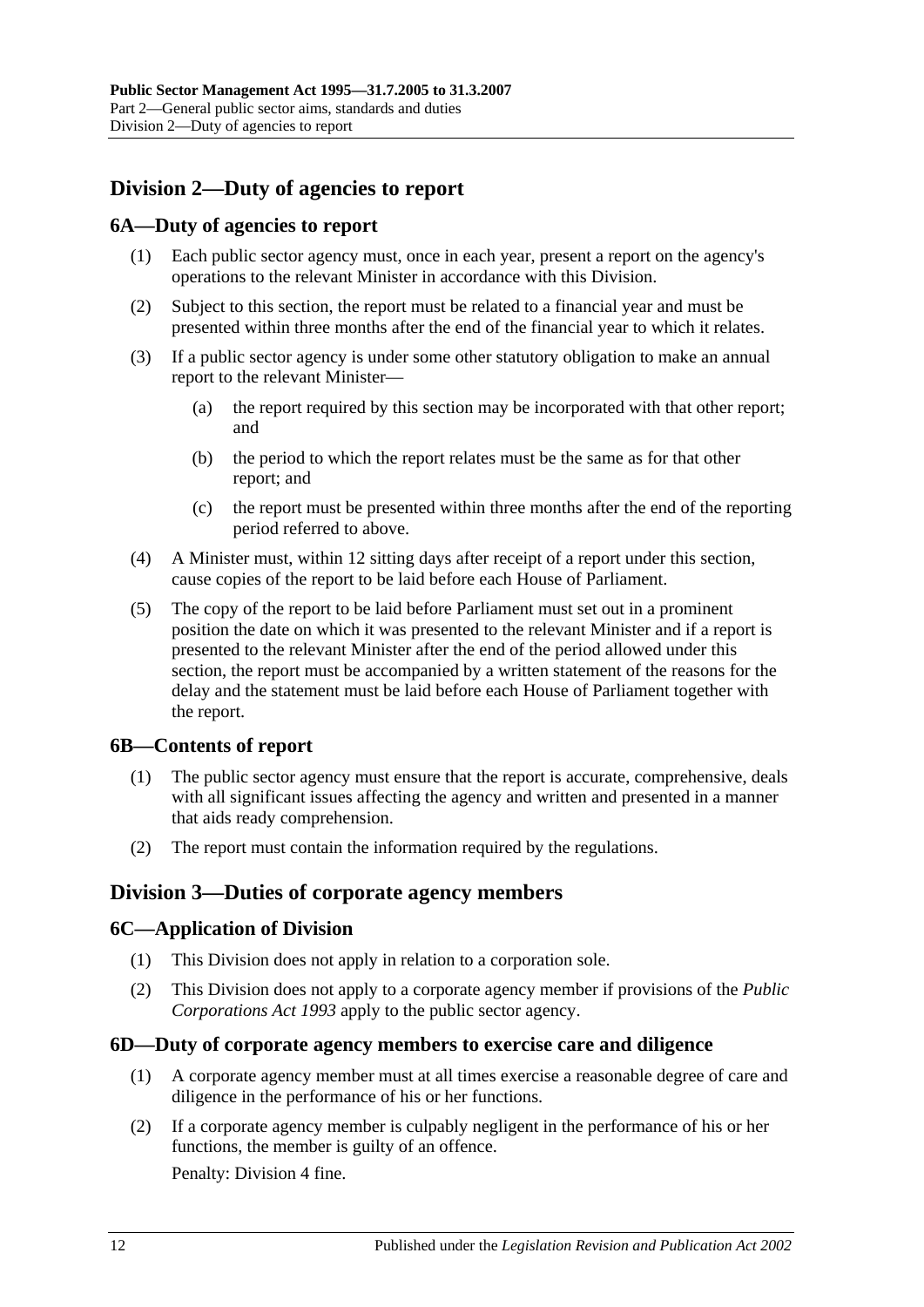- (3) A corporate agency member is not culpably negligent for the purposes of [subsection](#page-11-6) (2) unless the court is satisfied the member's conduct fell sufficiently short of the standards required under this Act of the member to warrant the imposition of a criminal sanction.
- (4) A corporate agency member does not commit any breach of duty under this section by acting in accordance with a direction or requirement of the relevant Minister.

#### <span id="page-12-2"></span><span id="page-12-0"></span>**6E—Duty of corporate agency members to act honestly**

(1) A corporate agency member must at all times act honestly in the performance of the functions of his or her office, whether within or outside the State.

Penalty: Division 4 fine or division 4 imprisonment, or both.

(2) [Subsection](#page-12-2) (1) does not apply to conduct that is merely of a trivial character and does not result in significant detriment to the public interest.

## <span id="page-12-1"></span>**6F—Duty of corporate agency members not to be involved in unauthorised transactions with agency or subsidiary**

- <span id="page-12-3"></span>(1) Neither a corporate agency member nor an associate of a corporate agency member may, without the approval of the relevant Minister, be directly or indirectly involved in a transaction with the agency or any subsidiary of the agency.
- (2) A person will be treated as being indirectly involved in a transaction for the purposes of [subsection](#page-12-3) (1)—
	- (a) if the person initiates, promotes or takes any part in negotiations or steps leading to the making of the transaction with a view to that person or an associate of that person gaining some financial or other benefit (whether immediately or at a time after the making of the transaction); and
	- (b) despite the fact that neither that person nor an agent, nominee or trustee of that person becomes a party to the transaction.
- (3) [Subsection](#page-12-3) (1) does not apply—
	- (a) to the provision of services by the agency or any subsidiary of the agency in the ordinary course of its ordinary business and on ordinary terms; or
	- (b) to the employment of a person under a contract of service with the agency or a subsidiary of the agency or to a transaction that is ancillary or incidental to such employment; or
	- (c) to transactions of a prescribed class.
- <span id="page-12-4"></span>(4) If a transaction is made with an agency or any subsidiary of the agency in contravention of [subsection](#page-12-3) (1), the transaction is liable to be avoided by the agency or by the relevant Minister.
- (5) A transaction may not be avoided under [subsection](#page-12-4) (4) if a person has acquired an interest in property the subject of the transaction in good faith for valuable consideration and without notice of the contravention.
- (6) A corporate agency member must not counsel, procure, induce or be in any way (whether by act or omission or directly or indirectly) knowingly concerned in, or party to, a contravention of [subsection](#page-12-3) (1).

Penalty: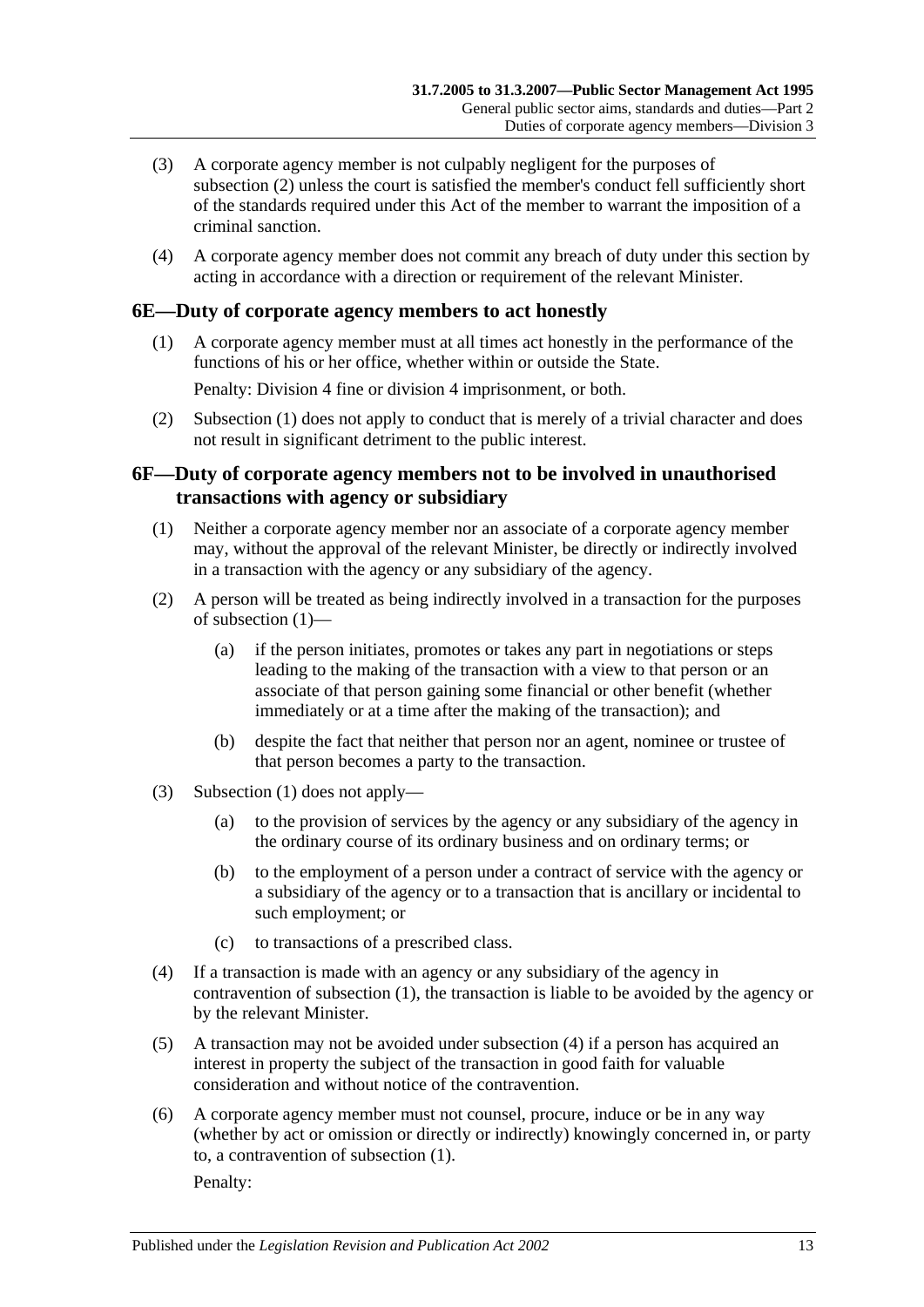If an intention to deceive or defraud is proved—Division 4 fine or division 4 imprisonment, or both.

In any other case—Division 6 fine.

#### <span id="page-13-0"></span>**6G—Duty of corporate agency members not to have unauthorised interest in agency or subsidiary**

- <span id="page-13-2"></span>(1) Neither a corporate agency member nor an associate of a corporate agency member may, without the approval of the relevant Minister—
	- (a) have or acquire a beneficial interest in shares in, debentures of or managed investment schemes of the agency or any subsidiary of the agency; or
	- (b) have or hold or acquire (whether alone or with another person or persons) a right or option in respect of the acquisition or disposal of shares in, debentures of or interests in managed investment schemes of the agency or any subsidiary of the agency; or
	- (c) be a party to, or entitled to a benefit under, a contract under which a person has a right to call for or make delivery of shares in, debentures of or interests in managed investment schemes of the agency or any subsidiary of the agency.
- (2) A corporate agency member must not counsel, procure, induce or be in any way (whether by act or omission or directly or indirectly) knowingly concerned in, or party to, a contravention of [subsection](#page-13-2) (1).

Penalty:

If an intention to deceive or defraud is proved—Division 4 fine or division 4 imprisonment, or both.

In any other case—Division 6 fine.

## <span id="page-13-3"></span><span id="page-13-1"></span>**6H—Duty of corporate agency members with respect to conflict of interest**

- (1) A corporate agency member who has a direct or indirect personal or pecuniary interest in a matter decided or under consideration by the agency or the governing body of the agency—
	- (a) must, as soon as reasonably practicable, disclose in writing to the agency or the governing body of the agency full and accurate details of the interest; and
	- (b) must not take part in any discussion by the agency or the governing body of the agency relating to that matter; and
	- (c) must not vote in relation to that matter; and
	- (d) must be absent from the meeting room when any such discussion or voting is taking place.

Penalty: Division 4 fine.

- (2) If a corporate agency member makes a disclosure of interest and complies with the other requirements of [subsection](#page-13-3) (1) in respect of a proposed contract—
	- (a) the contract is not liable to be avoided by the agency; and
	- (b) the corporate agency member is not liable to account to the agency for profits derived from the contract.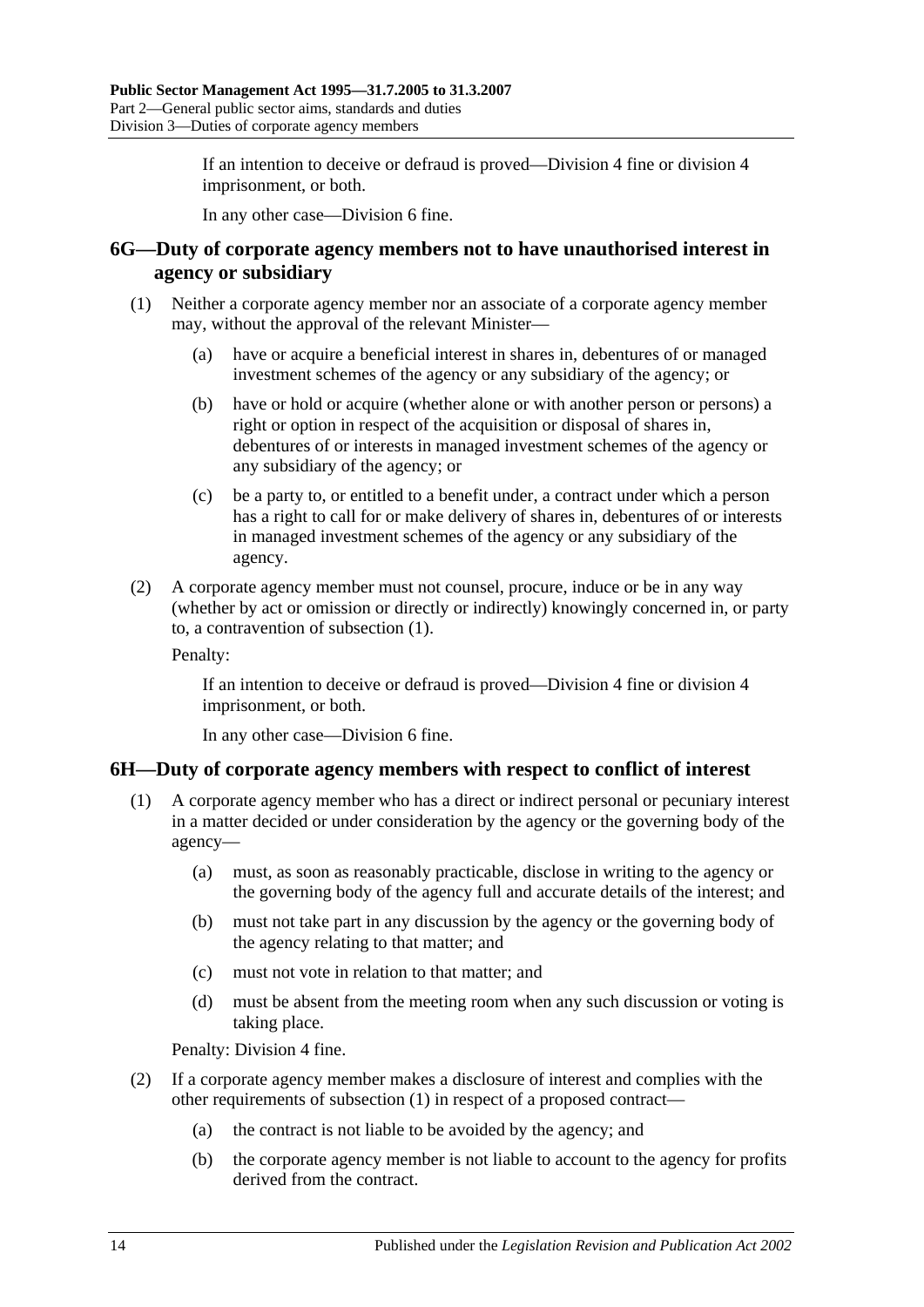- <span id="page-14-2"></span>(3) If a corporate agency member fails to make a disclosure of interest or fails to comply with any other requirement of [subsection](#page-13-3) (1) in respect of a proposed contract, the contract is liable to be avoided by the agency or by the relevant Minister.
- (4) A contract may not be avoided under [subsection](#page-14-2) (3) if a person has acquired an interest in property the subject of the contract in good faith for valuable consideration and without notice of the contravention.
- (5) Where a corporate agency member has or acquires a personal or pecuniary interest, or is or becomes the holder of an office, such that it is reasonably foreseeable that a conflict might arise with his or her duties as a corporate agency member of the agency, the corporate agency member must, as soon as reasonably practicable, disclose in writing to the agency or the governing body of the agency full and accurate details of the interest or office.

Penalty: Division 4 fine.

- (6) A disclosure under this section must be recorded in the minutes of the agency or the governing body of the agency and reported to the relevant Minister.
- (7) If, in the opinion of the relevant Minister, a particular interest or office of a corporate agency member is of such significance that the holding of the interest or office is not consistent with the proper discharge of the duties of the corporate agency member, the Minister may require the corporate agency member either to divest himself or herself of the interest or office or to resign from the agency or governing body of the agency (and non-compliance with the requirement constitutes misconduct and hence a ground for removal of the corporate agency member from the agency or governing body of the agency).
- (8) Without limiting the effect of this section, a corporate agency member will be taken to have an interest in a matter for the purposes of this section if an associate of the corporate agency member has an interest in the matter.
- (9) This section does not apply in relation to a matter in which a corporate agency member has an interest while the corporate agency member remains unaware that he or she has an interest in the matter, but in any proceedings against the corporate agency member the burden will lie on the corporate agency member to prove that he or she was not, at the material time, aware of his or her interest.

## <span id="page-14-0"></span>**6I—Removal of corporate agency members**

Non-compliance by a corporate agency member with a duty imposed by this Division constitutes a ground for removal of the corporate agency member from office.

## <span id="page-14-1"></span>**6J—Civil liability for contravention of Division**

- (1) If a person who is a corporate agency member or former corporate agency member is convicted of an offence for a contravention of this Division (other than an offence consisting of culpable negligence), the court by which the person is convicted may, in addition to imposing a penalty, order the convicted person to pay to the agency—
	- (a) if the court is satisfied that the person or any other person made a profit as a result of the contravention—an amount equal to the profit; and
	- (b) if the court is satisfied that the agency or a subsidiary of the agency suffered loss or damage as a result of the contravention—compensation for the loss or damage.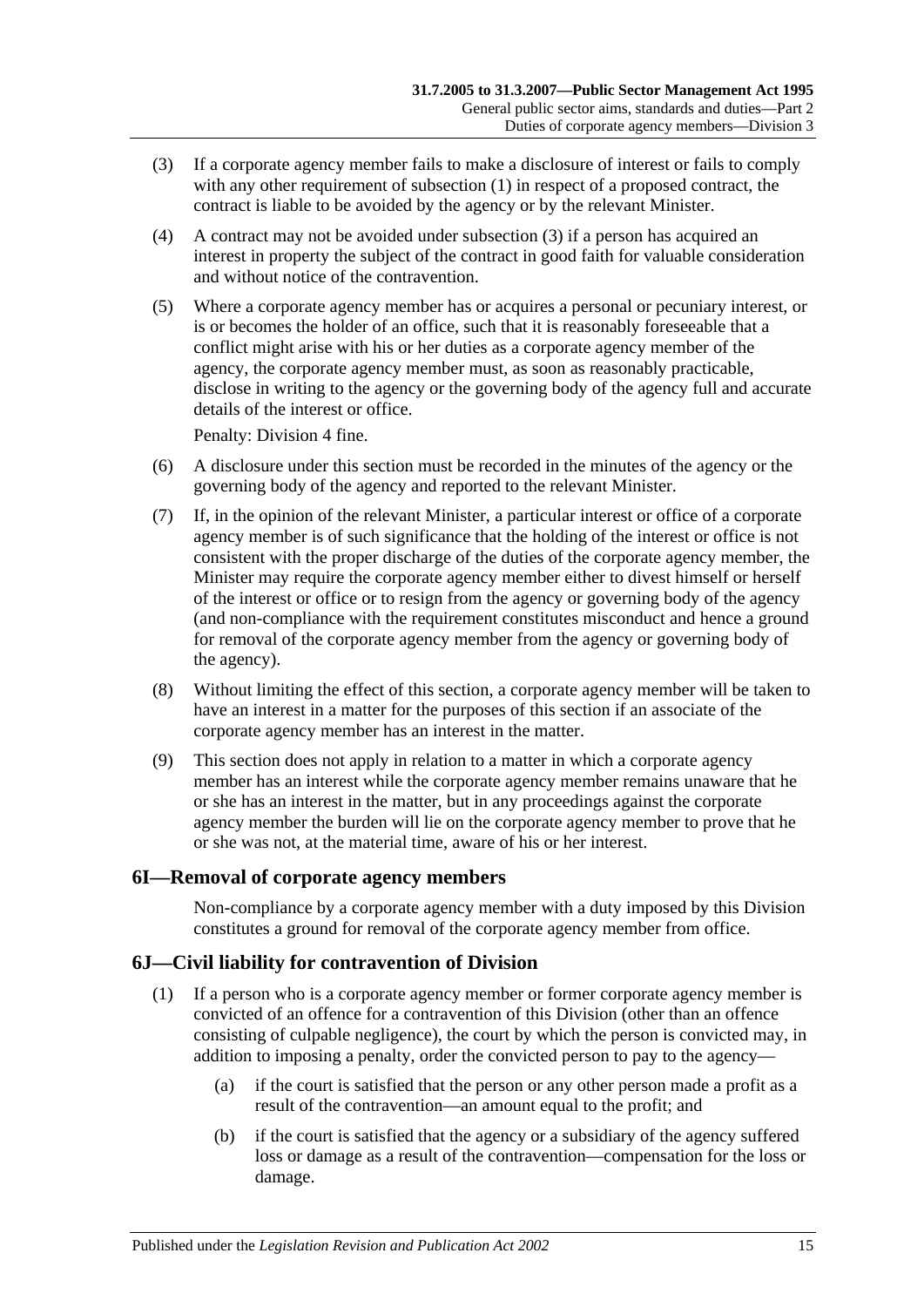- (2) If a person who is a corporate agency member or former corporate agency member is guilty of a contravention of this Division for which a criminal penalty is fixed (other than a contravention consisting of culpable negligence), the agency or the relevant Minister may (whether or not proceedings have been brought for the offence) recover from the person by action in a court of competent jurisdiction—
	- (a) if the person or any other person made a profit as a result of the contravention—an amount equal to the profit; and
	- (b) if the agency or a subsidiary of the agency suffered loss or damage as a result of the contravention—compensation for the loss or damage.

## <span id="page-15-0"></span>**Division 4—Duties of advisory body members**

## <span id="page-15-4"></span><span id="page-15-1"></span>**6K—Duty of advisory body members to act honestly**

(1) An advisory body member must at all times act honestly in the performance of the functions of his or her office, whether within or outside the State.

Penalty: Division 4 fine or division 4 imprisonment, or both.

(2) [Subsection](#page-15-4) (1) does not apply to conduct that is merely of a trivial character and does not result in significant detriment to the public interest.

#### <span id="page-15-2"></span>**6L—Duty of advisory body members with respect to conflict of interest**

- (1) An advisory body member who has a direct or indirect personal or pecuniary interest in a matter decided or under consideration by the body—
	- (a) must, as soon as reasonably practicable, disclose in writing to the relevant Minister full and accurate details of the interest; and
	- (b) must not take part in any discussion by the body relating to that matter; and
	- (c) must not vote in relation to that matter; and
	- (d) must be absent from the meeting room when any such discussion or voting is taking place.

Penalty: Division 4 fine.

- (2) Without limiting the effect of this section, an advisory body member will be taken to have an interest in a matter for the purposes of this section if an associate of the advisory body member has an interest in the matter.
- (3) This section does not apply in relation to a matter in which an advisory body member has an interest while the member remains unaware that he or she has an interest in the matter, but in any proceedings against the advisory body member the burden will lie on the advisory body member to prove that he or she was not, at the material time, aware of his or her interest.

#### <span id="page-15-3"></span>**6M—Removal of advisory body members**

Non-compliance by an advisory body member with a duty imposed by this Division constitutes a ground for removal of the member from office.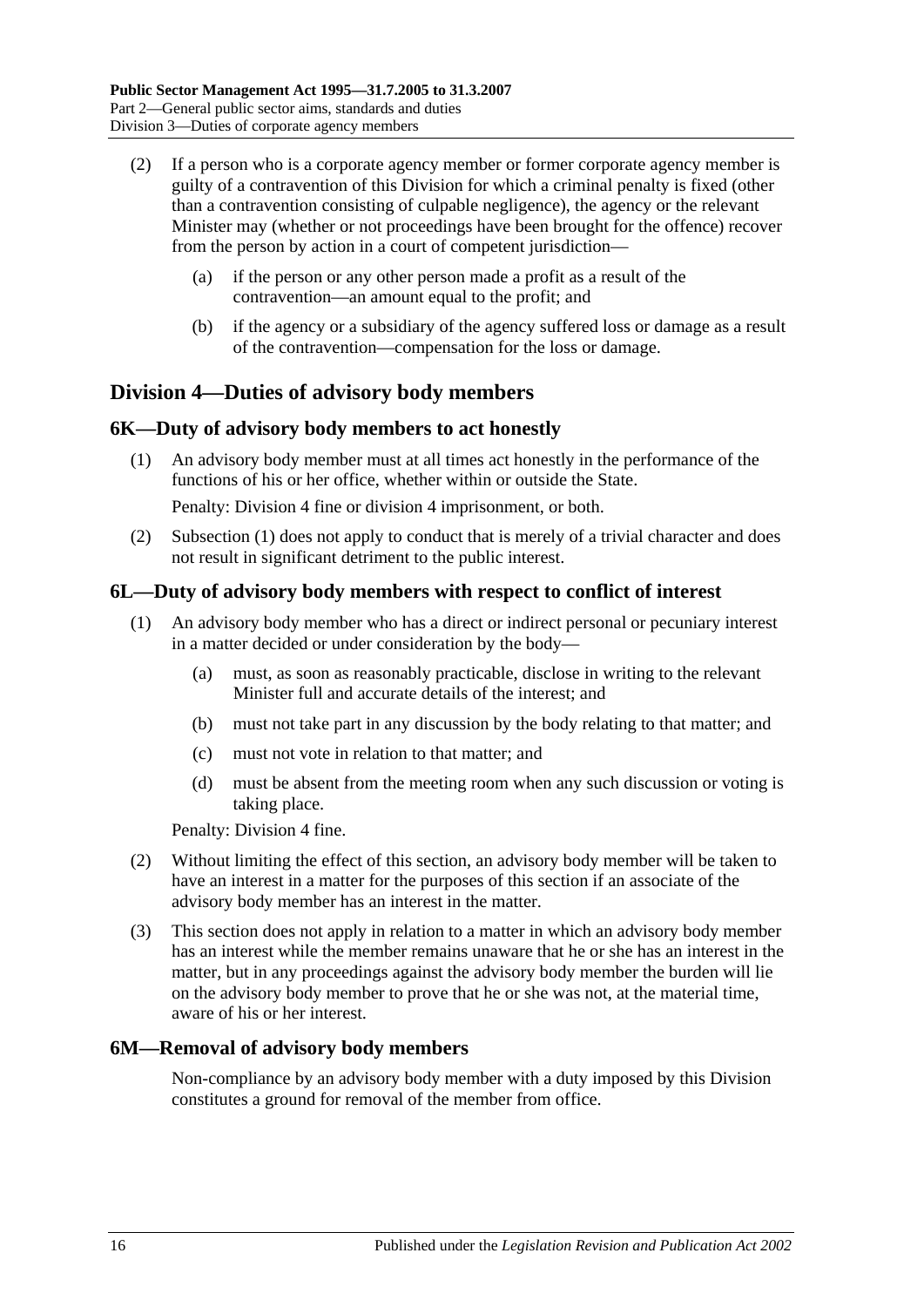## <span id="page-16-0"></span>**6N—Civil liability for contravention of Division**

- (1) If a person who is an advisory body member or former advisory body member is convicted of an offence for a contravention of this Division, the court by which the person is convicted may, in addition to imposing a penalty, order the convicted person to pay to the relevant Minister—
	- (a) if the court is satisfied that the person or any other person made a profit as a result of the contravention—an amount equal to the profit; and
	- (b) if the court is satisfied that any loss or damage has been suffered as a result of the contravention—compensation for the loss or damage.
- (2) If a person who is an advisory body member or former advisory body member is guilty of a contravention of this Division, the relevant Minister may (whether or not proceedings have been brought for the offence) recover from the person by action in a court of competent jurisdiction—
	- (a) if the person or any other person made a profit as a result of the contravention—an amount equal to the profit; and
	- (b) if any loss or damage has been suffered as a result of the contravention—compensation for the loss or damage.

## <span id="page-16-1"></span>**Division 5—Duties of senior officials**

## <span id="page-16-2"></span>**6O—Application of Division**

This Division does not apply to a senior official if provisions of the *[Public](http://www.legislation.sa.gov.au/index.aspx?action=legref&type=act&legtitle=Public%20Corporations%20Act%201993)  [Corporations Act](http://www.legislation.sa.gov.au/index.aspx?action=legref&type=act&legtitle=Public%20Corporations%20Act%201993) 1993* apply to the senior official.

## <span id="page-16-5"></span><span id="page-16-3"></span>**6P—Duty of senior officials to act honestly**

(1) A senior official must at all times act honestly in the performance of his or her duties, whether within or outside the State.

Penalty: Division 4 fine or division 4 imprisonment, or both.

(2) [Subsection](#page-16-5) (1) does not apply to conduct that is merely of a trivial character and does not result in significant detriment to the public interest.

## <span id="page-16-8"></span><span id="page-16-4"></span>**6Q—Duty of senior officials with respect to conflict of interest**

- <span id="page-16-7"></span><span id="page-16-6"></span>(1) A senior official must—
	- (a) on appointment as a senior official, disclose his or her pecuniary interests to the relevant Minister in writing in accordance with the regulations; and
	- (b) on acquiring any further pecuniary interest of a kind specified in the regulations, disclose the pecuniary interest to the relevant Minister in writing in accordance with the regulations; and
	- (c) if a pecuniary interest (whether or not required to be disclosed under [paragraph](#page-16-6) (a) or [\(b\)\)](#page-16-7) or other personal interest of the senior official conflicts or may conflict with his or her duties—
		- (i) disclose in writing to the relevant Minister the nature of the interest and the conflict or potential conflict; and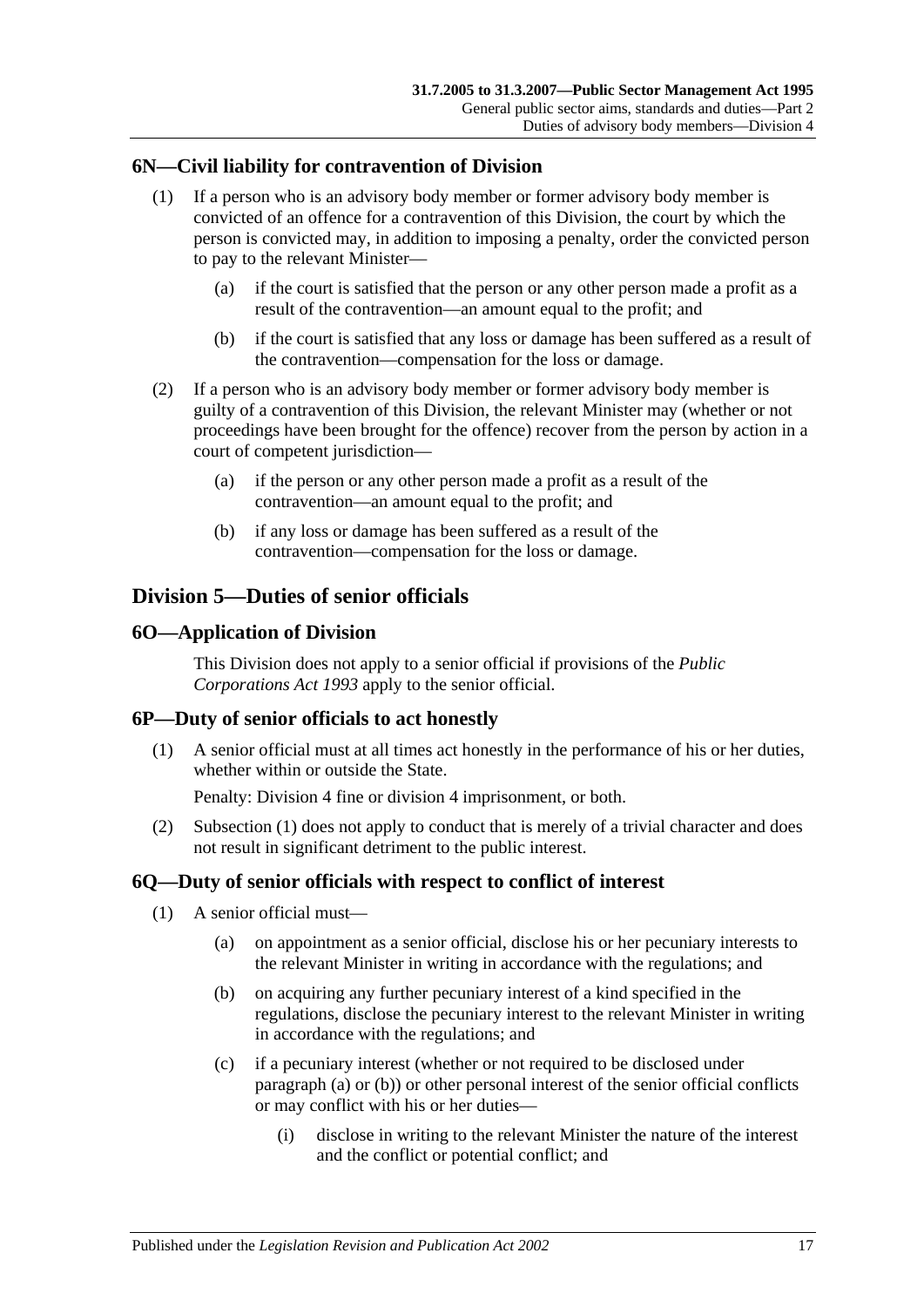(ii) not take action or further action in relation to the matter except as authorised in writing by the relevant Minister.

Penalty: Division 4 fine.

- (2) [Subsection](#page-16-6) (1)(a) applies to a person who is a senior official on the commencement of this section as if the requirement to disclose interests on appointment as a senior official were a requirement to disclose the interests within one month after that commencement.
- (3) A senior official must comply with any written directions given by the relevant Minister to resolve a conflict between the senior official's duties and a pecuniary or other personal interest.

Penalty: Division 4 fine.

- (4) Without limiting the effect of this section, a senior official will be taken to have an interest in a matter for the purposes of this section if an associate of the senior official has an interest in the matter.
- (5) If a senior official makes a disclosure of interest and complies with the other requirements of [subsection](#page-16-8) (1) in respect of a proposed contract—
	- (a) the contract is not liable to be avoided; and
	- (b) the senior official is not liable to account for profits derived from the contract.
- <span id="page-17-1"></span>(6) If a senior official fails to make a disclosure of interest or fails to comply with any other requirement of [subsection](#page-16-8) (1) in respect of a proposed contract, the contract is liable to be avoided by the relevant Minister.
- (7) A contract may not be avoided under [subsection](#page-17-1) (6) if a person has acquired an interest in property the subject of the contract in good faith for valuable consideration and without notice of the contravention.
- (8) This section does not apply in relation to a conflict or potential conflict between a senior official's duties and a pecuniary or other personal interest while the senior official remains unaware of the conflict or potential conflict, but in any proceedings against the senior official the burden will lie on the senior official to prove that he or she was not, at the material time, aware of the conflict or potential conflict.

## <span id="page-17-0"></span>**6R—Civil liability for contravention of Division**

- (1) If a person is convicted of an offence against this Division, the court by which the person is convicted may, in addition to imposing a penalty, order the convicted person to pay to the relevant Minister—
	- (a) if the court is satisfied that the person or any other person made a profit as a result of the contravention—an amount equal to the profit; and
	- (b) if the court is satisfied that any loss or damage has been suffered as a result of the contravention—compensation for the loss or damage.
- (2) If a person contravenes this Division, the relevant Minister may (whether or not proceedings have been brought for the offence) recover from the person by action in a court of competent jurisdiction—
	- (a) if the person or any other person made a profit as a result of the contravention—an amount equal to the profit; and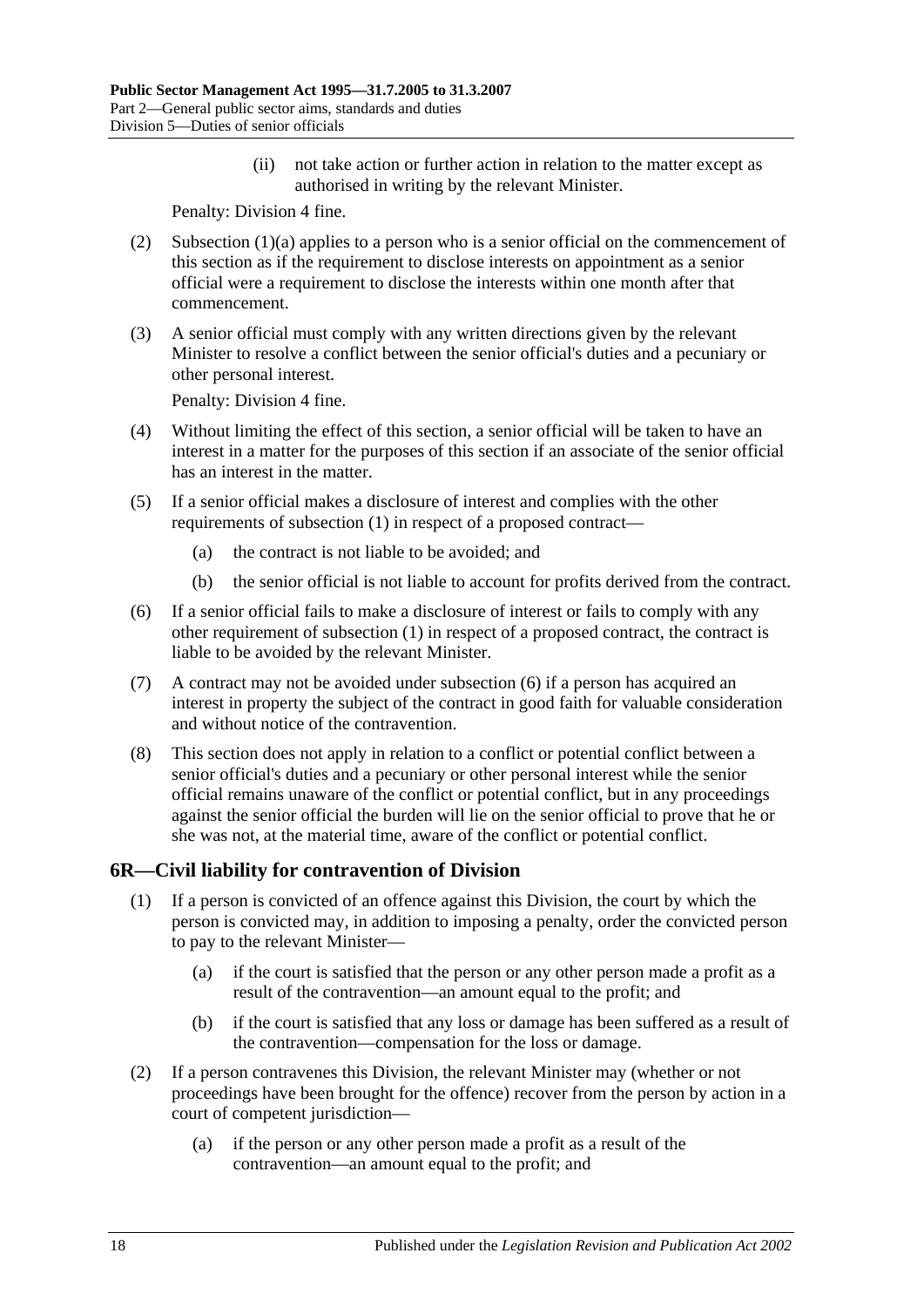(b) if any loss or damage has been suffered as a result of the contravention—compensation for the loss or damage.

## <span id="page-18-0"></span>**Division 6—Duties of corporate agency executives**

## <span id="page-18-1"></span>**6S—Application of Division**

- (1) This Division does not apply to a corporate agency executive if provisions of the *[Public Corporations Act](http://www.legislation.sa.gov.au/index.aspx?action=legref&type=act&legtitle=Public%20Corporations%20Act%201993) 1993* apply to the public sector agency.
- (2) [Sections](#page-18-2) 6T and [6W](#page-19-1) do not apply to a corporate agency executive who is a senior official.

## <span id="page-18-4"></span><span id="page-18-2"></span>**6T—Duty of corporate agency executives to act honestly**

(1) A corporate agency executive must at all times act honestly in the performance of his or her duties, whether within or outside the State.

Penalty: Division 4 fine or division 4 imprisonment, or both.

(2) [Subsection](#page-18-4) (1) does not apply to conduct that is merely of a trivial character and does not result in significant detriment to the public interest.

## <span id="page-18-3"></span>**6U—Duty of corporate agency executives not to be involved in unauthorised transactions with agency or subsidiary**

- <span id="page-18-5"></span>(1) Neither a corporate agency executive nor an associate of a corporate agency executive may, without the approval of the relevant Minister, be directly or indirectly involved in a transaction with the agency or any subsidiary of the agency.
- (2) A person will be treated as being indirectly involved in a transaction for the purposes of [subsection](#page-18-5) (1)—
	- (a) if the person initiates, promotes or takes any part in negotiations or steps leading to the making of the transaction with a view to that person or an associate of that person gaining some financial or other benefit (whether immediately or at a time after the making of the transaction); and
	- (b) despite the fact that neither that person nor an agent, nominee or trustee of that person becomes a party to the transaction.
- (3) [Subsection](#page-18-5) (1) does not apply—
	- (a) to the provision of services by the agency or any subsidiary of the agency in the ordinary course of its ordinary business and on ordinary terms; or
	- (b) to the employment of a person under a contract of service with the agency or a subsidiary of the agency or to a transaction that is ancillary or incidental to such employment; or
	- (c) to transactions of a prescribed class.
- <span id="page-18-6"></span>(4) If a transaction is made with an agency or any subsidiary of the agency in contravention of [subsection](#page-18-5) (1), the transaction is liable to be avoided by the agency or by the relevant Minister.
- (5) A transaction may not be avoided under [subsection](#page-18-6) (4) if a person has acquired an interest in property the subject of the transaction in good faith for valuable consideration and without notice of the contravention.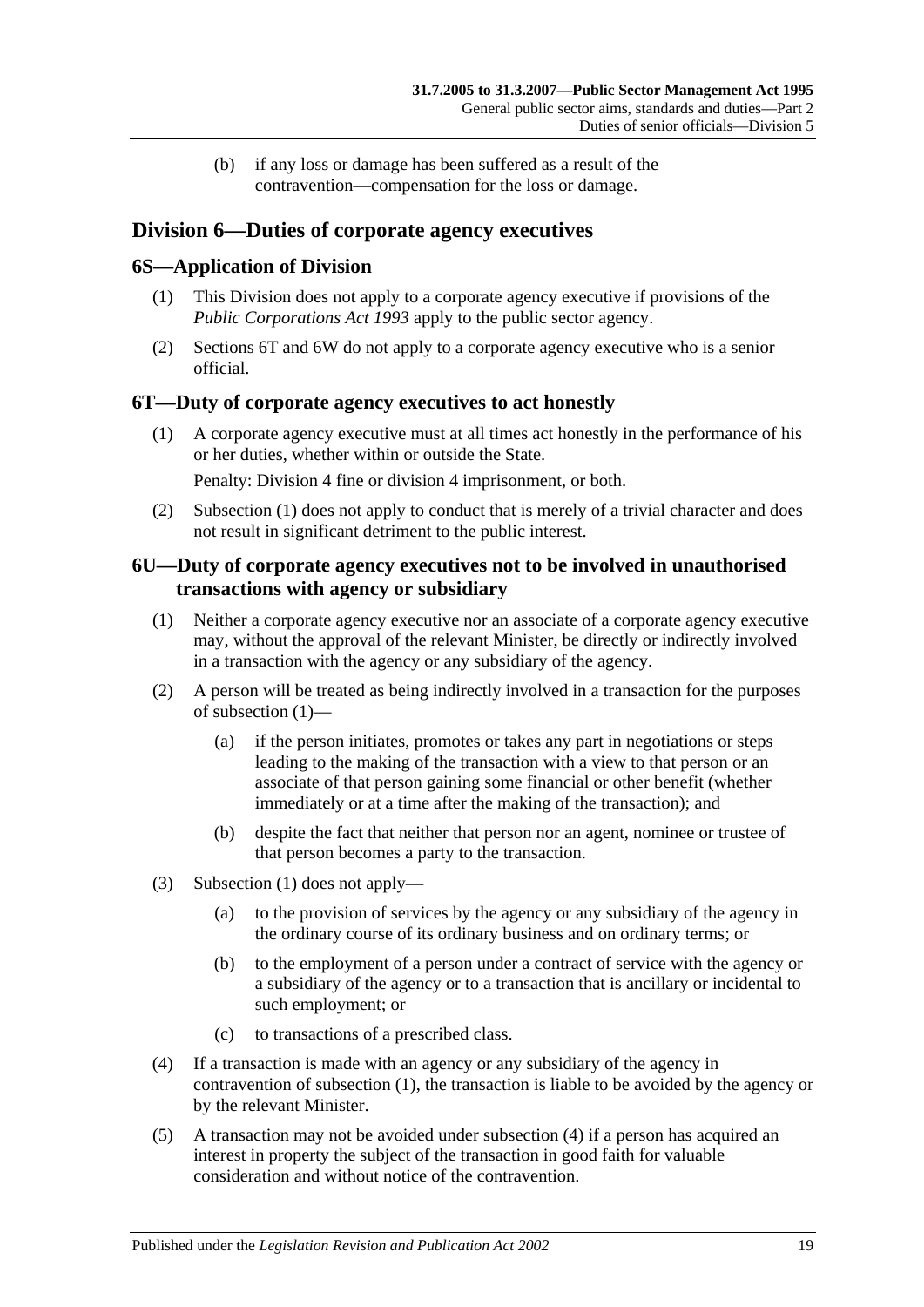(6) A corporate agency executive must not counsel, procure, induce or be in any way (whether by act or omission or directly or indirectly) knowingly concerned in, or party to, a contravention of [subsection](#page-18-5) (1).

Penalty:

If an intention to deceive or defraud is proved—Division 4 fine or division 4 imprisonment, or both.

In any other case—Division 6 fine.

## <span id="page-19-0"></span>**6V—Duty of corporate agency executives not to have unauthorised interest in agency or subsidiary**

- <span id="page-19-2"></span>(1) Neither a corporate agency executive nor an associate of a corporate agency executive may, without the approval of the relevant Minister—
	- (a) have or acquire a beneficial interest in shares in, debentures of or managed investment schemes of the agency or any subsidiary of the agency; or
	- (b) have or hold or acquire (whether alone or with another person or persons) a right or option in respect of the acquisition or disposal of shares in, debentures of or interests in managed investment schemes of the agency or any subsidiary of the agency; or
	- (c) be a party to, or entitled to a benefit under, a contract under which a person has a right to call for or make delivery of shares in, debentures of or interests in managed investment schemes of the agency or any subsidiary of the agency.
- (2) A corporate agency executive must not counsel, procure, induce or be in any way (whether by act or omission or directly or indirectly) knowingly concerned in, or party to, a contravention of [subsection](#page-19-2) (1).

Penalty:

If an intention to deceive or defraud is proved—Division 4 fine or division 4 imprisonment, or both.

In any other case—Division 6 fine.

## <span id="page-19-3"></span><span id="page-19-1"></span>**6W—Duty of corporate agency executives with respect to conflict of interest**

- (1) If a corporate agency executive has a pecuniary or other personal interest that conflicts or may conflict with the executive's duties, the executive must disclose in writing to the agency the nature of the interest and the conflict or potential conflict.
- (2) A corporate agency executive must comply with any written directions given by the agency to resolve a conflict between the executive's duties and a pecuniary or other personal interest.
- (3) Without limiting the effect of this section, a corporate agency executive will be taken to have an interest in a matter for the purposes of this section if an associate of the executive has an interest in the matter.
- (4) Failure by a corporate agency executive to comply with this section constitutes grounds for termination of the executive's employment (but this does not derogate from any statutory provisions or other law governing the process for discipline or termination of employment of an employee).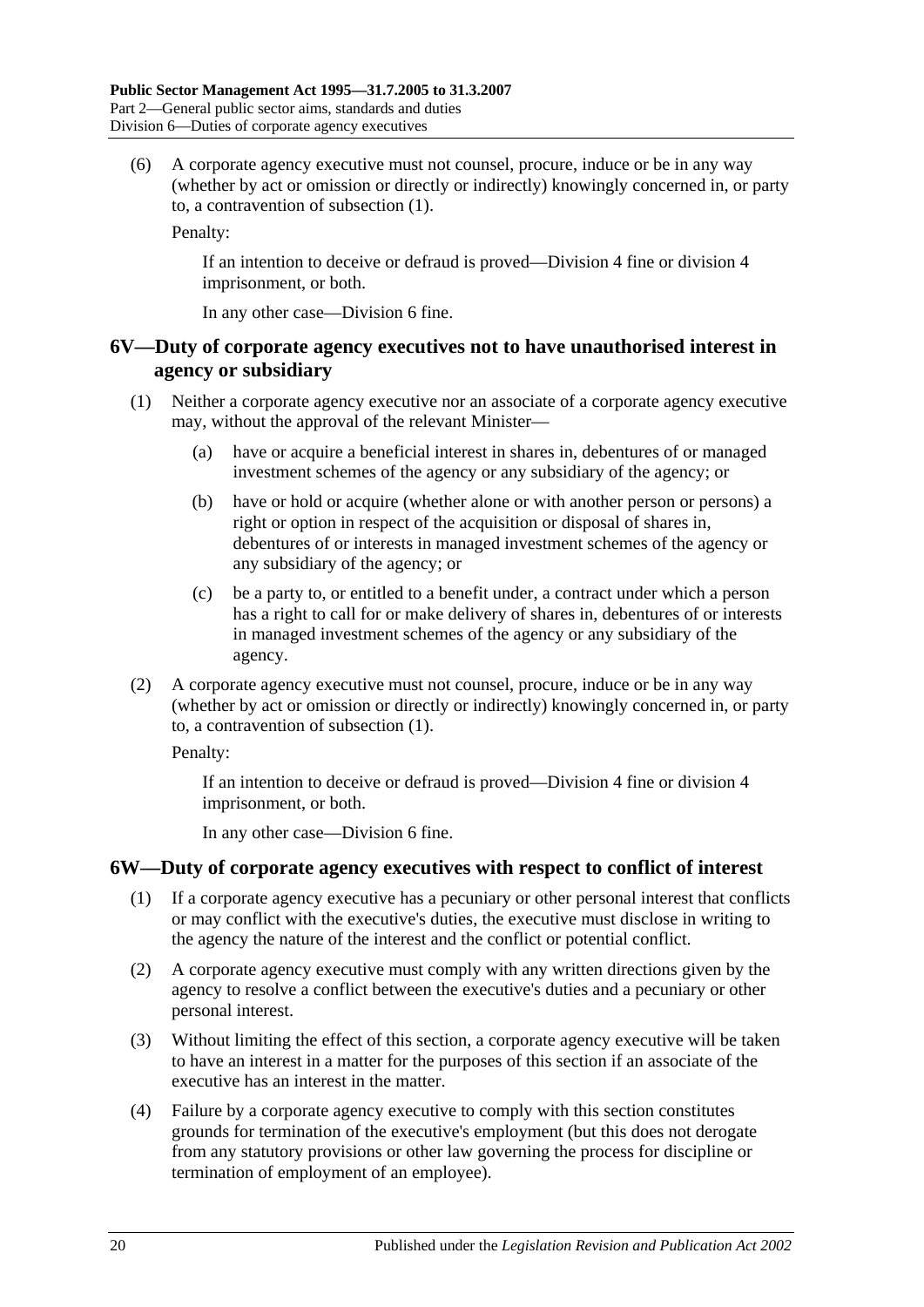- (5) If a corporate agency executive makes a disclosure of interest under [subsection](#page-19-3) (1) in respect of a proposed contract—
	- (a) the contract is not liable to be avoided; and
	- (b) the executive is not liable to account for profits derived from the contract.
- <span id="page-20-4"></span>(6) If a corporate agency executive fails to make a disclosure of interest under [subsection](#page-19-3) (1) in respect of a proposed contract, the contract is liable to be avoided by the relevant Minister.
- (7) A contract may not be avoided under [subsection](#page-20-4) (6) if a person has acquired an interest in property the subject of the contract in good faith for valuable consideration and without notice of the contravention.
- (8) This section does not apply in relation to a conflict or potential conflict between a corporate agency executive's duties and a pecuniary or other personal interest while the executive remains unaware of the conflict or potential conflict, but in any proceedings against the executive the burden will lie on the executive to prove that he or she was not, at the material time, aware of the conflict or potential conflict.

## <span id="page-20-0"></span>**6X—Civil liability for contravention of Division**

- (1) If a person is convicted of an offence against this Division, the court by which the person is convicted may, in addition to imposing a penalty, order the convicted person to pay to the relevant Minister—
	- (a) if the court is satisfied that the person or any other person made a profit as a result of the contravention—an amount equal to the profit; and
	- (b) if the court is satisfied that any loss or damage has been suffered as a result of the contravention—compensation for the loss or damage.
- (2) If a person contravenes this Division, the relevant Minister may (whether or not proceedings have been brought for an offence) recover from the person by action in a court of competent jurisdiction—
	- (a) if the person or any other person made a profit as a result of the contravention—an amount equal to the profit; and
	- (b) if any loss or damage has been suffered as a result of the contravention—compensation for the loss or damage.

## <span id="page-20-1"></span>**Division 7—Duties of employees**

#### <span id="page-20-2"></span>**6Y—Application of Division**

This Division does not apply to an employee if [Division 5,](#page-16-1) [Division 6](#page-18-0) or provisions of the *[Public Corporations Act](http://www.legislation.sa.gov.au/index.aspx?action=legref&type=act&legtitle=Public%20Corporations%20Act%201993) 1993* apply to the employee.

#### <span id="page-20-5"></span><span id="page-20-3"></span>**6Z—Duty of employees to act honestly**

(1) A public sector employee must at all times act honestly in the performance of his or her duties, whether within or outside the State.

Penalty: Division 4 fine or division 4 imprisonment, or both.

(2) [Subsection](#page-20-5) (1) does not apply to conduct that is merely of a trivial character and does not result in significant detriment to the public interest.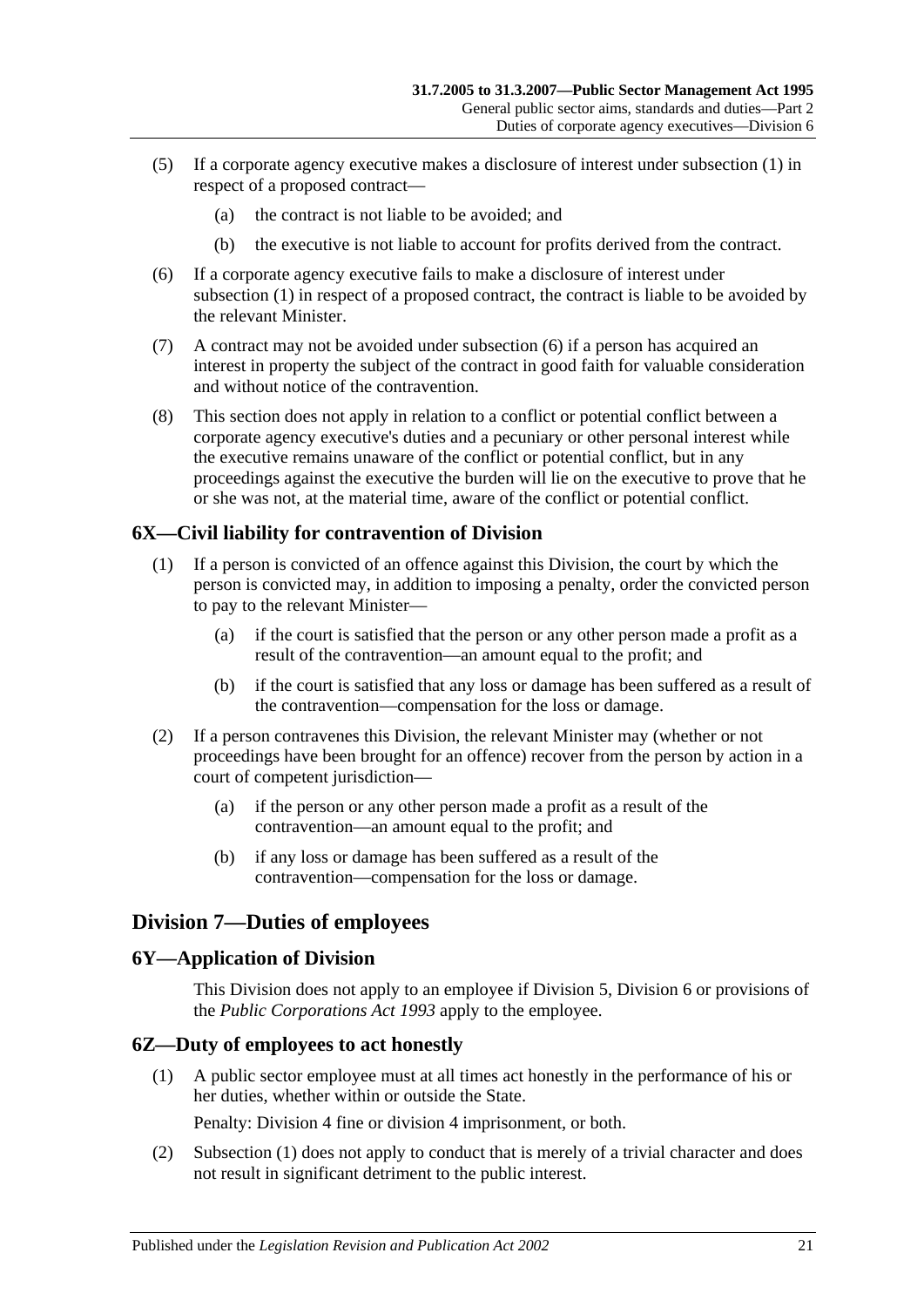## <span id="page-21-2"></span><span id="page-21-0"></span>**6ZA—Duty of employees with respect to conflict of interest**

- (1) If a public sector employee has a pecuniary or other personal interest that conflicts or may conflict with the employee's duties, the employee must disclose in writing to the relevant authority the nature of the interest and the conflict or potential conflict.
- (2) A public sector employee must comply with any written directions given by the relevant authority to resolve a conflict between the employee's duties and a pecuniary or other personal interest.
- (3) Without limiting the effect of this section, a public sector employee will be taken to have an interest in a matter for the purposes of this section if an associate of the employee has an interest in the matter.
- (4) Failure by an employee to comply with this section constitutes grounds for termination of the employee's employment (but this does not derogate from any statutory provisions or other law governing the process for discipline or termination of employment of an employee).
- (5) If an employee makes a disclosure of interest under [subsection](#page-21-2) (1) in respect of a proposed contract—
	- (a) the contract is not liable to be avoided; and
	- (b) the employee is not liable to account for profits derived from the contract.
- <span id="page-21-3"></span>(6) If an employee fails to make a disclosure of interest under [subsection](#page-21-2) (1) in respect of a proposed contract, the contract is liable to be avoided by the relevant Minister.
- (7) A contract may not be avoided under [subsection](#page-21-3) (6) if a person has acquired an interest in property the subject of the contract in good faith for valuable consideration and without notice of the contravention.
- (8) This section does not apply in relation to a conflict or potential conflict between an employee's duties and a pecuniary or other personal interest while the employee remains unaware of the conflict or potential conflict, but in any proceedings against the employee the burden will lie on the employee to prove that he or she was not, at the material time, aware of the conflict or potential conflict.
- (9) In this section—

*relevant authority* means—

- (a) in relation to an employee employed by or in a public sector agency with a chief executive (or acting chief executive)—the chief executive (or acting chief executive) of the agency; or
- (b) in any other case—the relevant Minister or the nominee of the relevant Minister.

## <span id="page-21-1"></span>**6ZB—Civil liability for contravention of Division**

- (1) If a person is convicted of an offence against this Division, the court by which the person is convicted may, in addition to imposing a penalty, order the convicted person to pay to the relevant Minister—
	- (a) if the court is satisfied that the person or any other person made a profit as a result of the contravention—an amount equal to the profit; and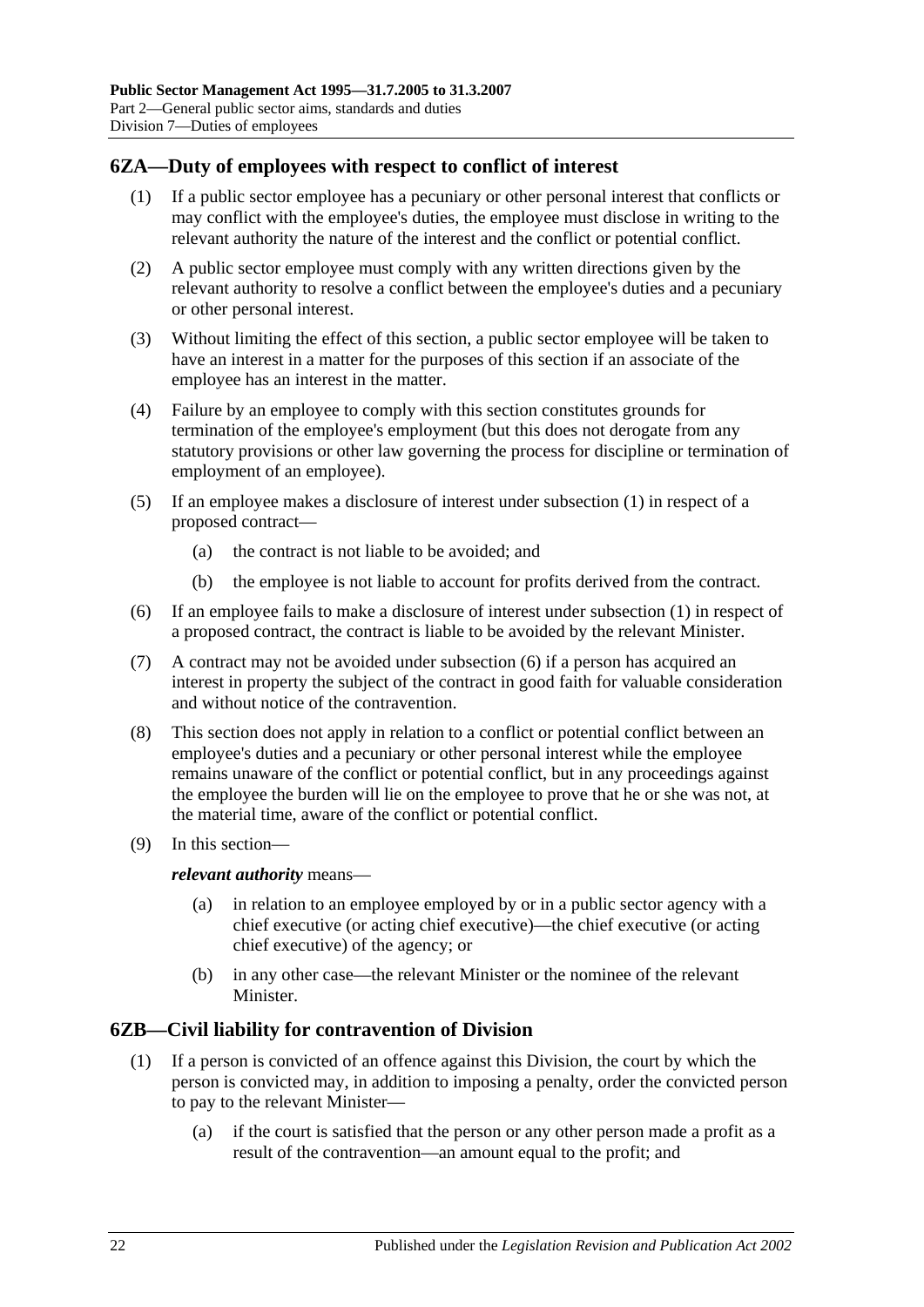- (b) if the court is satisfied that any loss or damage has been suffered as a result of the contravention—compensation for the loss or damage.
- (2) If a person contravenes this Division, the relevant Minister may (whether or not proceedings have been brought for an offence) recover from the person by action in a court of competent jurisdiction—
	- (a) if the person or any other person made a profit as a result of the contravention—an amount equal to the profit; and
	- (b) if any loss or damage has been suffered as a result of the contravention—compensation for the loss or damage.

## <span id="page-22-0"></span>**Division 8—Duties of persons performing contract work**

#### <span id="page-22-3"></span><span id="page-22-1"></span>**6ZC—Duty of persons performing contract work to act honestly**

(1) A person performing contract work for a public sector agency or the Crown must at all times act honestly in the performance of that work, whether within or outside the State.

Penalty: Division 4 fine or division 4 imprisonment, or both.

(2) [Subsection](#page-22-3) (1) does not apply to conduct that is merely of a trivial character and does not result in significant detriment to the public interest.

## <span id="page-22-2"></span>**6ZD—Duty of persons performing contract work with respect to conflict of interest**

- <span id="page-22-4"></span>(1) If a person performing contract work for a public sector agency or the Crown has a pecuniary or other personal interest that conflicts or may conflict with duties that the person has in that capacity and the conflict relates to a contract or proposed contract binding the agency or the Crown (other than the contract for the performance of the contract work), the person must—
	- (a) disclose in writing to the relevant authority the nature of the interest and the conflict or potential conflict; and
	- (b) not take action or further action in relation to the matter except as authorised in writing by the relevant authority.

Penalty: Division 4 fine.

- (2) Without limiting the effect of this section, a person will be taken to have an interest in a matter for the purposes of this section if an associate of the person has an interest in the matter.
- (3) If a person performing contract work for a public sector agency or the Crown makes a disclosure of interest under [subsection](#page-22-4) (1) in respect of a proposed contract—
	- (a) the contract is not liable to be avoided; and
	- (b) the person is not liable to account for profits derived from the contract.
- <span id="page-22-5"></span>(4) If a person performing contract work for a public sector agency or the Crown fails to make a disclosure of interest under [subsection](#page-22-4) (1) in respect of a proposed contract, the contract is liable to be avoided by the relevant Minister.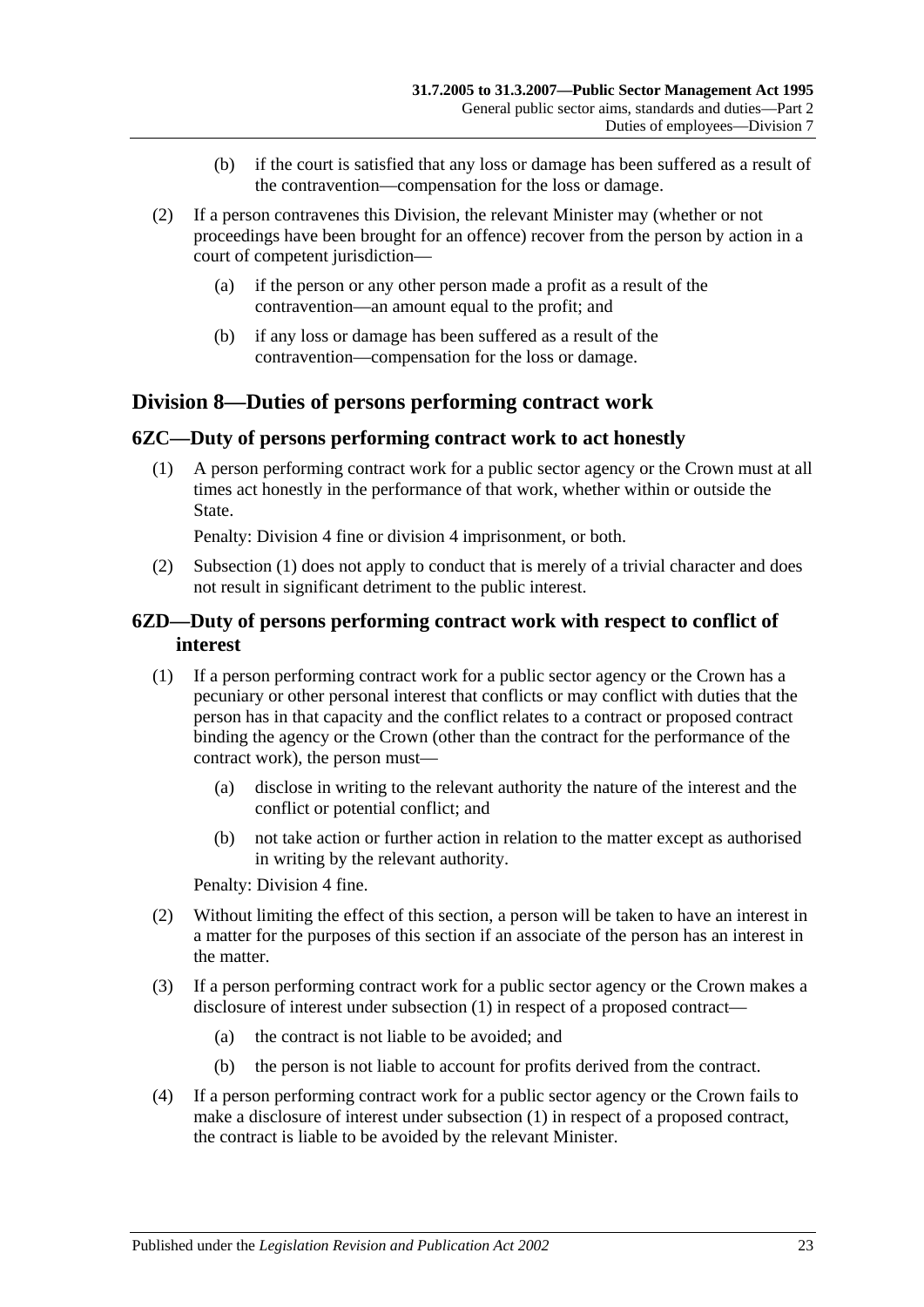- (5) A contract may not be avoided under [subsection](#page-22-5) (4) if a person has acquired an interest in property the subject of the contract in good faith for valuable consideration and without notice of the contravention.
- (6) This section does not apply in relation to a conflict or potential conflict between a person's duties and a pecuniary or other personal interest while the person remains unaware of the conflict or potential conflict, but in any proceedings against the person the burden will lie on the person to prove that he or she was not, at the material time, aware of the conflict or potential conflict.
- (7) In this section—

#### *relevant authority* means—

- (a) in relation to a person performing contract work for a public sector agency with a chief executive (or acting chief executive)—the chief executive (or acting chief executive) of the agency; or
- (b) in any other case—the relevant Minister or the nominee of the relevant **Minister**

## <span id="page-23-0"></span>**6ZE—Civil liability for contravention of Division**

- (1) If a person is convicted of an offence against this Division, the court by which the person is convicted may, in addition to imposing a penalty, order the convicted person to pay to the relevant Minister—
	- (a) if the court is satisfied that the person or any other person made a profit as a result of the contravention—an amount equal to the profit; and
	- (b) if the court is satisfied that any loss or damage has been suffered as a result of the contravention—compensation for the loss or damage.
- (2) If a person contravenes this Division, the relevant Minister may (whether or not proceedings have been brought for the offence) recover from the person by action in a court of competent jurisdiction—
	- (a) if the person or any other person made a profit as a result of the contravention—an amount equal to the profit; and
	- (b) if any loss or damage has been suffered as a result of the contravention—compensation for the loss or damage.

## <span id="page-23-1"></span>**Division 9—Exemptions**

## <span id="page-23-2"></span>**6ZF—Exemptions**

The Governor may, by regulation, exempt a person or class of persons, conditionally or unconditionally, from the application of a provision of this Part other than a provision of [Division 1](#page-9-1) or [2.](#page-11-0)

## <span id="page-23-3"></span>**Part 3—Public Service structure**

## <span id="page-23-4"></span>**7—Public Service structure**

(1) The Public Service consists of administrative units established under this Act.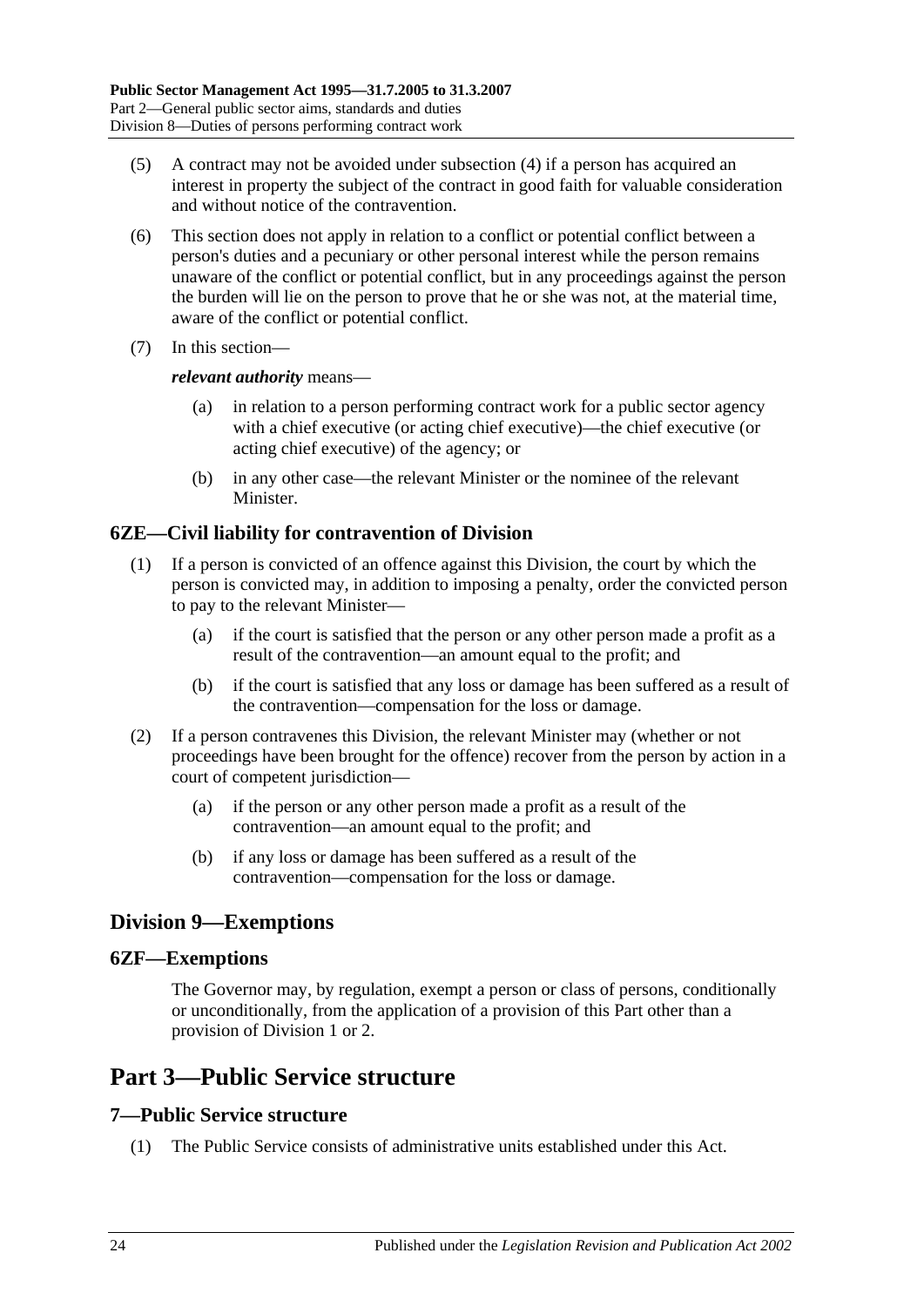- (2) The Governor may, by proclamation—
	- (a) establish an administrative unit and assign a title to it; and
	- (b) alter the title of an administrative unit; and
	- (c) abolish an administrative unit.
- <span id="page-24-3"></span>(3) The Governor may, by the same or a separate proclamation—
	- (a) transfer particular employees or classes of employees from an administrative unit to another administrative unit; and
	- (b) incorporate particular public sector employees or classes of public sector employees (not forming part of the Public Service) into an administrative unit; and
	- (c) exclude from the Public Service particular public sector employees or classes of public sector employees previously incorporated into an administrative unit; and
	- (d) make any appointment or transitional or ancillary provision that may be necessary or expedient in the circumstances.
- (4) The Governor may, by proclamation, vary or revoke a proclamation under this section.
- (5) If a proclamation abolishing an administrative unit makes no provision for the transfer of employees in the administrative unit, the employees become employees in an administrative unit designated by the Commissioner.
- (6) Before a recommendation is made to the Governor as to a matter referred to in [subsection](#page-24-3) (3) that will affect a significant number of employees, the Minister must, so far as is practicable—
	- (a) give notice of the proposed recommendation—
		- (i) to the employees; and
		- (ii) if a significant number of the members of a recognised organisation will be affected by the proposed recommendation—to the organisation; and
	- (b) hear any representations or argument that representatives of the employees or the organisation may wish to present in relation to the proposed recommendation.
- (7) A proclamation under this section has effect according to its terms and despite any other Act.

#### <span id="page-24-0"></span>**8—Crown employees to be employed in Public Service**

Subject to [Schedule 1,](#page-57-3) all persons employed by or on behalf of the Crown must be employed in the Public Service under this Act.

## <span id="page-24-1"></span>**Part 4—Chief Executives**

## <span id="page-24-2"></span>**9—Administrative units to have Chief Executives**

- (1) There is to be a Chief Executive of each administrative unit.
- (2) A Chief Executive is to be appointed by the Governor.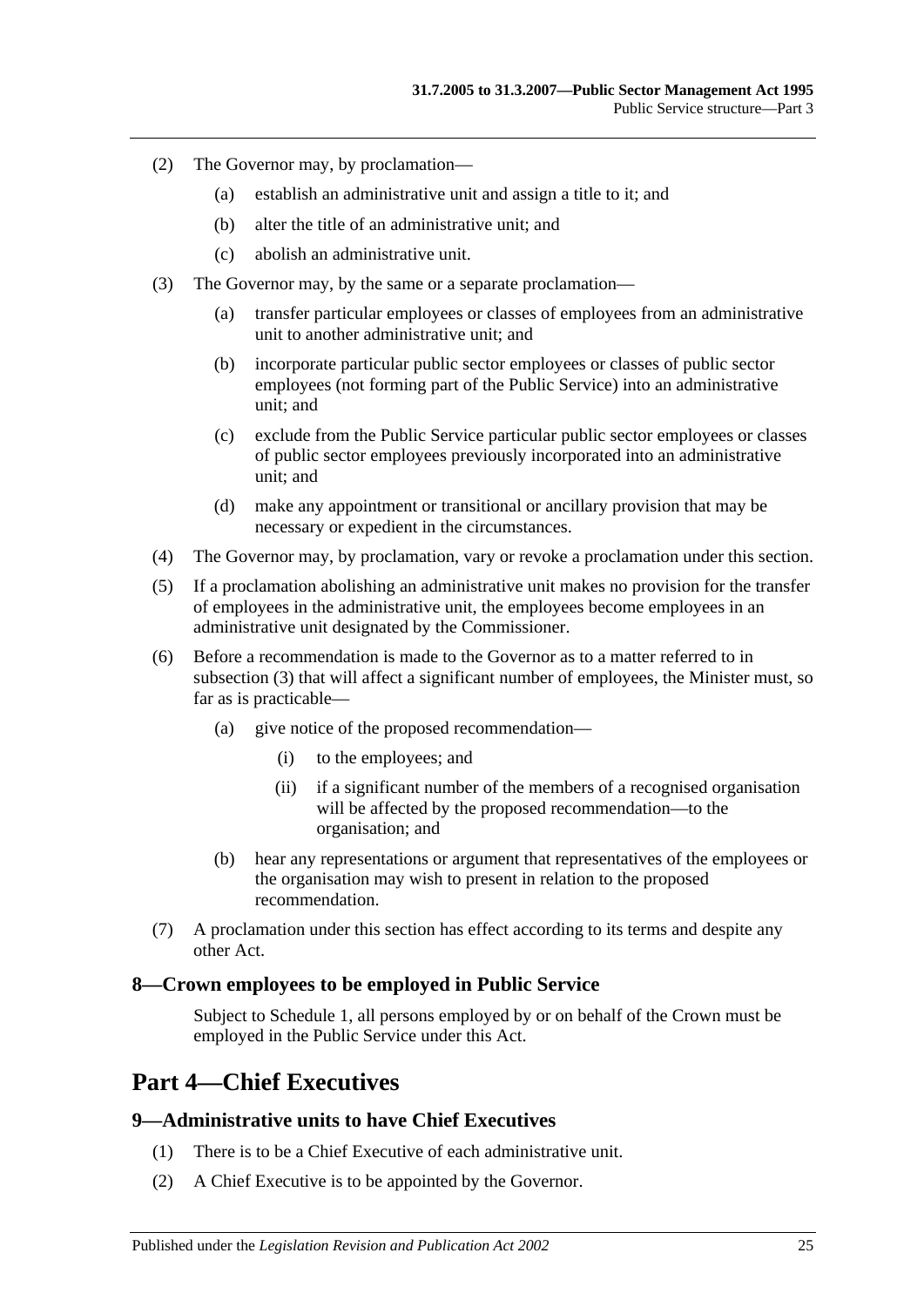- (3) The Governor may assign a title to a position of Chief Executive and may subsequently alter the title.
- (4) When—
	- (a) there is a temporary vacancy in the position of Chief Executive of an administrative unit; or
	- (b) the Chief Executive is absent from, or unable to discharge, official duties,

the Minister may assign an employee to act in the position or the Minister responsible for the unit may assign an employee in the unit to act in the position.

#### <span id="page-25-0"></span>**10—Conditions of Chief Executive's appointment**

- (1) The conditions of appointment to a position of Chief Executive of an administrative unit are to be subject to a contract made between the Chief Executive and the Premier in consultation with the Minister responsible for the unit.
- (2) The contract must specify—
	- (a) that the Chief Executive is appointed for a term not exceeding five years specified in the contract and is eligible for reappointment; and
	- (b) that the Chief Executive is to meet performance standards as set from time to time by the Premier and the Minister responsible for the administrative unit; and
	- (c) that the Chief Executive is entitled to remuneration and other benefits specified in the contract; and
	- (d) the sums representing the values of the benefits (other than remuneration); and
	- (e) the total remuneration package value of the position under the contract.
- (3) The decision whether to reappoint to the position at the end of a term of appointment must be made and notified to the Chief Executive not less than three months before the end of the term.
- (4) If the contract so provides, the Chief Executive will be entitled to some other specified appointment in the Public Service (without any requirement for selection processes to be conducted) in the event that he or she is not reappointed at the end of a term of appointment or in other circumstances specified in the contract.

## <span id="page-25-1"></span>**11—Contract overrides other provisions**

- (1) The contract relating to a Chief Executive's appointment may make any other provision considered appropriate, including provision excluding or modifying a provision of this Act (other than this Part).
- (2) The contract will prevail, to the extent of any inconsistency, over the provisions of this Act (other than this Part).

## <span id="page-25-2"></span>**12—Termination of Chief Executive's appointment**

- (1) A Chief Executive's appointment may be terminated by the Governor—
	- (a) on the ground that the Chief Executive—
		- (i) has been guilty of misconduct; or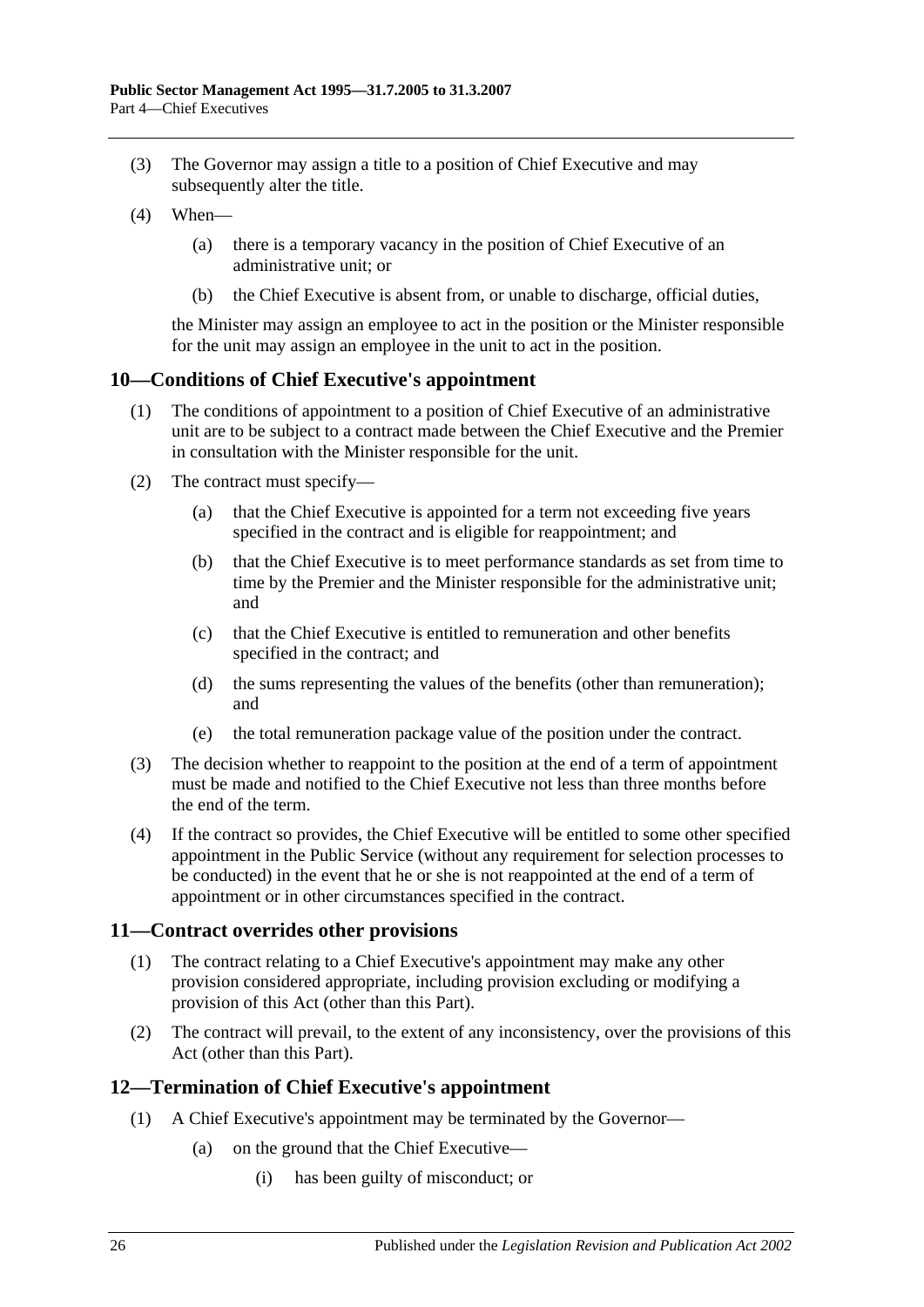- (ii) has been convicted of an offence against this Act or an offence punishable by imprisonment; or
- (iii) has engaged in any remunerative employment, occupation or business outside the duties of the position without the consent of the Minister responsible for the administrative unit; or
- (iv) has become bankrupt or has applied to take the benefit of a law for the relief of insolvent debtors; or
- (v) has, because of mental or physical incapacity, failed to carry out duties of the position satisfactorily or to the performance standards set from time to time by the Premier and the Minister responsible for the administrative unit under the contract relating to his or her appointment; or
- (vi) has, for any other reason, in the opinion of the Premier and the Minister responsible for the administrative unit, failed to carry out duties of the position satisfactorily or to the performance standards set from time to time by the Premier and the Minister under the contract relating to his or her appointment; or
- (b) by not less than three months notice in writing to the Chief Executive.
- <span id="page-26-1"></span>(2) A Chief Executive's appointment is terminated if the Chief Executive—
	- (a) becomes a member, or a candidate for election as a member, of the Parliament of the State or the Commonwealth; or
	- (b) is sentenced to imprisonment for an offence.
- (3) A Chief Executive may resign from the position by not less than three months notice in writing to the Minister responsible for the administrative unit (unless notice of a shorter period is accepted by that Minister).
- (4) Subject to this section and any provision in the contract relating to the Chief Executive's appointment, if a Chief Executive's appointment is terminated by the Governor by notice under [subsection](#page-26-1) (1)(b), the Chief Executive is entitled to a termination payment of an amount equal to three months remuneration (as determined for the purposes of this subsection under the contract) for each uncompleted year of the term of appointment (with a *pro rata* adjustment in relation to part of a year) up to a maximum of 12 months remuneration (as so determined).
- (5) A Chief Executive is not entitled to a termination payment if the Chief Executive is appointed to some other position in the Public Service in accordance with the contract relating to his or her appointment.

## <span id="page-26-0"></span>**13—Provision for statutory office holder to have powers etc of Chief Executive**

Despite the preceding provisions of this Part, the Minister may, by notice published in the Gazette—

- (a) declare that the person for the time being holding or acting in a specified statutory office established under an Act will have the powers and functions of Chief Executive in relation to an administrative unit; and
- (b) revoke a declaration under this section.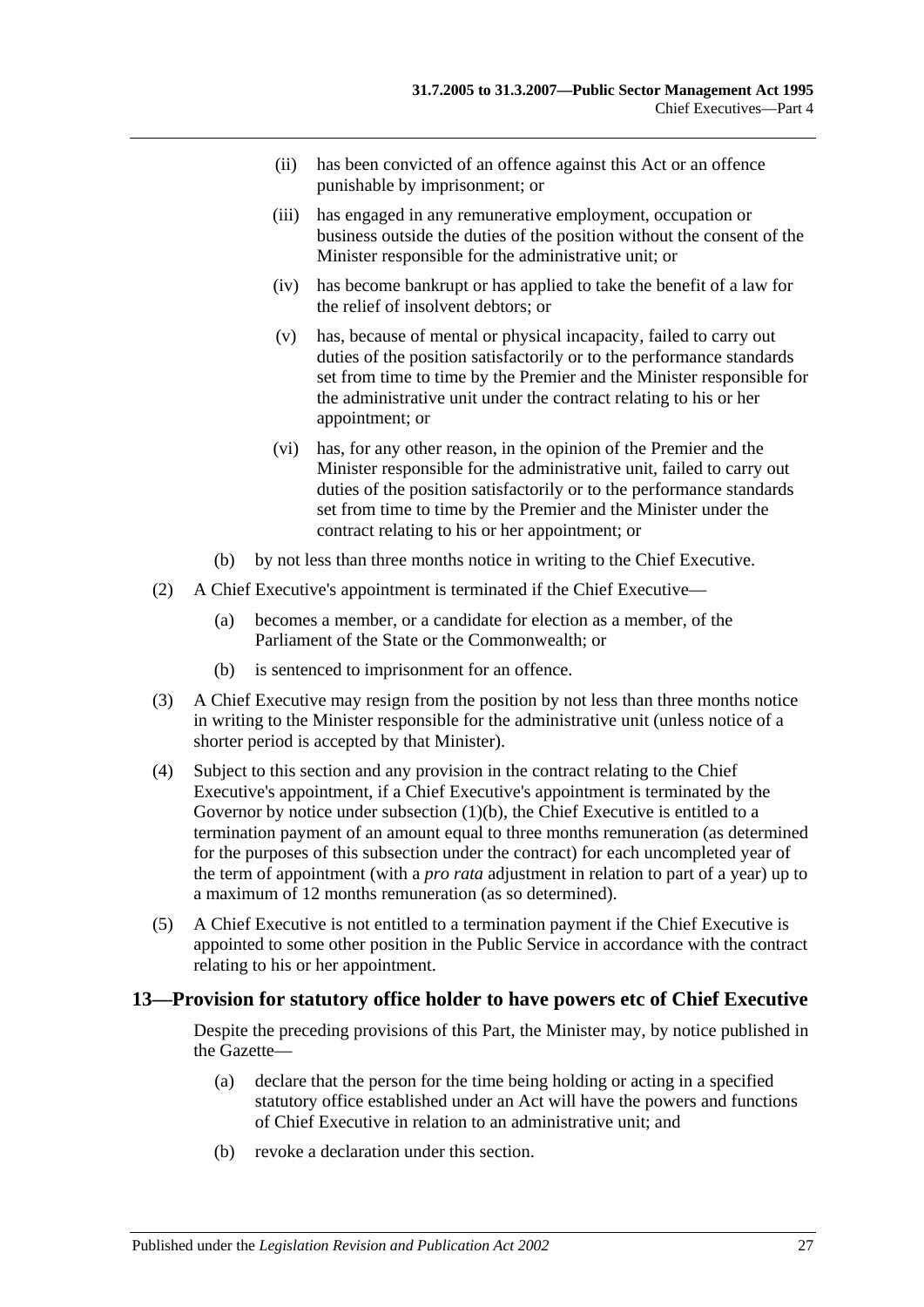## <span id="page-27-0"></span>**14—Chief Executive's general responsibilities**

The Chief Executive of an administrative unit is responsible to the Premier and the Minister responsible for the unit for—

- (a) ensuring that the unit makes an effective contribution to the attainment of the whole-of-Government objectives that are from time to time communicated in writing to the Chief Executive of the unit by the Premier or the Minister responsible for the unit and relate to the functions or operations of the unit; and
- (b) the effective management of the unit and the general conduct of its employees; and
- (c) the attainment of the performance standards set from time to time by the Premier and the Minister responsible for the unit under the contract relating to the Chief Executive's appointment; and
- (d) ensuring the observance within the unit of the aims and standards contained in Part 2.

## <span id="page-27-1"></span>**15—Extent to which Chief Executive is subject to Ministerial direction**

- (1) Subject to this section, the Chief Executive of an administrative unit is subject to direction—
	- (a) by the Premier with respect to matters concerning the attainment of whole-of-Government objectives; and
	- (b) by the Minister responsible for the unit.
- (2) No Ministerial direction may be given to a Chief Executive relating to the appointment, assignment, transfer, remuneration, discipline or termination of a particular person.

## <span id="page-27-2"></span>**16—Right of employee representatives and recognised organisations to make representations**

- (1) Before making a decision, or taking action, that will affect a significant number of employees, a Chief Executive must, so far as is practicable—
	- (a) give notice of the proposed decision or action—
		- (i) to the employees; and
		- (ii) if a significant number of the members of a recognised organisation will be affected by the proposed decision or action—to the organisation; and
	- (b) hear any representations or argument that representatives of the employees or the organisation may wish to present in relation to the proposed decision or action.
- (2) Nothing in this section limits or restricts the carrying out of a function or exercise of a power by a Chief Executive under this Act.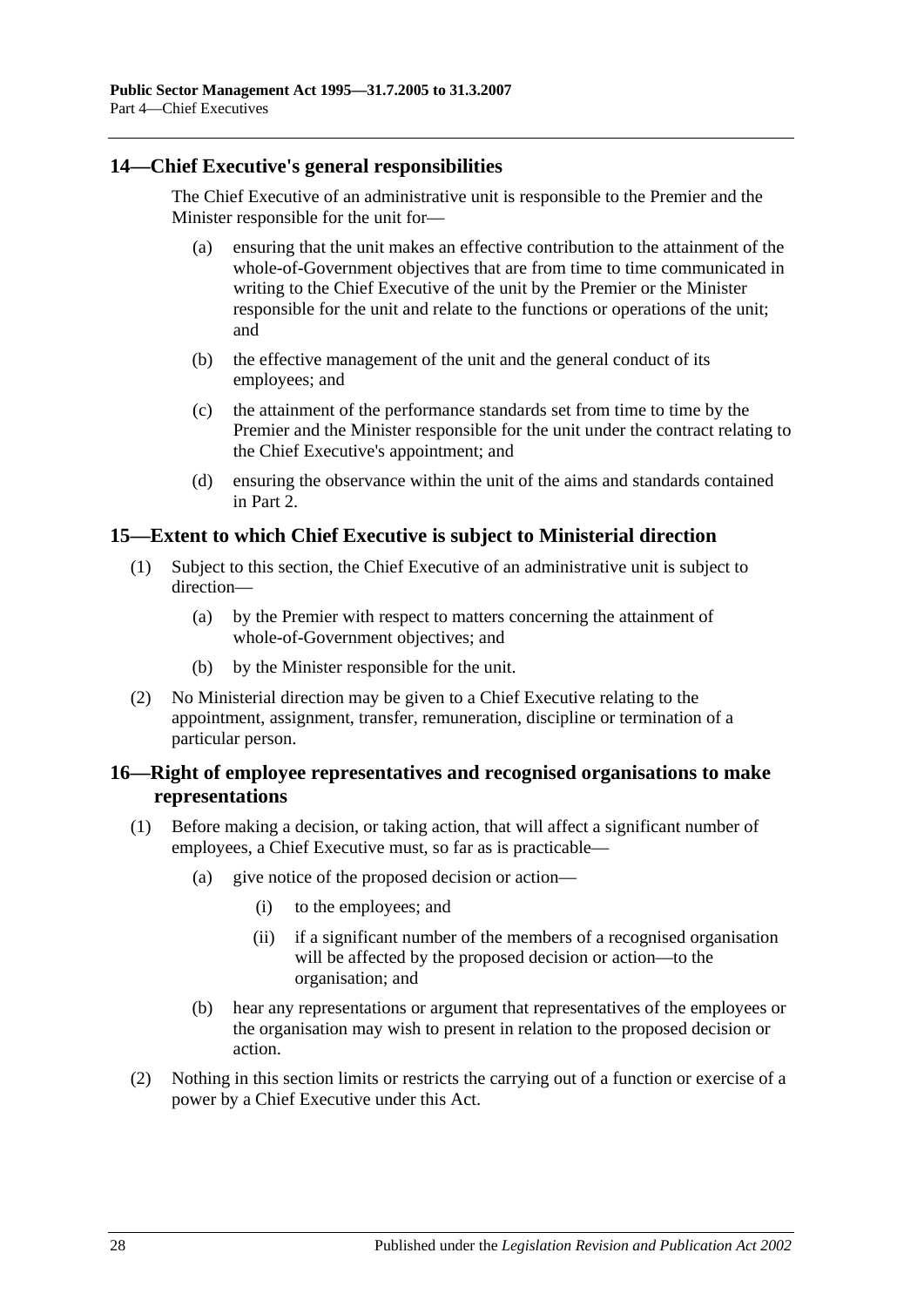## <span id="page-28-0"></span>**17—Delegation**

- (1) The Chief Executive of an administrative unit may, by instrument in writing, delegate a power or function under this Act—
	- (a) to a particular person or committee; or
	- (b) to the person for the time being occupying a particular position.
- (2) A power or function delegated under this section may, if the instrument of delegation so provides, be further delegated.
- (3) A delegation—
	- (a) may be absolute or conditional; and
	- (b) does not derogate from the power of the delegator to act personally in a matter; and
	- (c) is revocable at will.

## <span id="page-28-1"></span>**Part 5—Commissioner for Public Employment**

#### <span id="page-28-2"></span>**19—Commissioner for Public Employment**

- (1) There is to be a *Commissioner for Public Employment*.
- (2) The Commissioner is to be appointed by the Governor.
- (3) There is to be a *Deputy Commissioner for Public Employment* who is also to be appointed by the Governor.
- (4) The Deputy Commissioner is to act as Commissioner—
	- (a) during a vacancy in the position of the Commissioner; or
	- (b) when the Commissioner is absent from, or unable to discharge, official duties.

#### <span id="page-28-3"></span>**20—Conditions of Commissioner's appointment**

- (1) The Commissioner is to be appointed for a term not exceeding five years and on conditions determined by the Governor.
- (2) The Commissioner is, at the end of a term of appointment, eligible for reappointment.

#### <span id="page-28-4"></span>**21—Termination of Commissioner's appointment**

- (1) The Commissioner's appointment may be terminated by the Governor on the ground that the Commissioner—
	- (a) has been guilty of misconduct; or
	- (b) has been convicted of an offence against this Act or an offence punishable by imprisonment; or
	- (c) has engaged in any remunerative employment, occupation or business outside the duties of the position without the consent of the Minister; or
	- (d) has become bankrupt or has applied to take the benefit of a law for the relief of insolvent debtors; or
	- (e) has, because of mental or physical incapacity, failed to carry out duties of the position satisfactorily; or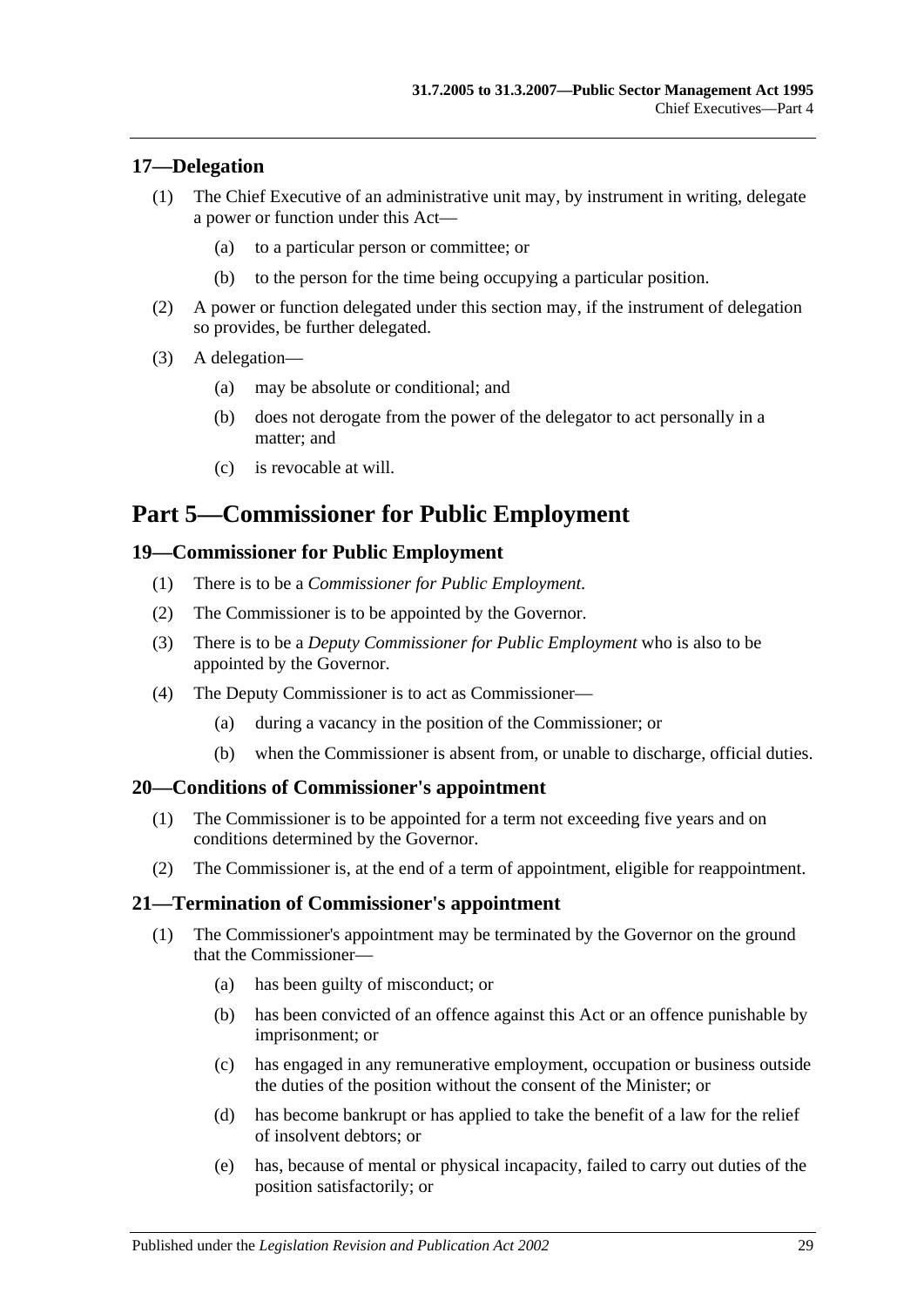- (f) is incompetent or has neglected the duties of the position.
- (2) The Commissioner's appointment is terminated if the Commissioner—
	- (a) becomes a member, or a candidate for election as a member, of the Parliament of the State or the Commonwealth; or
	- (b) is sentenced to imprisonment for an offence.
- (3) The Commissioner may resign from the position by not less than three months notice in writing to the Minister (unless notice of a shorter period is accepted by the Minister).

#### <span id="page-29-0"></span>**22—Functions of Commissioner**

- (1) The functions of the Commissioner are as follows:
	- (a) to develop and issue directions and guidelines relating to personnel management matters in the Public Service, including—
		- (i) appointment; and
		- (ii) deployment; and
		- (iii) termination of employment; and
		- (iv) merit and equity; and
		- (v) performance management; and
		- (vi) conduct, discipline and grievances;
	- (b) to provide advice on personnel management issues, including—
		- (i) conditions of employment; and
		- (ii) remuneration; and
		- (iii) selection and development of executives;
	- (c) to monitor and review personnel management and industrial relations practices, including—
		- (i) observance of the personnel management standards contained in [Part](#page-9-0) 2; and
		- (ii) observance of the directions and guidelines issued by the Commissioner; and
		- (iii) the resolution of grievances in respect of administrative decisions;
	- (d) to make binding determinations as to the cases or classes of cases in which selection processes will not be required to be conducted for appointments to positions in the Public Service;
	- (e) to conduct reviews of personnel management or industrial relations practices as required by the Minister or on the Commissioner's own initiative;
	- (f) to investigate or assist in the investigation of matters in connection with the conduct or discipline of employees;
	- (g) to perform any other functions assigned to the Commissioner under this Act or by the Minister.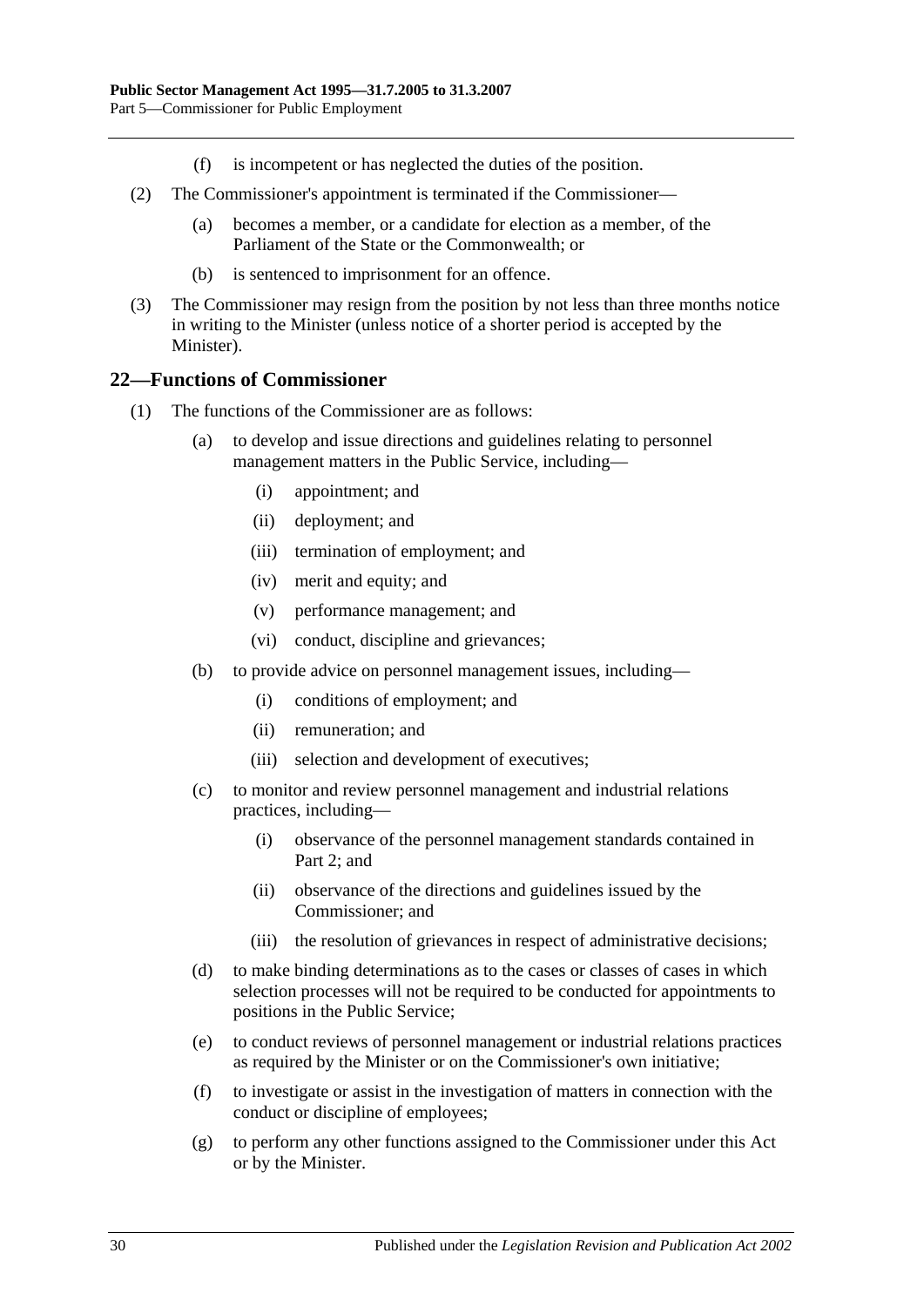- (2) The Commissioner's directions—
	- (a) may be expressed to apply to all employees or particular employees or classes of employees (including statutory office holders with the powers and functions of a Chief Executive under this Act); and
	- (b) are binding on the persons to whom they are expressed to apply.

#### <span id="page-30-0"></span>**23—Extent to which Commissioner is subject to Ministerial direction**

- (1) Subject to this section, the Commissioner is subject to direction by the Minister.
- (2) No Ministerial direction may be given to the Commissioner—
	- (a) relating to the appointment, assignment, transfer, remuneration, discipline or termination of a particular person; or
	- (b) requiring that material be included in, or excluded from, a report that is to be laid before Parliament; or
	- (c) requiring the Commissioner to refrain from making a particular review or investigation; or
	- (d) requiring the Commissioner to declare, or refrain from declaring, a particular association to be a recognised organisation or to revoke, or refrain from revoking, such a declaration.
- (3) A Ministerial direction to the Commissioner—
	- (a) must be communicated to the Commissioner in writing; and
	- (b) must be included in the annual report of the Commissioner.

#### <span id="page-30-1"></span>**24—Recognised organisations and right of employee representatives and organisations to make representations**

- <span id="page-30-2"></span>(1) If the Commissioner is of the opinion that an association registered under the *[Industrial and Employee Relations Act](http://www.legislation.sa.gov.au/index.aspx?action=legref&type=act&legtitle=Industrial%20and%20Employee%20Relations%20Act%201994) 1994* or under the *Industrial Relations Act 1988* of the Commonwealth represents the interests of a significant number of employees, the Commissioner must, by notice published in the Gazette, declare the association to be a recognised organisation for the purposes of this Act.
- (2) If the Commissioner is of the opinion that a recognised organisation has ceased to represent the interests of a significant number of employees, the Commissioner must, by notice published in the Gazette, revoke a declaration under [subsection](#page-30-2) (1).
- (3) Before making a decision or determination, or taking action, that will affect a significant number of employees, the Commissioner must, so far as is practicable—
	- (a) give notice of the proposed decision, determination or action—
		- (i) to the employees; and
		- (ii) if a significant number of the members of a recognised organisation will be affected by the proposed decision, determination or action—to the organisation; and
	- (b) hear any representations or argument that representatives of the employees or the organisation may wish to present in relation to the proposed decision, determination or action.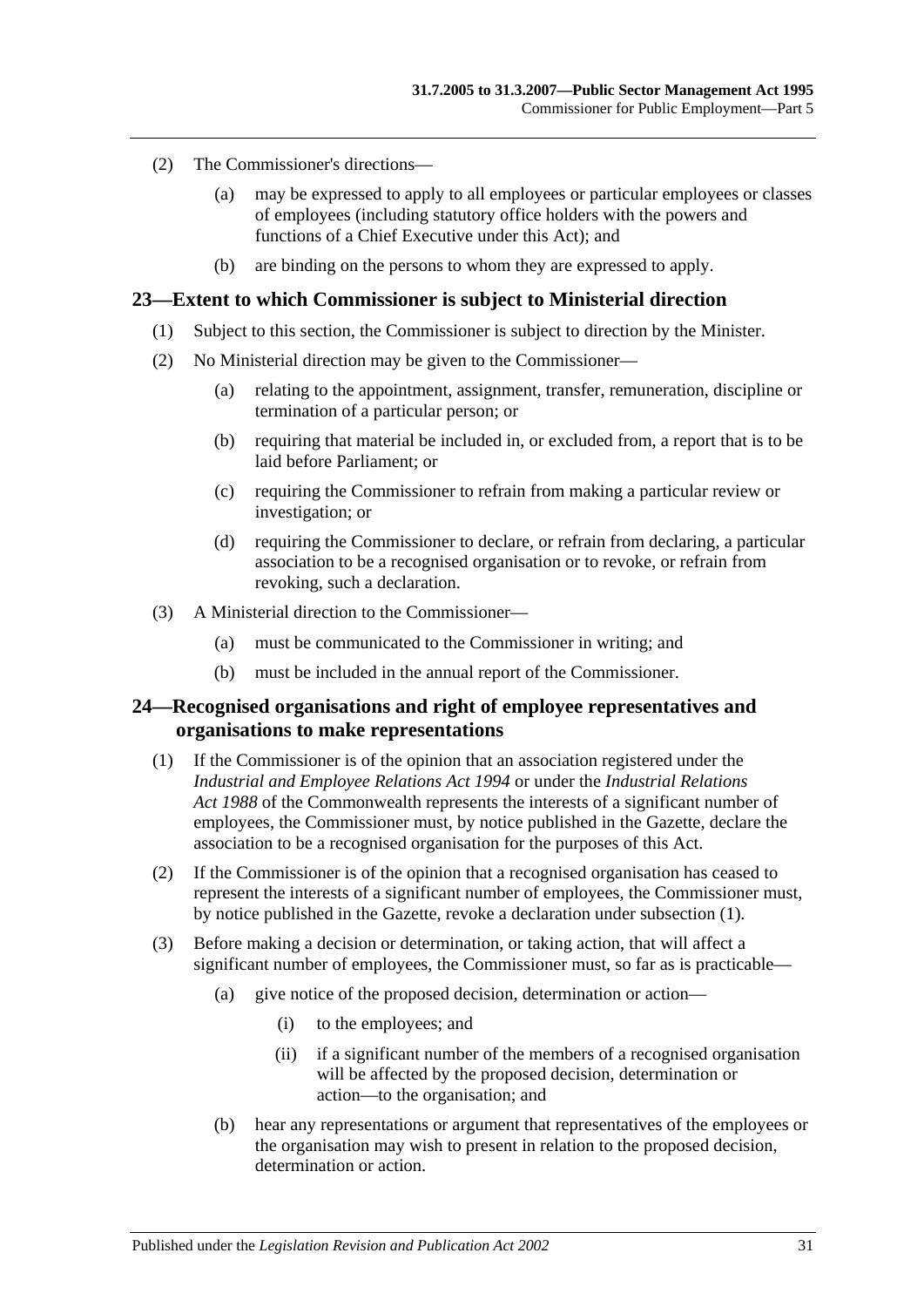(4) Nothing in this section limits or restricts the carrying out of a function or exercise of a power by the Commissioner under this Act.

#### <span id="page-31-0"></span>**25—Investigative powers of Commissioner**

- (1) The powers conferred by this section—
	- (a) may be exercised as reasonably required for the purposes of—
		- (i) the Commissioner's function of reviewing personnel management or industrial relations practices; or
		- (ii) the Commissioner's function of investigating matters in connection with the conduct or discipline of employees; or
		- (iii) a disciplinary inquiry under [Division 8](#page-47-2) of [Part 8;](#page-41-0)
	- (b) may (without limiting the Commissioner's power of delegation) be delegated by the Commissioner to a Chief Executive or a person conducting such a review, investigation or inquiry.
- (2) The Commissioner may—
	- (a) by notice in writing—
		- (i) require a public sector employee or former public sector employee to appear at a specified time and place for examination; or
		- (ii) require a public sector employee or former public sector employee to produce a specified record or object that is relevant to the subject matter of the review, investigation or inquiry; and
	- (b) require a public sector employee or former public sector employee to answer truthfully questions that are relevant to the subject matter of the review, investigation or inquiry; and
	- (c) enter and inspect premises occupied by the Crown or a public sector agency.
- (3) A public sector employee or former public sector employee who fails to comply with a requirement under this section or hinders the exercise of powers under this section is—
	- (a) in the case of a public sector employee—liable to disciplinary action (whether under this Act or otherwise, as the case requires); or
	- (b) in the case of a former public sector employee—guilty of an offence.

Penalty: Division 7 fine.

(4) A person is not obliged to answer a question or to produce a record or object (other than a record or object of the Government) under this section if to do so would tend to incriminate the person of an offence.

#### <span id="page-31-1"></span>**26—Delegation by Commissioner**

- (1) The Commissioner may, by instrument in writing, delegate a power or function under this Act—
	- (a) to a particular person or committee; or
	- (b) to the person for the time being occupying a particular position.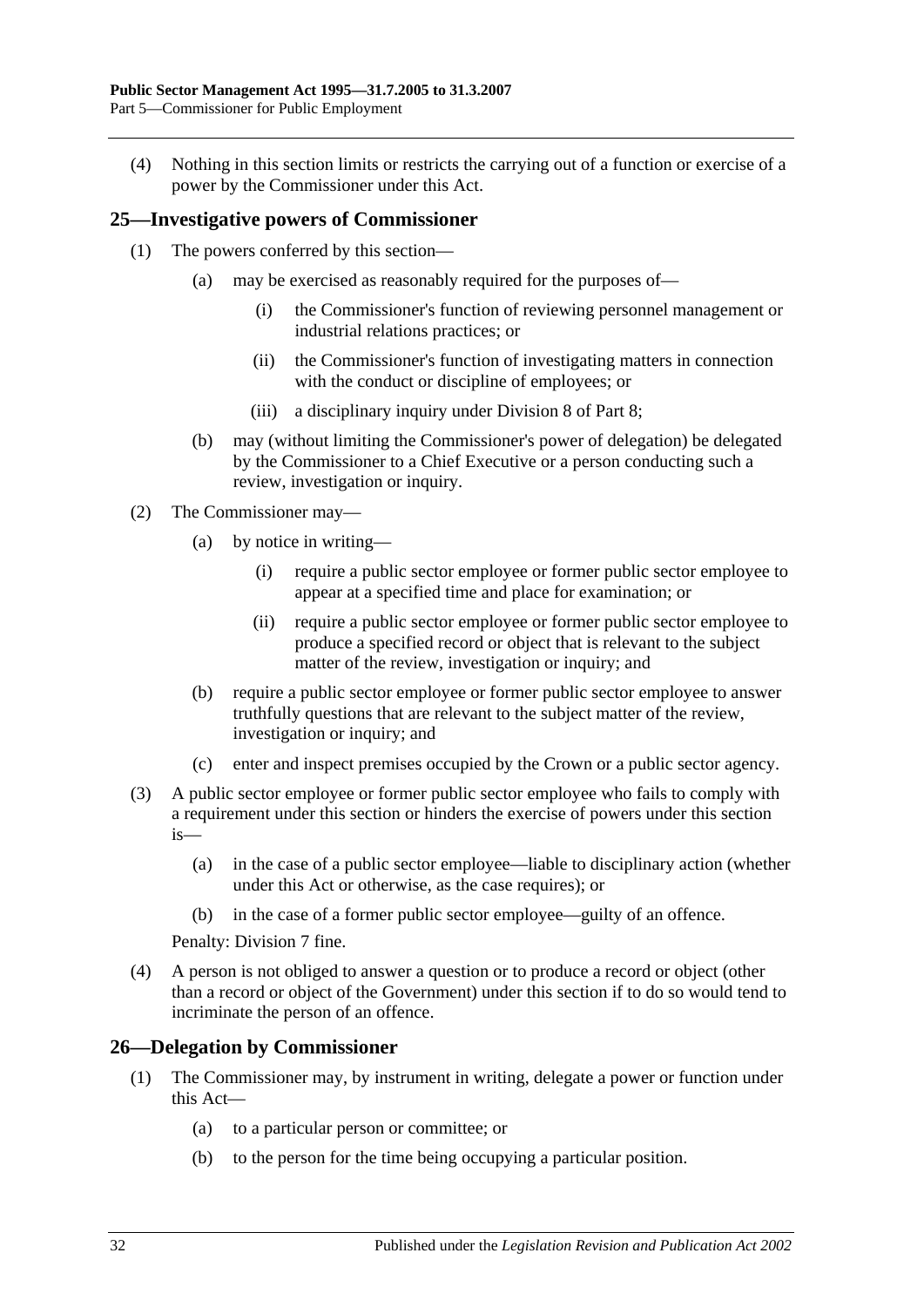- (2) A power or function delegated under this section may, if the instrument of delegation so provides, be further delegated.
- (3) A delegation—
	- (a) may be absolute or conditional; and
	- (b) does not derogate from the power of the delegator to act personally in a matter; and
	- (c) is revocable at will.

#### <span id="page-32-0"></span>**28—Annual report**

- (1) The Commissioner must, before 30 September in each year, present a report to the Minister on personnel management and industrial relations in the Public Service during the preceding financial year.
- (2) The report must—
	- (a) describe the extent of observance within the Public Service of—
		- (i) the personnel management standards contained in [Part 2;](#page-9-0) and
		- (ii) the personnel management guidelines and directions issued by the Commissioner,

and measures taken to ensure observance of those standards, guidelines and directions; and

- (b) describe measures taken to improve personnel management in the various administrative units; and
- (c) describe any determinations made by the Commissioner that selection processes are not required to be conducted for appointments to positions in the Public Service; and
- (d) describe the extent to which disciplinary procedures were invoked in the Public Service; and
- (e) deal with any other matters stipulated by the regulations.
- (3) The Minister must, within 12 sitting days after receipt of a report under this section, cause copies of the report to be laid before each House of Parliament.

## <span id="page-32-1"></span>**29—Special reports**

- (1) The Commissioner may at any time submit a special report to the Minister on matters relating to personnel management or industrial relations in the Public Service or a part of the Public Service.
- <span id="page-32-2"></span>(2) If the Commissioner becomes aware that significant breaches or evasions of—
	- (a) the personnel management standards contained in [Part 2;](#page-9-0) or
	- (b) the personnel management guidelines or directions issued by the Commissioner,

have occurred in an administrative unit, the Commissioner must make a special report to the Minister describing the breaches or evasions.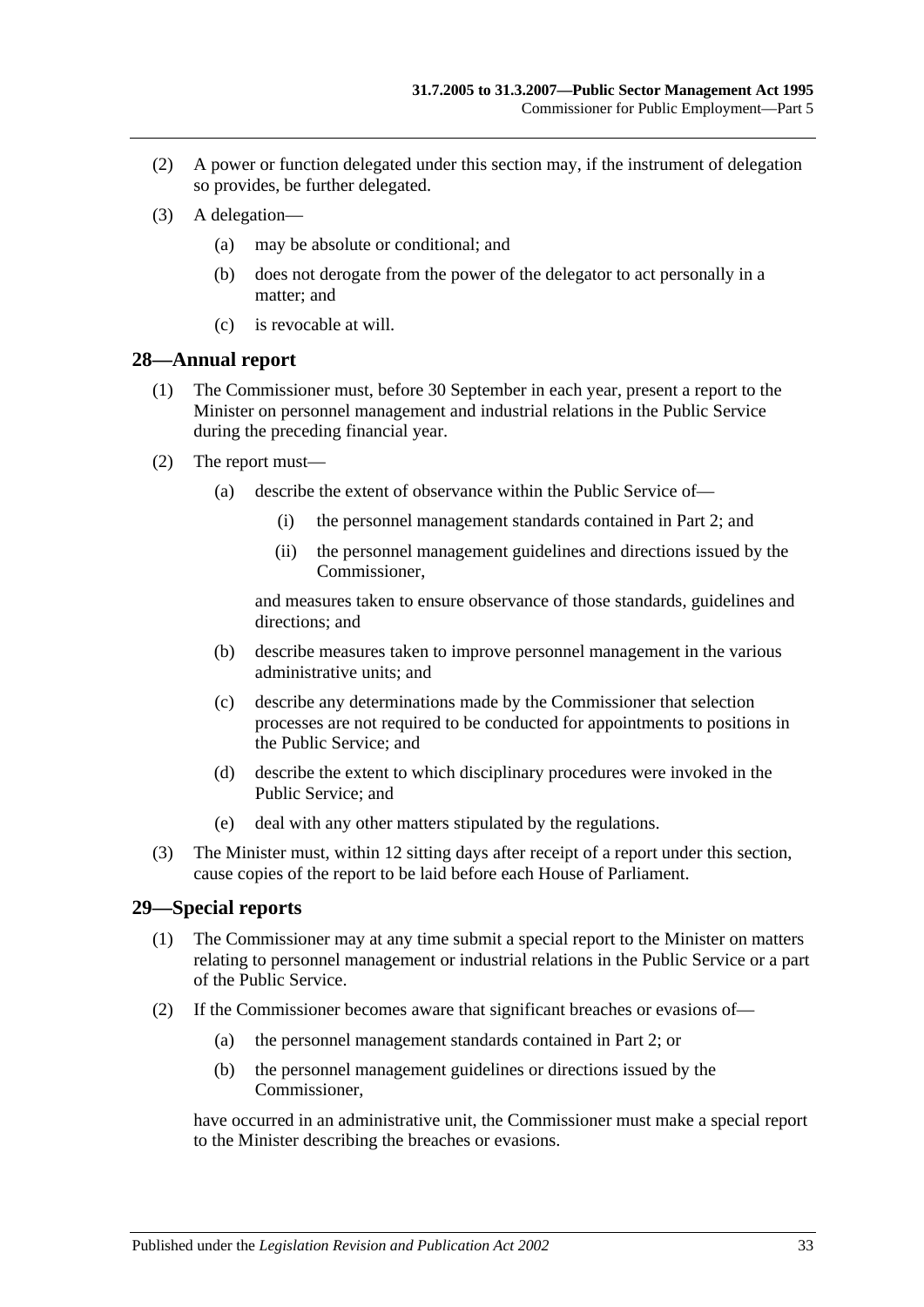- <span id="page-33-3"></span>(3) On receipt of a special report under [subsection](#page-32-2) (2), the Minister must obtain a report from the Minister responsible for the administrative unit dealing with the matters raised by the Commissioner and describing any corrective measures taken by the Chief Executive of the administrative unit.
- (4) The Minister must, within 12 sitting days after receipt of a special report under this section, cause copies of the report (together with any further report obtained under [subsection](#page-33-3) (3)) to be laid before each House of Parliament.

## <span id="page-33-0"></span>**Part 6—General employment determinations and positions**

## <span id="page-33-1"></span>**30—General employment determinations**

- (1) The Commissioner may determine—
	- (a) structures in accordance with which remuneration levels may be fixed for positions in the Public Service; and
	- (b) conditions of employment other than remuneration; and
	- (c) processes to be followed in fixing remuneration levels and other employment conditions for positions; and
	- (d) classes of positions that are to be executive positions for the purposes of this Act; and
	- (e) allowances payable to employees and the circumstances in which they are payable; and
	- (f) charges payable by employees in respect of accommodation, services, goods or other benefits provided to them in connection with their employment.
- (2) A determination by the Commissioner—
	- (a) may be varied or revoked by subsequent determination; and
	- (b) must be published in accordance with the regulations; and
	- (c) is binding on Chief Executives and other employees; and
	- (d) has effect from a date fixed by the Commissioner which may be a date earlier than the date of the determination.

## <span id="page-33-2"></span>**31—Positions**

- (1) The Chief Executive of an administrative unit may fix or vary the duties, titles and remuneration levels of positions in the unit.
- (2) The remuneration level of a position may be varied at the initiative of the Chief Executive or on application made in accordance with the regulations by the employee occupying the position.
- (3) A variation of the remuneration level of a position has effect from a date determined by the Chief Executive which may be a date earlier than the date of the decision to vary the level.
- (4) No position may—
	- (a) be abolished while the position is occupied by an employee; or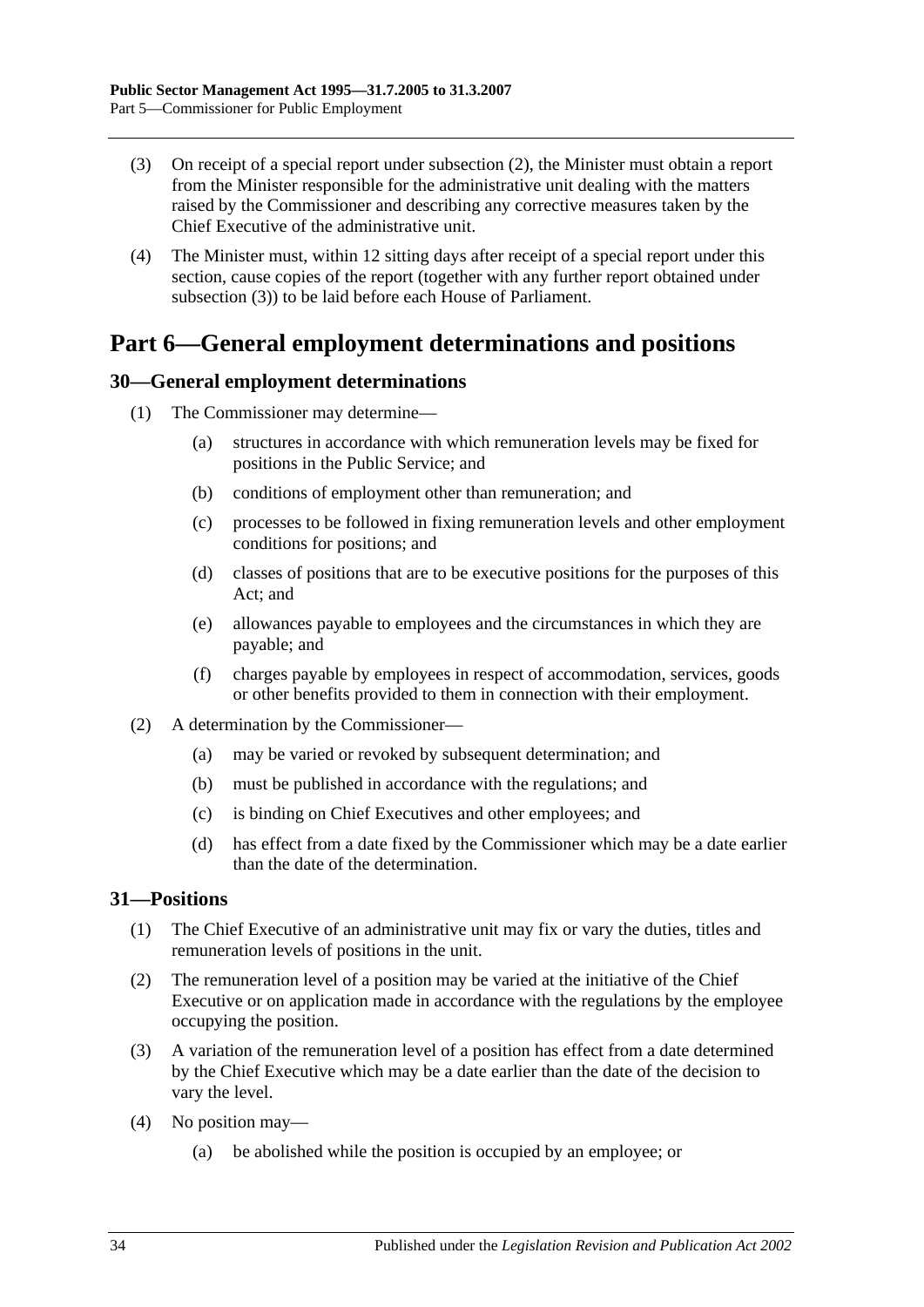- (b) have its remuneration level reduced while the position is occupied by an employee except—
	- (i) with the employee's consent; or
	- (ii) in order to correct a clerical error made in the course of the process of fixing or varying the remuneration level of the position.

#### <span id="page-34-0"></span>**32—Review of remuneration level of position**

- (1) The Commissioner may establish review panels for the purposes of this section.
- <span id="page-34-1"></span>(2) A review panel is to consist of—
	- (a) the Commissioner or a delegate of the Commissioner; and
	- (b) an employee selected by the Commissioner from a panel of employees nominated by recognised organisations; and
	- (c) an employee selected by the Commissioner from a panel of employees nominated by the Commissioner.
- <span id="page-34-2"></span>(3) The Minister may from time to time invite the recognised organisations to nominate employees to constitute the panel referred to in [subsection](#page-34-1) (2)(b).
- (4) If a recognised organisation fails to make a nomination in response to an invitation under [subsection](#page-34-2) (3) within the time allowed in the invitation, the Minister may choose employees instead of nominees of the recognised organisation and any employees so chosen are to be taken to have been nominated to the relevant panel.
- (5) A person ceases to be a member of a panel if the person—
	- (a) ceases to be an employee; or
	- (b) resigns by notice in writing addressed to the Minister; or
	- (c) is removed from the panel by the Minister on the ground of misconduct, neglect of duty, incompetence or mental or physical incapacity to carry out official duties; or
	- (d) has completed a period of two years as a member of the panel since being nominated, or last renominated, as a member of the panel, and is not renominated to the panel.
- (6) Subject to [subsection](#page-34-3) (7), an employee who—
	- (a) has made an application under this Part for variation of the remuneration level of the employee's position; and
	- (b) is dissatisfied with the decision on the application,

may, within 30 days after receiving notice of the decision, apply to the Commissioner for a review of the remuneration level of the employee's position.

- <span id="page-34-3"></span>(7) An application for review may not be made—
	- (a) by an executive or any employee whose employment is subject to a contract under [Part 7;](#page-35-0) or
	- (b) in a case of a kind excluded by the regulations.
- (8) On an application for review, the Commissioner must refer the application to a review panel.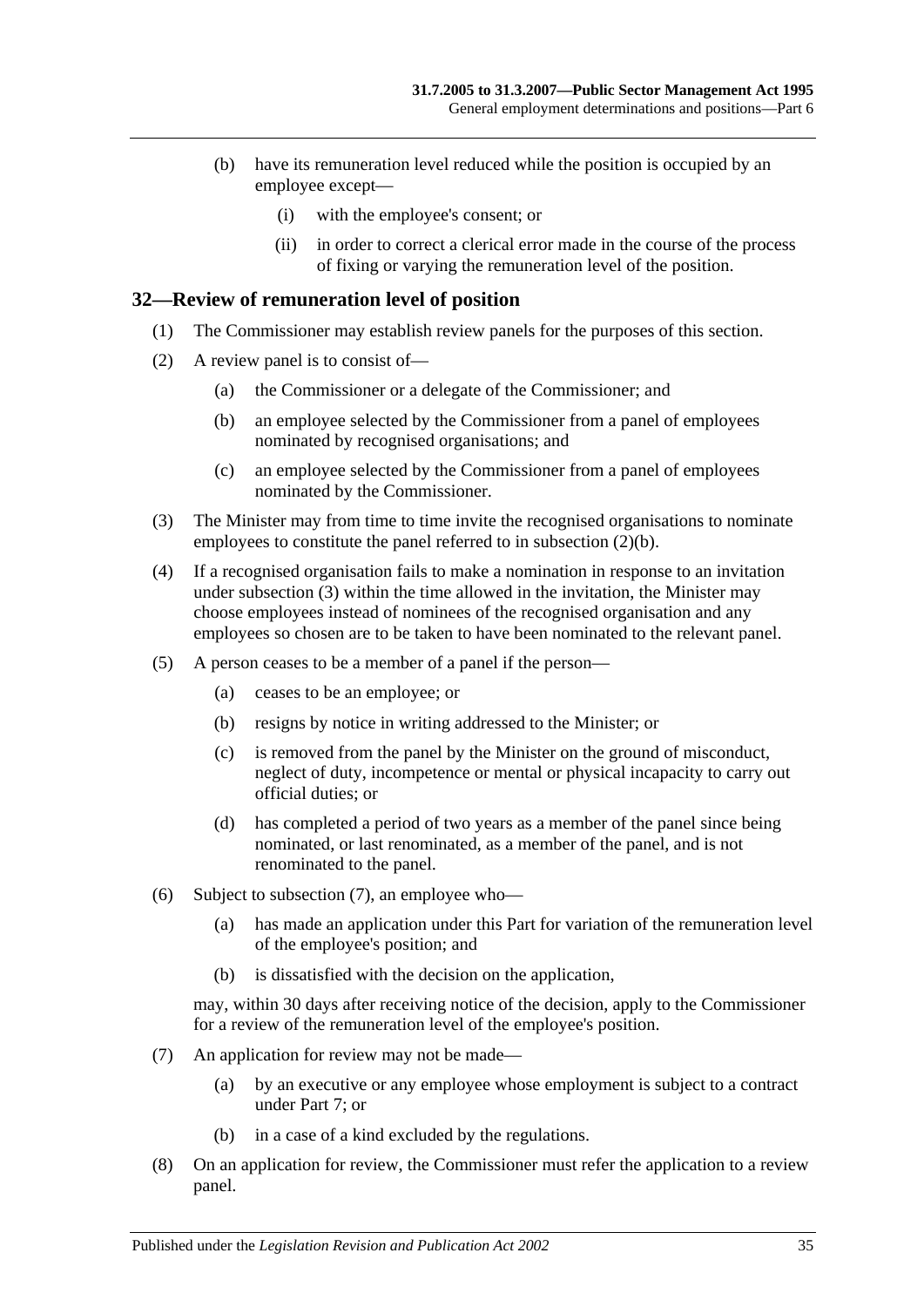- (9) A review panel to which an application for review is referred must afford—
	- (a) the applicant; and
	- (b) the Chief Executive, or a nominee of the Chief Executive of the administrative unit in which the applicant is employed,

a reasonable opportunity to make submissions orally or in writing to the panel on the questions raised by the application.

- (10) If an applicant wishes to make oral submissions, the applicant may appear before the panel personally or by a representative (who may not be a legal practitioner).
- (11) On completion of a review, the review panel may—
	- (a) confirm the existing remuneration level of the applicant's position; or
	- (b) determine that the remuneration level of the position should be varied with effect from a date determined by the panel (which may not be earlier than the date of the application for review nor later than three months from the date of that application).
- (13) A decision in which any two or more members of a review panel concur is a decision of the panel.
- (14) If a review panel determines that the remuneration level of a position should be varied, the Chief Executive must vary the remuneration level of the position in accordance with the determination.

## <span id="page-35-0"></span>**Part 7—Public Service appointments (apart from Chief Executives)**

## <span id="page-35-1"></span>**Division 1—Executive positions**

## <span id="page-35-2"></span>**33—Appointment of executives**

- (1) The Chief Executive of an administrative unit may appoint persons as executives of the unit.
- (2) Subject to a determination of the Commissioner under [Part 5,](#page-28-1) an appointment to an executive position may only be made as a consequence of selection processes conducted on the basis of merit in accordance with the regulations.

## <span id="page-35-3"></span>**34—Conditions of executive's employment**

- (1) The conditions of employment in an executive position are to be subject to a contract made between the executive and the Chief Executive.
- (2) The contract must specify—
	- (a) that the executive is employed for a term not exceeding five years specified in the contract and is eligible for reappointment to the position; and
	- (b) that the executive is to meet performance standards as set from time to time by the Chief Executive; and
	- (c) that the executive is entitled to remuneration and other benefits specified in the contract; and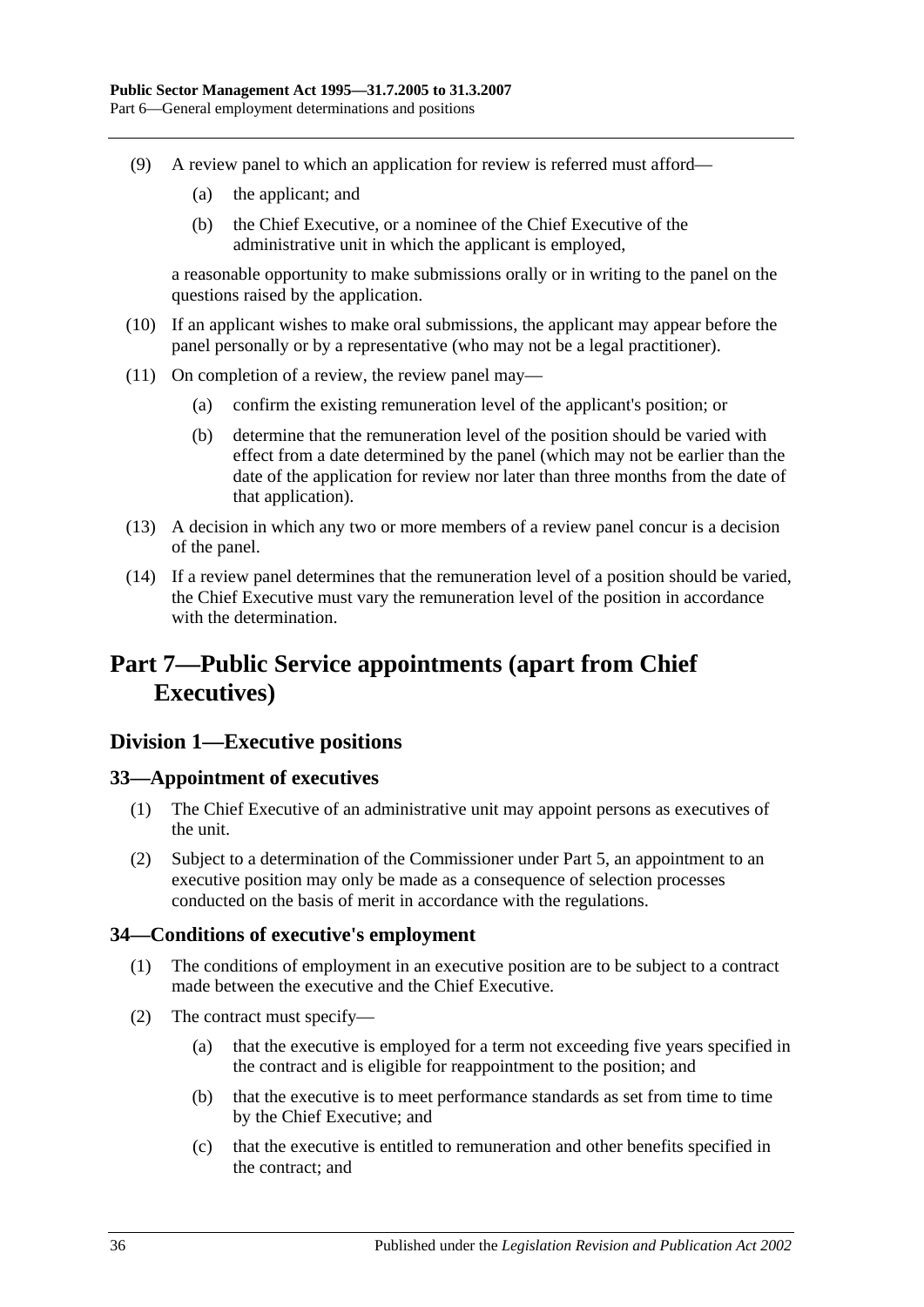- (d) the sums representing the values of the benefits (other than remuneration); and
- (e) the total remuneration package value of the position under the contract; and
- (f) that the executive may resign from the Public Service by not less than three months notice in writing to the Chief Executive (unless notice of a shorter period is accepted by the Chief Executive).
- (3) The decision whether to reappoint to the position at the end of a term of employment must be made and notified to the executive not less than three months before the end of the term.
- (4) If the contract so provides, the executive will be entitled to some other specified appointment in the Public Service (without any requirement for selection processes to be conducted) in the event that he or she is not reappointed to the position at the end of a term of employment or in other circumstances specified in the contract.
- <span id="page-36-0"></span> $(5)$  If—
	- (a) the executive is not reappointed to the position at the end of a term of employment; and
	- (b) the contract does not provide that he or she is entitled to some other specified appointment in that event; and
	- (c) immediately before the executive was first appointed to any executive position under this Act, he or she was employed in the Public Service (but not under a contract for a fixed term with no entitlement to employment in another position at the end of the fixed term); and
	- (d) the contract does not exclude the operation of this subsection,

the executive is entitled to be appointed (without any requirement for selection processes to be conducted) to a position in the Public Service with a remuneration level the same as, or at least equivalent to, that of the position he or she occupied immediately before the commencement of his or her first term of employment in the position to which he or she is not being reappointed.

- (6) If an employee is appointed as required by [subsection](#page-36-0) (5) to a position that is an executive position, the conditions of his or her employment will not be required to be subject to a contract under this section (except in the event that he or she is appointed to another executive position).
- (7) This section does not apply to an employee who is an executive as a result of assignment from a position other than an executive position.

## **35—Contract overrides other provisions**

- (1) The contract relating to an executive's employment may make any other provision considered appropriate, including provision excluding or modifying a provision of this Act (other than this Division).
- (2) The contract will prevail, to the extent of any inconsistency, over the provisions of this Act (other than [Part 2](#page-9-0) and this Division).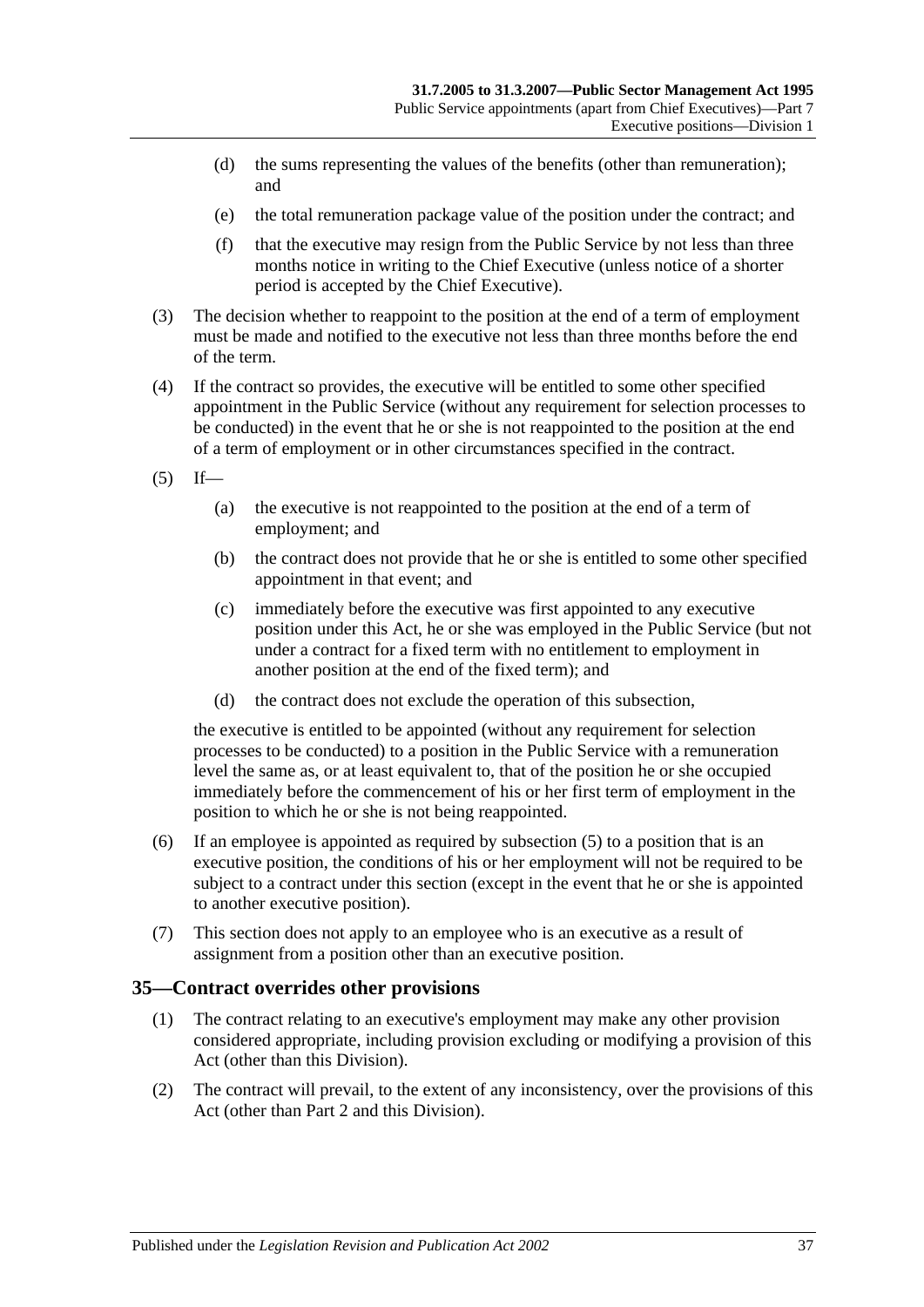#### **36—Termination of executive's employment by notice**

- (1) This section applies only to an executive whose conditions of employment are subject to a contract under this Division.
- (2) The Chief Executive of the administrative unit in which an executive is employed may, with the approval of the Commissioner, terminate the executive's employment by not less than three months notice in writing to the executive.
- <span id="page-37-0"></span>(3) If an executive's employment is terminated by the Chief Executive by notice under this section, the following provisions apply:
	- $(a)$  if—
		- (i) the contract relating to the executive's employment does not provide that he or she is entitled to some other specified appointment in the event of such termination; and
		- (ii) immediately before the executive was first appointed to any executive position under this Act, he or she was employed in the Public Service (but not under a contract for a fixed term containing provision for termination of his or her employment by notice in writing of a specified period); and
		- (iii) the contract does not exclude the operation of this paragraph,

the executive is entitled to be appointed (without any requirement for selection processes to be conducted) to a position in the Public Service with a remuneration level the same as, or at least equivalent to, that of the position he or she occupied immediately before the commencement of his or her first term of employment in the position occupied at the time of termination;

- (b) in any other case—the executive is, subject to any provision in the contract, entitled to a termination payment of an amount equal to three months remuneration (as determined for the purposes of this subsection under the contract) for each uncompleted year of the term of employment (with a *pro rata* adjustment in relation to part of a year) up to a maximum of 12 months remuneration (as so determined).
- (4) If an employee is appointed as required by [subsection](#page-37-0)  $(3)(a)$  to a position that is an executive position, the conditions of his or her employment will not be required to be subject to a contract under this Division (except in the event that he or she is appointed to another executive position).
- (5) Nothing in this section prevents termination of an executive's employment by a shorter period of notice than three months provided that a payment is made to the executive in lieu of notice of an amount equal to the salary and allowances (if any) that the executive would have been entitled to receive during the balance of the period of three months less, in the case of an executive appointed to another position under [subsection](#page-37-0) (3)(a), the salary and allowances (if any) payable in respect of employment in that position during the balance of the period of three months.
- (6) The provisions of [Part 8](#page-41-0) relating to termination of an employee's employment apply to an executive in addition to this section but subject to any provision in the contract relating to the executive's employment.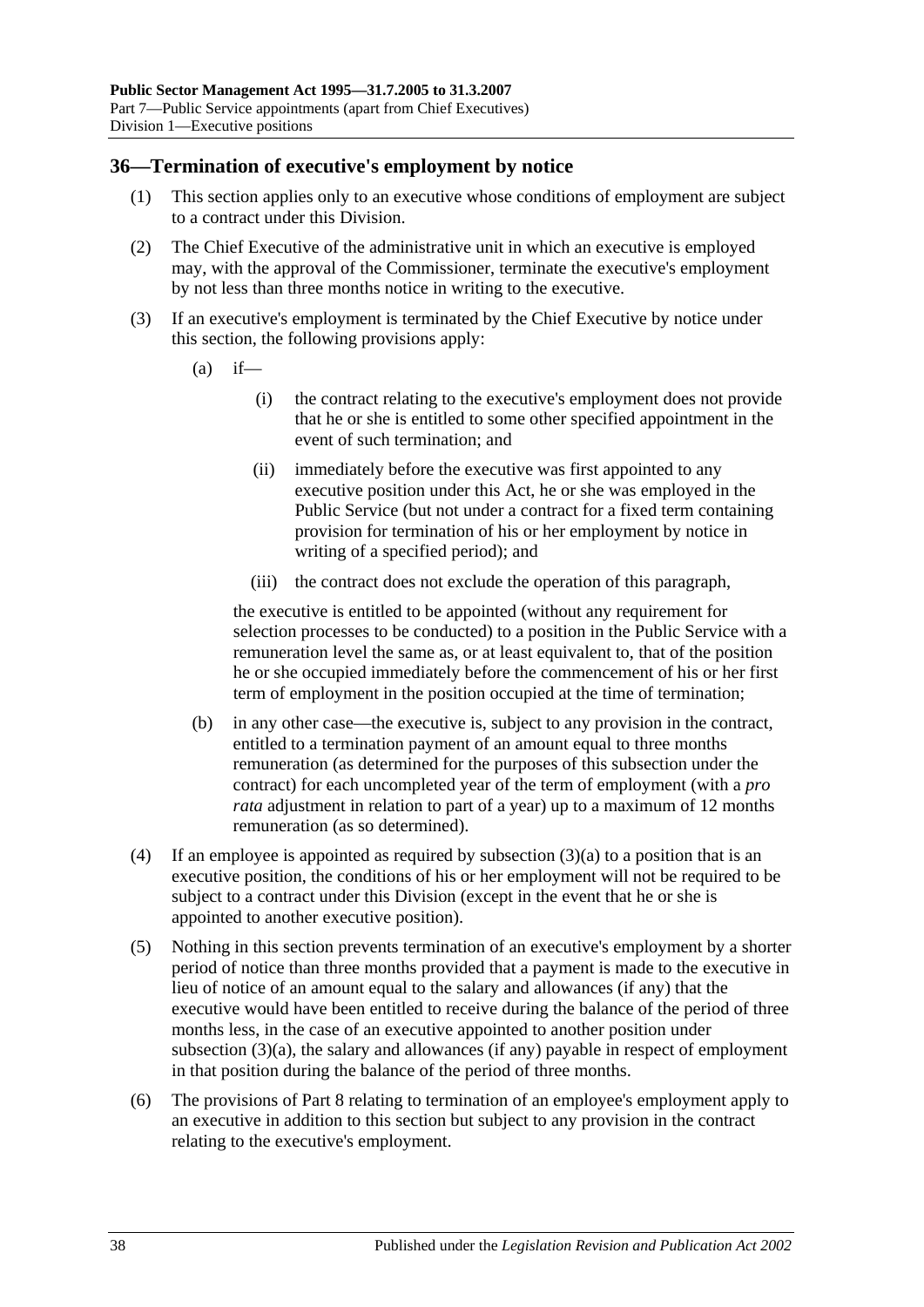### **37—Executive's general responsibilities**

An executive is responsible to the Chief Executive of the administrative unit in which he or she is employed for—

- (a) the efficient and effective management of the resources under his or her control; and
- (b) the attainment of the performance standards set from time to time under the contract relating to his or her employment; and
- (c) ensuring the observance within the areas under his or her control of the aims and standards contained in [Part 2;](#page-9-0) and
- (d) contributing to the attainment of the Government's overall objectives consistently with legislative requirements.

## **Division 2—Other positions**

#### **38—Division applies to positions other than executive positions**

This Division applies to positions other than executive positions.

#### **39—Appointment**

- (1) The Chief Executive of an administrative unit may appoint a person to a position in the unit.
- (2) Subject to a determination of the Commissioner under [Part 5](#page-28-0) and except in the case of appointment to a temporary or casual position, an appointment may only be made as a consequence of selection processes conducted on the basis of merit in accordance with the regulations.

### **40—Conditions of employment**

- (1) The conditions of an employee's employment in a position in an administrative unit may—
	- (a) be left to be governed by the provisions of this Act; or
	- (b) subject to this section, be made subject to a contract between the employee and the Chief Executive of the administrative unit.
- <span id="page-38-0"></span>(2) A contract may do one or more of the following:
	- (a) provide that the employee is employed for a term of not less than 12 months (except in the case of a casual or temporary position) and not exceeding five years specified in the contract;
	- (b) provide that the employee is, at the end of a term of employment specified under [paragraph](#page-38-0) (a), eligible for reappointment, or entitled to some other appointment in the Public Service, without any requirement for selection processes to be conducted;
	- (c) provide that the employee is entitled to remuneration and other benefits specified in the contract;
	- (d) in the case of a temporary or casual position, provide that the Chief Executive may terminate the employee's employment at any time;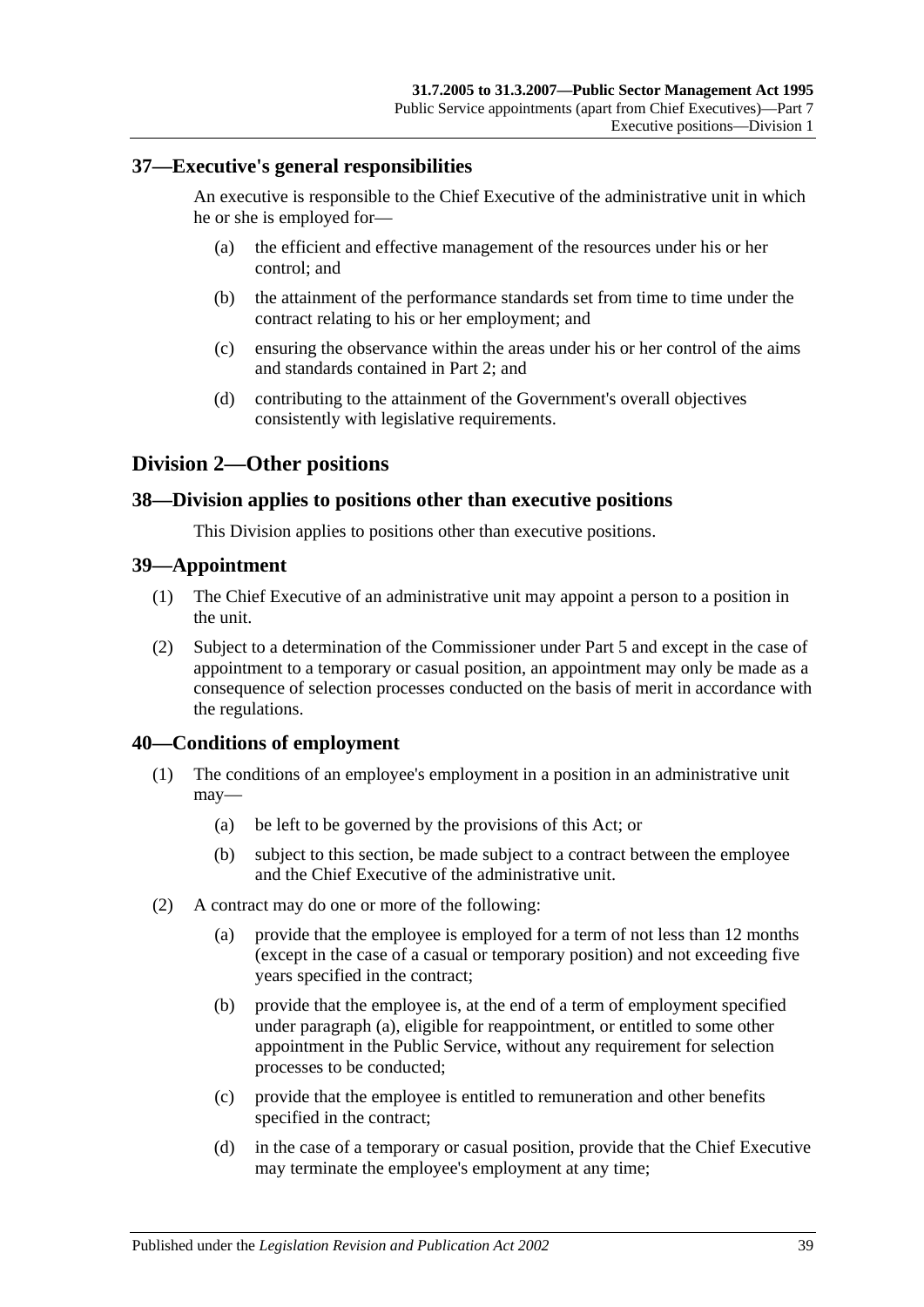- (e) make any other provision that the Chief Executive considers appropriate, including provision excluding or modifying a provision of this Act.
- (3) A contract will prevail, to the extent of any inconsistency, over the provisions of this Act (other than [Part 2\)](#page-9-0).
- <span id="page-39-0"></span>(4) Conditions of employment may not be made subject to a contract under this section except—
	- (a) in the case of a temporary or casual position; or
	- (b) with the Commissioner's approval—
		- (i) in the case of a position required for the carrying out of a project of a duration not exceeding five years; or
		- (ii) where special conditions need to be offered in respect of a position to secure or retain the services of a suitable person; or
		- (iii) in other cases of a special or exceptional kind prescribed by regulation.
- (5) The term of an employee's employment in a temporary position may be extended from time to time and an employee may be reappointed to a temporary position, but the aggregate period for which an employee continues in a temporary position may not exceed two years.
- (6) The Commissioner may give a general approval that will be sufficient for the purposes of [subsection](#page-39-0) (4)(b) in relation to a class of positions that the Commissioner is satisfied are required for the carrying out of projects of a duration not exceeding five years.

### **41—Probation**

- (1) Unless the Chief Executive otherwise determines, a person who is not already employed in the Public Service is when appointed to a position in an administrative unit at first on probation.
- (2) The appointment of an employee who is on probation may be terminated by the Chief Executive at any time.
- (3) If an employee has been on probation for six months or more, the Chief Executive may confirm the appointment and, in that event, the employee ceases to be on probation.
- (4) Unless the appointment is sooner confirmed or terminated, the employee ceases to be on probation at the end of a period of 12 months probationary service.
- (5) For the purposes of this section, probationary service does not include a period for which the employee has been absent on leave without pay.

## **Division 3—Appointment procedures and promotion appeals**

### **42—Appointment procedures**

(1) This section applies to an appointment to a position that is required to be made as a consequence of selection procedures conducted on the basis of merit.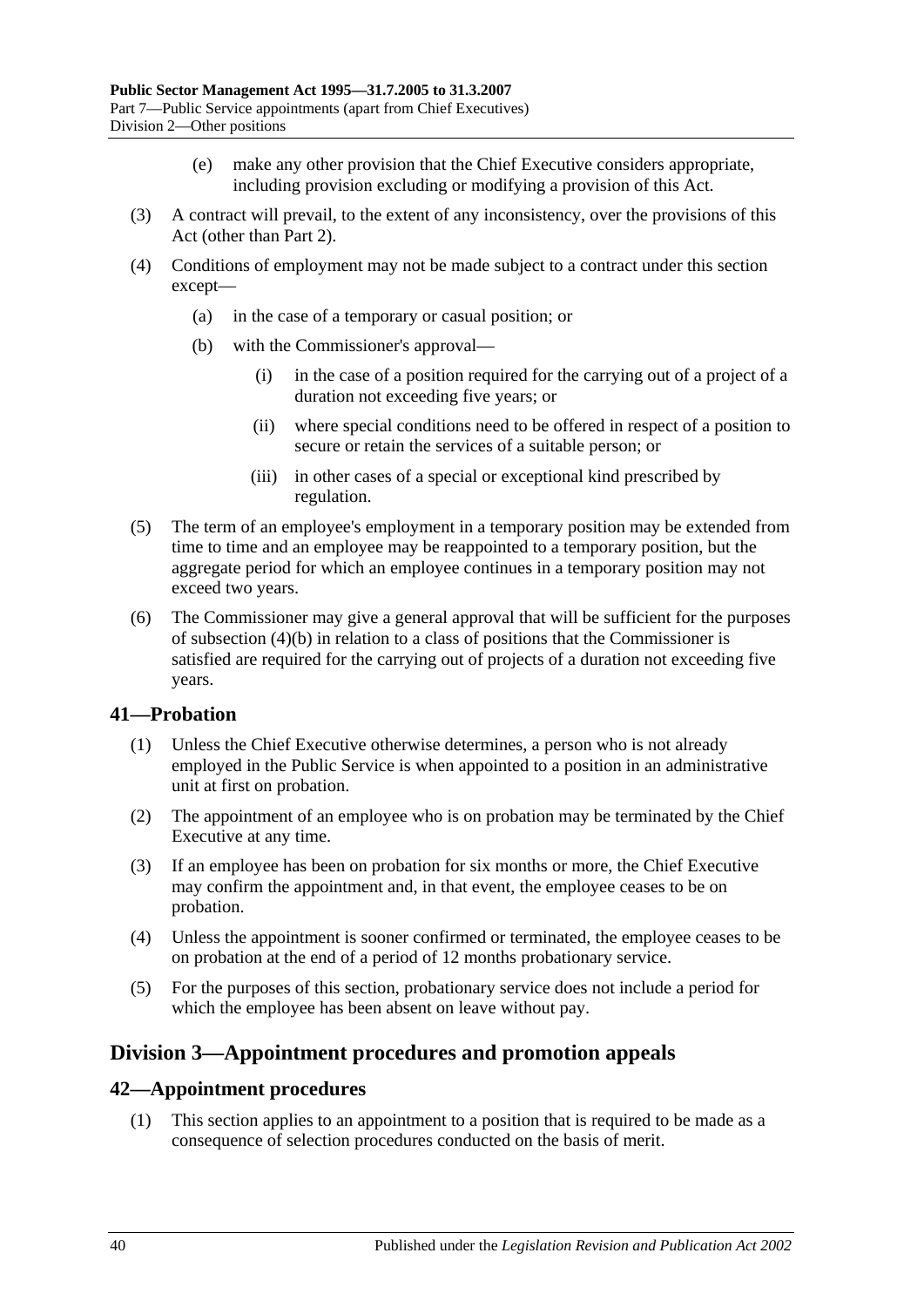- (2) A Chief Executive may, for the purpose of filling a position—
	- (a) cause applications to be sought and an applicant selected on the basis of merit in accordance with the regulations; or
	- (b) if a pool of applicants has been established under [subsection](#page-40-0) (3) for the purpose of filling positions of a class to which the position belongs—cause an applicant to be selected on the basis of merit in accordance with the regulations from amongst applicants in the pool.
- <span id="page-40-0"></span>(3) A Chief Executive may, with the approval of the Commissioner, for the purpose of filling positions of a class prescribed by regulation—
	- (a) cause applications to be sought in accordance with the regulations; and
	- (b) cause selections to be made on the basis of merit in accordance with the regulations for the purpose of establishing a pool of applicants from which further selections may be made to fill positions of that class as from time to time required.
- (4) If an applicant selected for a position is not an employee, the Chief Executive may proceed directly to appoint the person to the position.
- (5) If an applicant selected for a position is an employee, then—
	- (a) in a case where no other employee applied for the position or the Chief Executive is authorised by the regulations to do so—the Chief Executive may proceed directly to appoint the person to the position;
	- (b) in any other case—the Chief Executive must first nominate the person for appointment to the position.
- (6) The Chief Executive may withdraw a nomination for appointment to a position at any time before appointment of the nominee if—
	- (a) the nominee requests in writing that the nomination be withdrawn; or
	- (b) the Commissioner approves withdrawal of the nomination,

and, in the event of such withdrawal, another applicant may be selected for appointment to the position.

#### **43—Promotion appeals**

- (1) Where an employee has been nominated for appointment to a position, any other employee who applied for the position and is eligible for appointment to the position may, within seven days after the publication of the notice of nomination, appeal to the Promotion and Grievance Appeals Tribunal against the nomination.
- (2) An appeal against a nomination may only be made on one or more of the following grounds:
	- (a) that the employee nominated is not eligible for appointment to the position; or
	- (b) that the selection processes leading to the nomination were affected by nepotism or patronage or were otherwise not properly based on assessment of the respective merits of the applicants; or
	- (c) that there was some other serious irregularity in the selection processes,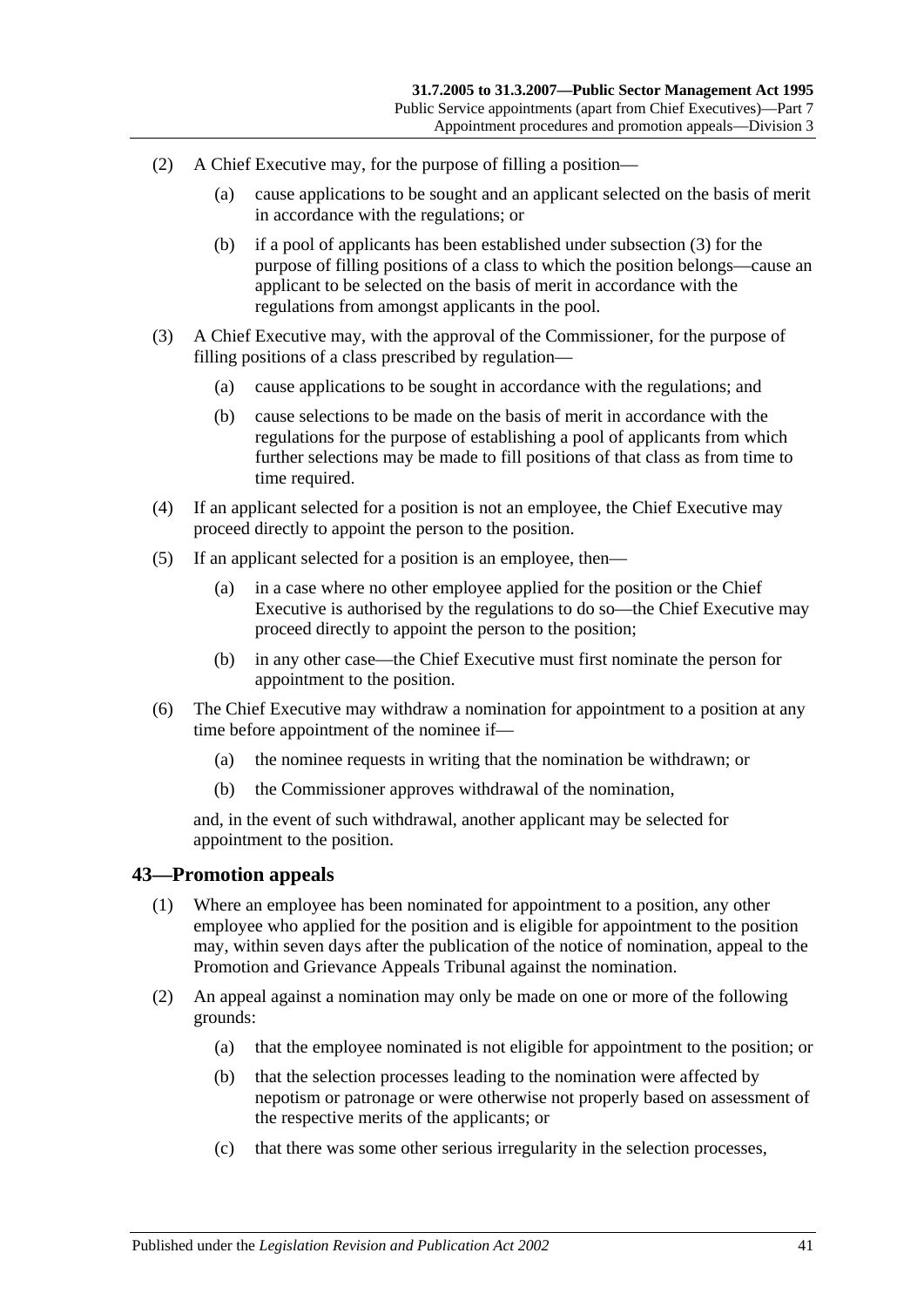and may not be made merely on the basis that the Tribunal should redetermine the respective merits of the appellant and the employee nominated.

- (3) The Tribunal may, if of the opinion that an appeal is frivolous or vexatious, decline to entertain the appeal.
- (4) Where, on an appeal under this section, the Tribunal is satisfied that there has been some serious irregularity in the selection processes leading to the nomination such that it would be unreasonable for the nomination to stand, the Tribunal may—
	- (a) set aside the nomination; and
	- (b) order that the selection processes be recommenced from the beginning or some later stage specified by the Tribunal.
- (5) For the purposes of this section—
	- (a) a person is not eligible for appointment to a position if the person does not have qualifications determined by the Commissioner to be essential in respect of the position; and
	- (b) a determination by the Chief Executive seeking to fill a position that specific qualifications, experience or other attributes are essential or desirable in respect of the position will be binding on the Tribunal.
- (6) Where an employee has been nominated for appointment to a position and no other employee is entitled to appeal or successfully appeals against the nomination, the nominee must be appointed to the position.
- (7) The regulations may make provision with respect to entitlement to appeal against a nomination under this section.
- (8) Nothing in this section prevents a Chief Executive or the Commissioner from attempting to resolve by conciliation a matter the subject of an appeal under this section prior to the commencement of the hearing of the appeal.

# <span id="page-41-2"></span><span id="page-41-0"></span>**Part 8—General Public Service employment provisions**

## **Division 1—Assignment between positions**

#### **44—Assignment**

- (1) Subject to this section, the Chief Executive of an administrative unit may assign an employee from one position in the unit to another position in the unit.
- (2) Subject to this section, an employee may be assigned from a position in one administrative unit to a position in another administrative unit by the Commissioner in consultation with the Chief Executives of the units.
- <span id="page-41-1"></span>(3) Promotion of an employee to a higher remuneration level through assignment under this section—
	- (a) may be made only subject to conditions determined by the Commissioner; and
	- (b) may continue only for up to 12 months or such longer period not exceeding three years as the Commissioner may allow in a particular case.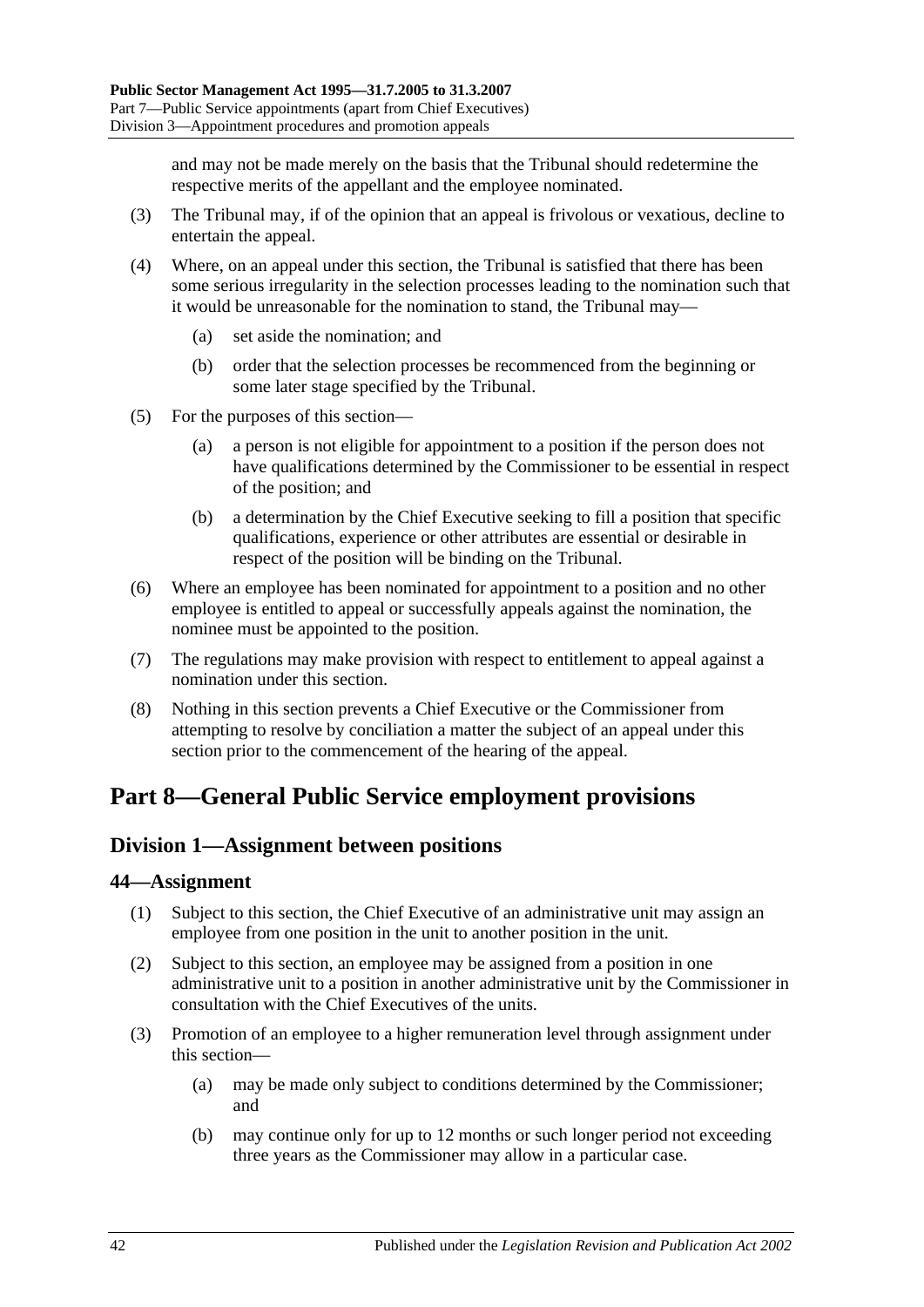- (4) An employee may not be assigned from a position to another position with a lower remuneration level except—
	- (a) with the employee's consent; or
	- (b) in order to return an employee to his or her former remuneration level as required for compliance with [subsection](#page-41-1) (3).
- (5) If an employee whose employment is subject to a contract is assigned to another position, the provisions of the contract continue to apply in relation to the employee's employment in the new position subject to any necessary modifications or further agreement between the employee and the Chief Executive.

## **Division 2—Remuneration**

#### **45—Remuneration**

- (1) Subject to this Act, an employee is entitled to remuneration at the rate appropriate to the remuneration level of the position occupied by the employee.
- (2) A deduction may be made from an employee's remuneration for any charge payable by the employee under a determination of the Commissioner under [Part 6](#page-33-0) in respect of accommodation, services, goods or any other benefit provided to the employee in connection with his or her employment.

#### **46—Additional duties allowance**

- (1) The Chief Executive of an administrative unit may direct an employee in the unit to perform specified duties in addition to those on which the remuneration level of the employee's position is based.
- (2) If an employee performs duties in accordance with a direction under this section for a continuous period of more than one week, the Chief Executive may authorise payment to the employee of an allowance appropriate to the duties being performed.

### **47—Reduction in salary arising from refusal or failure to carry out duties**

- (1) If, in consequence or furtherance of industrial action, an employee refuses or fails to carry out duties that the employee has been lawfully instructed to perform, the employee must not, if the Commissioner so directs, be paid salary for any day (or part of a day) on which the employee refuses or fails to carry out those duties.
- (2) A direction under this section is effective to prevent payment of salary to an employee despite the fact that, on any day (or part of a day) to which the direction relates, the employee performs some (but not all) of the duties that the employee has been lawfully instructed to perform.

### **48—Payment of remuneration on death**

On the death of an employee, the Commissioner may, if of the opinion that it is appropriate to do so, direct that an amount payable in respect of the employee's remuneration be paid to dependants of the employee and not to the personal representative.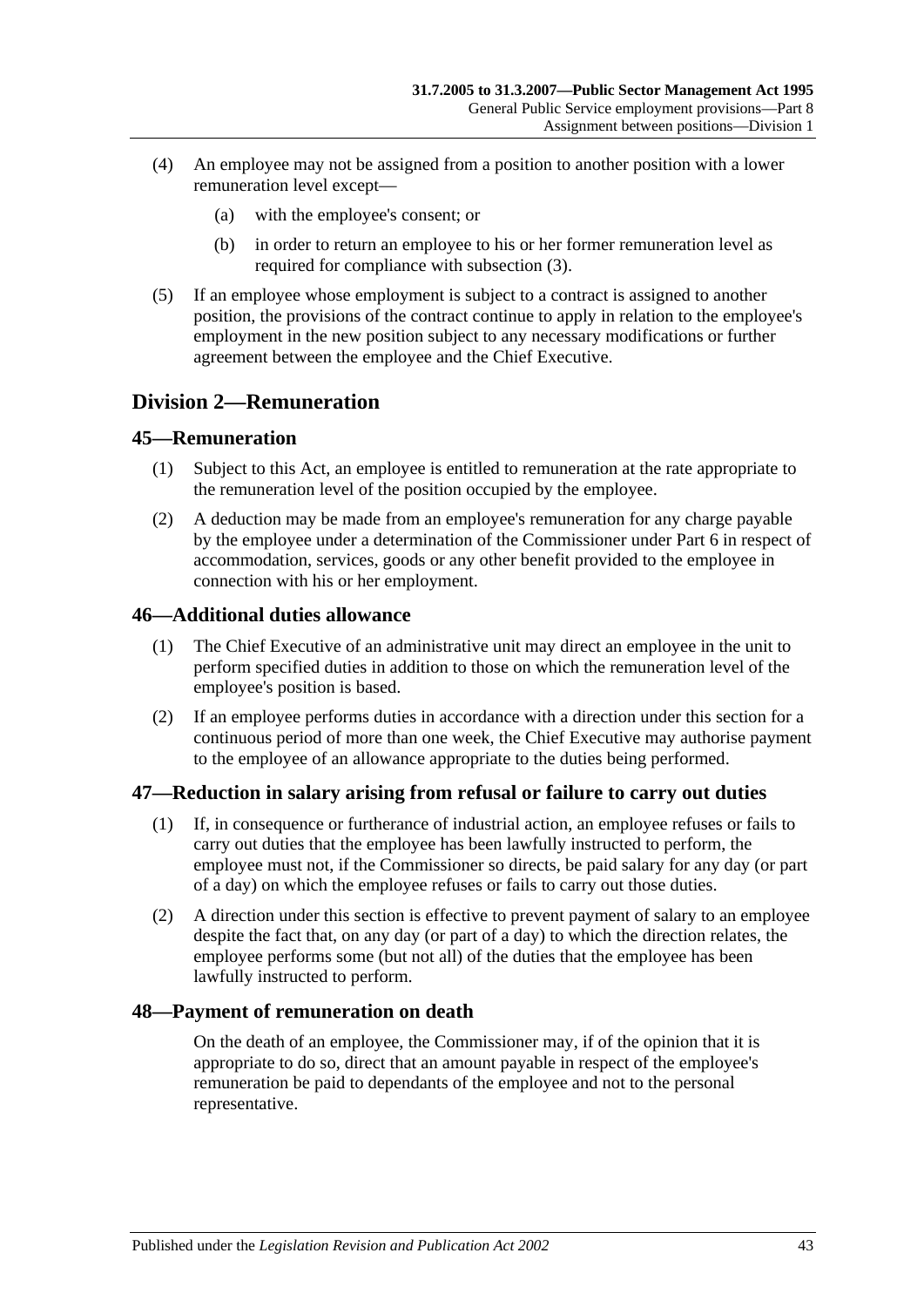# **Division 3—Hours of duty and leave**

#### **49—Hours of duty and leave**

The hours of duty of an employee and the rights of an employee to holidays and leave are governed by [Schedule 2.](#page-58-0)

### **Division 4—Excess employees**

#### <span id="page-43-0"></span>**50—Excess employees**

- <span id="page-43-1"></span>(1) If the Chief Executive of an administrative unit is satisfied—
	- $(a)$  that—
		- (i) the services of an employee have become underutilised; or
		- (ii) an employee is no longer required to perform, or cannot perform, the duties of his or her position,

because of—

- (iii) changes in technology or work methods or in the organisation or nature or extent of operations of the administrative unit; or
- (iv) loss of a qualification that is necessary for the performance or proper performance of the duties; and
- (b) that it is not practicable to assign the employee under [Division 1](#page-41-2) to another position in the administrative unit,

the Chief Executive must refer the matter to the Commissioner.

- (2) If a matter is referred to the Commissioner under [subsection](#page-43-0) (1) and the Commissioner is satisfied
	- (a) as to the matters referred to in [subsection](#page-43-1)  $(1)(a)$ ; and
	- (b) that all reasonable endeavours have been made to assign the employee under [Division 1](#page-41-2) to another position in the Public Service (whether in the same or another administrative unit) but that it is not practicable to do so in the circumstances of the case; and
	- (c) that reasonable consultations have taken place with the appropriate recognised organisation,

the Commissioner may—

- (d) transfer the employee to another position in the Public Service with a lower remuneration level; or
- (e) recommend to the Governor that the employee's employment in the Public Service be terminated.
- (3) The Governor may, on the recommendation of the Commissioner under this section, terminate an employee's employment in the Public Service.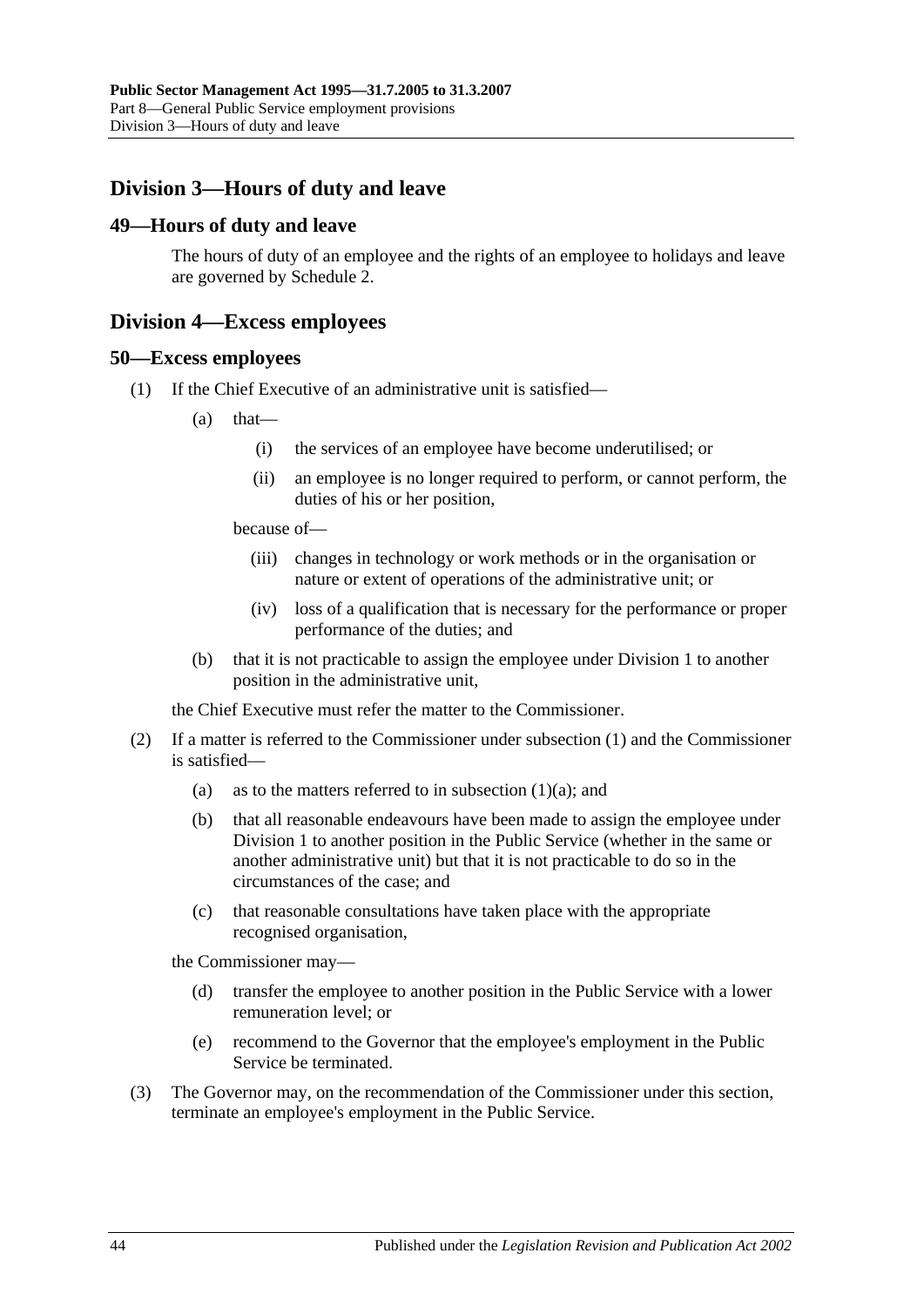(4) If an employee is transferred under this section to a position with a lower remuneration level, the employee is entitled to supplementation of the employee's remuneration in accordance with the relevant provisions of an award or enterprise or industrial agreement or, if there is no award or enterprise or industrial agreement covering the matter, in accordance with a scheme prescribed by the regulations.

# **Division 5—Mental or physical incapacity**

## <span id="page-44-0"></span>**51—Mental or physical incapacity**

- $(1)$  If—
	- (a) the Chief Executive of an administrative unit is satisfied that an employee in the unit is not performing duties of his or her position satisfactorily; and
	- (b) it appears to the Chief Executive that the employee's unsatisfactory performance is caused by mental or physical illness or disability,

the Chief Executive may require the employee to undergo a medical examination by a medical practitioner selected by the employee from a panel of medical practitioners nominated by the Chief Executive.

- (2) If an employee refuses or fails, without reasonable excuse, to submit to a medical examination as required under [subsection](#page-44-0) (1), the Chief Executive may suspend the employee from duty in the Public Service (without remuneration and, as the Chief Executive thinks fit, with or without accrual of rights in respect of recreation leave and long service leave) until the employee submits to a medical examination as required by the Chief Executive.
- <span id="page-44-2"></span>(3) The Chief Executive must—
	- (a) furnish the employee with a copy of any report on the results of a medical examination required under this section; and
	- (b) before considering the report under [subsection](#page-44-1) (4), allow the employee a period of not less than 14 days from the date of the employee's receipt of the report to furnish the Chief Executive with any medical reports obtained by the employee on his or her mental or physical condition.
- <span id="page-44-1"></span>(4) If the Chief Executive of an administrative unit is satisfied, after consideration of all relevant medical reports, that—
	- (a) an employee in the unit is not performing duties of his or her position satisfactorily; and
	- (b) the employee's unsatisfactory performance is caused by mental or physical illness or disability; and
	- (c) it is not practicable to assign the employee under [Division 1](#page-41-2) to another position (whether in the same or another administrative unit) with duties within the employee's capacity,

the Chief Executive must consult with the Commissioner about the matter.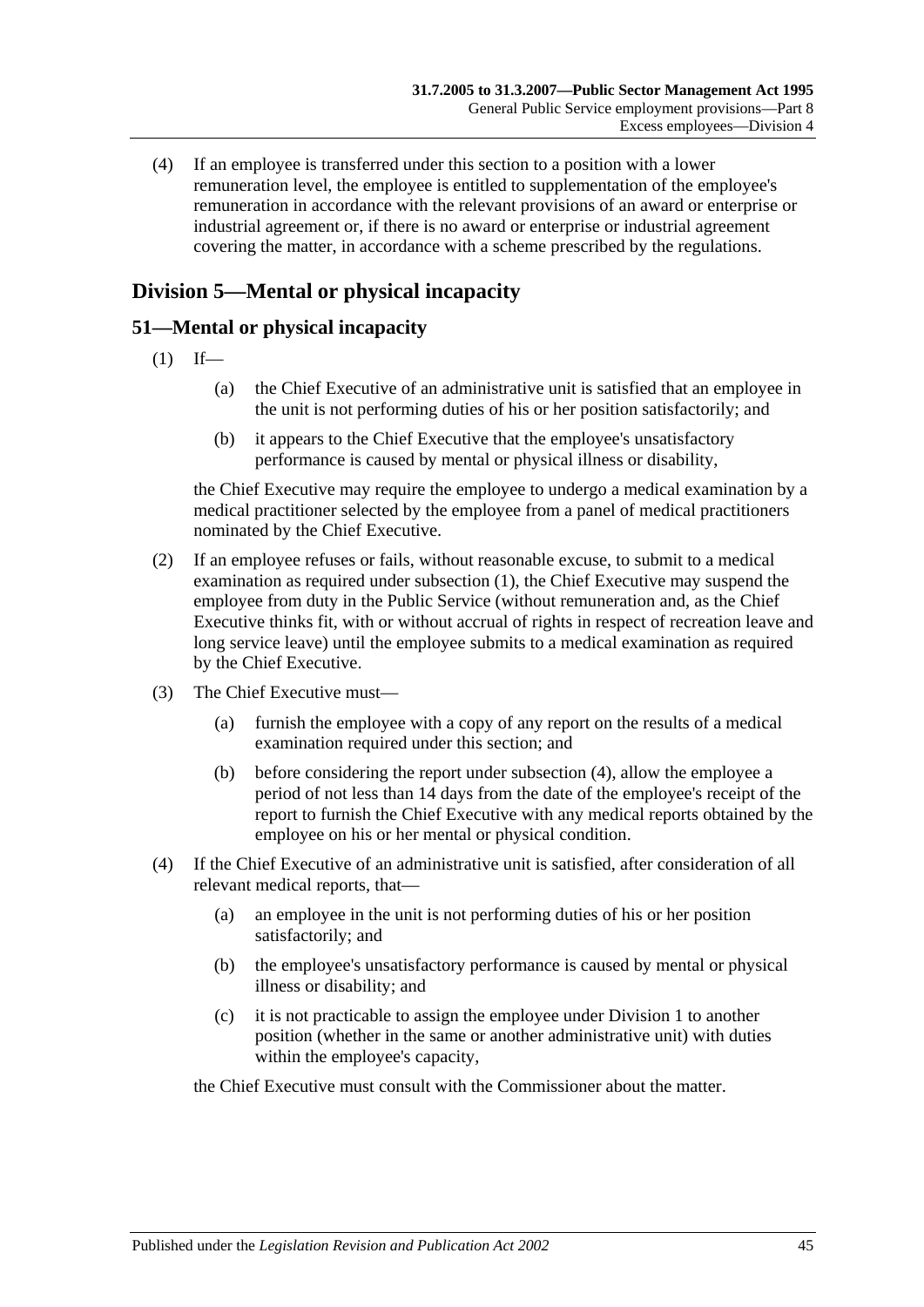- (5) If the Commissioner and the Chief Executive are both satisfied that it is not practicable to assign the employee under [Division 1](#page-41-2) to another position (whether in the same or another administrative unit), the following provisions apply:
	- (a) the Commissioner and the Chief Executive must examine whether it is practicable to transfer the employee to another position with a lower remuneration level (whether in the same or another administrative unit);
	- (b) if it is practicable to do so, the employee may be transferred by the Chief Executive to another position with a lower remuneration level in the same unit, or may be transferred to a position with a lower remuneration level in another unit by the Commissioner in consultation with the Chief Executive of the other unit;
	- (c) if the Commissioner and the Chief Executive are satisfied that it is not practicable to so transfer the employee, the Commissioner may recommend to the Governor that the employee's employment in the Public Service be terminated.
- (6) The Governor may, on the recommendation of the Commissioner under this section, terminate an employee's employment in the Public Service.
- (7) The termination of an employee's employment under this section may, with the consent of the employee, have effect from a date earlier than the date of the decision to terminate the employee's employment.
- (8) In this section—

*relevant medical report* means—

- (a) if a medical examination is required by the Chief Executive under [subsection](#page-44-0) (1)—
	- (i) the report on the results of that examination; and
	- (ii) any medical reports furnished to the Chief Executive by the employee before or within the period allowed under [subsection](#page-44-2) (3); or
- (b) in any other case—any medical report furnished to the Chief Executive by the employee.

# **Division 6—Unsatisfactory performance**

## **52—Unsatisfactory performance**

- (1) If the Chief Executive of an administrative unit is satisfied that—
	- (a) an employee in the unit is not performing duties of his or her position satisfactorily or to performance standards specified in a contract relating to his or her employment; and
	- (b) it is not practicable to assign the employee under [Division 1](#page-41-2) to another position (whether in the same or another administrative unit) with duties suited to the employee's capabilities or qualifications,

#### the Chief Executive must consult with the Commissioner about the matter.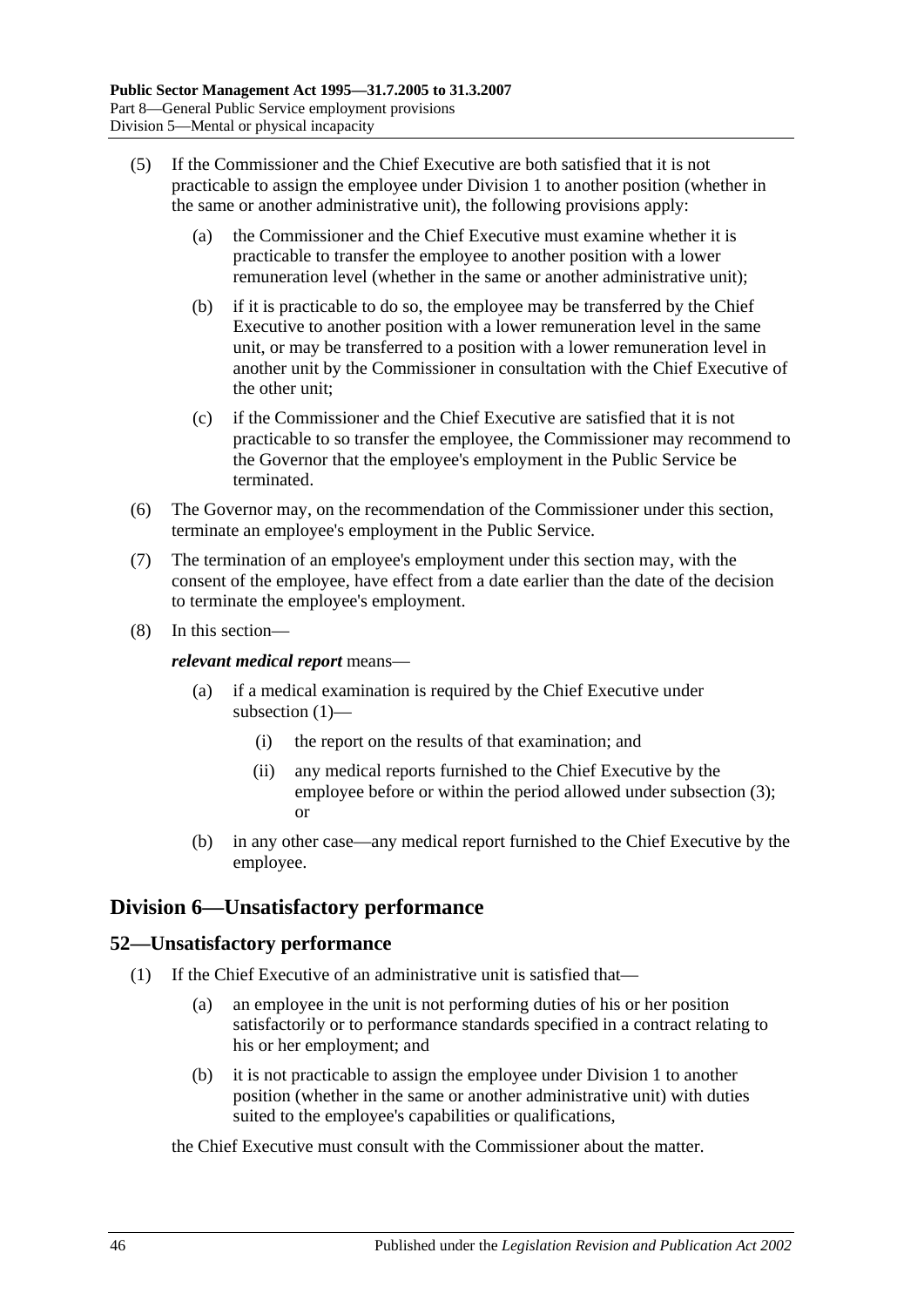- (2) If the Commissioner and the Chief Executive are both satisfied that it is not practicable to assign the employee under [Division 1](#page-41-2) to another position (whether in the same or another administrative unit), the following provisions apply:
	- (a) the Commissioner and the Chief Executive must examine whether it is practicable to transfer the employee to another position with a lower remuneration level (whether in the same or another administrative unit);
	- (b) if it is practicable to do so, the employee may be transferred by the Chief Executive to another position with a lower remuneration level in the same unit, or may be transferred to a position with a lower remuneration level in another unit by the Commissioner in consultation with the Chief Executive of the other unit;
	- (c) if the Commissioner and the Chief Executive are satisfied that it is not practicable to so transfer the employee, the Commissioner may recommend to the Governor that the employee's employment in the Public Service be terminated.
- (3) The Chief Executive may not take action under this section on the ground that an employee is not performing duties satisfactorily or to applicable performance standards unless the employee has first been advised of his or her unsatisfactory performance and allowed a reasonable opportunity to improve.
- <span id="page-46-0"></span>(4) An employee must be given not less than 14 days notice in writing of a decision to transfer the employee or recommend that the employee's employment in the Public Service be terminated under this section.
- (5) If, within the period referred to in [subsection](#page-46-0) (4), the employee appeals to the Promotion and Grievance Appeals Tribunal against the decision, the decision is suspended until the determination of the appeal.
- (6) The Governor may, on the recommendation of the Commissioner under this section, terminate an employee's employment in the Public Service.
- (7) This section does not apply if an employee's unsatisfactory performance is due to mental or physical illness or disability.

# **Division 7—Resignation and retirement**

## **53—Resignation**

- (1) An employee may resign from the Public Service by not less than 14 days notice in writing to the Chief Executive of the administrative unit in which the employee is employed (unless notice of a shorter period is accepted by the Chief Executive).
- (2) If an employee—
	- (a) is absent, without authority, from employment in the Public Service for a period of 10 working days; and
	- (b) gives no proper written explanation or excuse for the absence to the Chief Executive of the administrative unit in which the employee is employed before the end of that period,

the employee will, if the Chief Executive so determines, be taken to have resigned from the Public Service.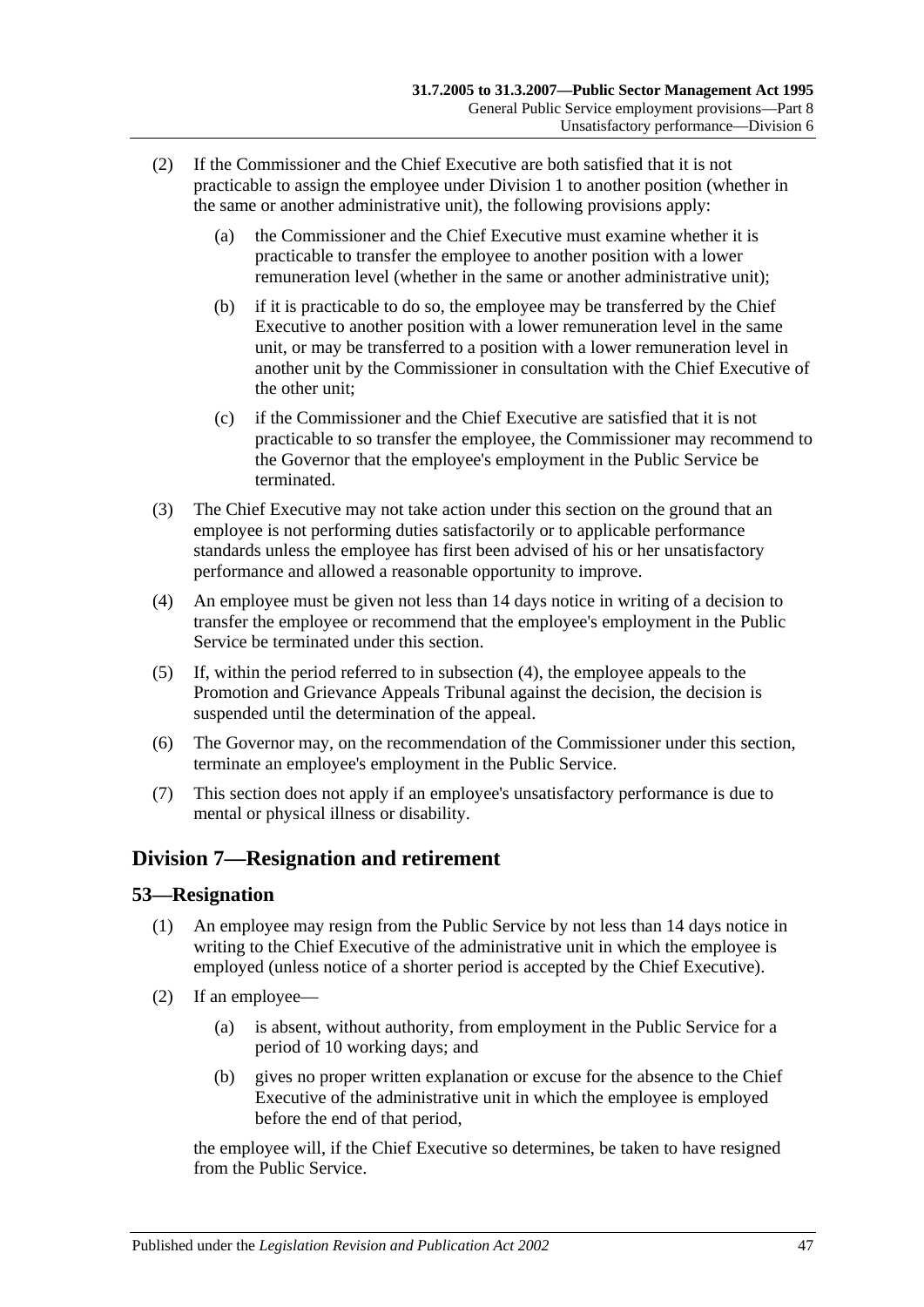## **54—Reappointment of employee who resigns to contest election**

- $(1)$  If—
	- (a) an employee resigns from the Public Service for the purpose of standing as a candidate for election to the Parliament of the State or the Commonwealth; and
	- (b) the resignation takes effect not more than one month before the issue of the writ for the election; and
	- (c) the former employee is not elected and applies for reappointment to the Public Service within two months after the return of the writ for the election,

the employee must be reappointed (without any requirement for selection processes and without probation) to his or her former position in the Public Service or a position with the same remuneration level as that position.

(2) For the purpose of determining the rights of an employee who is reappointed to the Public Service under this section, the period between the resignation and reappointment is to be taken to be leave without pay granted under this Act.

#### **55—Retirement**

An employee who has attained the age of 55 years is entitled to retire from the Public Service.

## **Division 8—Conduct and discipline**

#### **57—General rules of conduct**

An employee is liable to disciplinary action if the employee—

- (a) contravenes or fails to comply with—
	- (i) a provision of this Act; or
	- (ii) a direction given to the person as an employee by a person with authority to give that direction (whether the authority derives from this Act or otherwise); or
- (b) is negligent or indolent in the discharge of the duties of the employee's position; or
- (c) is absent from duty without reasonable excuse (proof of which lies on the employee); or
- (d) is guilty of disgraceful or improper conduct in an official capacity, or is guilty in a private capacity of disgraceful or improper conduct that reflects seriously and adversely on the Public Service; or
- (e) makes improper use of property of the Crown; or
- (f) except as authorised under the regulations, engages in any remunerative employment, occupation or business outside the Public Service; or
- (g) except as authorised under the regulations, discloses information gained in the employee's official capacity, or comments on any matter affecting the Public Service or the business of the Public Service.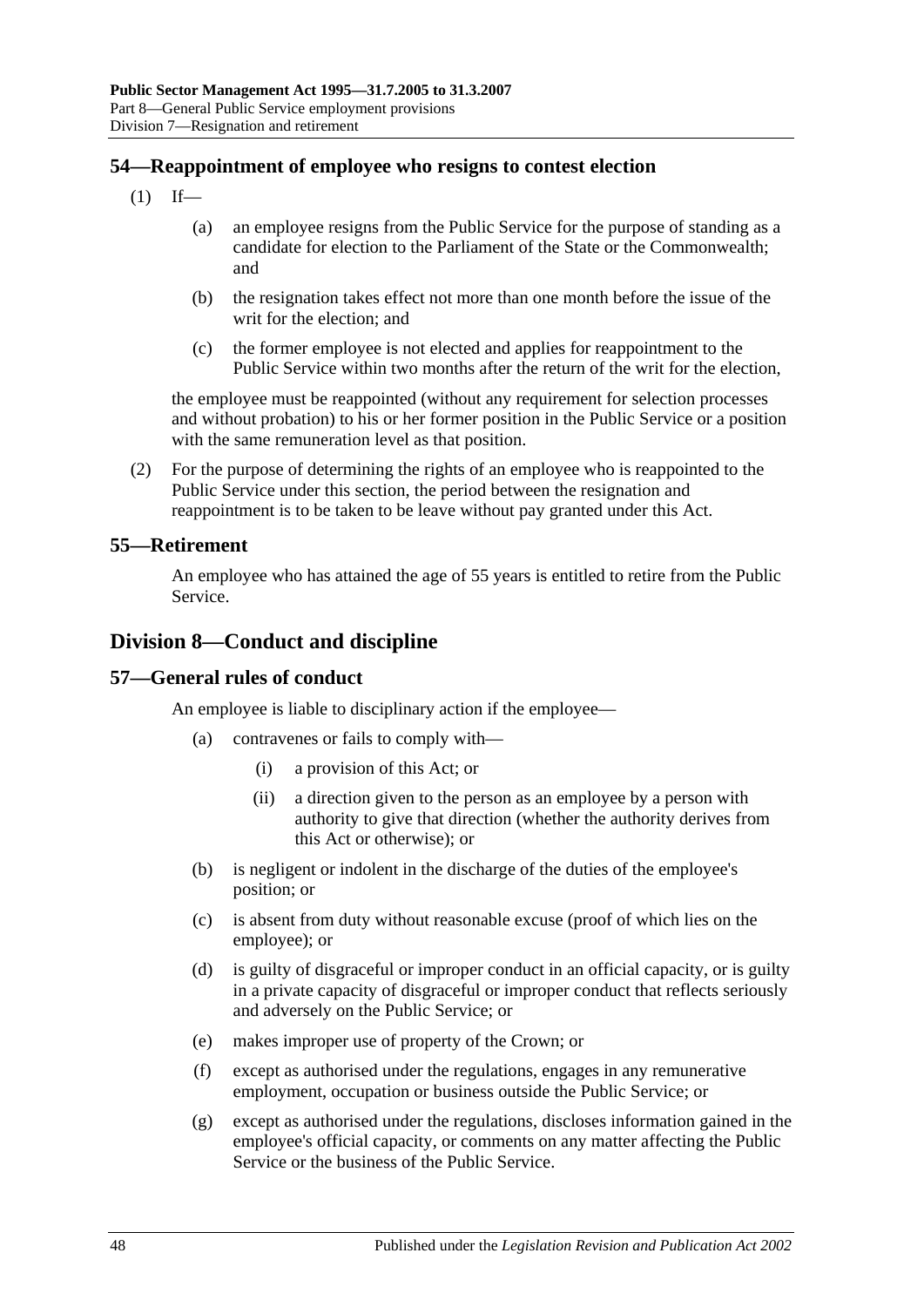## **58—Inquiries and disciplinary action**

- (1) If the Chief Executive of an administrative unit suspects on reasonable grounds that an employee in the unit may be liable to disciplinary action, the Chief Executive may hold an inquiry to determine whether the employee is liable to disciplinary action.
- (2) Notice in writing of an inquiry under this section setting out the grounds on which the employee is suspected of being liable to disciplinary action must be given to the employee.
- (3) Nothing in this section prevents the making of any preliminary investigations prior to the holding of an inquiry or the giving of a notice of inquiry under this section.
- (4) The employee affected by an inquiry under this section—
	- (a) may be assisted or represented in the inquiry by another person; and
	- (b) must be afforded a reasonable opportunity—
		- (i) to be present throughout the course of the inquiry; and
		- (ii) to question persons making allegations against the employee or providing information in support of the allegations; and
		- (iii) to bring persons or documents before the Chief Executive to provide information in support of the employee; and
		- (iv) to make statements and representations to the Chief Executive.
- <span id="page-48-0"></span>(5) If, on an inquiry under this section, the Chief Executive is satisfied on the balance of probabilities that the employee is liable to disciplinary action, then the Chief Executive may do one or more of the following:
	- (a) reprimand the employee;
	- (b) order that the leave entitlement of the employee be reduced by a specified amount;
	- (c) order that the employee be suspended from duty in the Public Service for a specified period with or without remuneration and, as the Chief Executive thinks fit, with or without accrual of rights in respect of recreation leave and long service leave;
	- (d) order that the salary of the employee be reduced by a specified amount for a specified period;
	- (e) recommend to the Governor—
		- (i) that the employee be transferred to some other position in the Public Service with a lower remuneration level; or
		- (ii) that the employee's employment in the Public Service be terminated.
- (6) For the purposes of [subsection](#page-48-0) (5), a period of suspension may, if the Chief Executive thinks fit to so order, be comprised of or include the whole or part of any period for which the employee has been suspended without remuneration under another power conferred by this Division.
- (7) The Chief Executive may, if he or she thinks fit, suspend an order under [subsection](#page-48-0) (5) subject to compliance by the employee with conditions specified by the Chief Executive.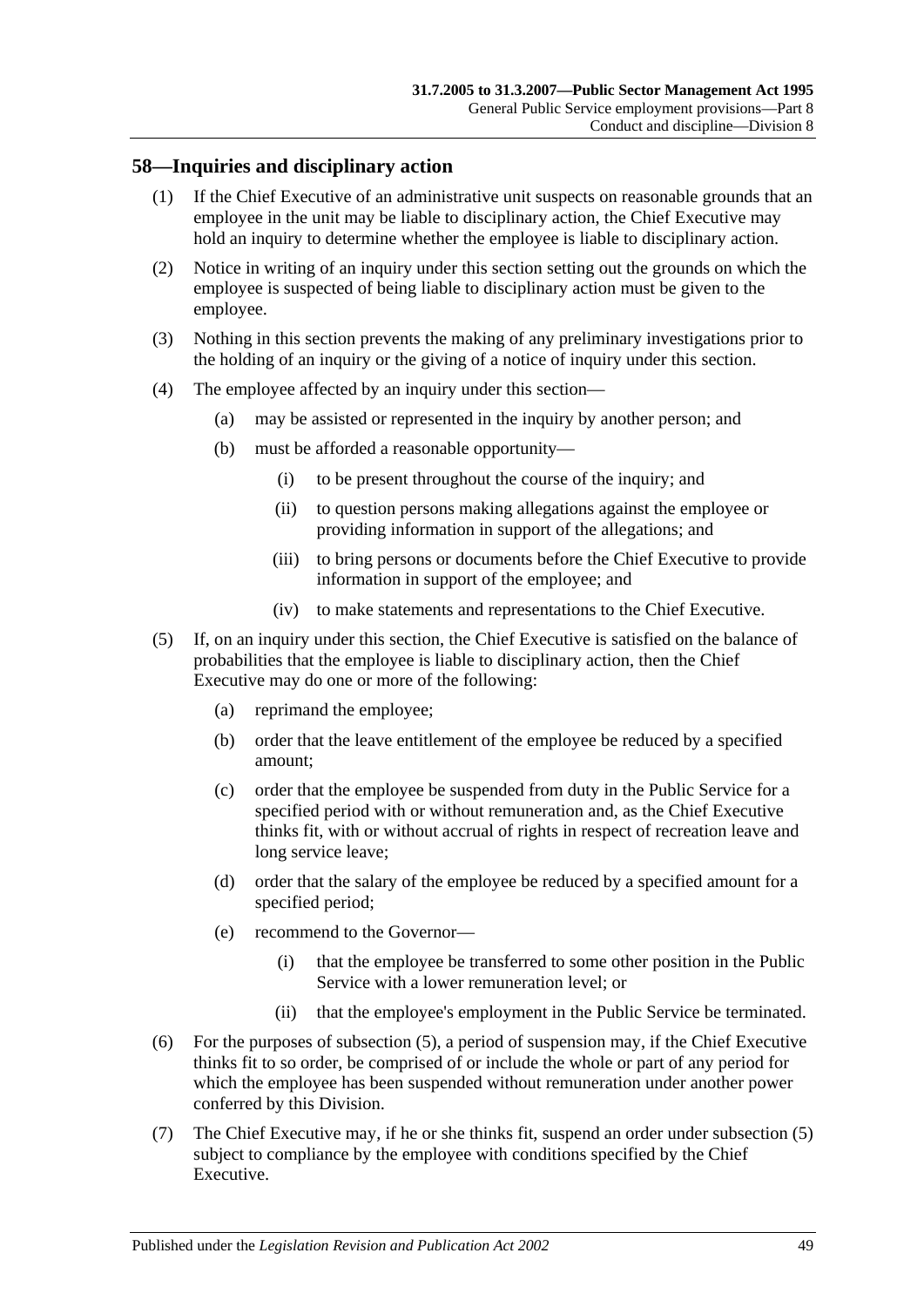- (8) Before taking or recommending disciplinary action in respect of an employee under [subsection](#page-48-0) (5), the Chief Executive must give the employee at least 14 days notice in writing of his or her findings and of the disciplinary action (if any) that he or she proposes to take or recommend.
- (9) The holding of an inquiry under this section in respect of an employee must, if the employee is charged with an offence relating to a matter to which the inquiry relates, be suspended pending the determination of the proceedings in respect of the offence.
- (10) The Governor may, on the recommendation of the Chief Executive under this section—
	- (a) transfer an employee to some other position in the Public Service with a lower remuneration level; or
	- (b) terminate an employee's employment in the Public Service.

### **59—Suspension or transfer where disciplinary inquiry or offence punishable by imprisonment charged**

- (1) If an employee—
	- (a) is charged with an offence punishable by imprisonment; or
	- (b) is given notice of a disciplinary inquiry under this Division,

the Chief Executive of the administrative unit in which the employee is employed may—

- (c) suspend the employee from duty in the Public Service (with or without remuneration and, as the Chief Executive thinks fit, with or without accrual of rights in respect of recreation leave and long service leave); or
- (d) transfer the employee from his or her position to some other position in the administrative unit with the same remuneration level; or
- (e) recommend to the Commissioner that the employee be transferred to a position in another administrative unit with the same remuneration level.
- (2) An employee who is charged with an offence punishable by imprisonment must, as soon as practicable, notify the Chief Executive of the administrative unit in which he or she is employed of that fact.
- (3) The Commissioner may, on the recommendation of the Chief Executive under this section, transfer an employee to a position in another administrative unit with the same remuneration level.
- <span id="page-49-0"></span>(4) A suspension or transfer imposed under this section is revocable at any time and must be revoked by the Chief Executive—
	- (a) where the employee has been both charged with an offence (whether or not punishable by imprisonment) and given notice of a disciplinary inquiry under this Division relating to a matter to which the charge relates—if the employee is both acquitted of the charge and found not liable to disciplinary action on the inquiry; or
	- (b) in any other case—if the employee is acquitted of the charge, or found not liable to disciplinary action on the inquiry, in relation to which the suspension or transfer was imposed.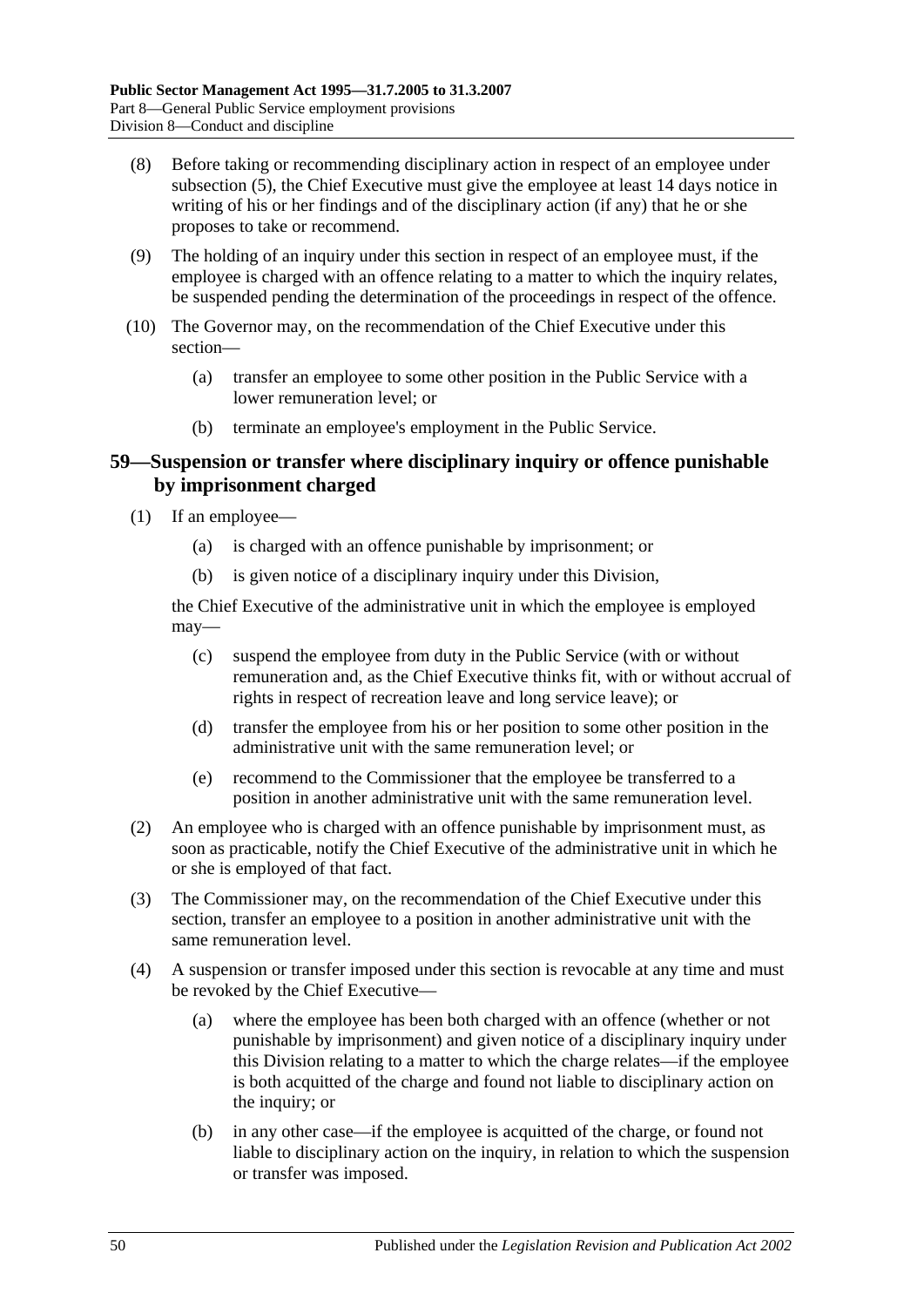- (5) For the purposes of [subsection](#page-49-0) (4), if a charge against an employee is dismissed, lapses or is withdrawn, the employee will be taken to have been acquitted of the charge.
- (6) If a suspension imposed under this section is revoked, the employee is, subject to [subsection](#page-50-0) (7), entitled to any remuneration and accrual of leave rights withheld in consequence of the suspension and any additional payment approved by the Commissioner.
- <span id="page-50-0"></span>(7) If a suspension imposed under this section is revoked on the employee being convicted of an offence punishable by imprisonment or being found liable to disciplinary action, the employee will not, unless the Chief Executive so determines, be entitled to any remuneration or accrual of leave rights withheld in consequence of the suspension.
- (8) If a transfer imposed under this section is revoked, the employee must be transferred back to the employee's former position or, if that position is no longer available, to a position with the same remuneration level as the employee's former position.
- (9) Subject to [subsection](#page-50-1) (10), a decision to suspend or transfer an employee under this section is not subject to appeal or review under this Act or any other law.
- <span id="page-50-1"></span>(10) A decision that remuneration be withheld from a person suspended under this section may be the subject of an appeal under this Act.

## **60—Disciplinary action on conviction of an offence punishable by imprisonment**

- <span id="page-50-2"></span>(1) If an employee is convicted of an offence punishable by imprisonment, the Chief Executive of the administrative unit in which the employee is employed may recommend to the Governor—
	- (a) that the employee be transferred to some other position in the Public Service with a lower remuneration level; or
	- (b) that the employee's employment in the Public Service be terminated.
- (2) The Chief Executive must, before recommending any disciplinary action under [subsection](#page-50-2) (1) because an employee has been convicted of a summary offence, give the employee at least 14 days notice in writing of the disciplinary action that the Chief Executive proposes to recommend.
- (3) Disciplinary action must not be taken under this section on the basis of a conviction that is under appeal, or against which a right of appeal still lies.
- (4) The Governor may, on the recommendation of the Chief Executive under this section—
	- (a) transfer an employee to some other position in the Public Service with a lower remuneration level; or
	- (b) terminate an employee's employment in the Public Service.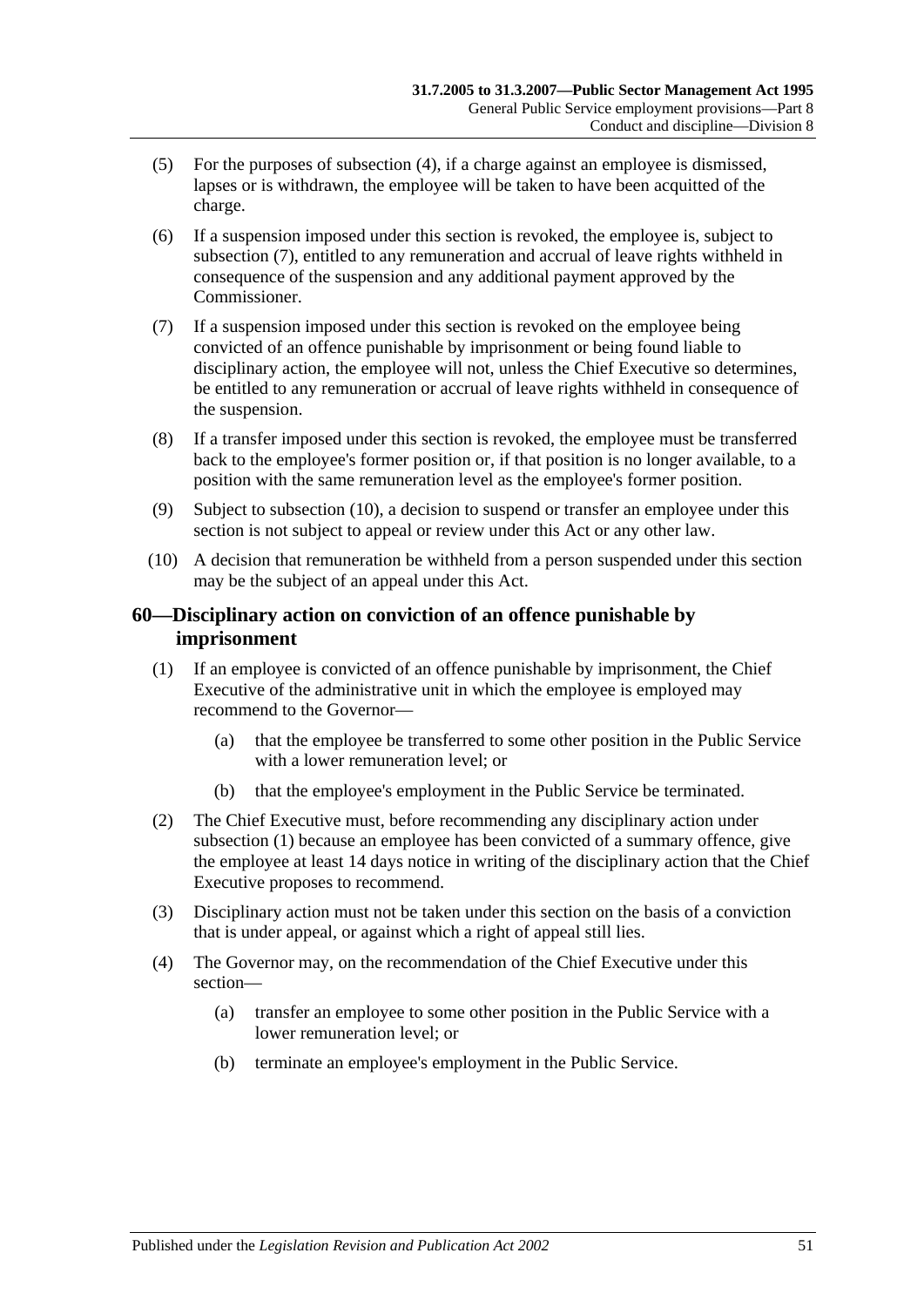#### **61—Disciplinary appeals**

- (1) An employee may, within 14 days after receiving notice of a decision that the employee is liable to disciplinary action or a decision as to disciplinary action to be taken or recommended in respect of the employee under this Division, appeal to the Disciplinary Appeals Tribunal against the decision.
- (2) The Tribunal may, on an appeal under this section—
	- (a) affirm the decision subject to the appeal;
	- (b) set aside the decision subject to the appeal and substitute a decision that should have been made in the first instance;
	- (c) make any consequential or ancillary orders.
- (3) If an appellant succeeds in an appeal under this section, the Tribunal may order costs against the Crown.
- (4) An employee does not have a right of appeal under this section against a decision recommending disciplinary action because the employee has been convicted of an indictable offence.

#### **62—Payments where employee has liability to Crown**

If an employee or former employee is alleged to have misappropriated or damaged property of the Crown or to have incurred any other liability to the Crown, a payment that would otherwise be required to be made to the person in respect of his or her employment in the Public Service—

- (a) may be withheld pending the determination of criminal or other proceedings in respect of the matter; and
- (b) may be applied in or towards satisfaction of any liability of the person to the Crown.

## **Division 9—Appeal against administrative decisions**

#### **63—Chief Executive's responsibility to conciliate grievances**

Despite the provisions of this Division, the Chief Executive of an administrative unit is required to endeavour to resolve by conciliation any grievance that an employee in the unit may have in respect of his or her employment.

### **64—Grievance appeals**

- (1) An employee who is aggrieved by an administrative decision that directly affects the employee may appeal to the Promotion and Grievance Appeals Tribunal against the decision.
- (2) Nothing in this section prevents a Chief Executive or the Commissioner from attempting to resolve by conciliation a matter the subject of an appeal under this section prior to the commencement of the hearing of the appeal.
- (3) The Tribunal may, if of the opinion—
	- (a) that an appeal is frivolous or vexatious; or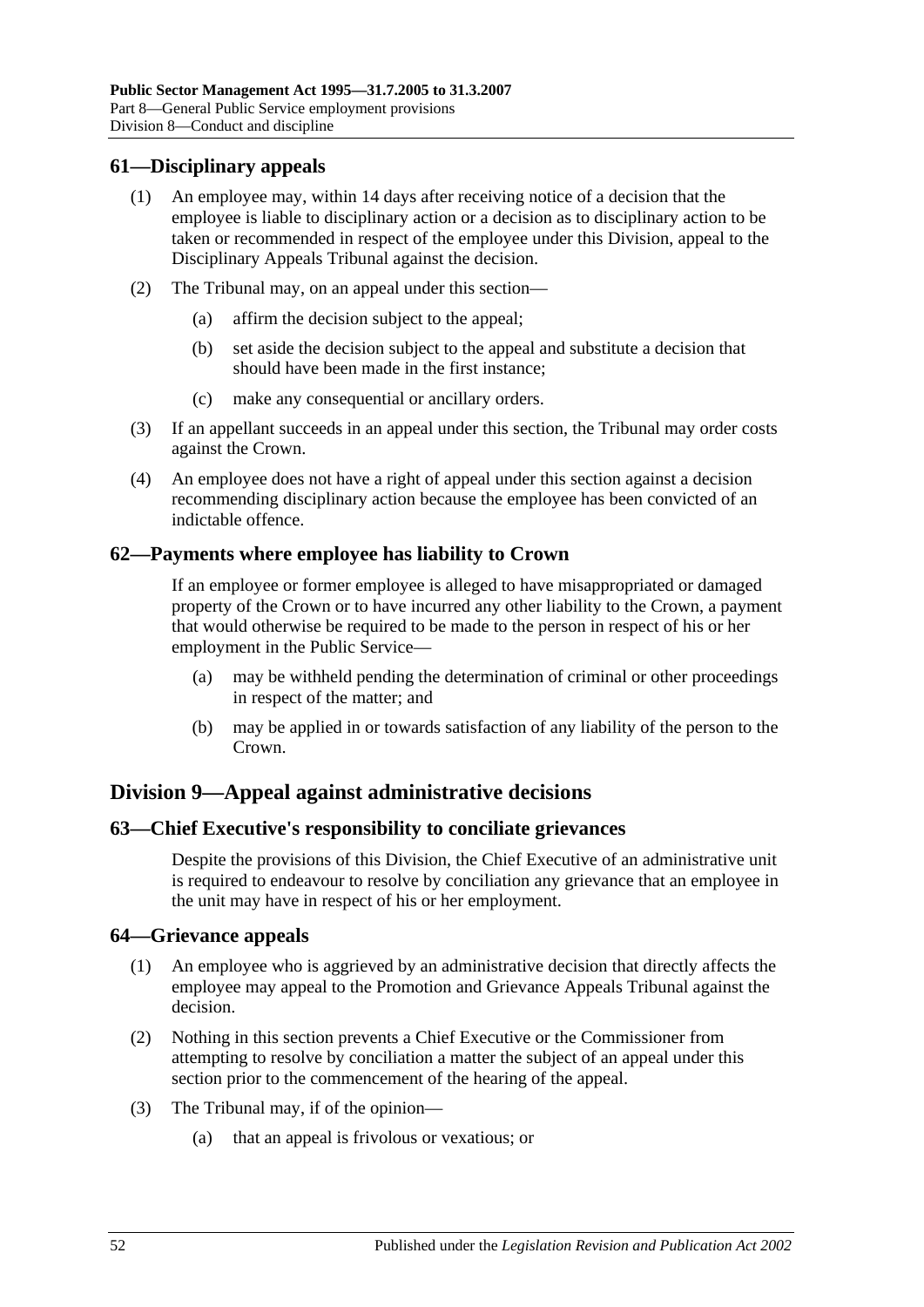(b) that an appellant has not fully explored avenues for review or redress available within the administrative unit in which the appellant is employed,

decline to entertain the appeal.

- (4) The Tribunal may, on an appeal under this section—
	- (a) affirm the decision subject to the appeal; or
	- (b) give any directions that are, in the opinion of the Tribunal, necessary or desirable to redress the grievance.
- (5) An employee does not have a right of appeal under this section against a decision—
	- (a) that is appealable under some other provision of this Act; or
	- (b) that is of a class excluded by regulation from appeal under this section.

# <span id="page-52-0"></span>**Part 9—Miscellaneous**

### **65—Preservation of powers of Governor to appoint, transfer and dismiss**

- (1) Nothing in this Act is to be taken to abrogate or restrict a right or power that the Governor may otherwise have to appoint a person to, or dismiss a person from, a position in the Public Service.
- (2) The Governor may transfer an employee from a position in the Public Service to any other position in the Public Service with the same or a higher remuneration level.
- (3) An employee may be transferred to a position for a specified term and, in that event, the employee must, at the end of the term—
	- (a) be transferred back to the employee's former position; or
	- (b) if that position is no longer available—be transferred to some other position with the same remuneration level as, or a higher remuneration level than, that of the employee's former position.

## **67—Equal employment opportunity programs**

- (1) The Minister may publish in the Gazette equal employment opportunity programs designed to ensure that persons of a defined class have equal opportunities in relation to employment in the public sector with persons not of that class.
- (2) The Minister may, in an equal employment opportunity program, make special provision—
	- (a) to assist persons of a defined class disproportionately represented amongst the unemployed to gain employment in the public sector; or
	- (b) to assist persons of a defined class employed in the public sector to compete for other positions or pursue careers in the public sector as effectively as persons not of that class,

and any such special provision will, despite the provisions of this or any other Act, be lawful.

(3) The Minister may, by notice published in the Gazette, vary or revoke an equal employment opportunity program.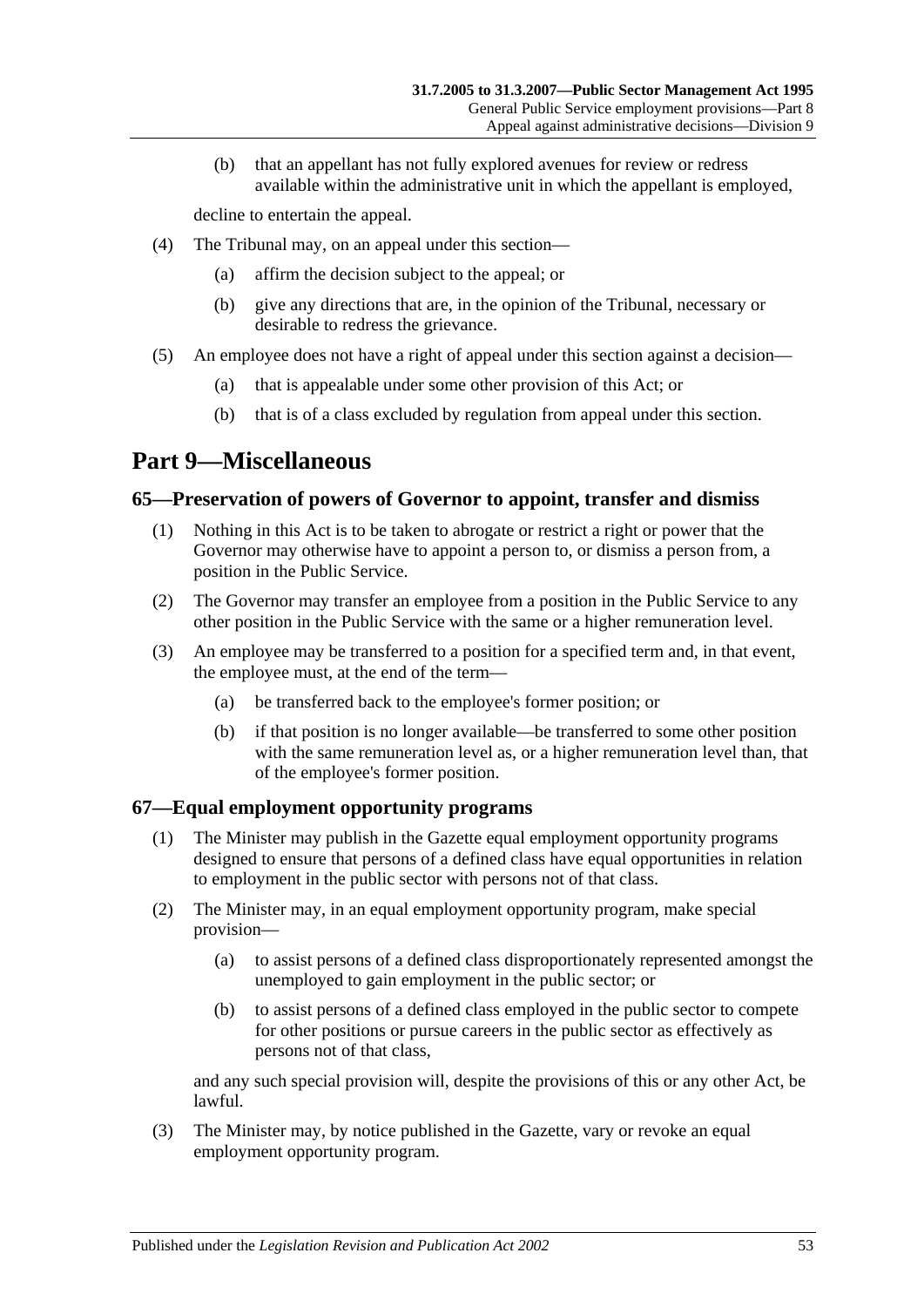#### **68—Transfers of employees within public sector**

- (1) If an employee is liable to be transferred under [Part 8](#page-41-0) to another position in the Public Service, the Commissioner may instead, if the Commissioner thinks fit, transfer the employee to a position in the employment of a public sector agency outside the Public Service.
- (2) If a public sector agency outside the Public Service determines that—
	- (a) a person employed by the agency is no longer required to perform the duties of his or her position, or cannot or is not performing the duties satisfactorily for health or other reasons; and
	- (b) it is not practicable to transfer the person to some other position in the employment of the agency,

the Commissioner may, if the Commissioner thinks fit, transfer the person to a position in the Public Service or in the employment of another public sector agency.

- <span id="page-53-0"></span>(3) A transfer under this section may be made on conditions as to—
	- (a) maintenance (whether complete or partial) of the person's remuneration and accrued and accruing rights in respect of superannuation; and
	- (b) maintenance of the person's accrued and accruing leave rights; and
	- (c) transfer of the person back to the person's former position or an equivalent position,

as determined by the Commissioner.

(4) Conditions determined by the Commissioner under [subsection](#page-53-0) (3) will have effect according to their terms and despite the provisions of this or any other Act.

### **69—Appointment of Ministerial staff**

- (1) The Premier may appoint a person as a member of a Minister's personal staff on conditions determined by the Premier.
- (2) A person appointed under this section is not an employee in the Public Service.
- (3) Appointments may not be made under this section so that at any time the number of persons so employed exceeds one per cent of all employees in the Public Service.
- (4) An appointment to a Minister's personal staff continues while the Minister continues to be a Minister (whether or not in the same Ministerial office) unless it sooner expires or is terminated under the conditions of appointment.
- <span id="page-53-1"></span>(5) The Premier must cause a report to be prepared not less frequently than once every 12 months setting out with respect to each Minister—
	- (a) details of all appointments made to the Minister's personal staff under this section (other than those described in previous reports under this section); and
	- (b) the number of persons for the time being employed on the Minister's personal staff under this section; and
	- (c) the remuneration and other conditions of appointment of each person for the time being employed on the Minister's personal staff under this section.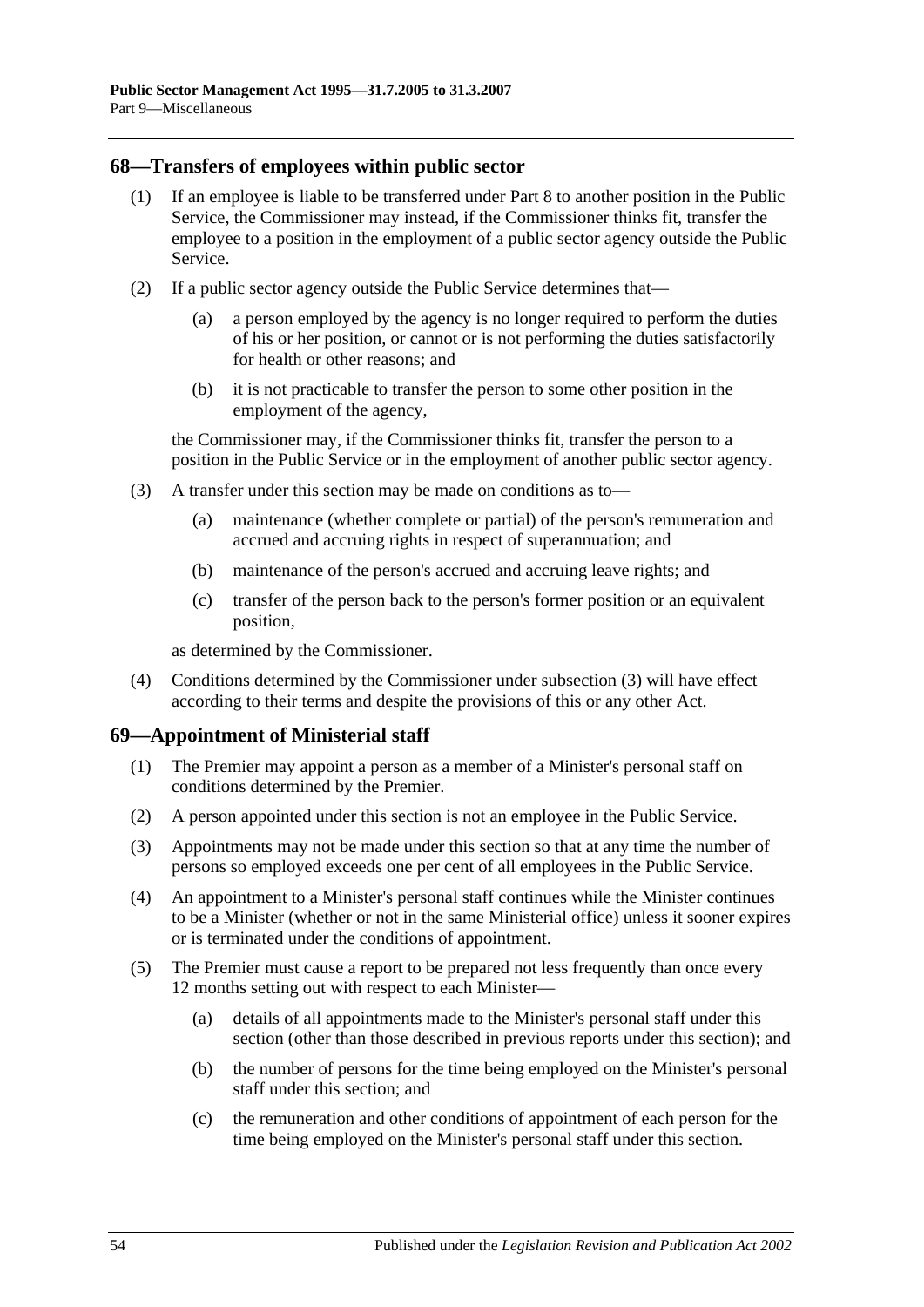- (6) A report under [subsection](#page-53-1) (5) must—
	- (a) be published in the Gazette next issued after preparation of the report; and
	- (b) be laid before each House of Parliament within six sitting days after preparation of the report.

#### **70—Commissioner may approve arrangements for multiple appointments etc**

The Commissioner may approve, on conditions determined by the Commissioner, arrangements under which—

- (a) a person may be appointed to and employed in the Public Service for a period during which the person continues to hold or remains in some other office or employment outside the Public Service; or
- (b) a person who is employed in the Public Service may remain in that employment for a period during which the person holds or is engaged in some other office or employment outside the Public Service,

and any such arrangements will have effect according to their terms and despite the provisions of this or any other Act.

#### **70A—Incompatible public offices**

- (1) If a person holding an office is or has been appointed to a further office, he or she is not to be taken to have vacated the firstmentioned office or to have been invalidly appointed to the further office because—
	- (a) the potential exists or has existed for the duties of the offices to be in conflict; or
	- (b) the duties of either one or more of the offices require, by implication, the person's full time attention.
- (2) The Governor may give directions in relation to an actual or potential conflict of duty and duty between offices held concurrently, or in relation to some other incompatibility between offices held concurrently, and, if the office holder concerned complies with those directions, he or she is excused from any breach that would otherwise have occurred.
- (3) In this section—

*office* means—

- (a) a public office; or
- (b) any position or employment in the public sector.

#### **71—Extension of operation of certain provisions of Act**

- (1) The Governor may, by proclamation—
	- (a) extend the operation of specified provisions of this Act, subject to such modifications (if any) as may be specified in the proclamation, to any specified class of public sector employees to whom those provisions do not apply of their own force; or
	- (b) vary or revoke a proclamation previously made under this subsection.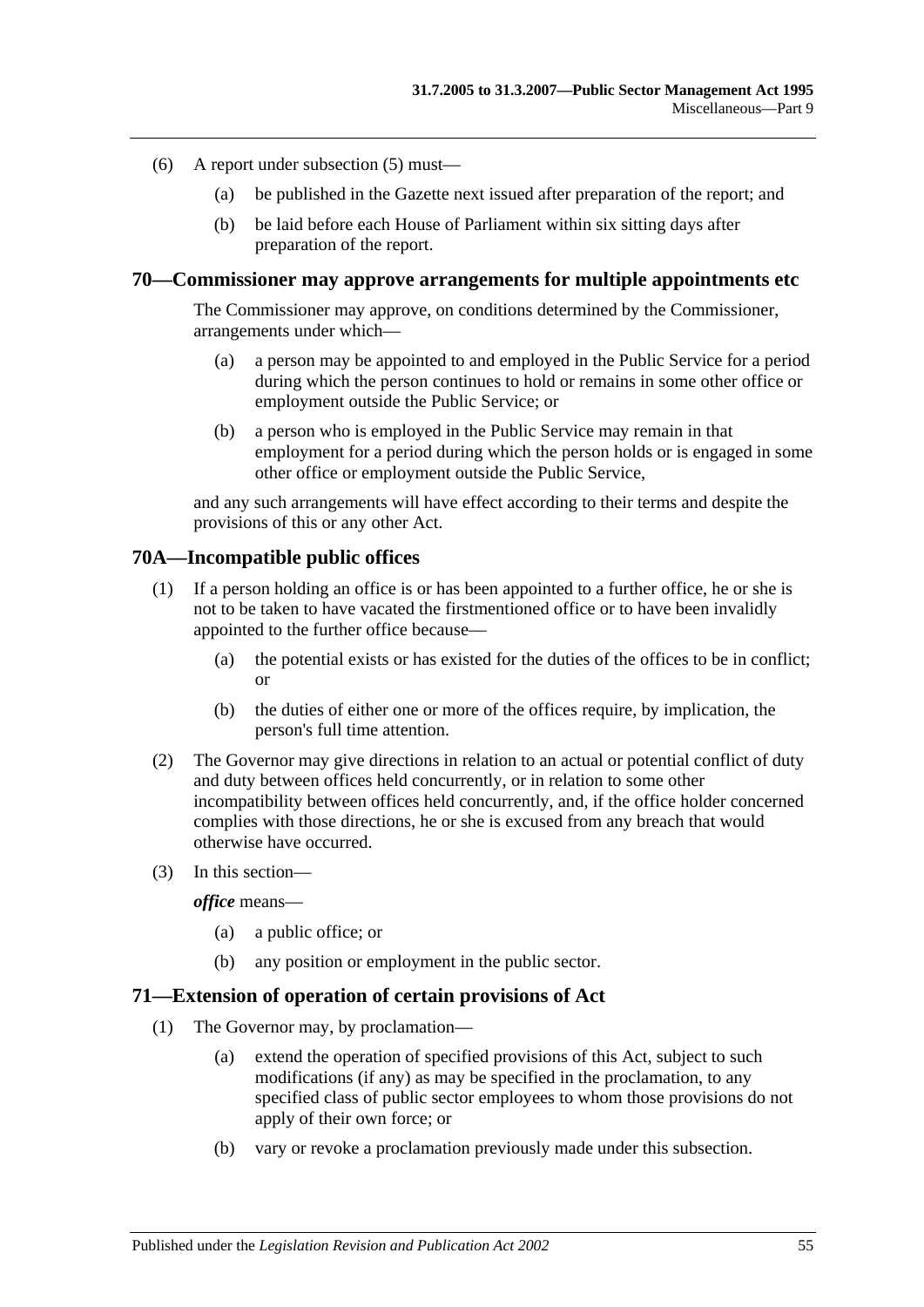- <span id="page-55-1"></span>(2) Subject to [subsection](#page-55-0) (3), the provisions of [Schedule 2](#page-58-0) relating to long service leave apply to all public sector employees who—
	- (a) are remunerated at hourly, daily, weekly or fortnightly rates of payment; and
	- (b) are assigned to duties that form part of the operations of an administrative unit; and
	- (c) are, in the performance of the duties, subject to direction by the Chief Executive of the administrative unit.
- <span id="page-55-0"></span>(3) The Governor may, by proclamation—
	- (a) declare that the provisions of [Schedule 2](#page-58-0) relating to long service leave do not apply to a class of employees referred to in [subsection](#page-55-1) (2); or
	- (b) vary or revoke a proclamation previously made under this subsection.
- (4) A proclamation under this section may, if it so provides, have effect from a date specified in the proclamation that is earlier than the date of the proclamation.

## **72—Operation of Industrial and Employee Relations Act**

A determination or decision under this Act affecting remuneration or conditions of employment is subject to an award, determination or enterprise or industrial agreement in force under the *[Industrial and Employee Relations Act](http://www.legislation.sa.gov.au/index.aspx?action=legref&type=act&legtitle=Industrial%20and%20Employee%20Relations%20Act%201994) 1994*.

#### **73—Freedom of association for employees**

- (1) No employee may be compelled to become, or remain, a member of an industrial or professional association.
- (2) No employee who is eligible for membership of an industrial or professional association may be prevented (except by the association itself acting in accordance with its rules) from becoming or remaining a member of the association.

### **74—Immunity of public sector employees, office holders and advisory body members**

- <span id="page-55-2"></span>(1) Subject to this Act, no civil liability attaches to a public sector employee, a person holding an office or position under this Act, a corporate agency member or an advisory body member for an act or omission in the exercise or purported exercise of official powers or functions.
- (2) An action that would, but for [subsection](#page-55-2) (1), lie against a person lies instead against the Crown, except in the case of a corporate agency member or an employee of a body corporate, in which case it lies instead against the body corporate.
- (3) This section does not prejudice rights of action of the Crown or the body corporate or employer in respect of an act or omission not in good faith.
- (4) This section does not apply to a corporate agency member if provisions of the *[Public](http://www.legislation.sa.gov.au/index.aspx?action=legref&type=act&legtitle=Public%20Corporations%20Act%201993)  [Corporations Act](http://www.legislation.sa.gov.au/index.aspx?action=legref&type=act&legtitle=Public%20Corporations%20Act%201993) 1993* apply to the body corporate.

### **75—Temporary exercise of statutory powers**

- $(1)$  If—
	- (a) a statutory power or function is exercisable by an employee in an administrative unit; and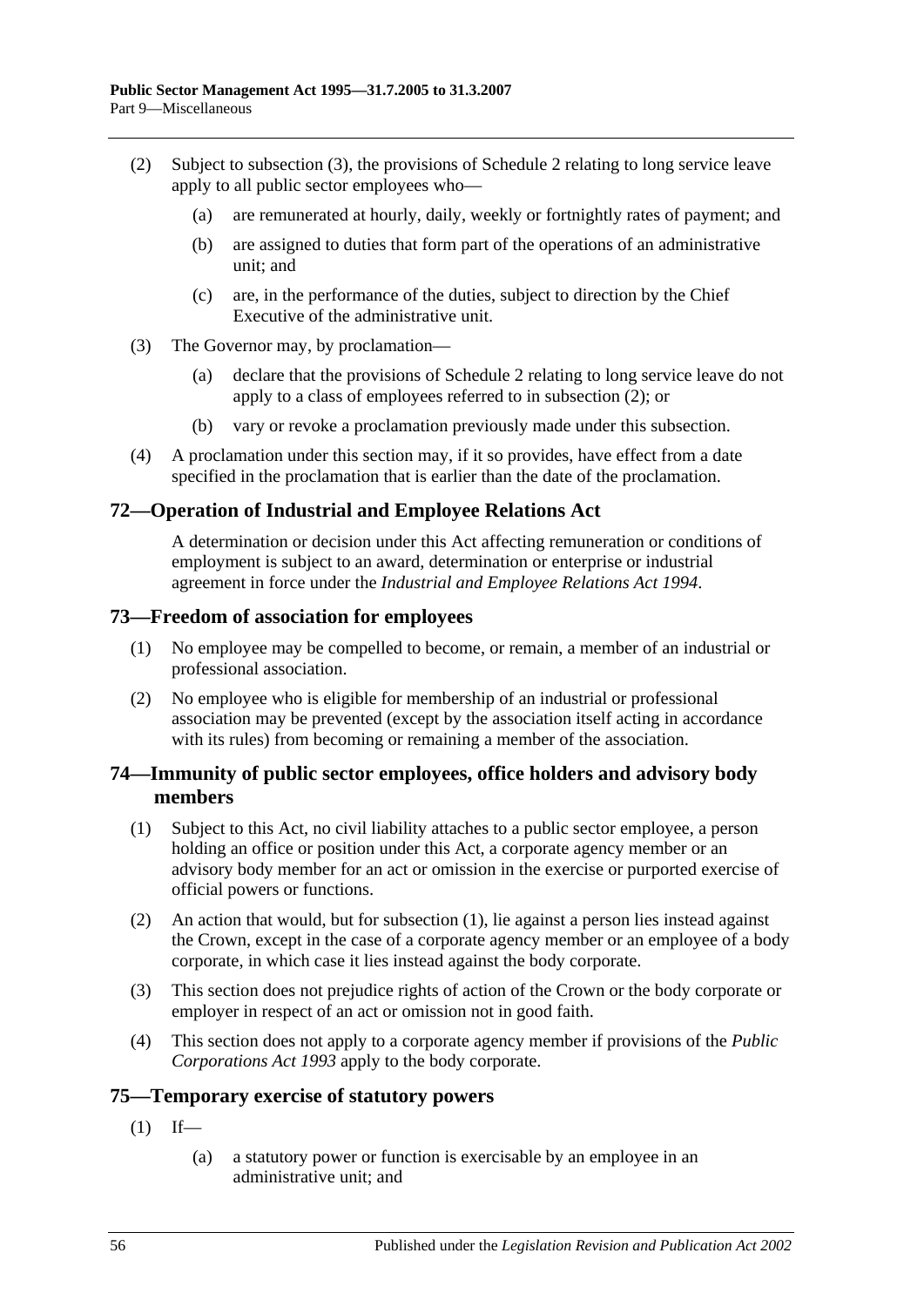(b) the employee is absent or is for any reason unable to exercise the power or function,

the power or function may be exercised by the Chief Executive of the administrative unit or some other employee nominated by the Chief Executive by instrument in writing.

(2) An apparently genuine document purporting to be a copy of an instrument of nomination under this section will be accepted in any legal proceedings, in the absence of proof to the contrary, as proof that the employee referred to as the nominee was duly authorised to exercise the power or function referred to in the instrument.

#### **76—Obsolete references**

- (1) If the title of an administrative unit or position in the Public Service is altered, a reference in an Act or statutory instrument to the administrative unit or position under an earlier title is, unless the contrary intention appears, to be read as a reference to the administrative unit or position under its new title.
- <span id="page-56-0"></span>(2) The Governor may, by proclamation, direct that a reference in an Act or statutory instrument to an administrative unit or position in the Public Service be read as a reference to some other administrative unit or position in the Public Service.
- (3) In [subsection](#page-56-0) (2)—

*administrative unit* includes an administrative unit or department established under a repealed Act;

*position* includes a position or office in the Public Service created under a repealed Act.

(4) The Governor may, by proclamation, vary or revoke a proclamation under this section.

#### **77—Evidentiary provision**

- (1) A certificate signed by the Commissioner certifying—
	- (a) that an administrative unit referred to in the certificate existed as an administrative unit of the Public Service at a time or over a period referred to in the certificate; or
	- (b) that a person named in the certificate occupied a specified position in the Public Service at a time or over a period referred to in the certificate,

will be accepted in any legal proceedings, in the absence of proof to the contrary, as proof of the matter so certified.

(2) An apparently genuine document purporting to be a certificate under this section will be accepted in any legal proceedings, in the absence of proof to the contrary, as such a certificate.

### **78—War Service (Preference in Employment) Act**

Nothing in this Act derogates from the *[War Service \(Preference in Employment\)](http://www.legislation.sa.gov.au/index.aspx?action=legref&type=act&legtitle=War%20Service%20(Preference%20in%20Employment)%20Act%201943)  Act [1943](http://www.legislation.sa.gov.au/index.aspx?action=legref&type=act&legtitle=War%20Service%20(Preference%20in%20Employment)%20Act%201943)*.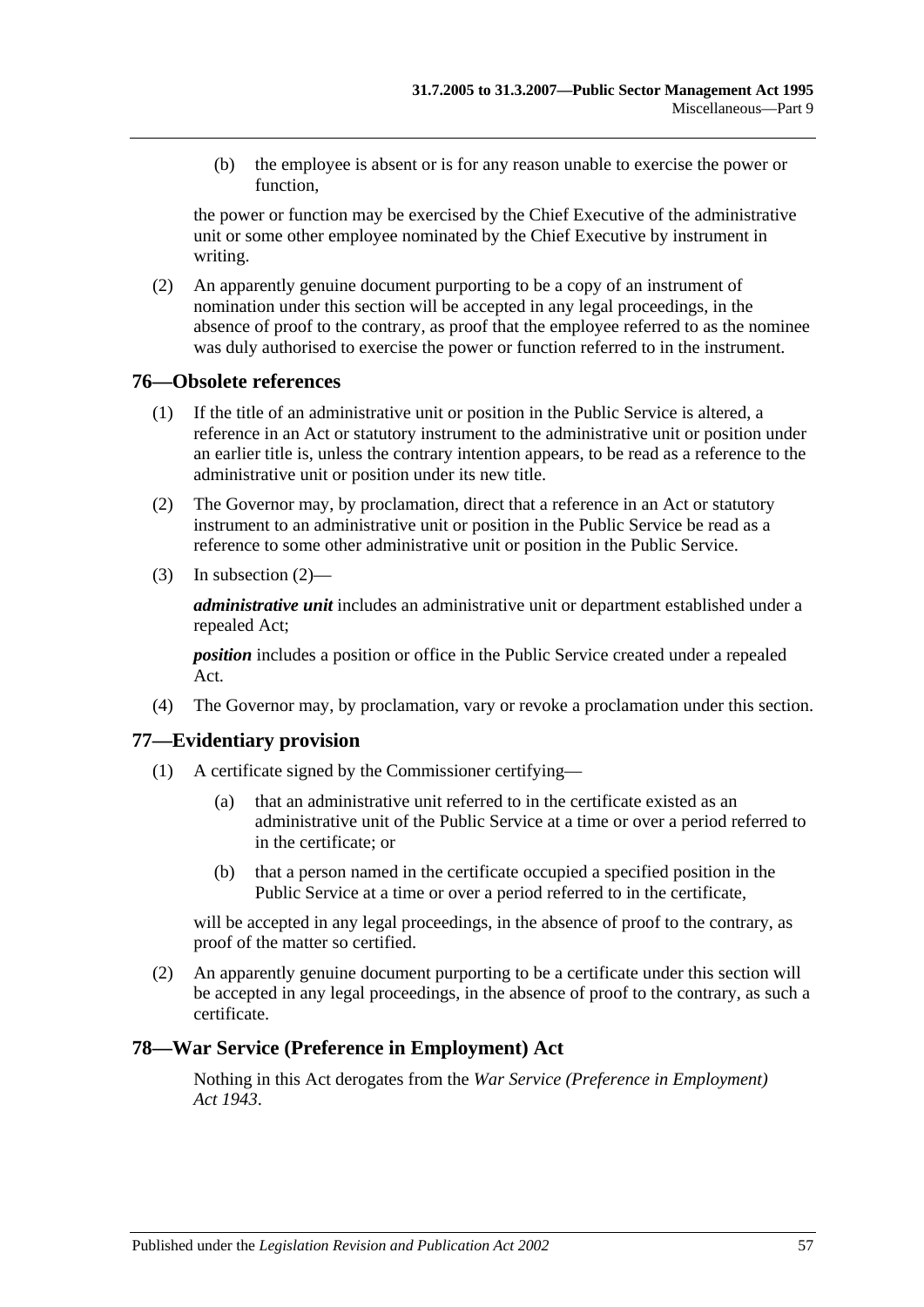#### **79—Service of notices**

A notice or document required or authorised by this Act to be given to or served on an employee may be given to or served on the employee personally or by post addressed to the employee at the address last notified by the employee in accordance with the regulations.

#### **79A—Proceedings for offences**

- (1) Proceedings may not be brought for an offence against this Act except with the consent of the Director of Public Prosecutions.
- (2) Notwithstanding any other Act, proceedings for a summary offence against this Act may be brought within the period of three years after the date on which the offence is alleged to have been committed or, with the consent of the Director of Public Prosecutions, at any later time.
- (3) A document purporting to be a consent of the Director of Public Prosecutions given under this section is, in the absence of proof to the contrary, proof of the consent.

#### **80—Regulations**

- (1) The Governor may make such regulations as are contemplated by this Act, or as are necessary or expedient for the purposes of this Act.
- (2) A regulation—
	- (a) may be of general or limited application and may vary in operation according to factors stated in the regulation; and
	- (b) may leave a matter or thing to be determined, dispensed with, regulated or prohibited according to the discretion of the Minister, the Commissioner or a Chief Executive, either generally or in particular case or class of cases; and
	- (c) may impose a penalty not exceeding a Division 8 fine for contravention of, or non-compliance with, the regulation.

# **Schedule 1—Persons excluded from Public Service**

- 1 (1) The following persons are excluded from the Public Service:
	- (a) members of the judiciary;
	- (b) members of the police force;
	- (c) the Auditor-General;
	- (d) the Ombudsman;
	- (e) the Police Complaints Authority;
	- (f) the Electoral Commissioner and the Deputy Electoral Commissioner;
	- (g) an officer of either House of Parliament or a person under the separate control of the President of the Legislative Council or the Speaker of the House of Assembly or a member of the joint parliamentary service;
	- (h) the Commissioner;
	- (i) an officer or employee appointed by the Minister under the *[Education](http://www.legislation.sa.gov.au/index.aspx?action=legref&type=act&legtitle=Education%20Act%201972)  Act [1972](http://www.legislation.sa.gov.au/index.aspx?action=legref&type=act&legtitle=Education%20Act%201972)*;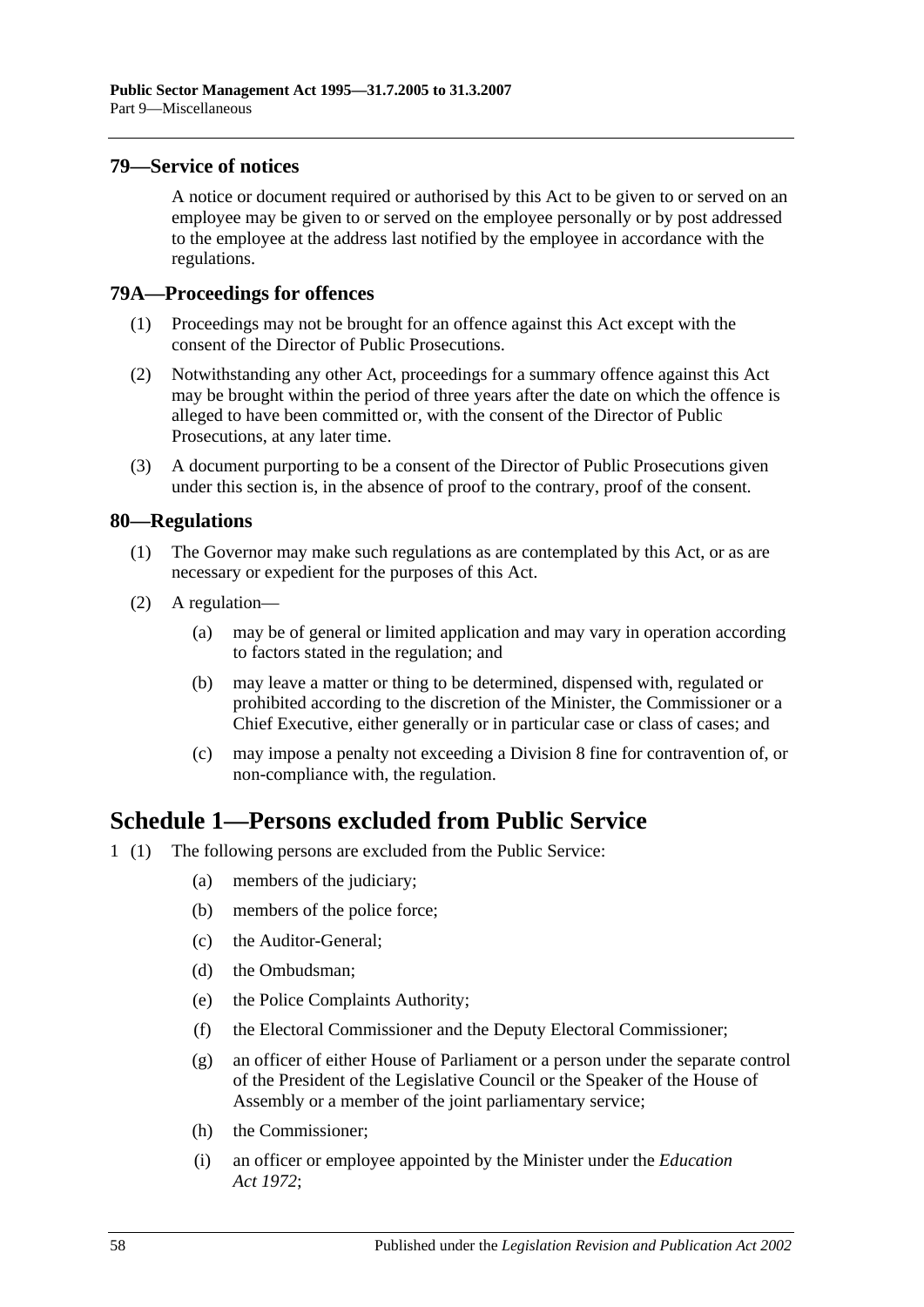- (j) an officer or employee appointed by the Minister under the *[Technical and](http://www.legislation.sa.gov.au/index.aspx?action=legref&type=act&legtitle=Technical%20and%20Further%20Education%20Act%201975)  [Further Education Act](http://www.legislation.sa.gov.au/index.aspx?action=legref&type=act&legtitle=Technical%20and%20Further%20Education%20Act%201975) 1975*;
- (k) a person appointed by the Premier to a Minister's personal staff under [Part 9;](#page-52-0)
- (l) subject to a proclamation under [Part 3—](#page-23-0)
	- (i) an officer or employee who is remunerated solely by fees, allowances or commission;
	- (ii) an employee who is remunerated at hourly, daily, weekly or piece-work rates of payment (other than a person appointed under [Part 7](#page-35-0) to a casual position);
	- (iii) an officer or employee who is excluded under any other Act from the Public Service or whose terms and conditions of appointment are under another Act to be determined by the Governor, a Minister or any specified person or body;
- (m) an officer or employee excluded from the Public Service by proclamation under [subclause](#page-58-1) (2).
- <span id="page-58-1"></span>(2) The Governor may, by proclamation—
	- (a) exclude an officer or employee or class of officers or employees from the Public Service; or
	- (b) vary or revoke a proclamation under this subclause.

# <span id="page-58-0"></span>**Schedule 2—Hours of attendance, holidays and leave of absence Part 1—Hours of attendance**

#### **1—Hours of attendance**

- (1) Subject to this clause and any direction of the Chief Executive of the relevant administrative unit, an employee is obliged to attend at the employee's place of employment throughout the hours fixed by the regulations as ordinary business hours in relation to the Public Service.
- (2) The Chief Executive of an administrative unit may, at the request and with the consent of an employee occupying a position in the unit, determine that the duties of the position be performed on a part-time basis, and, in that event, the employee is not required to attend at his or her place of employment except according to the basis determined by the Chief Executive.
- (3) An employee is entitled to be absent from the employee's place of employment if the absence is authorised by or under a flexi-time scheme adopted by the Chief Executive of the relevant administrative unit.

### **2—Directions relating to part-time employment**

- (1) The Commissioner may issue directions with respect to employment in the Public Service on a part-time basis.
- (2) The directions issued by the Commissioner under this section will have effect according to their terms and despite the other provisions of this Act.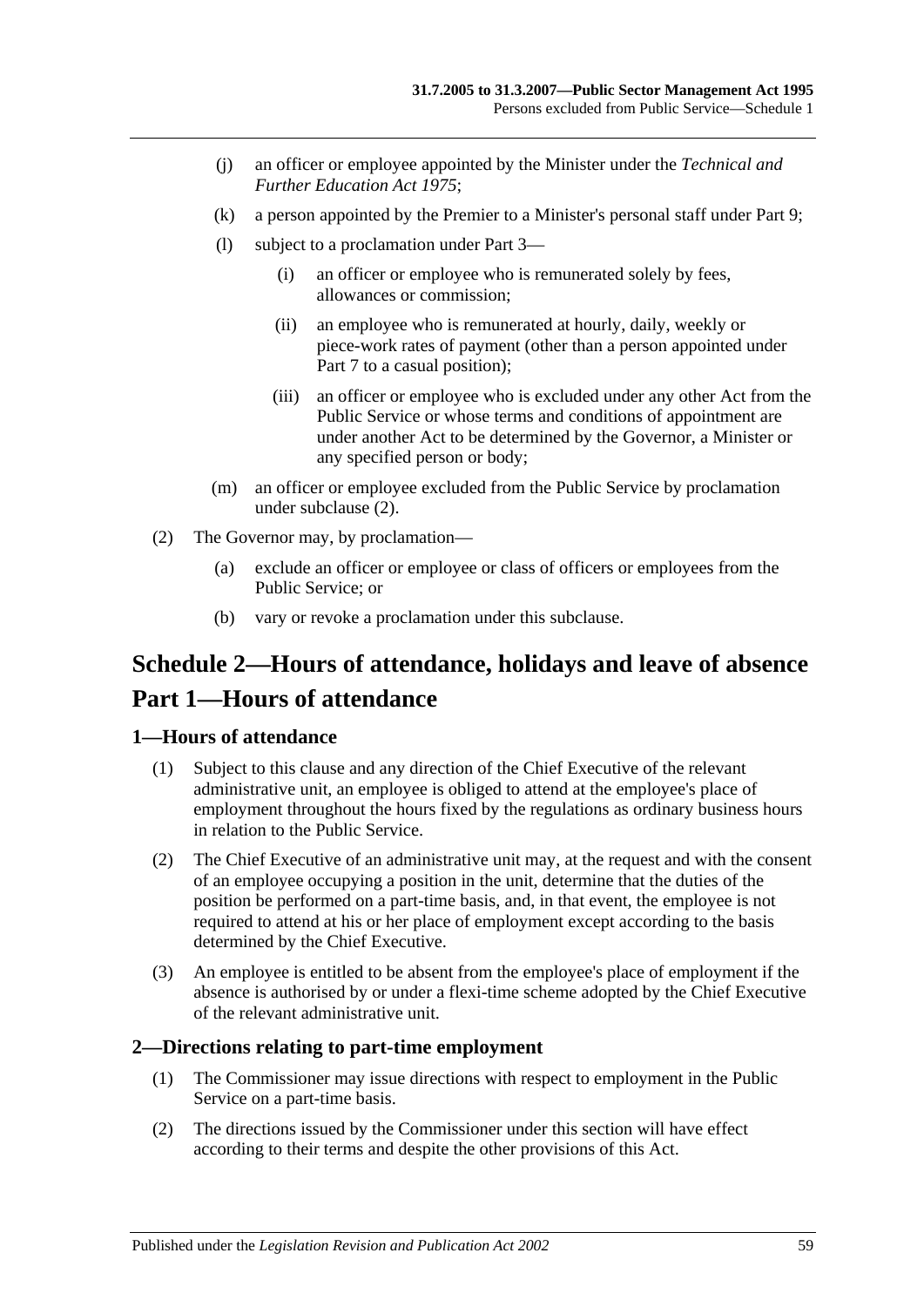# **Part 2—Holidays and closure of offices**

## **3—Public Service holidays**

- (1) Subject to [subclause](#page-59-0) (2), the following days are to be observed as holidays in the Public Service:
	- (a) all public holidays;
	- (b) any other days declared by proclamation to be holidays in the Public Service.
- <span id="page-59-0"></span>(2) The Chief Executive of an administrative unit may require employees employed in that administrative unit to attend for duty on a holiday.

## <span id="page-59-1"></span>**4—Closure of offices etc**

- (1) The Minister may direct—
	- (a) that all or any of the offices of an administrative unit be closed; and
	- (b) that specified classes of employees be not required to work,

on a specified day or days.

- <span id="page-59-3"></span>(2) If an employee is not required to work on a particular day because of a direction under [subclause](#page-59-1) (1) then, subject to [subclause](#page-59-2) (3), the employee is to be taken to have been granted recreation leave on that day or those days.
- <span id="page-59-2"></span>(3) An employee who is not required to work on a day by reason of a direction under [subclause](#page-59-1) (1) must if, the employee would, but for [subclause](#page-59-3) (2), have been entitled to sick leave on that day, be granted the sick leave, and, in that event, the employee is to be taken not to have been granted recreation leave on that day.

# **Part 3—Recreation leave**

- 5 (1) Subject to this clause and the regulations, an employee is entitled to 1⅔ days recreation leave for each completed month of the employee's service.
	- (2) If an employee performs the duties of a position on a part-time basis, the period of the employee's service for the purposes of this clause is to be determined in accordance with the regulations and any directions of the Commissioner.
	- (3) The Commissioner may, in appropriate cases, increase the entitlement to recreation leave of a particular employee or employees of a particular class.
	- (4) Recreation leave must be granted by the Chief Executive in accordance with the regulations and any directions of the Commissioner.
	- (5) Recreation leave may, in accordance with the regulations and any directions of the Commissioner, be taken in anticipation of the entitlement to that recreation leave accruing to the employee.
	- (6) If an employee who is entitled to recreation leave dies or ceases for any reason to be an employee, the employee, or the employee's personal representative, as the case requires, must, unless the Commissioner otherwise directs, be paid a sum calculated in accordance with the directions of the Commissioner as being the monetary value of the leave.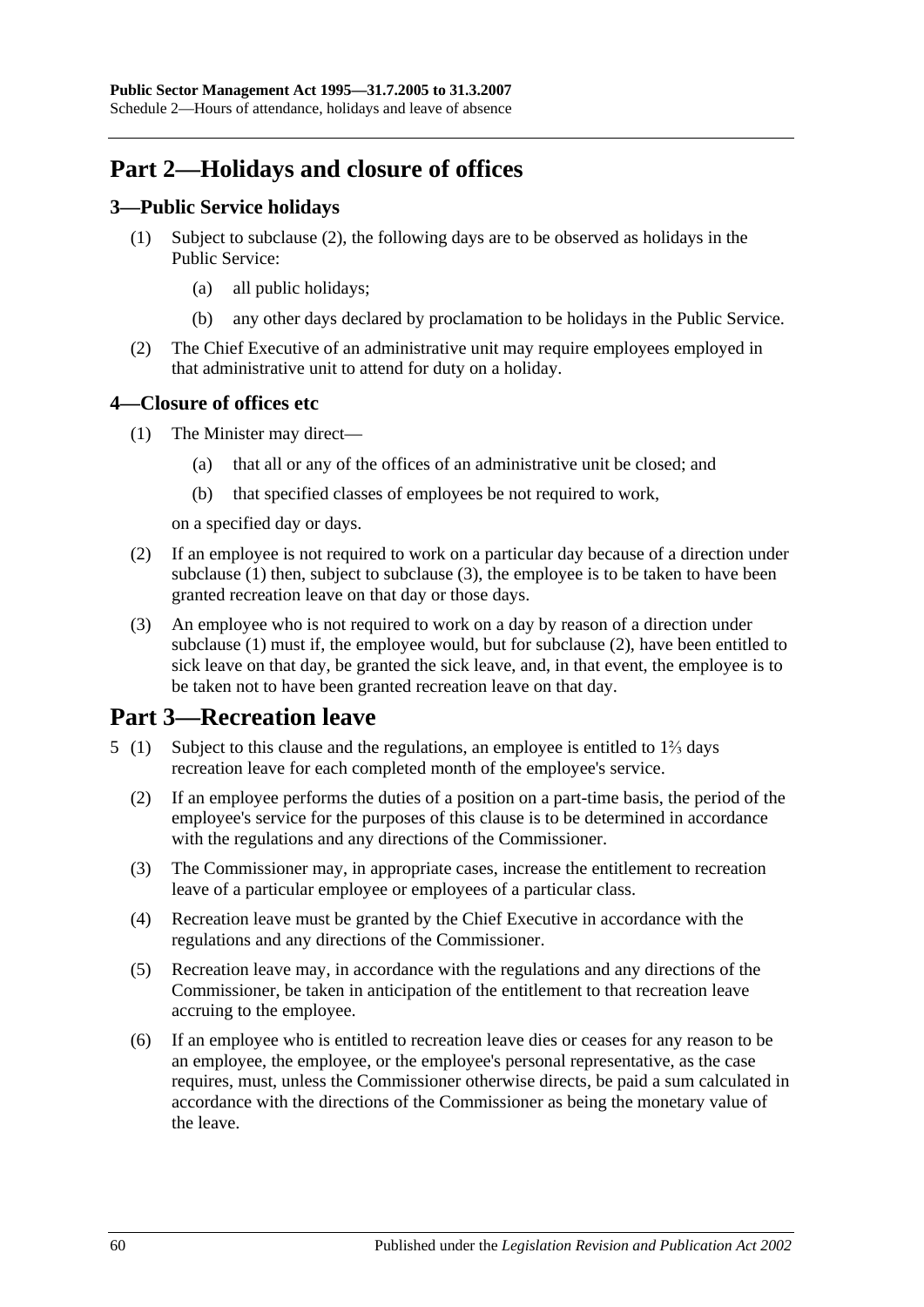- $(7)$  If—
	- (a) an employee has taken recreation leave in anticipation of the entitlement to that leave accruing to the employee; and
	- (b) before the entitlement to the leave accrues to the employee, the employee ceases for any reason to be an employee,

then, unless the Commissioner otherwise directs, a sum equal to the sum paid to the employee in respect of that leave is payable to the Treasurer as a debt by the employee.

(8) This clause does not apply to an employee employed in a casual position.

# **Part 4—Sick leave**

#### **6—Sick leave etc**

- (1) An employee is, subject to the regulations, entitled to take sick leave not exceeding the amount of sick leave standing to the credit of the employee.
- (2) Sick leave must be credited to an employee as follows:
	- (a) on the commencement of the employee's employment, six days sick leave must be credited to the employee;
	- (b) if an employee's employment commenced after 30 June in any year but before 1 January in the next year, then on 1 January a further six days sick leave must be credited to the employee;
	- (c) on 1 July after the commencement of an employee's employment and on each succeeding 1 July, a further 12 days sick leave must be credited to the employee.
- (3) Despite the other provisions of this clause—
	- (a) an employee is not entitled to take—
		- (i) more than six days sick leave during the first six months of the employee's employment; or
		- (ii) more than 12 days sick leave during the first 12 months of the employee's employment; and
	- (b) the sick leave to be credited to an employee must—
		- (i) if an employee is employed on a part-time basis for any period; or
		- (ii) if an employee is absent for any period on leave without pay,

be reduced in accordance with the regulations and any directions of the Commissioner; and

- (c) the Commissioner may, in appropriate cases, increase the entitlement to sick leave of a particular employee or employees of a particular class; and
- (d) the Commissioner may approve a scheme in relation to a class of employees under which this clause will apply in a modified way in relation to employees of that class who individually apply to come under the scheme.
- (4) This clause does not apply to an employee employed in a casual position.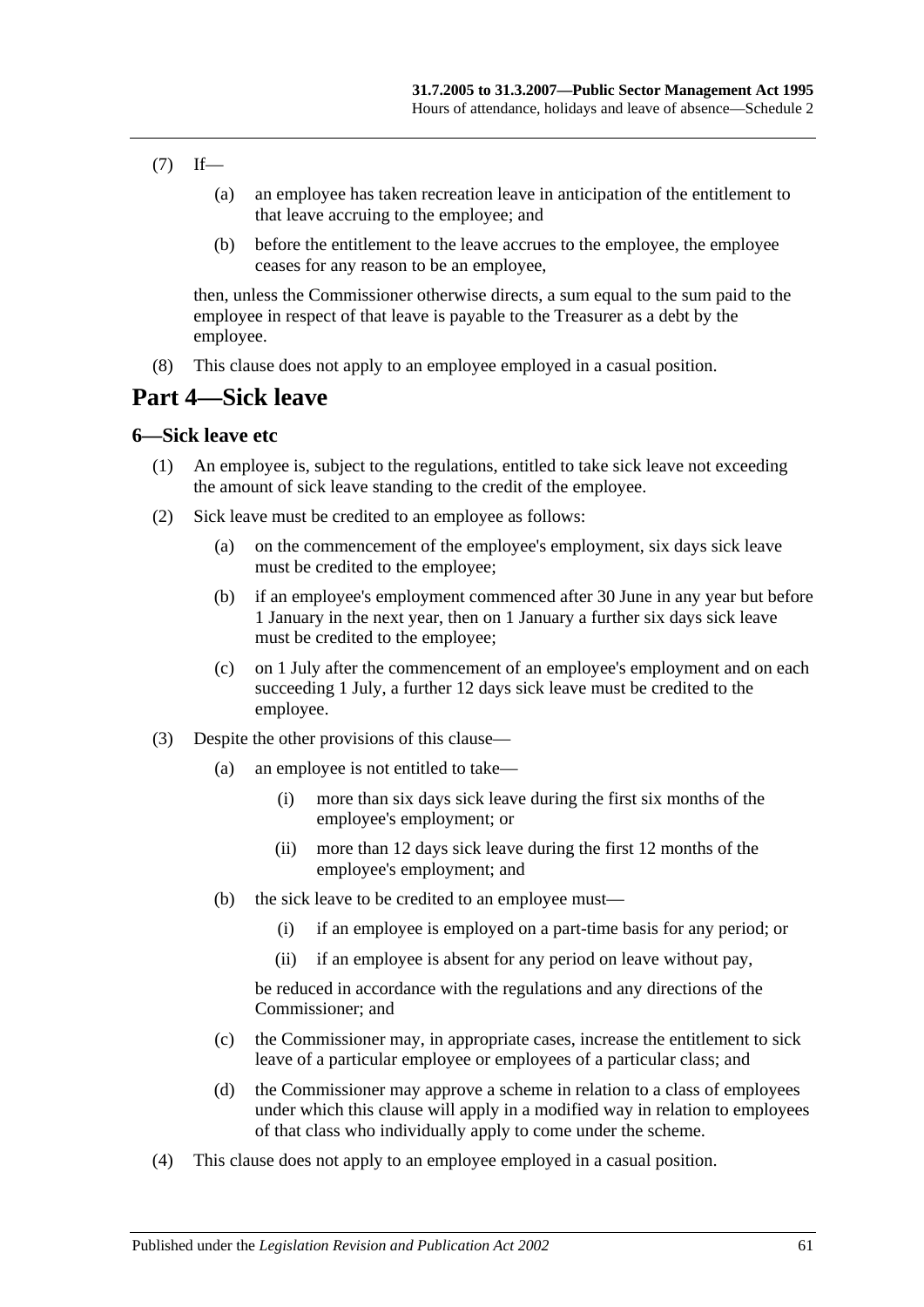# **Part 5—Special leave**

### **7—Special leave**

- (1) Special leave with pay may be granted for purposes prescribed by regulation.
- (2) The Chief Executive of the administrative unit in which an employee is employed may, subject to the directions of the Commissioner, grant to the employee special leave with pay—
	- (a) for a period determined in accordance with the regulations and the directions of the Commissioner in relation to the purpose for which special leave is to be taken; or
	- (b) for such other period as may be authorised, in the particular circumstances, by the Minister.
- (3) The Chief Executive of the administrative unit in which an employee is employed—
	- (a) must, subject to the directions of the Commissioner, grant to the employee special leave without pay for a period determined in accordance with the regulations and the directions of the Commissioner if the employee applies for special leave on the ground that—
		- (i) the employee is pregnant; or
		- (ii) the employee requires the leave to undertake the care of a young child not of school age of whom the employee is a parent; and
	- (b) may, subject to the directions of the Commissioner, grant to the employee special leave without pay for such other reason and such period as appears to the Chief Executive to be reasonable in the particular circumstances.
- (4) The granting of special leave under this clause is to be on such conditions as the Chief Executive may, subject to the directions of the Commissioner, determine.
- (5) The Chief Executive must, subject to the directions of the Commissioner, determine for what purposes (if any) and to what extent (if any) special leave without pay granted by the Chief Executive is to be counted as service or effective service for the purposes of this Act.

# **Part 6—Long service leave**

## **8—Long service leave**

- (1) An employee who has 10 years or more effective service is entitled to the following long service leave:
	- (a) 90 days in respect of the first 10 years of effective service;
	- (b) nine days in respect of each subsequent year of effective service;
	- (c) 15 days in respect of the sixteenth and each subsequent year of effective service.
- (2) If an employee performs the duties of a position on a part-time basis, the employee's effective service is to be determined in accordance with the regulations and any directions of the Commissioner.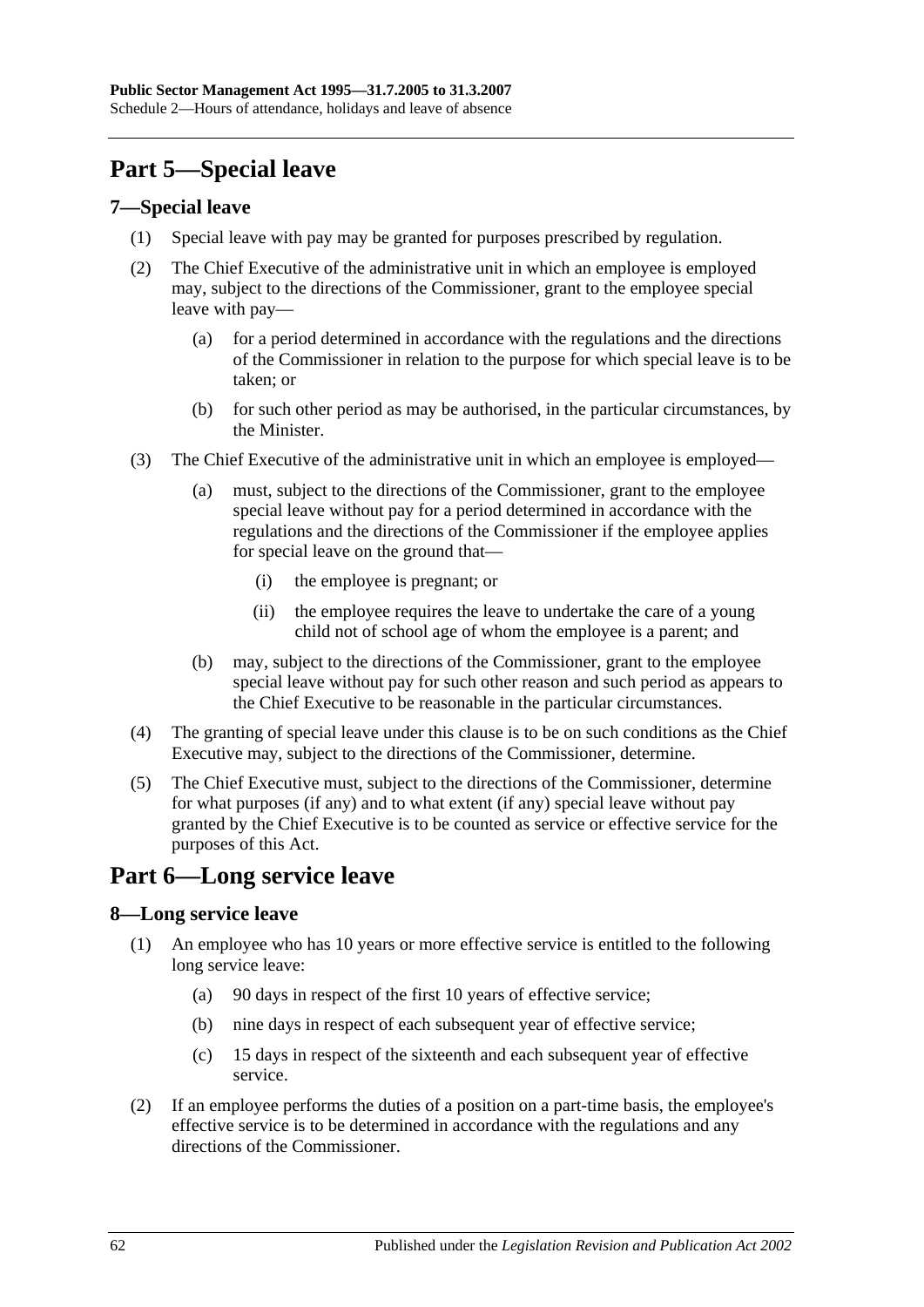- (3) Every day occurring during a period of long service leave is (whether it is a working day or not) to be regarded as a day of that leave.
- (4) Where long service leave has been taken by an employee or a payment in lieu of long service leave has been made to an employee (either before or after the commencement of this Act), the employee's entitlement to long service leave is reduced accordingly.

#### **9—Time and manner in which long service leave is to be taken**

- (1) Subject to the regulations and the directions of the Commissioner, long service leave must be taken at times and for periods agreed on by the employee entitled to the leave and the Chief Executive of the administrative unit in which the employee is employed.
- (2) Subject to the regulations, the Chief Executive may permit an employee who has not less than seven years effective service to take *pro rata* long service leave in respect of that effective service.

#### **10—Long service leave to be on full pay**

- (1) Subject to this clause, the salary to which an employee is entitled during long service leave is—
	- (a) the salary appropriate to the remuneration level of the employee's position during that leave; and
	- (b) subject to the regulations, if the employee was employed at a higher remuneration level (either before or after the commencement of this Act) during part of the employee's effective service, additional salary as determined by the Commissioner.
- (2) If the effective service of an employee consists in whole or in part of part-time service or service in a casual position, the salary to which the employee is entitled during long service leave is to be as determined by the Commissioner by reference to the rate of remuneration applying to the employee's position during the period of the leave and the extent to which the employee's effective service was part-time or in a casual position.
- (3) An employee may elect to take long service leave on half salary, and in that event—
	- (a) the period of leave is to be twice the period to which the employee would otherwise have been entitled; and
	- (b) the first half of the leave is to be on full pay; and
	- (c) the second half of the leave is to be taken to be leave without pay.
- (4) An employee is, while on long service leave, entitled to receive, in addition to salary, the allowances (if any) determined by the Commissioner.

#### **11—Payment in lieu of long service leave**

(1) The Minister may, on application by a Chief Executive, and the Chief Executive of an administrative unit may, on application by an executive in the unit, authorise that the Chief Executive or executive be paid, in lieu of a period of long service leave to which the person has accrued an entitlement, an amount equal to the salary and allowances (if any) that the person would have been entitled to receive during such a period of leave.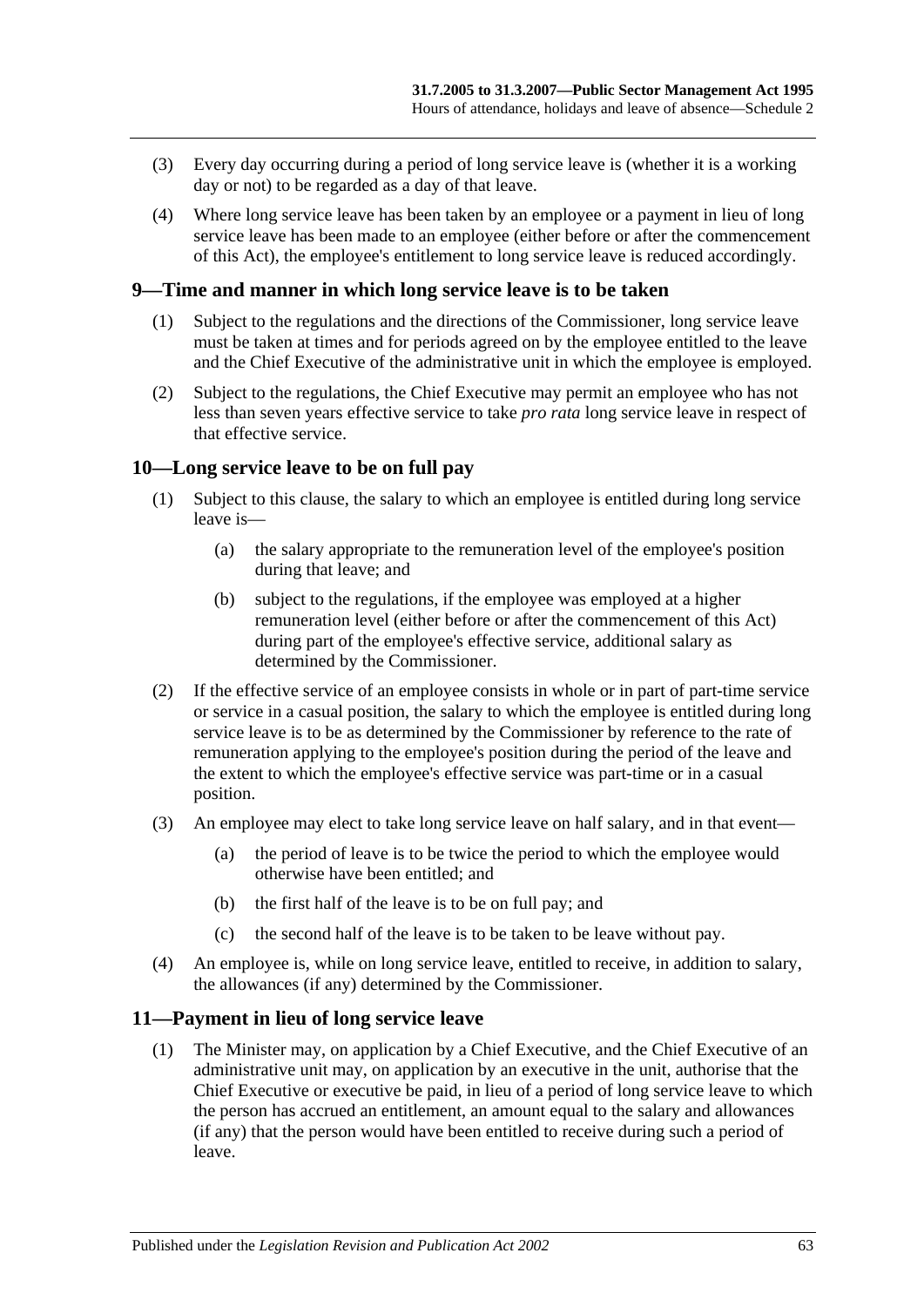- (2) If an employee—
	- (a) who is entitled to long service leave; or
	- (b) to whom *pro rata* long service leave could have been granted,

dies or ceases for any reason to be an employee, then—

- (c) in the case of death—the employee's personal representative; or
- (d) in the case of cessation of service for any other reason—the employee,

must be paid a sum determined as follows:

- (e) in the case of an employee who was entitled to long service leave—the salary that would have been payable if the long service leave had commenced on the day of cessation of service;
- (f) in the case of an employee to whom *pro rata* long service leave could have been granted—the salary that would have been payable if *pro rata* long service leave had been granted in respect of all the employee's effective service and that leave had commenced on the day of cessation of service;
- (g) in either case—
	- (i) if the employee's service ceases during a year of service—a sum that bears to the salary that would have been payable in respect of long service leave for that year of service if it had been completed the same proportion as the number of complete months served in that year bears to 12; and
	- (ii) the allowances (if any) determined by the Commissioner.
- (3) In determining a sum payable under this clause, no allowance may be made for an increase in salary granted or payable after the date of the payment.

# **Part 7—Adjustment to leave rights based on prior service**

### **12—Adjustment to leave rights based on prior service**

If a person becomes an employee within three months after ceasing to be—

- (a) an officer or employee of the Crown in right of this State, the Commonwealth or another State or Territory of the Commonwealth; or
- (b) an officer or employee of a prescribed class,

then, for the purpose of determining the person's entitlement to recreation leave, sick leave or long service leave, the period of the person's service in that capacity is, to the extent determined by the Commissioner and subject to the conditions (if any) imposed by the Commissioner, to be counted as service or effective service for the purposes of this Act.

# **Part 8—Payments on death**

#### **13—Payment in respect of leave on death**

Despite any other provisions of this Schedule, the Chief Executive of an administrative unit may, if of the opinion that it is appropriate to do so, direct that a sum payable in respect of leave on the death of an employee in the unit be paid to dependants of the employee and not to the personal representative.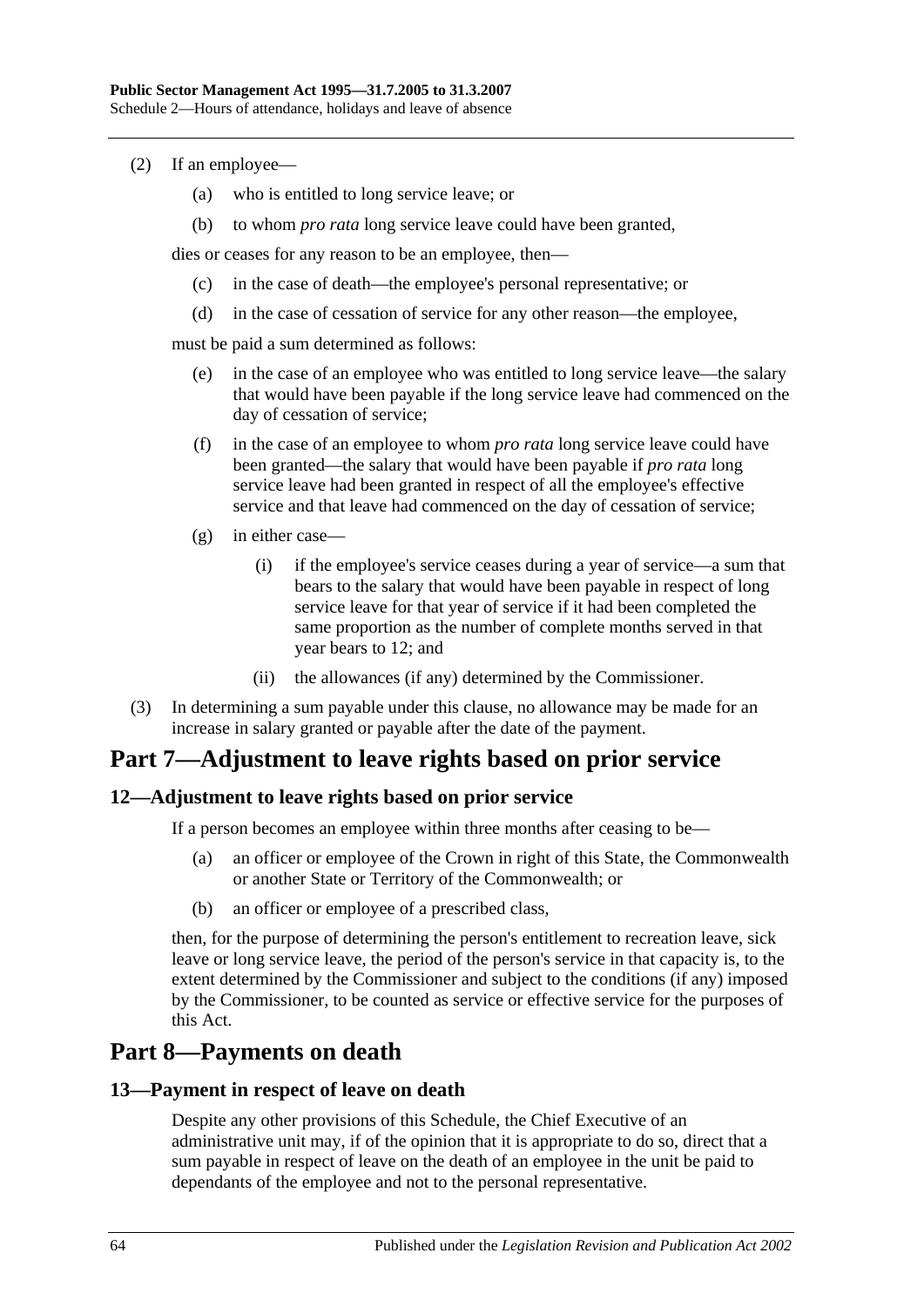# **Schedule 3—Promotion and Grievance Appeals Tribunal and Disciplinary Appeals Tribunal**

## **1—Promotion and Grievance Appeals Tribunal and Disciplinary Appeals Tribunal**

- (1) The following Tribunals are established:
	- (a) the *Promotion and Grievance Appeals Tribunal*; and
	- (b) the *Disciplinary Appeals Tribunal*.
- (2) Except where the contrary intention appears, the remaining provisions of this Schedule apply in relation to both the Promotion and Grievance Appeals Tribunal and the Disciplinary Appeals Tribunal.

## <span id="page-64-0"></span>**2—Appointment of Presiding Officer and Deputy Presiding Officer**

- (1) The Governor may appoint—
	- (a) a suitable person to be Presiding Officer of the Tribunal; and
	- (b) a suitable person to be Deputy Presiding Officer of the Tribunal.
- (2) Before the Governor makes an appointment under [subclause](#page-64-0) (1), the Minister must invite representations from recognised organisations on the proposed appointment.
- (3) A person is not eligible to be appointed as Presiding Officer or Deputy Presiding Officer of the Disciplinary Appeals Tribunal unless that person is a member or a former member of the judiciary of the State or the Commonwealth.
- (4) A person is not eligible to be appointed as Presiding Officer or Deputy Presiding Officer of the Promotion and Grievance Appeals Tribunal—
	- (a) if the person is an employee; or
	- (b) unless the person has, in the opinion of the Governor, appropriate knowledge and experience of principles and practices of personnel management in the public sector.
- (5) In the absence of the Presiding Officer of the Tribunal, or if there is temporarily no Presiding Officer of the Tribunal, the Deputy Presiding Officer has all the powers and functions of the Presiding Officer.
- (6) A Presiding Officer or Deputy Presiding Officer of the Tribunal is to be appointed for a term of office (not exceeding five years) determined by the Governor and specified in the instrument of appointment and, at the end of a term of office, is eligible for reappointment.
- (7) A person ceases to be Presiding Officer or Deputy Presiding Officer of the Promotion and Grievance Appeals Tribunal if the person—
	- (a) completes a term of office and is not reappointed; or
	- (b) resigns by written notice addressed to the Minister; or
	- (c) is removed from office by the Governor on the ground of—
		- (i) misconduct; or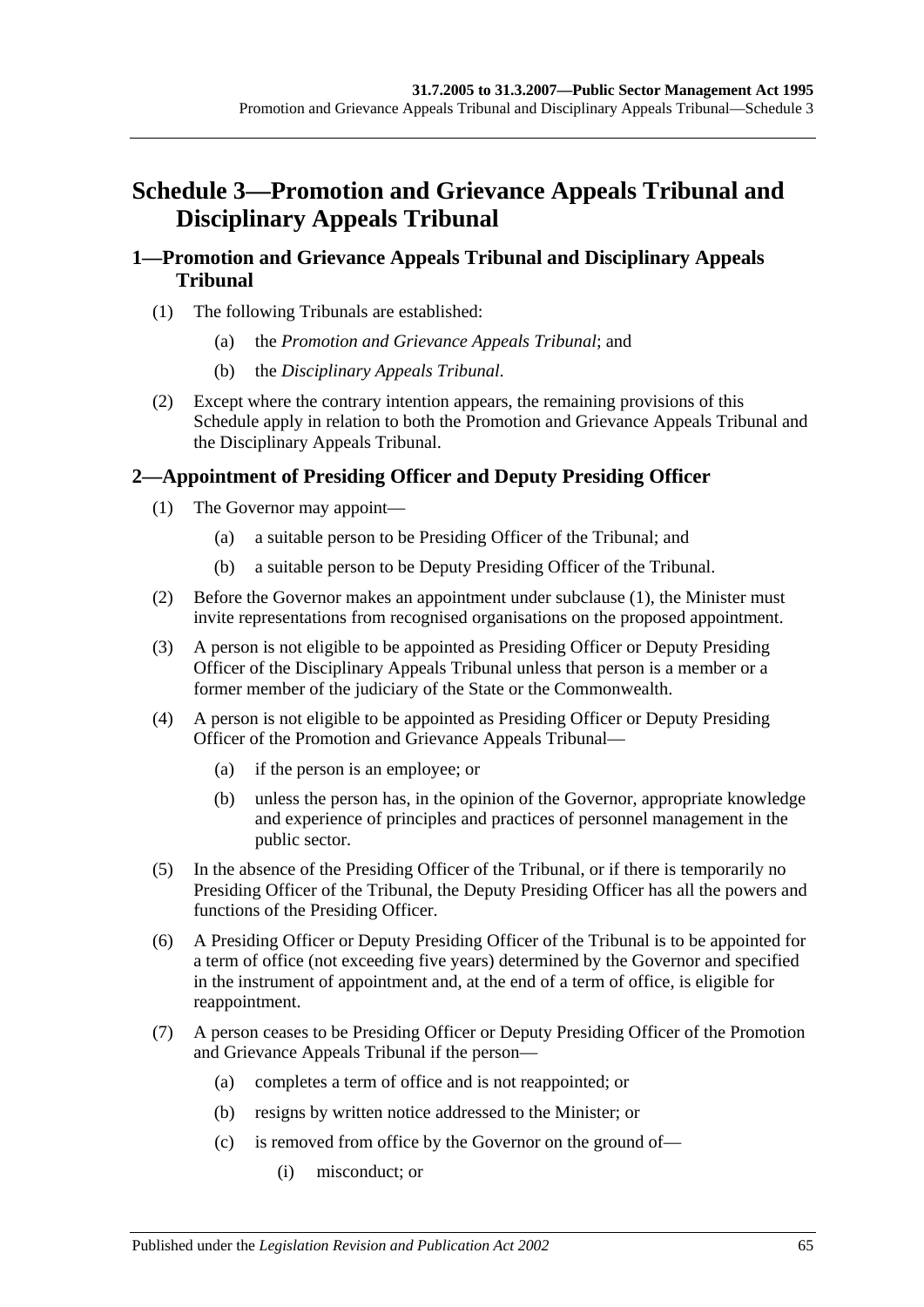- (ii) neglect of duties; or
- (iii) incompetence; or
- (iv) mental or physical incapacity to carry out official duties; or
- (d) is convicted of an offence punishable by imprisonment; or
- (e) becomes a member, or a candidate for election as a member, of the Parliament of the State or the Commonwealth.
- (8) A person ceases to be Presiding Officer or Deputy Presiding Officer of the Disciplinary Appeals Tribunal if the person—
	- (a) completes a term of office and is not reappointed; or
	- (b) resigns by written notice addressed to the Minister; or
	- (c) ceases to be a member of the judiciary.
- (9) A person who ceases to be Presiding Officer or Deputy Presiding Officer of the Tribunal on completion of a term of office, on resignation under this clause, or on retirement or resignation as a member of the judiciary, may continue to act in the relevant office for the purpose of completing the hearing and determination of proceedings part-heard at the completion of the term of office, or at the time of the retirement or resignation.

#### **3—Panels of nominees**

- (1) For the purpose of constituting the Tribunal there is to be—
	- (a) a panel of employees nominated by the Commissioner; and
	- (b) a panel of employees nominated by recognised organisations.
- <span id="page-65-1"></span><span id="page-65-0"></span>(2) The Minister may from time to time invite the recognised organisations to nominate employees to constitute the panel referred to in [subclause](#page-65-0) (1)(b).
- (3) If a recognised organisation fails to make a nomination in response to an invitation under [subclause](#page-65-1) (2) within the time allowed in the invitation, the Minister may choose employees instead of nominees of the recognised organisation and any employees so chosen are to be taken to have been nominated to the relevant panel.
- (4) A person ceases to be a member of a panel if the person—
	- (a) ceases to be an employee; or
	- (b) resigns by notice in writing addressed to the Minister; or
	- (c) is removed from the panel by the Minister on the ground of misconduct, neglect of duty, incompetence or mental or physical incapacity to carry out official duties; or
	- (d) has completed a period of two years as a member of the panel since being nominated, or last renominated, as a member of the panel, and is not renominated to the panel.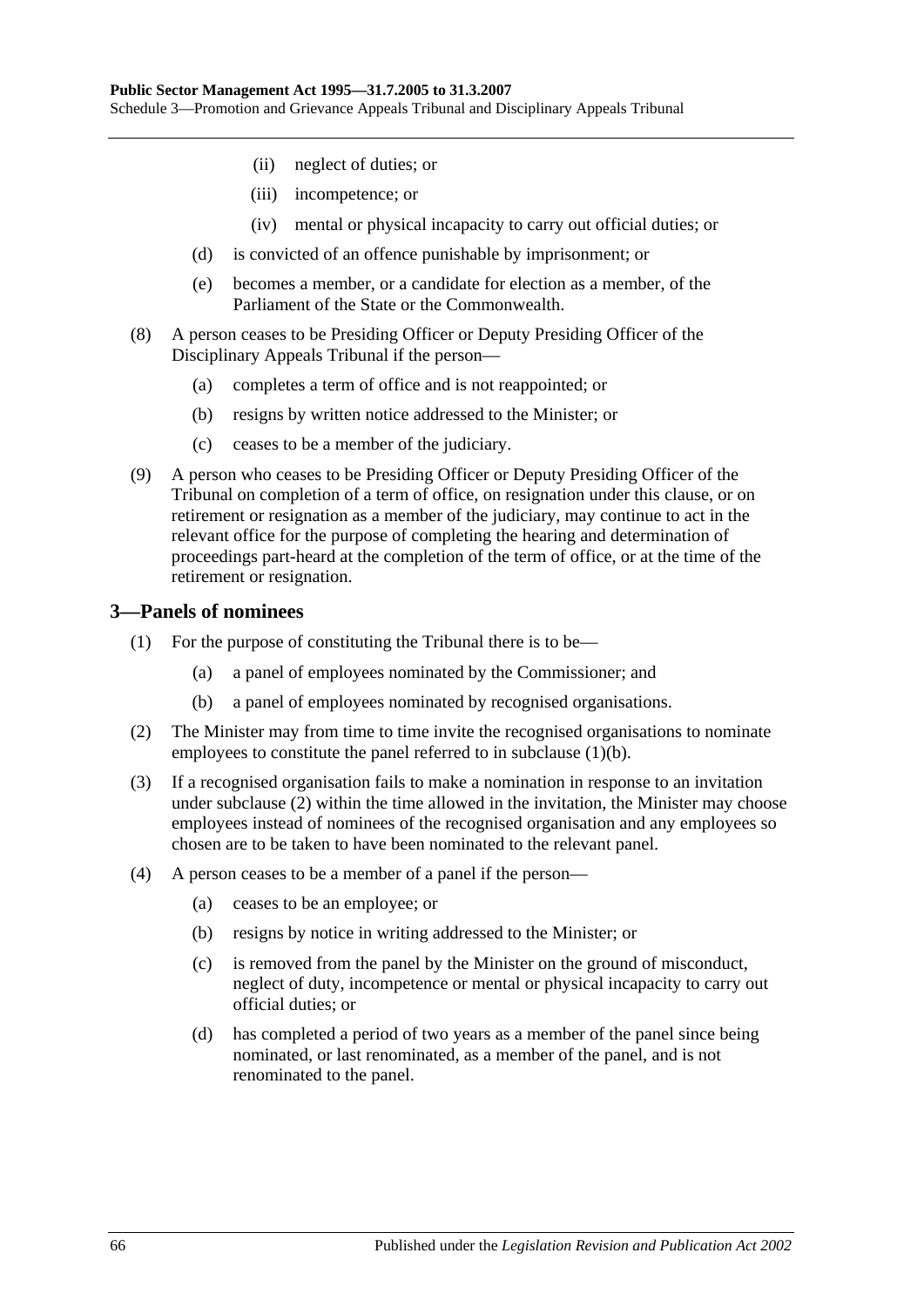(5) A person who ceases to be a member of a panel on retirement or resignation from the Public Service, on resignation under this clause, or on completion of a period of two years as a member of the panel, may continue as a member of the panel for the purpose of completing the hearing and determination of proceedings of the Tribunal part-heard at the completion of the period as a member, or at the time of the retirement or resignation.

## <span id="page-66-0"></span>**4—Constitution of Tribunal and divisions of Tribunal**

- (1) For the purpose of hearing and determining any proceedings, the Tribunal is to be constituted of—
	- (a) the Presiding Officer or Deputy Presiding Officer of the Tribunal; and
	- (b) a member of the panel of nominees of the Commissioner selected by the Presiding Officer for the purpose of those proceedings; and
	- (c) a member of the panel of nominees of recognised organisations selected for the purpose of those proceedings—
		- (i) by the appellant; or
		- (ii) if there are two or more appellants and they do not agree on the selection of a nominee—by the Presiding Officer.
- (2) The Presiding Officer, if of the opinion that it is expedient that separate divisions of the Tribunal should be constituted, may direct that the Tribunal sit in separate divisions.
- (3) A division of the Tribunal is to be constituted in accordance with [subclause](#page-66-0) (1).
- (4) Separate divisions of the Tribunal may sit contemporaneously to hear separate proceedings.

## **5—Procedure at meetings of Tribunal**

- (1) The Presiding Officer or Deputy Presiding Officer of the Tribunal must preside at the hearing of any proceedings by the Tribunal.
- (2) The Presiding Officer or Deputy Presiding Officer of the Disciplinary Appeals Tribunal must decide any question of law arising in proceedings before that Tribunal but any other decision in which any two or more members of the Tribunal concur is a decision of the Tribunal.
- (3) A decision in which any two or more members of the Promotion and Grievance Appeals Tribunal concur is a decision of that Tribunal.

### **6—Employee not subject to direction**

A member of the Tribunal who is an employee is not subject to direction as an employee in respect of the performance of duties as a member of the Tribunal.

### **7—Secretary to Tribunal**

There is to be a Secretary to the Tribunal.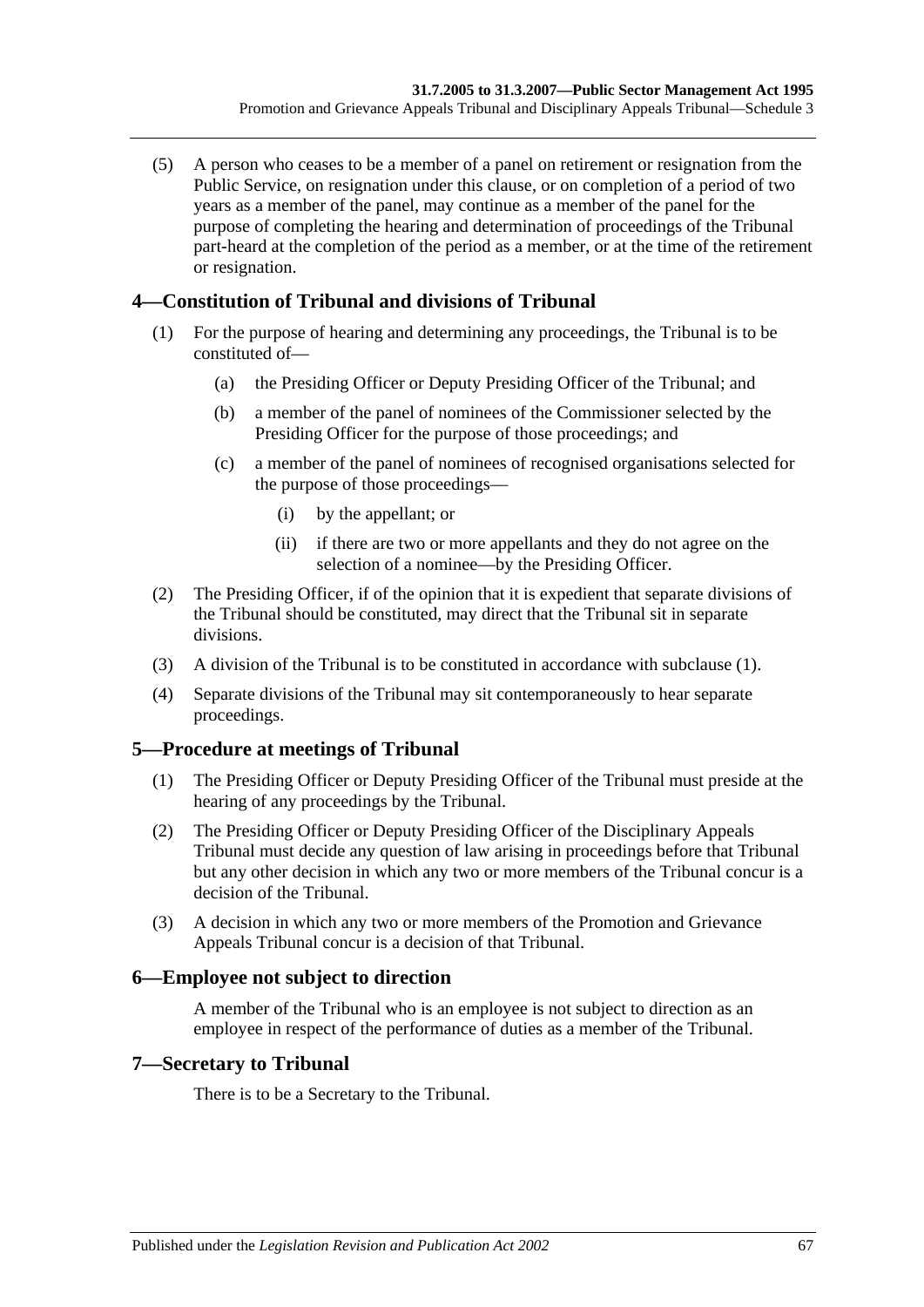#### **8—Principles on which Promotion and Grievance Appeals Tribunal is to act**

In proceedings under this Act, the Promotion and Grievance Appeals Tribunal—

- (a) is to act according to equity, good conscience and the substantial merits of the case without regard to technicalities and legal forms; and
- (b) is not bound by any rules of evidence, but may inform itself on any matter in such manner as it thinks fit.

#### **9—Notice of proceedings etc**

- (1) The Presiding Officer or the Secretary to the Tribunal must give a party to proceedings before the Tribunal reasonable notice of the time and place at which the Tribunal is to hear those proceedings.
- (2) The Commissioner is to be treated as a party to all proceedings before the Tribunal.
- (3) A party must be afforded a reasonable opportunity to call or give evidence, to examine or cross-examine witnesses, and to make submissions to the Tribunal.
- (4) If a party does not attend at the time and place fixed by the notice, the Tribunal may hear the proceedings in the absence of that party.

#### **10—Representation**

- (1) Subject to [subclause](#page-67-0) (2), a person is entitled to appear personally, or by representative, in proceedings before the Tribunal.
- <span id="page-67-0"></span>(2) A person is not entitled to be represented by a legal practitioner except in proceedings before the Disciplinary Appeals Tribunal.

### **11—Powers of Tribunal**

- (1) In the exercise of its powers or functions under this Act, the Tribunal may—
	- (a) by summons signed on behalf of the Tribunal by a member of the Tribunal, or the Secretary to the Tribunal, require the attendance before the Tribunal of any person; and
	- (b) by summons signed on behalf of the Tribunal by a member of the Tribunal, or the Secretary to the Tribunal, require the production of any record or object; and
	- (c) require a person to make an oath or affirmation to answer truthfully all questions put by the Tribunal, or a person appearing before the Tribunal; and
	- (d) require a person appearing before the Tribunal to answer relevant questions put by a member of the Tribunal or by a person appearing before the Tribunal.
- (2) Subject to [subclause](#page-68-0) (3), if a person—
	- (a) who has been served with a summons to attend before the Tribunal fails without reasonable excuse to attend in obedience to the summons; or
	- (b) who has been served with a summons to produce a record or object fails without reasonable excuse to comply with the summons; or
	- (c) misbehaves before the Tribunal, wilfully insults the Tribunal or a member of the Tribunal or interrupts the proceedings of the Tribunal; or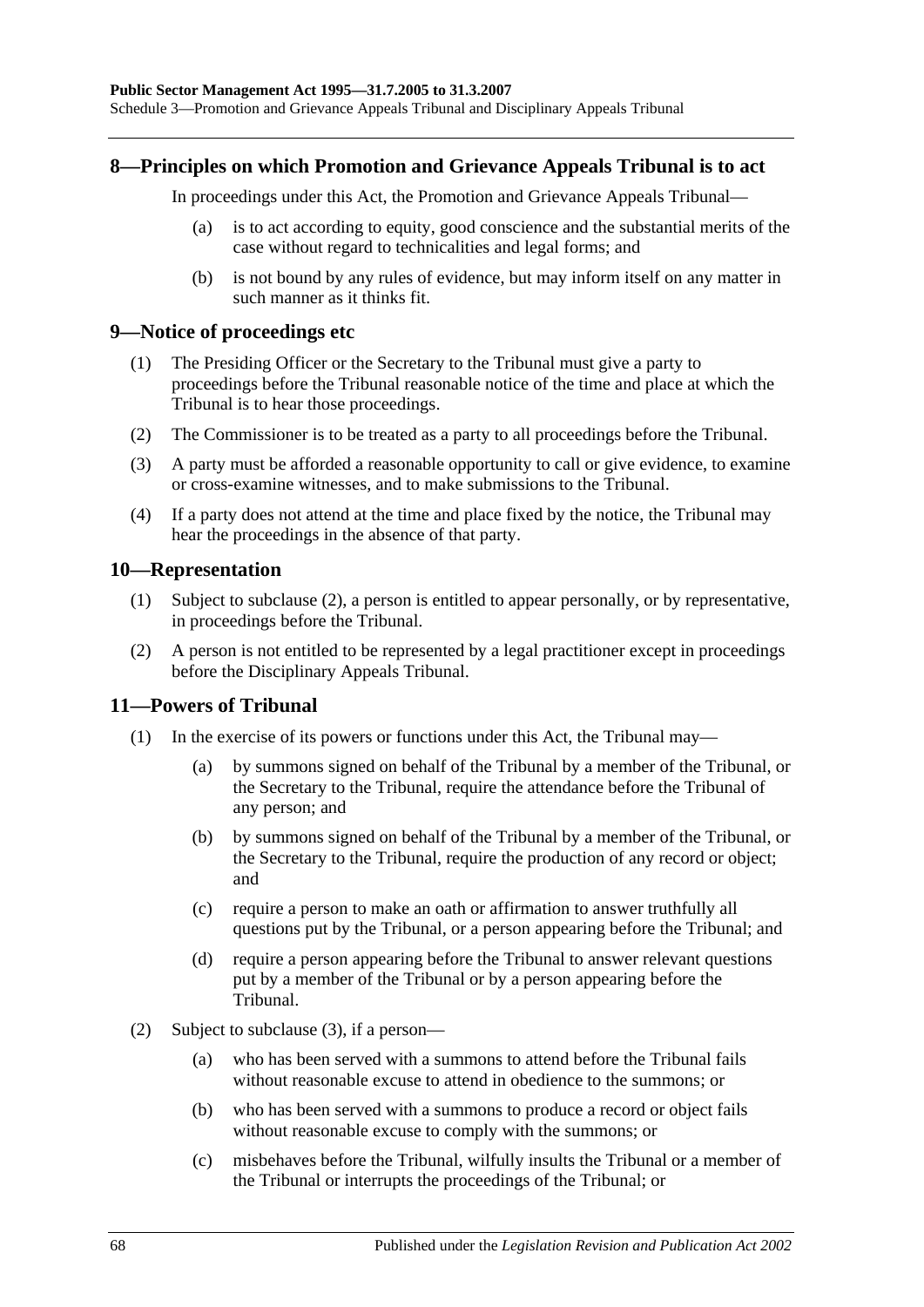(d) refuses to be sworn or to affirm, or to answer a relevant question when required to do so by the Tribunal,

the person is guilty of an offence.

Penalty: Division 6 fine.

- <span id="page-68-0"></span>(3) A person is not obliged to answer a question or to produce a record or object (other than a record or object of the Government) under this clause if to do so would tend to incriminate the person of an offence.
- (4) In the course of proceedings, the Tribunal may—
	- (a) receive in evidence a transcript of evidence in proceedings before a court or tribunal and draw any conclusions of fact from the evidence that it considers proper; or
	- (b) adopt any findings, decision or judgment of a court or tribunal that may be relevant to the proceedings.

## **12—Witness fees**

A person who appears as a witness in proceedings before the Tribunal is entitled to reimbursement of expenses in accordance with the regulations.

### **13—Reasons for decision**

At the conclusion of an appeal, the Tribunal must, at the request of a party to the appeal, furnish the party with a statement of the reasons for the Tribunal's decision on the appeal.

### **14—Report on proceedings of Tribunal**

- (1) The Presiding Officer of the Tribunal must, within three months after the end of each financial year, report to the Minister on the work of the Tribunal during that financial year.
- (2) The Minister must, within 12 sitting days after receipt of a report under this clause, cause copies of the report to be laid before each House of Parliament.

# **Schedule 4—Repeal and transitional provisions**

## **1—Repeal**

The *[Government Management and Employment Act](http://www.legislation.sa.gov.au/index.aspx?action=legref&type=act&legtitle=Government%20Management%20and%20Employment%20Act%201985) 1985* is repealed.

## **2—Commissioner**

- (1) The person holding office as Commissioner under the repealed Act immediately before the commencement of this Act continues as the Commissioner subject to this Act.
- (2) Any entitlement of the Commissioner under the repealed Act to employment in a position in the Public Service at the end of a term of appointment continues to apply subject to any agreement made between the Commissioner and the Minister after the commencement of this Act.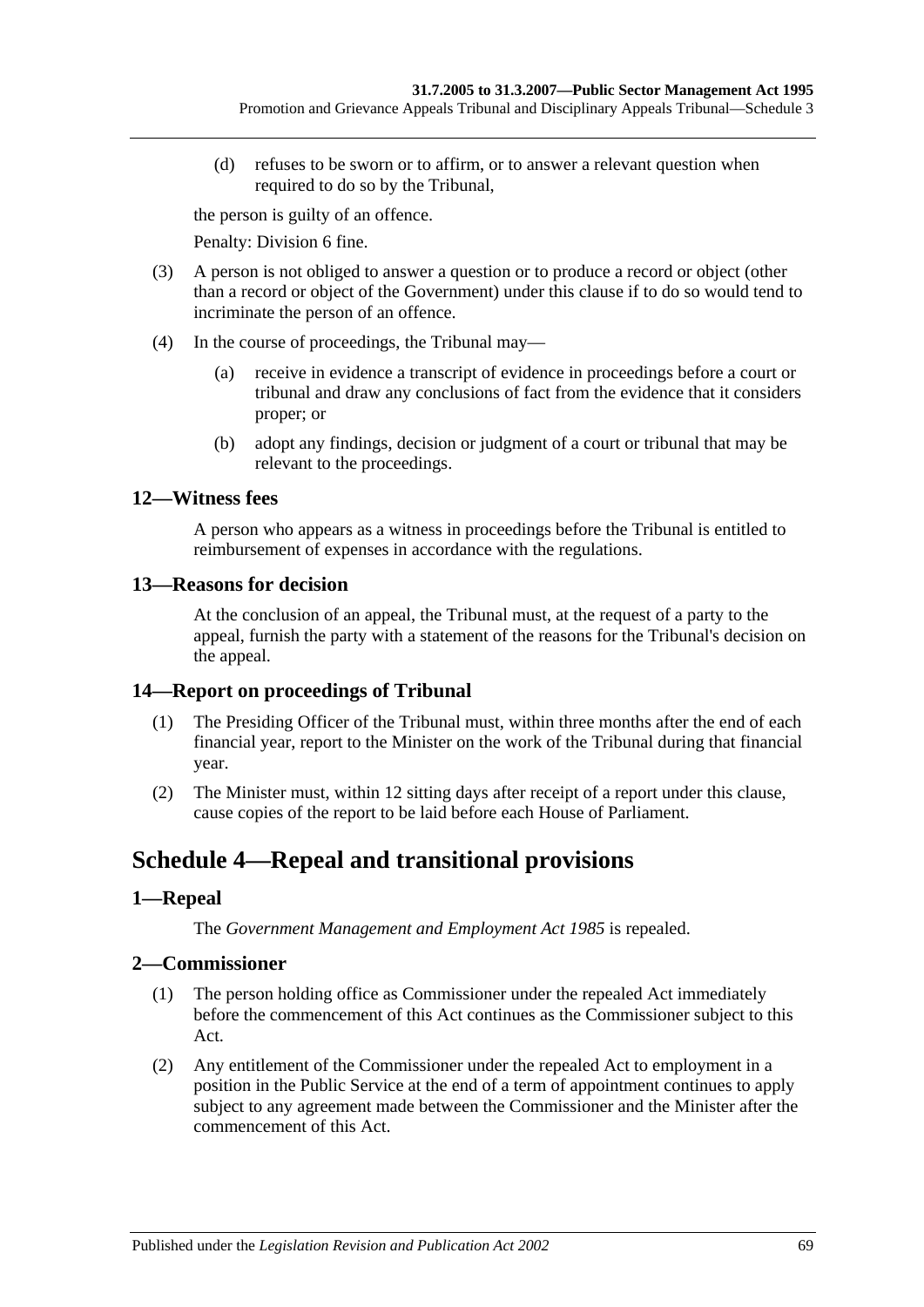## **3—Administrative units continued**

The administrative units of the Public Service in existence under the repealed Act immediately before the commencement of this Act continue in existence subject to this Act.

#### **4—Positions continued**

- (1) The Public Service positions in existence under the repealed Act immediately before the commencement of this Act continue in existence as positions in the same administrative units subject to this Act.
- (2) A position classified as a senior position under the repealed Act immediately before the commencement of this Act continues as an executive position subject to this Act.

#### **5—Employees continued in positions**

The persons employed in the Public Service under the repealed Act immediately before the commencement of this Act continue to be employed in the same positions in the Public Service subject to this Act.

### **6—Basis of employment**

- (1) A person employed on probation under the repealed Act immediately before the commencement of this Act continues to be employed on probation subject to this Act.
- (2) A person employed in the Public Service on a temporary basis under the repealed Act immediately before the commencement of this Act is to be taken to be employed subject to a contract (which may be modified by agreement) between the employee and the relevant Chief Executive under which the employee's employment may be terminated by the Chief Executive at any time.
- (3) A person employed in the Public Service on a casual basis under the repealed Act immediately before the commencement of this Act is to be taken to be employed subject to a contract (which may be modified by agreement) between the employee and the relevant Chief Executive under which—
	- (a) the same conditions continue to apply in relation to the employment; and
	- (b) the employee's employment may be terminated by the Chief Executive at any time.
- (4) A person employed in the Public Service for a fixed term under the repealed Act immediately before the commencement of this Act is to be taken to be employed subject to a contract (which may be modified by agreement) between the employee and the relevant Chief Executive under which—
	- (a) the same fixed term continues to apply in relation to the employment; and
	- (b) any entitlement of the employee under the repealed Act to employment in another position in the Public Service at the end of the fixed term continues to apply in relation to the employment.
- (5) A person employed in the Public Service for a fixed term and subject to negotiated conditions under the repealed Act immediately before the commencement of this Act is to be taken to be employed subject to a contract (which may be modified by agreement) between the employee and the relevant Chief Executive under which the same fixed term and conditions continue to apply in relation to the employment.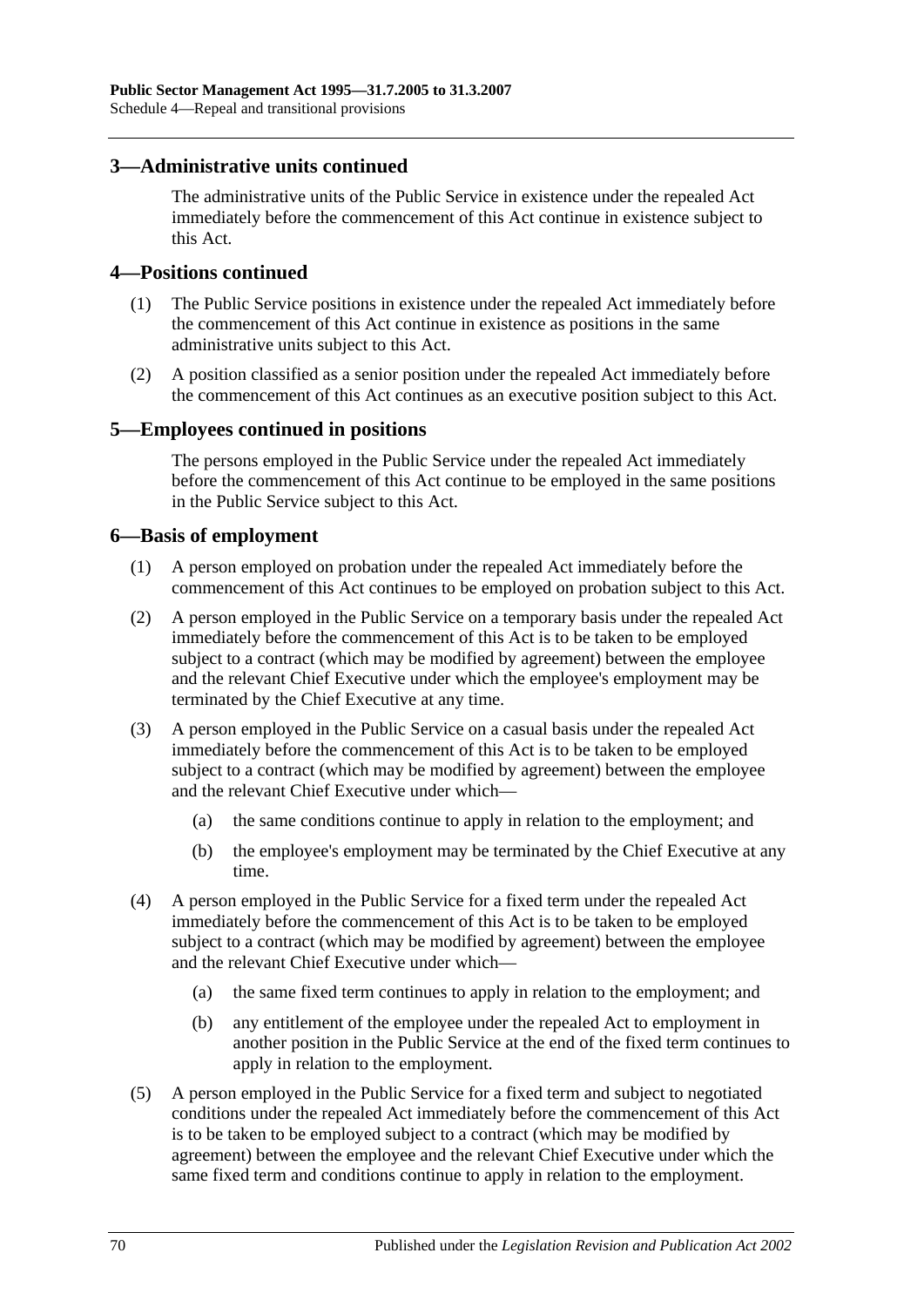## **7—Executives**

- <span id="page-70-0"></span>(1) The following provisions apply to an employee occupying a senior position under the repealed Act immediately before the commencement of this Act:
	- (a) despite [Division 1](#page-35-1) of [Part 7,](#page-35-0) the conditions of the person's employment as an executive need not, but may, if the parties so choose, be made subject to a contract under that Division between the employee and the relevant Chief Executive;
	- (b) [paragraph](#page-70-0) (a) ceases to apply to the employee—
		- (i) if the employee applies for and is appointed to an executive position; or
		- (ii) once the employee becomes a party to a contract under [Division 1](#page-35-1) of [Part 7](#page-35-0) governing the conditions of his or her employment as an executive.
- (2) The remuneration and other benefits, or limits of remuneration and other benefits, that may be determined by the Commissioner under [Part 6](#page-33-0) in relation to executive positions at a particular remuneration level may vary according to whether the conditions of a person's employment in such a position are or are not subject to a contract under [Division 1](#page-35-1) of [Part 7.](#page-35-0)

### **8—Chief Executives**

The following provisions apply to a Chief Executive occupying a position of Chief Executive Officer of an administrative unit under the repealed Act immediately before the commencement of this Act:

- (a) the conditions of appointment to the Chief Executive's position are to be taken to be subject to a contract under [Part 4;](#page-24-0)
- (b) the contract is to be taken to provide that—
	- (i) the Chief Executive's appointment is for the same term as applied to his or her appointment under the repealed Act; and
	- (ii) the Chief Executive is to meet performance standards as set from time to time by the Premier and the Minister responsible for the administrative unit; and
	- (iii) the Chief Executive is entitled to the same remuneration and other benefits as applied to his or her appointment under the repealed Act; and
	- (iv) any entitlement of the Chief Executive under the repealed Act to subsequent employment in a position in the Public Service continues to apply to his or her appointment in the event that—
		- (A) the Chief Executive is not reappointed at the end of a term of appointment; or
		- (B) the Chief Executive ceases to occupy the position before the end of a term of appointment otherwise than as a result of
			- resignation or retirement; or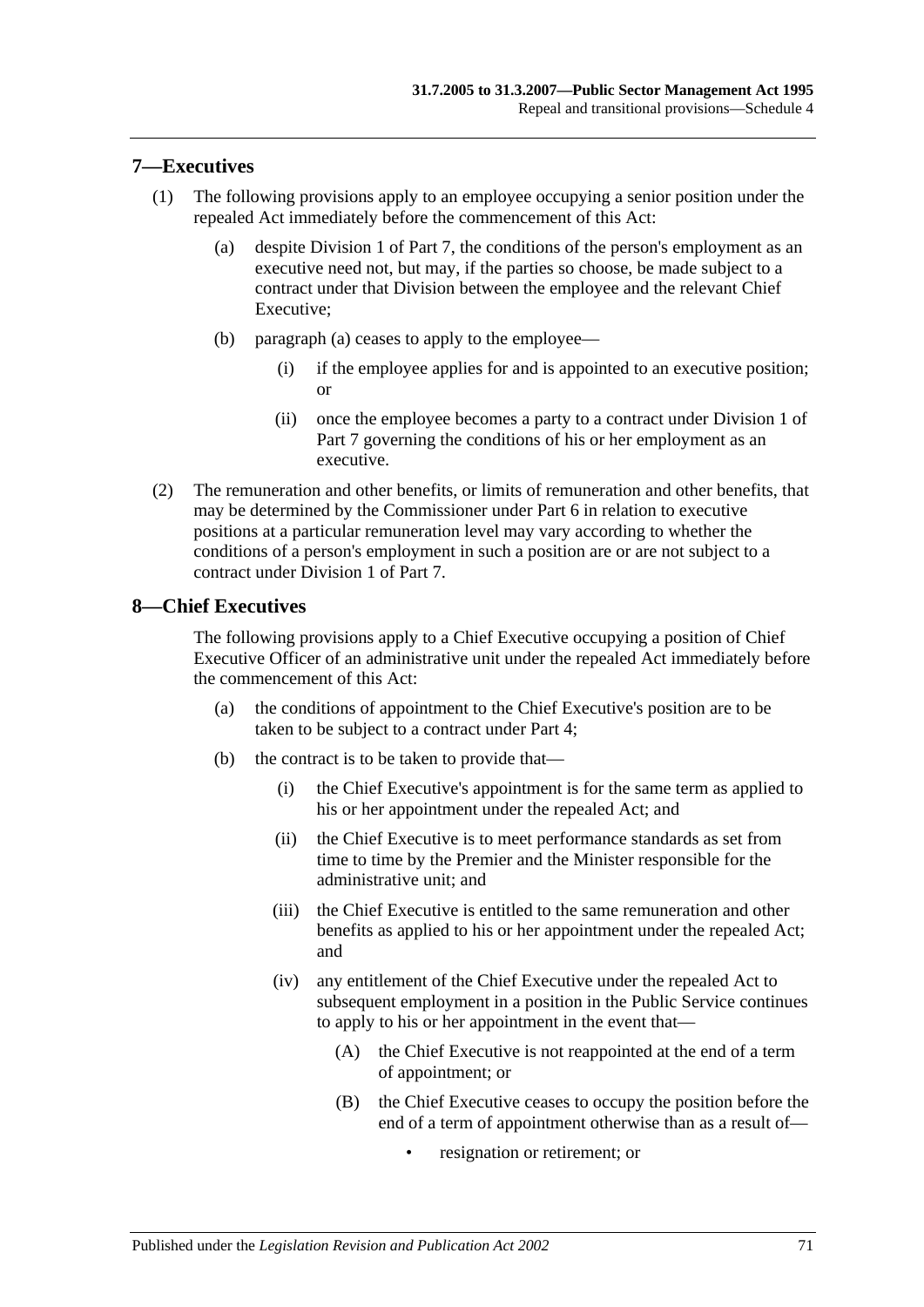- termination by the Governor on the ground that the Chief Executive has, because of mental or physical incapacity, failed to carry out duties of the position satisfactorily or to the performance standards specified under the contract; or
- termination by the Governor on the ground that the Chief Executive has been guilty of misconduct; or
- termination by the Governor on the ground that the Chief Executive has been convicted of an offence punishable by imprisonment; or
- termination by the Governor on the ground that the Chief Executive has engaged in any remunerative employment, occupation or business outside the duties of the position without the consent of the Minister responsible for the administrative unit; or
- termination by the Governor on the ground that the Chief Executive has become bankrupt or applied to take the benefit of a law for the relief of insolvent debtors; or
- termination because the Chief Executive becomes a member of the Parliament of the State or the Commonwealth or is sentenced to imprisonment for an offence;
- (c) the contract is subject to modification by agreement;
- (d) the provisions of [Part 4,](#page-24-0) including the provisions for termination by not less than three months notice and for a resulting termination payment, apply in relation to the Chief Executive;
- (e) the Chief Executive is not entitled to any payment as provided by section  $37(1)(d)(ii)$  of the repealed Act.

#### **9—Temporary promotional reassignments**

An employee occupying a position as a result of a temporary promotional reassignment under the repealed Act continues to occupy the position subject to the requirement that the employee must, within three years from the date of the temporary promotional reassignment, be assigned back to the employee's former position or, if that position is no longer available, to a position with a remuneration level that corresponds to the classification level of the employee's former position.

#### **10—Classification and remuneration levels of positions**

The classification levels of positions in the Public Service under the repealed Act immediately before the commencement of this Act continue as the remuneration levels of the positions subject to this Act.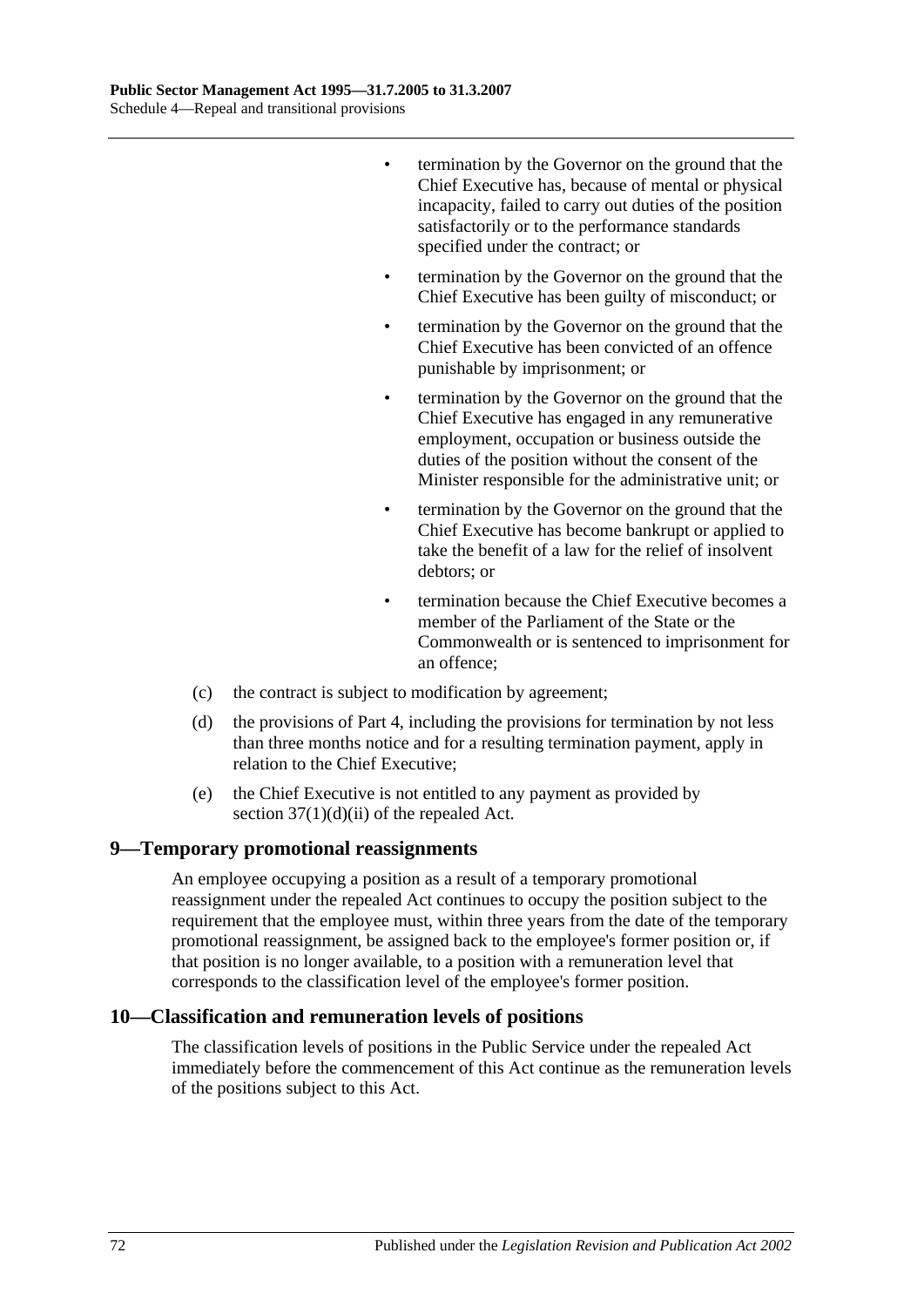## **11—Tribunals continued**

The Disciplinary Appeals Tribunal and the Promotion and Grievance Appeals Tribunal as constituted under the repealed Act immediately before the commencement of this Act continue as the same Tribunals subject to this Act.

## **12—Leave rights**

Subject to this Act, existing and accruing rights in respect of leave of employees continued in employment under this Act remain in full force and effect.

#### **13—Directions etc continued**

A direction, instruction, determination or decision issued or made under a provision of the repealed Act and in force under the repealed Act immediately before the commencement of this Act continues in force subject to this Act as if issued or made under the corresponding provision of this Act.

#### **14—Acts Interpretation Act applies**

The *[Acts Interpretation Act](http://www.legislation.sa.gov.au/index.aspx?action=legref&type=act&legtitle=Acts%20Interpretation%20Act%201915) 1915* applies, except to the extent of any inconsistency with the provisions of this Schedule, to the repeal effected by this Act.

#### **15—Interaction with Superannuation legislation**

- (1) Termination of an employee's employment in the Public Service under [Division 4](#page-43-0) of [Part 8](#page-41-0) is to be taken to constitute retrenchment for the purposes of the *[Superannuation](http://www.legislation.sa.gov.au/index.aspx?action=legref&type=act&legtitle=Superannuation%20Act%201988)  Act [1988](http://www.legislation.sa.gov.au/index.aspx?action=legref&type=act&legtitle=Superannuation%20Act%201988)*, the *[Superannuation \(Benefit Scheme\) Act](http://www.legislation.sa.gov.au/index.aspx?action=legref&type=act&legtitle=Superannuation%20(Benefit%20Scheme)%20Act%201992) 1992* and the *[Southern State](http://www.legislation.sa.gov.au/index.aspx?action=legref&type=act&legtitle=Southern%20State%20Superannuation%20Act%201994)  [Superannuation Act](http://www.legislation.sa.gov.au/index.aspx?action=legref&type=act&legtitle=Southern%20State%20Superannuation%20Act%201994) 1994*.
- (2) Termination of an employee's employment in the Public Service under [Division 5](#page-44-0) of [Part 8](#page-41-0) is to be taken to constitute termination on account of or on the ground of invalidity for the purposes of the *[Superannuation Act](http://www.legislation.sa.gov.au/index.aspx?action=legref&type=act&legtitle=Superannuation%20Act%201988) 1988*, the *[Superannuation](http://www.legislation.sa.gov.au/index.aspx?action=legref&type=act&legtitle=Superannuation%20(Benefit%20Scheme)%20Act%201992)  [\(Benefit Scheme\) Act](http://www.legislation.sa.gov.au/index.aspx?action=legref&type=act&legtitle=Superannuation%20(Benefit%20Scheme)%20Act%201992) 1992* and the *[Southern State Superannuation Act](http://www.legislation.sa.gov.au/index.aspx?action=legref&type=act&legtitle=Southern%20State%20Superannuation%20Act%201994) 1994*.
- (3) Termination of employee's employment in the Public Service under [Division 6](#page-45-0) of [Part](#page-41-0) 8 is to be taken to constitute termination on the ground of incompetence for the purposes of the *[Superannuation Act](http://www.legislation.sa.gov.au/index.aspx?action=legref&type=act&legtitle=Superannuation%20Act%201988) 1988*.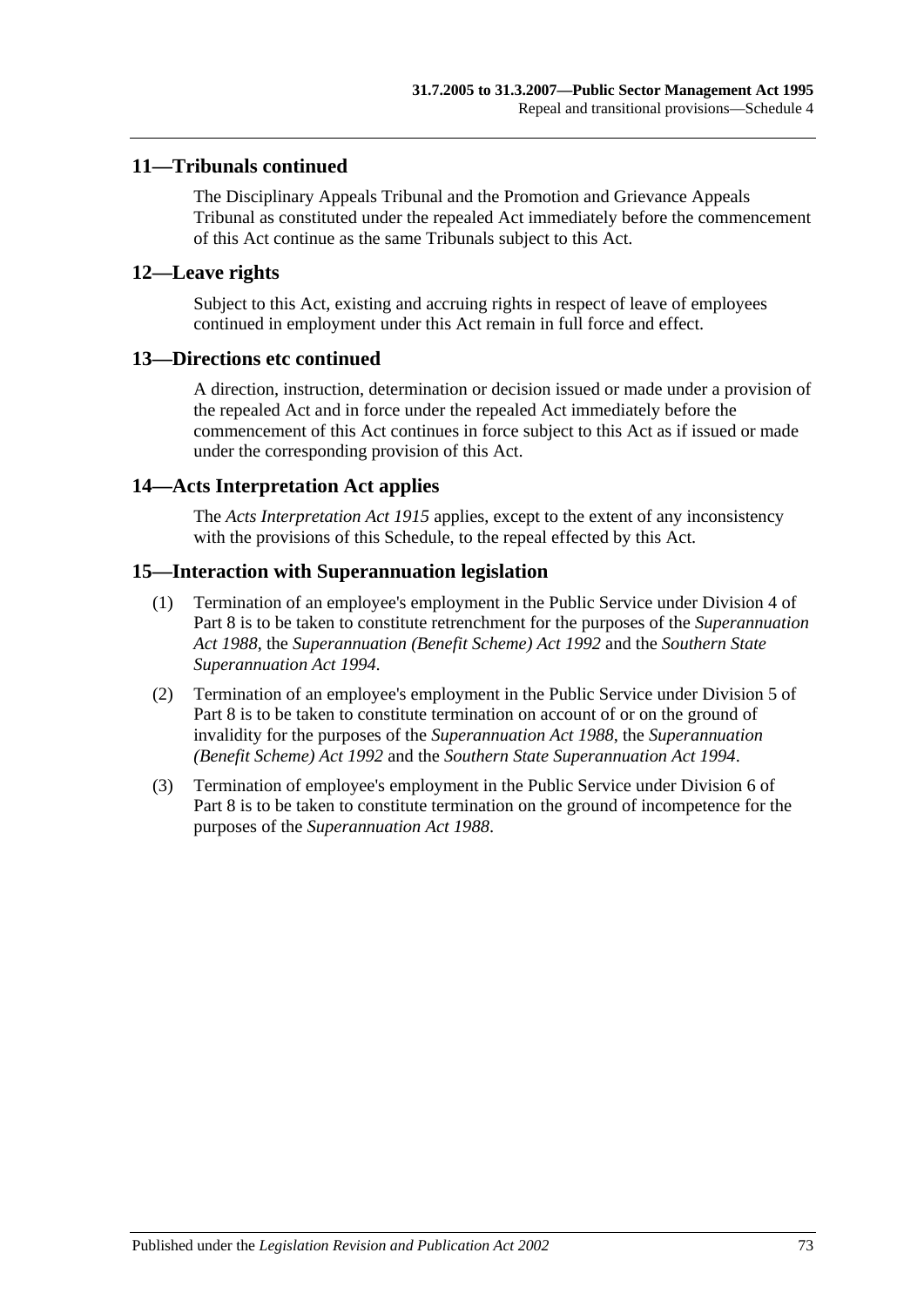# **Legislative history**

## **Notes**

- Amendments of this version that are uncommenced are not incorporated into the text.
- Please note—References in the legislation to other legislation or instruments or to titles of bodies or offices are not automatically updated as part of the program for the revision and publication of legislation and therefore may be obsolete.
- Earlier versions of this Act (historical versions) are listed at the end of the legislative history.
- For further information relating to the Act and subordinate legislation made under the Act see the Index of South Australian Statutes or www.legislation.sa.gov.au.

## **Legislation amended by principal Act**

The *Public Sector Management Act 1995* amended the following:

*Industrial and Employee Relations Act 1994*

## **Principal Act and amendments**

New entries appear in bold.

| Year | N <sub>0</sub> | Title                                                                                                    | Assent     | Commencement                                                                                                                                                                     |
|------|----------------|----------------------------------------------------------------------------------------------------------|------------|----------------------------------------------------------------------------------------------------------------------------------------------------------------------------------|
| 1995 | 39             | <b>Public Sector Management Act 1995</b>                                                                 | 4.5.1995   | 17.7.1995 (Gazette 13.7.1995 p54)                                                                                                                                                |
| 1998 | 17             | <b>Public Sector Management</b><br>(Incompatible Public Offices)<br>Amendment Act 1998                   | 2.4.1998   | 30.4.1998 (Gazette 30.4.1998 p2022)                                                                                                                                              |
| 2003 | 36             | <b>Statutes Amendment (Honesty and</b><br><b>Accountability in Government</b> ) Act<br>2003              | 31.7.2003  | Pt 5 (ss $18-29-29.4.2004$ (Gazette<br>29.4.2004 p1173) except new ss 6H $\&$<br>6L (as inserted by s 21) and<br>s 28–31.7.2005 (s 7(5) Acts<br><b>Interpretation Act 1915</b> ) |
| 2003 | 44             | <i>Statute Law Revision Act 2003</i>                                                                     | 23.10.2003 | Sch 1-24.11.2003 ( <i>Gazette 13.11.2003</i><br><i>p4048</i> )                                                                                                                   |
| 2005 | 25             | <b>Public Sector Management (Chief</b><br><i>Executive Accountability</i> ) <i>Amendment</i><br>Act 2005 | 9.6.2005   | 9.6.2005                                                                                                                                                                         |
| 2006 | 41             | <b>Statutes Amendment (Public Sector</b><br>Employment) Act 2006                                         | 14.12.2006 | Pt 16 (s $73$ )-1.4.2007 ( <i>Gazette</i><br>29.3.2007 p930)                                                                                                                     |
| 2006 | 43             | <b>Statutes Amendment (Domestic</b><br>Partners) Act 2006                                                | 14.12.2006 | Pt 71 (s 181)—uncommenced                                                                                                                                                        |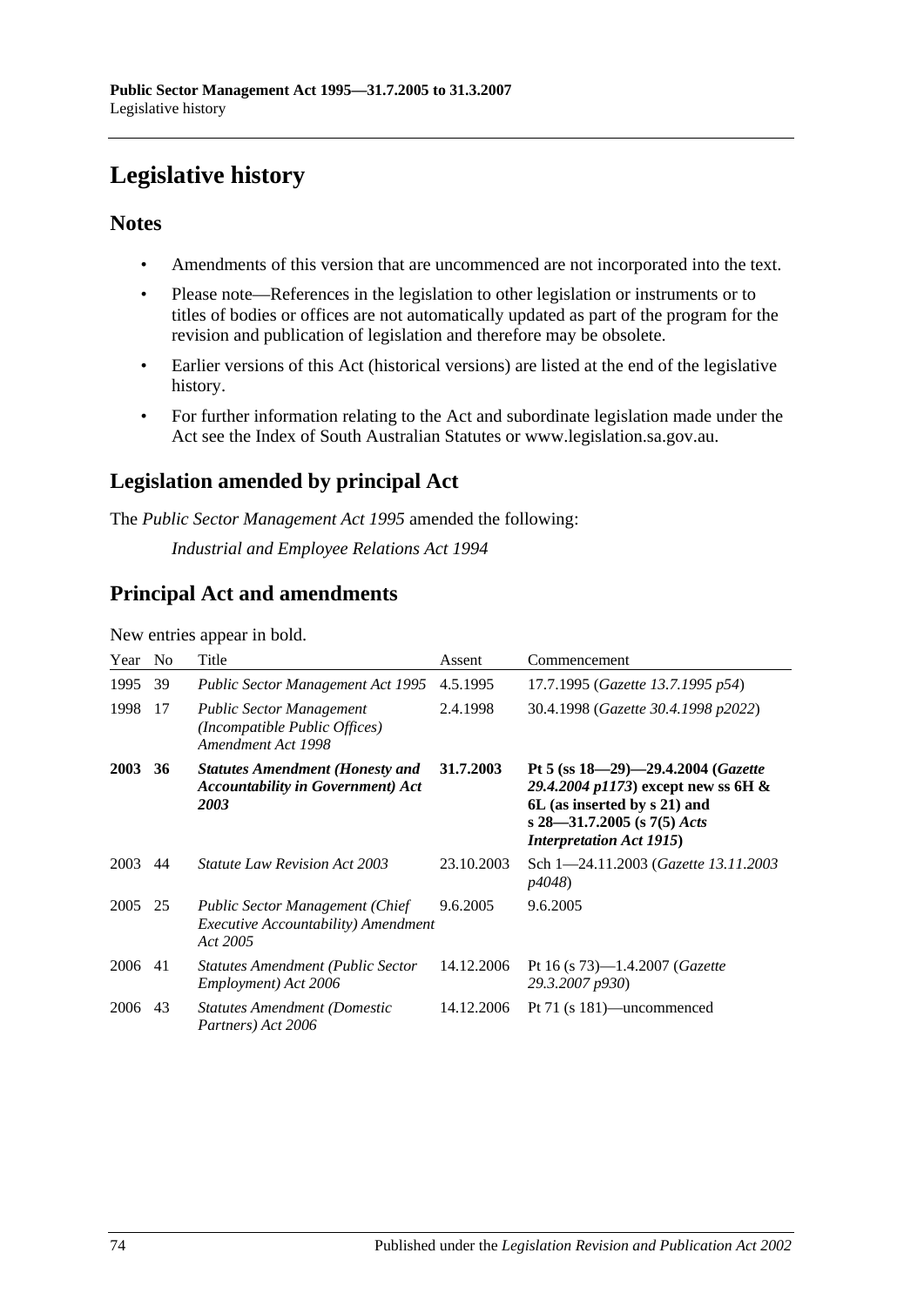## **Provisions amended**

New entries appear in bold.

Entries that relate to provisions that have been deleted appear in italics.

| Provision                     | How varied                                          | Commencement                       |  |
|-------------------------------|-----------------------------------------------------|------------------------------------|--|
| Long title                    | amended by 44/2003 s 3(1) (Sch 1)                   | 24.11.2003                         |  |
| Pt1                           |                                                     |                                    |  |
| s <sub>2</sub>                | deleted by $44/2003$ s $3(1)$ (Sch 1)               | 24.11.2003                         |  |
| s 3                           |                                                     |                                    |  |
| $s \; 3(1)$                   |                                                     |                                    |  |
| administrative<br>decision    | amended by $36/2003$ s $18(a)$                      | 29.4.2004                          |  |
| advisory body                 | inserted by $36/2003$ s $18(b)$                     | 29.4.2004                          |  |
| beneficiary                   | inserted by $36/2003$ s $18(b)$                     | 29.4.2004                          |  |
| contractor                    | inserted by $36/2003$ s $18(c)$                     | 29.4.2004                          |  |
| contract work                 | inserted by $36/2003$ s $18(c)$                     | 29.4.2004                          |  |
| corporate agency<br>executive | inserted by $36/2003$ s $18(c)$                     | 29.4.2004                          |  |
| corporate agency<br>member    | inserted by $36/2003$ s $18(c)$                     | 29.4.2004                          |  |
| debenture                     | inserted by $36/2003$ s $18(c)$                     | 29.4.2004                          |  |
| managed<br>investment scheme  | inserted by 36/2003 s 18(d)                         | 29.4.2004                          |  |
|                               | public sector agencyamended by 36/2003 s 18(e), (f) | 29.4.2004                          |  |
| relative                      | inserted by $36/2003$ s $18(g)$                     | 29.4.2004                          |  |
| relevant interest             | inserted by $36/2003$ s $18(g)$                     | 29.4.2004                          |  |
| relevant Minister             | inserted by $36/2003$ s $18(g)$                     | 29.4.2004                          |  |
| senior official               | inserted by $36/2003$ s $18(h)$                     | 29.4.2004                          |  |
| spouse                        | inserted by $36/2003$ s $18(h)$                     | 29.4.2004                          |  |
| subsidiary                    | inserted by 36/2003 s 18(h)                         | 29.4.2004                          |  |
| nt objectives                 | whole-of-governme inserted by 25/2005 s 3           | 9.6.2005                           |  |
| $s \frac{3}{1a}$              | inserted by $36/2003$ s $18(i)$                     | 29.4.2004                          |  |
| s(2)                          | amended by $36/2003$ s $18(j)$                      | 29.4.2004                          |  |
| Pt <sub>2</sub>               | heading substituted by 36/2003 s 19                 | 29.4.2004                          |  |
| Pt 2 Div 1                    | heading inserted by 36/2003 s 19                    | 29.4.2004                          |  |
| s <sub>6</sub>                | amended by 36/2003 s 20                             | 29.4.2004                          |  |
| Pt 2 Div 2                    | inserted by 36/2003 s 21                            | 29.4.2004                          |  |
| Pt 2 Div 3                    | inserted by 36/2003 s 21                            | 29.4.2004 except<br>s 6H-31.7.2005 |  |
| Pt 2 Div 4                    | inserted by 36/2003 s 21                            | 29.4.2004 except<br>s 6L-31.7.2005 |  |
| Pt 2 Div 5                    | inserted by 36/2003 s 21                            | 29.4.2004                          |  |
| Pt 2 Div 6                    | inserted by 36/2003 s 21                            | 29.4.2004                          |  |
| Pt 2 Div 7                    | inserted by 36/2003 s 21                            | 29.4.2004                          |  |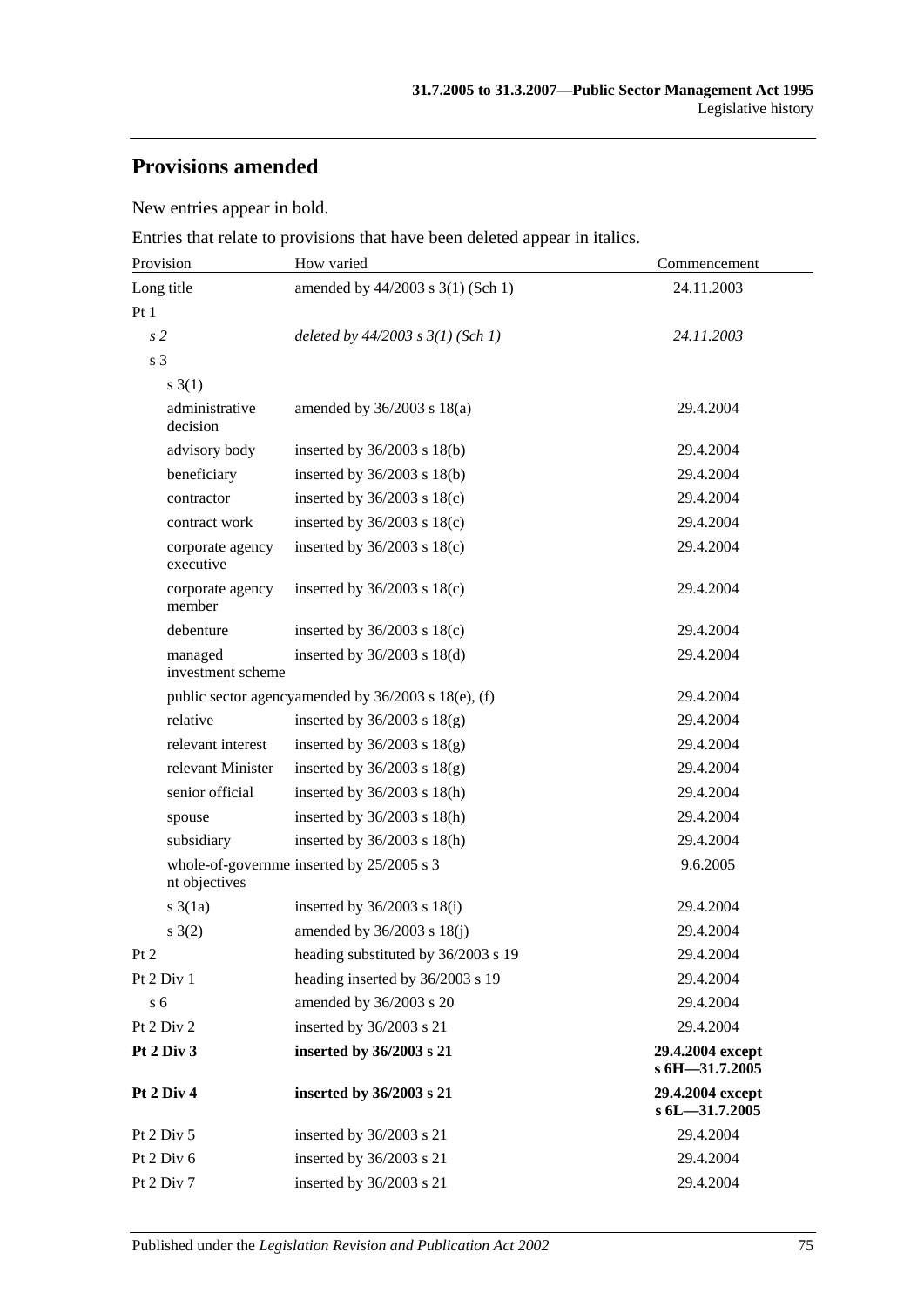#### **Public Sector Management Act 1995—31.7.2005 to 31.3.2007** Legislative history

| Pt 2 Div 8      | inserted by 36/2003 s 21                                                                  | 29.4.2004  |
|-----------------|-------------------------------------------------------------------------------------------|------------|
| Pt 2 Div 9      | inserted by 36/2003 s 21                                                                  | 29.4.2004  |
| Pt 4            |                                                                                           |            |
| s 12            |                                                                                           |            |
| s 12(1)         | amended by 36/2003 s 22                                                                   | 29.4.2004  |
|                 | amended by $25/2005$ s $4(1)$ , (2)                                                       | 9.6.2005   |
| s 14            | substituted by 25/2005 s 5                                                                | 9.6.2005   |
| s 15            |                                                                                           |            |
| s 15(1)         | substituted by 25/2005 s 6                                                                | 9.6.2005   |
| $s$ 18          | deleted by 36/2003 s 23                                                                   | 29.4.2004  |
| $Pt\,5$         |                                                                                           |            |
| s 21            |                                                                                           |            |
| $s \, 21(1)$    | amended by 36/2003 s 24                                                                   | 29.4.2004  |
| s27             | deleted by 36/2003 s 25                                                                   | 29.4.2004  |
| Pt 8            |                                                                                           |            |
| s <sub>56</sub> | deleted by 36/2003 s 26                                                                   | 29.4.2004  |
| Pt 9            |                                                                                           |            |
| s 66            | deleted by 36/2003 s 27                                                                   | 29.4.2004  |
| $\rm s$ 70A     | inserted by 17/1998 s 3                                                                   | 30.4.1998  |
| s 74            |                                                                                           |            |
| s74(1)          | amended by $36/2003$ s $28(a)$ , (b)                                                      | 31.7.2005  |
| s74(2)          | amended by 36/2003 s 28(c), (d)                                                           | 31.7.2005  |
| s74(3)          | amended by 36/2003 s 28(e)                                                                | 31.7.2005  |
| s74(4)          | inserted by $36/2003$ s $28(f)$                                                           | 31.7.2005  |
| s 79A           | inserted by 36/2003 s 29                                                                  | 29.4.2004  |
| Sch 2           |                                                                                           |            |
| Pt1             | heading preceding cl 1 deleted and Pt 1 heading<br>inserted by 44/2003 s 3(1) (Sch 1)     | 24.11.2003 |
| Pt 2            | heading preceding cl 3 deleted and Pt 2 heading<br>inserted by $44/2003$ s $3(1)$ (Sch 1) | 24.11.2003 |
| $Pt\,3$         | heading preceding cl 5 deleted and Pt 3 heading<br>inserted by 44/2003 s 3(1) (Sch 1)     | 24.11.2003 |
| Pt 4            | heading preceding cl 6 deleted and Pt 4 heading<br>inserted by 44/2003 s 3(1) (Sch 1)     | 24.11.2003 |
| $Pt\,5$         | heading preceding cl 7 deleted and Pt 5 heading<br>inserted by 44/2003 s 3(1) (Sch 1)     | 24.11.2003 |
| Pt 6            | heading preceding cl 8 deleted and Pt 6 heading<br>inserted by 44/2003 s 3(1) (Sch 1)     | 24.11.2003 |
| Pt 7            | heading preceding cl 12 deleted and Pt 7 heading<br>inserted by 44/2003 s 3(1) (Sch 1)    | 24.11.2003 |
| Pt 8            | heading preceding cl 13 deleted and Pt 8 heading<br>inserted by 44/2003 s 3(1) (Sch 1)    | 24.11.2003 |
|                 |                                                                                           |            |